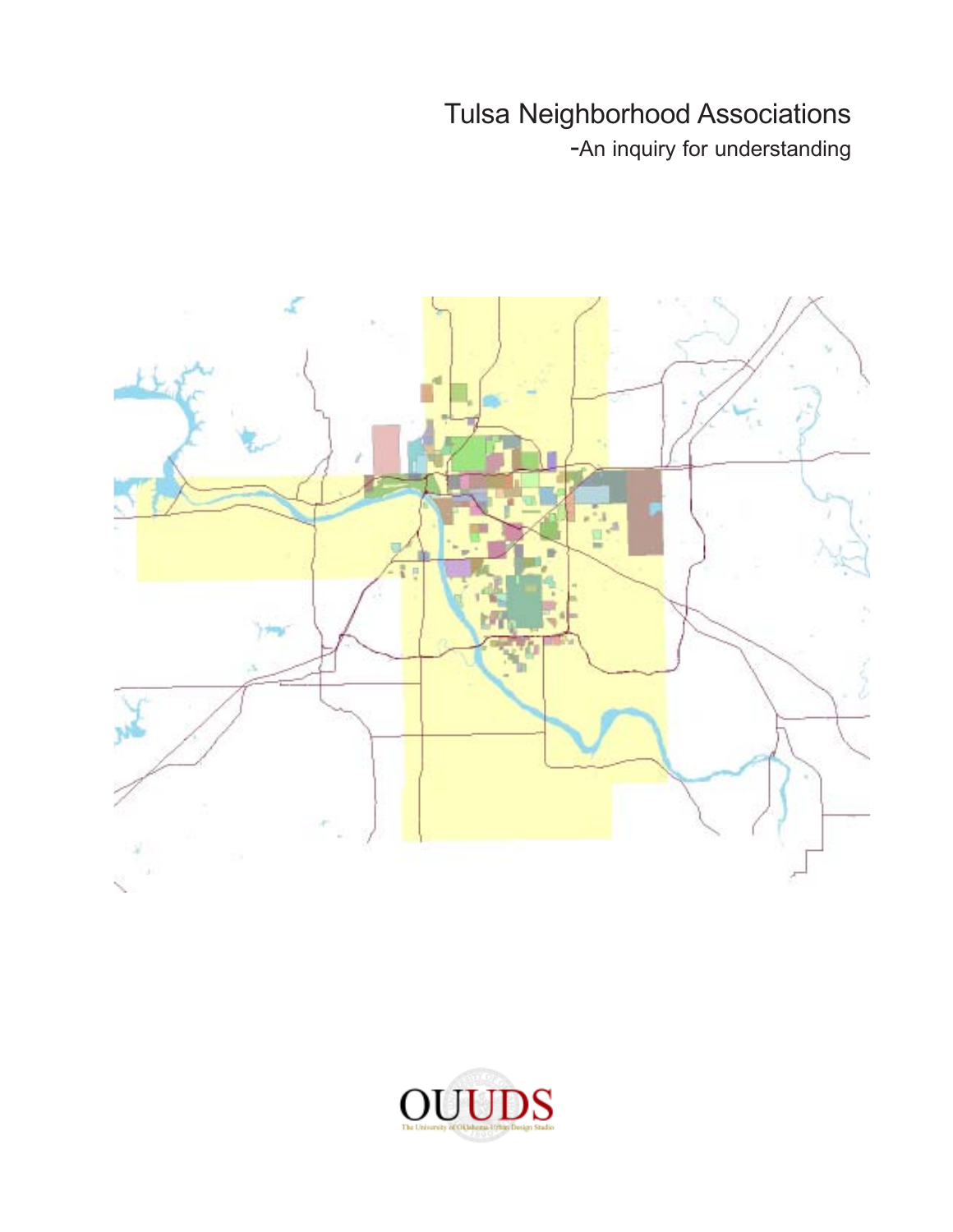The University of Oklahoma Graduate College

#### *Tulsa Neighborhood Associations: An Inquiry for Understanding*

A Professional Project Submitted to the Graduate Faculty in partial fulfillment of the requirements for the degree of

#### *Master of Science in Architectural Urban Studies*

By

*Ryon Joel Stirling* Tulsa, Oklahoma 2007

A Professional Project approved for the College of Architecture Urban Design Studio

By

Shawn Michael Schaefer, Chair Charlie Warnken, Ph.D Chan Hellman, Ph.D

c Copyright by *Ryon Joel Stirling* 2007 All Rights Reserved.

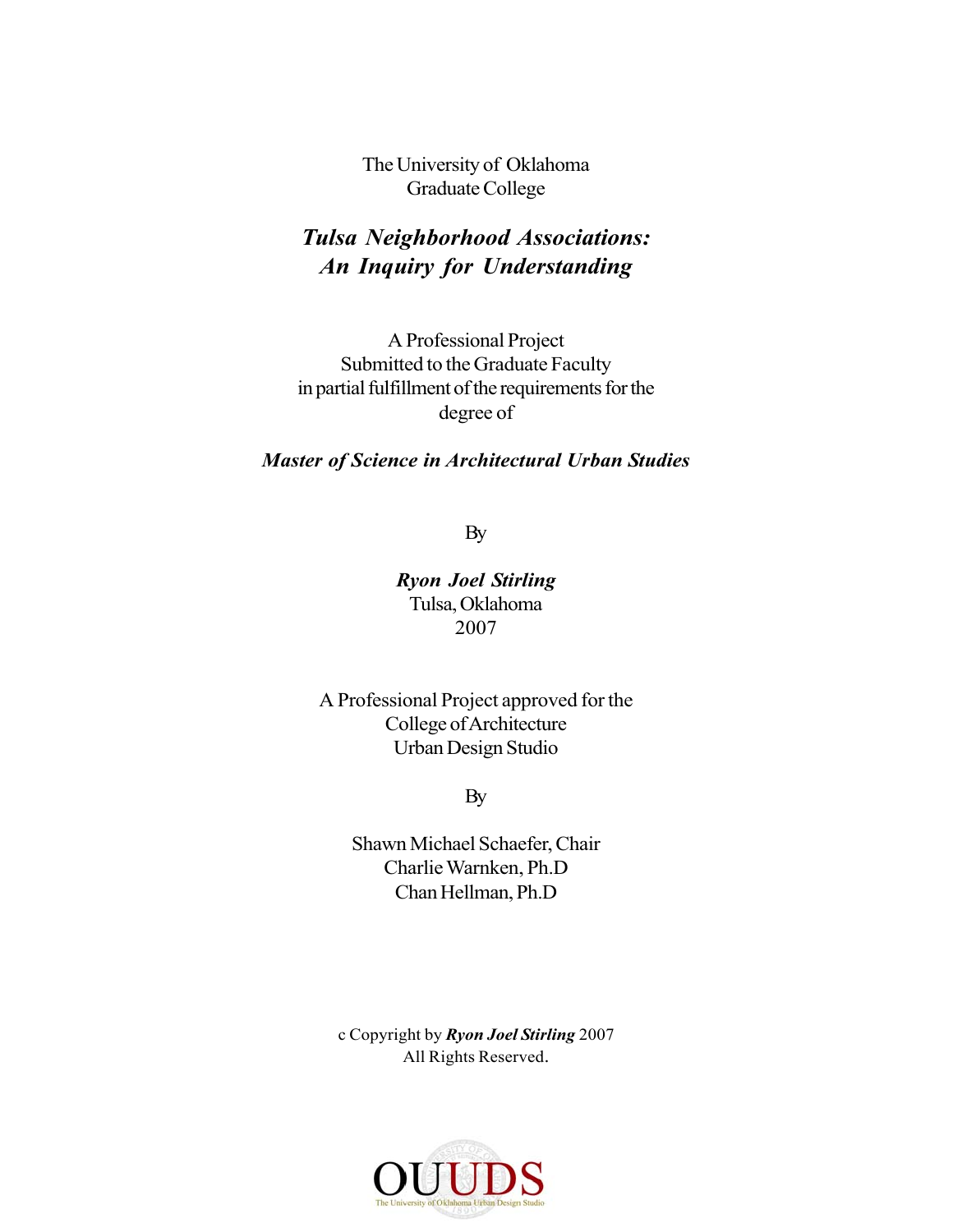-An inquiry for understanding

#### Table of Contents:

| Abstract                           | $\overline{2}$ |
|------------------------------------|----------------|
| Introduction                       | $3 - 5$        |
| <b>Literature Review</b>           | $6 - 7$        |
| Methodology                        | 8              |
| <b>Survey Results and Anaylsis</b> | $9 - 20$       |
| Conclusions/Findings               | 21             |
| Resources                          | 22             |
| Appendix 1                         | $23 - 32$      |
| Appendix 2                         | $33 - 61$      |

### Acknowledgements

I would like to thank University of Oklahoma Professors Shawn Schaefer, Chan Hellman, and Charlie Warnken who have helped guide this project with additional research assistance from Librarian Toni Hoberecht. My gratitude is also extended to Mr. Baker, Mr. Treadway, and Ms. Neal with the City of Tulsa who have provided essential data and contact information. Representative Jeannie McDainel for her insight and experience with Tulsa Neighborhoods.All of the Neighborhood leaders who volunteered their time and information to allow this study to proceed. I also appreciate the contributions offered from all of my fellow classmates, but in particular, Edward Sharrer, Patrick Fox, and Marc Fairless. Lastly I wish to thank Melissa who has endured more rants than I care to admit and still retained a sense of humor.

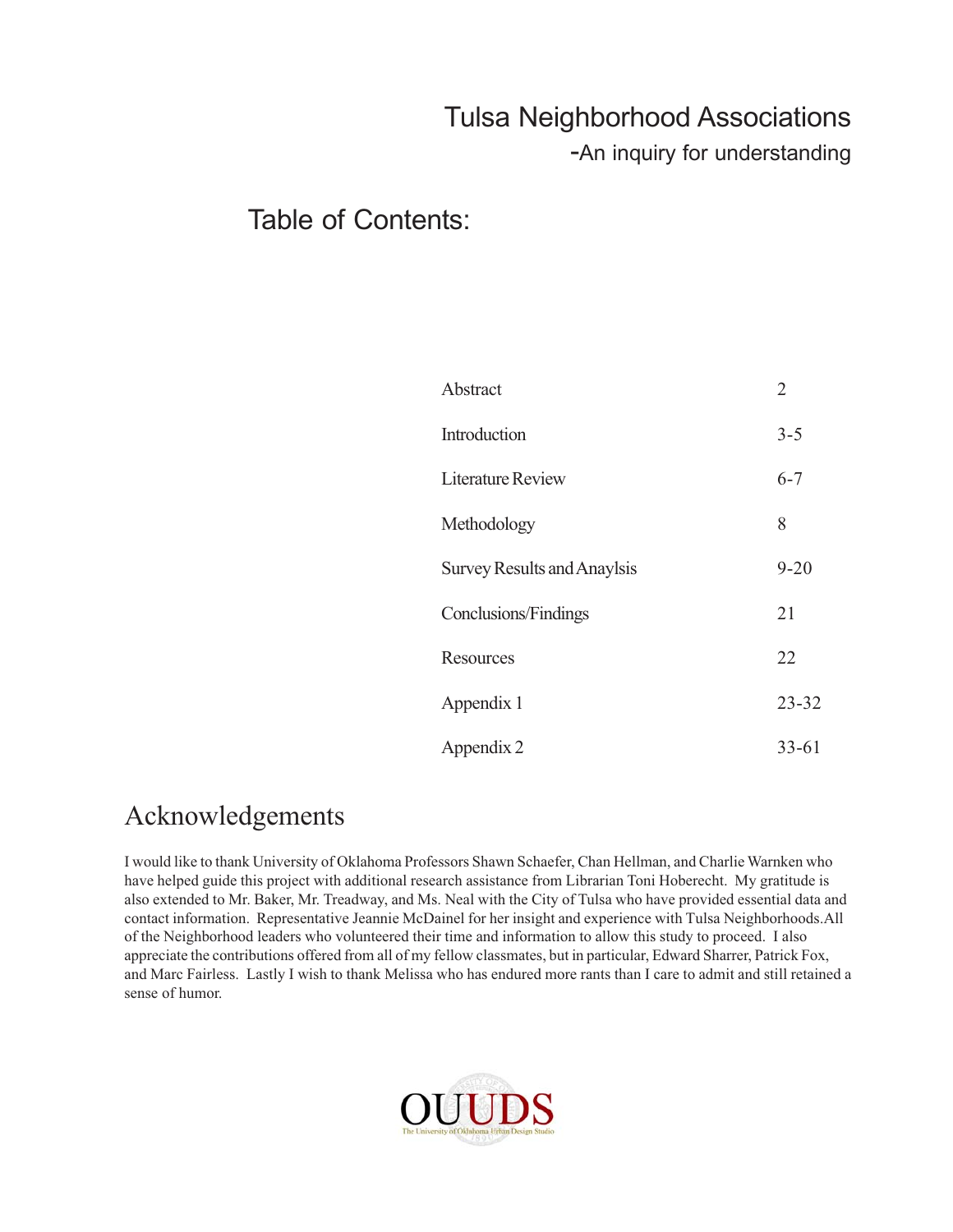#### Abstract:

Neighborhood associations offer a formal voice for community involvement and allow a sharing of civic responsibility to contribute to the betterment of the city. What different citizens expect from neighborhood associations varies, but at their foundation these associations should contribute to a safe, secure, and viable Tulsa. This Master's Professional Project examines Tulsa Neighborhood Associations to discover how they are organized and function by gathering descriptive data to better understand who represents the associations.

With the greater influence in the civic forum that neighborhood associations are gaining there is a need to clarify what it means to be a neighborhood association and/or representative. This need comes in light of more public dollars being administered by associations through Vision 2025 funding. With a forthcoming update to the Tulsa Comprehensive Plan, the question is how best can neighborhood associations participate in the planning process? Recent planning and zoning decisions have raised questions regarding the role of associations and coalitions of associations that have united to voice concerns over development issues in Tulsa.

 A survey created and administered to the officers of Neighborhood Associations registered with the City of Tulsa provides data to study the current state of neighborhood associations. Topics considered include demographic information, association history, training process, neighborhood boundaries, and meeting rules.

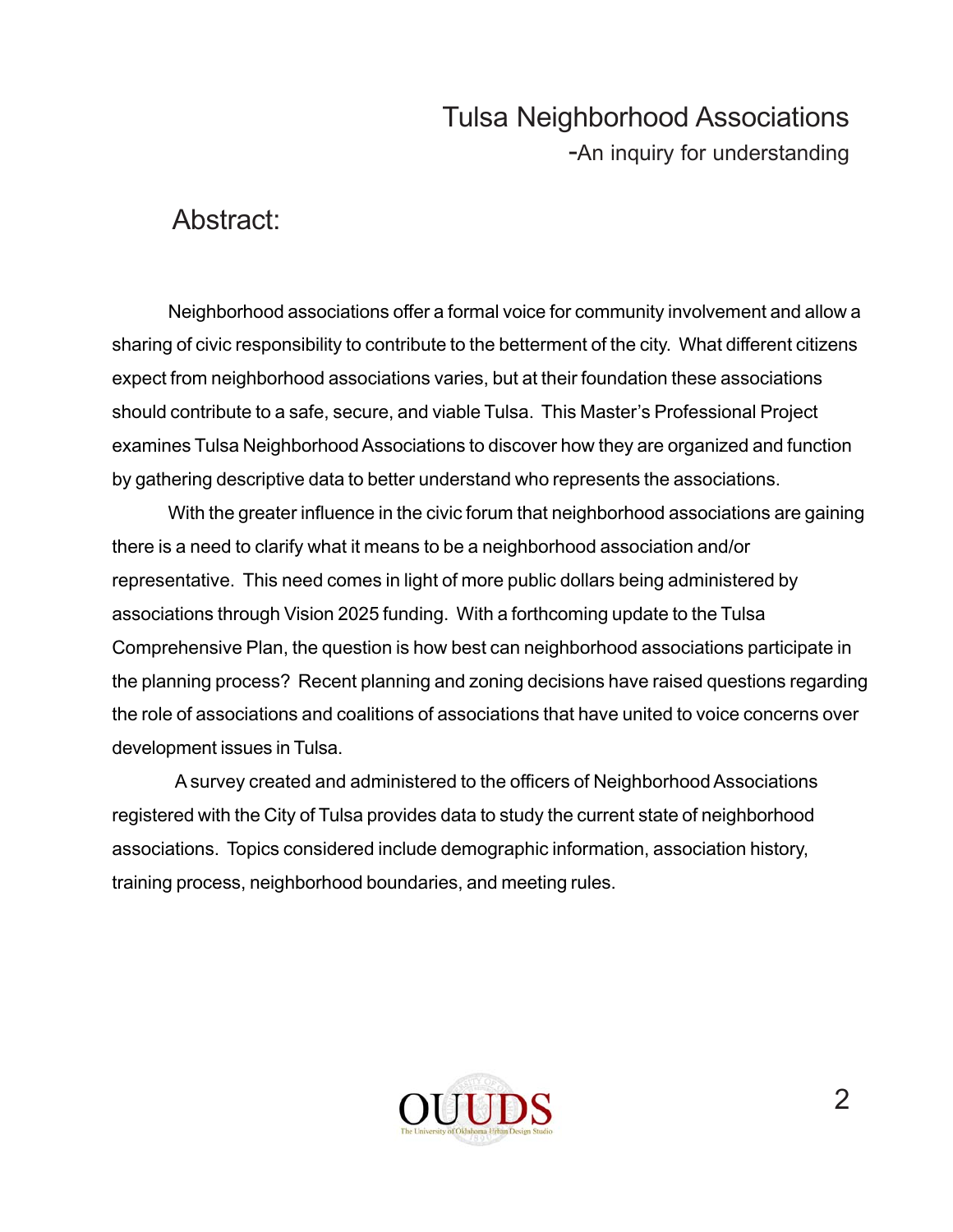#### Introduction:

My purpose for studying Tulsa Neighborhood Associations originally stemmed from questions concerning issues of neighborhood leadership, types of democratic representation, and a perceived sense of increased neighborhood power. Those basic underlying questions came over the course of the last two years from my involvement with other University of Oklahoma-Urban Design Studio projects—Tracy Park and Gunboat Park Neighborhood Plan and Midtown Tulsa Redux. The former is a traditional neighborhood plan working with residents, owners of commercial properties, and city officials to address issues of the two neighborhoods divided by the inner-dispersal loop near downtown Tulsa to improve the quality of life. My direct involvement dealt with the issues of homelessness, the concentration of community services offered downtown and comparing the Tulsa situation with Oklahoma City and Omaha, Nebraska. Those cities were chosen in particular due to their geographic proximity to Tulsa as well as being demographically similar to Tulsa. The latter project, examined the dynamics of redevelopment infill in Midtown Tulsa, focusing on the process of commercial and mixed-use redevelopment along arterial streets and how that affects adjacent neighborhoods. After attending a multitude of public meetings, holding community workshops, working with a steering committee of Neighborhood Assocation leaders, commercial developers, and public officials, it is clear to me the important role leadership can provide a neighborhood. Both projects sought input from neighborhood leaders and heightened my awareness of the roles neighborhood representatives can provide at a grassroots level; building consensus and advancing community goals. Neighborhood Association leaders in Tulsa are a voice for the concerns of the citizens they represent. I have witnessed representatives advocating and enacting positive social change to a beneficial end. But I have also seen representatives intentionally causing havoc.

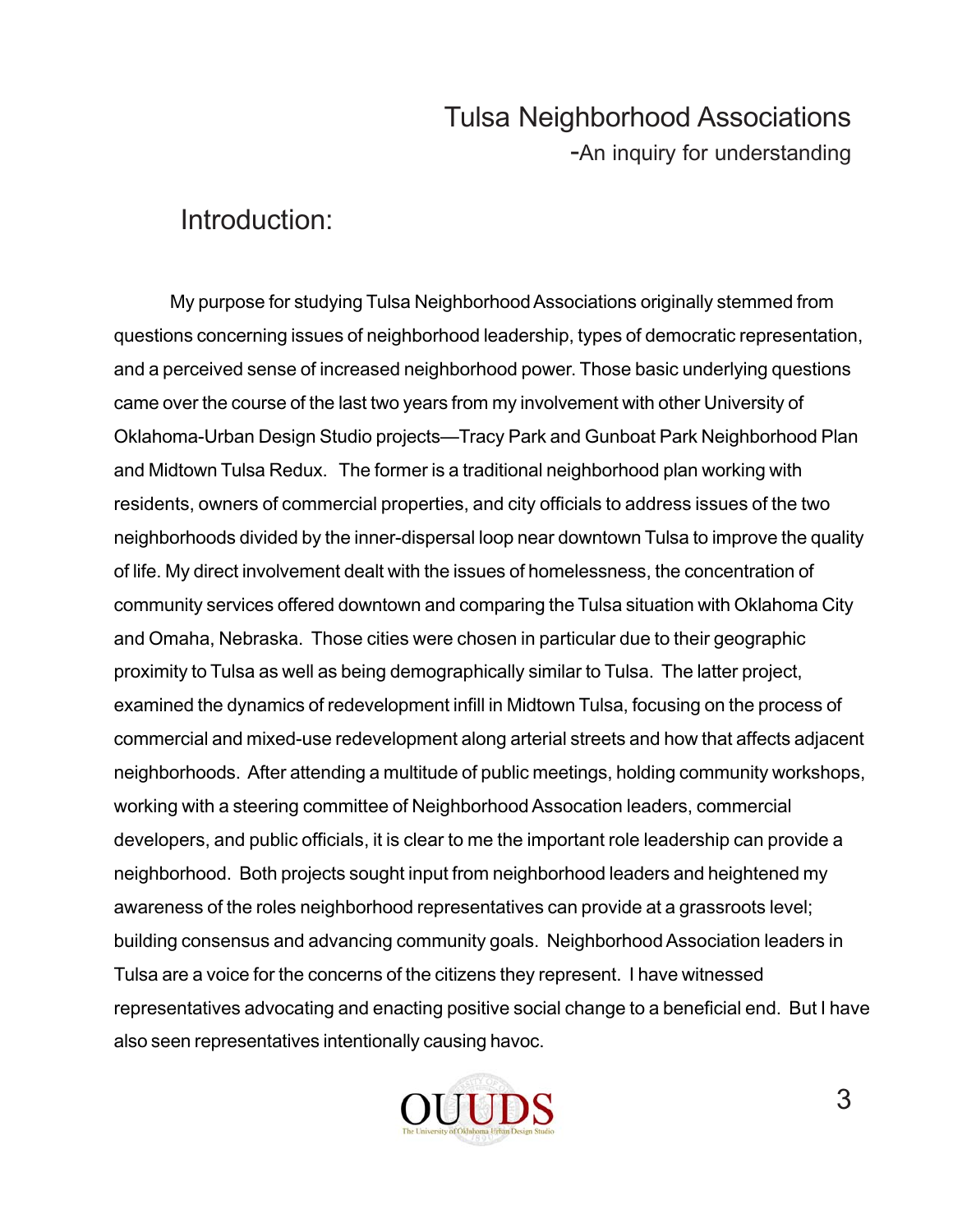#### **Introduction**

 A recent example of the influence that Neighborhood Association leaders possess include threats made of withdrawing further support of Mayor Kathy Taylor by the Brookside Neighborhood Association and other Midtown associations because of the Mayoral appointments of Jim Beach and David White to planning and zoning boards, both men subsequently withdrew their names from consideration. Brookside has also splintered into multiple associations over development issues after passing an update to their neighborhood plan.

As with many things that involve human interaction, what might at first glance seem simple, straightforward, or even common; when examined closer are, in reality, often far more complex. Take for instance, the term Neighborhood; it has both many meanings and uses. (Chaskin 1995; Song and Knaap 2004) Different academic disciplines operationalize it to their own ends. Is one to limit neighborhoods to a specific geographical location/vicinity? Define it by boundaries-natural/manmade/arbitrary-- centered on a local landmarks, encompassing an elementary school districts, or maybe based on census block and tract information. Or can a neighborhood be seen in a broader sense with a social connection to a particular ethnic, religious, or socioeconomic group. Add to the definition of neighborhood the modifier of association and the range grows exponentially. Who makes up a Neighborhood Association-- Local homeowners, landlords, renters, business owners? Furthermore, what is the criteria to have a voice and vote in association meetings?

These questions are answered but not in a consistently, uniformed, and/or prescribed manner. Cities must make choices to set parameters to define the questions above so that citizens needs are met and the will of the community is known.

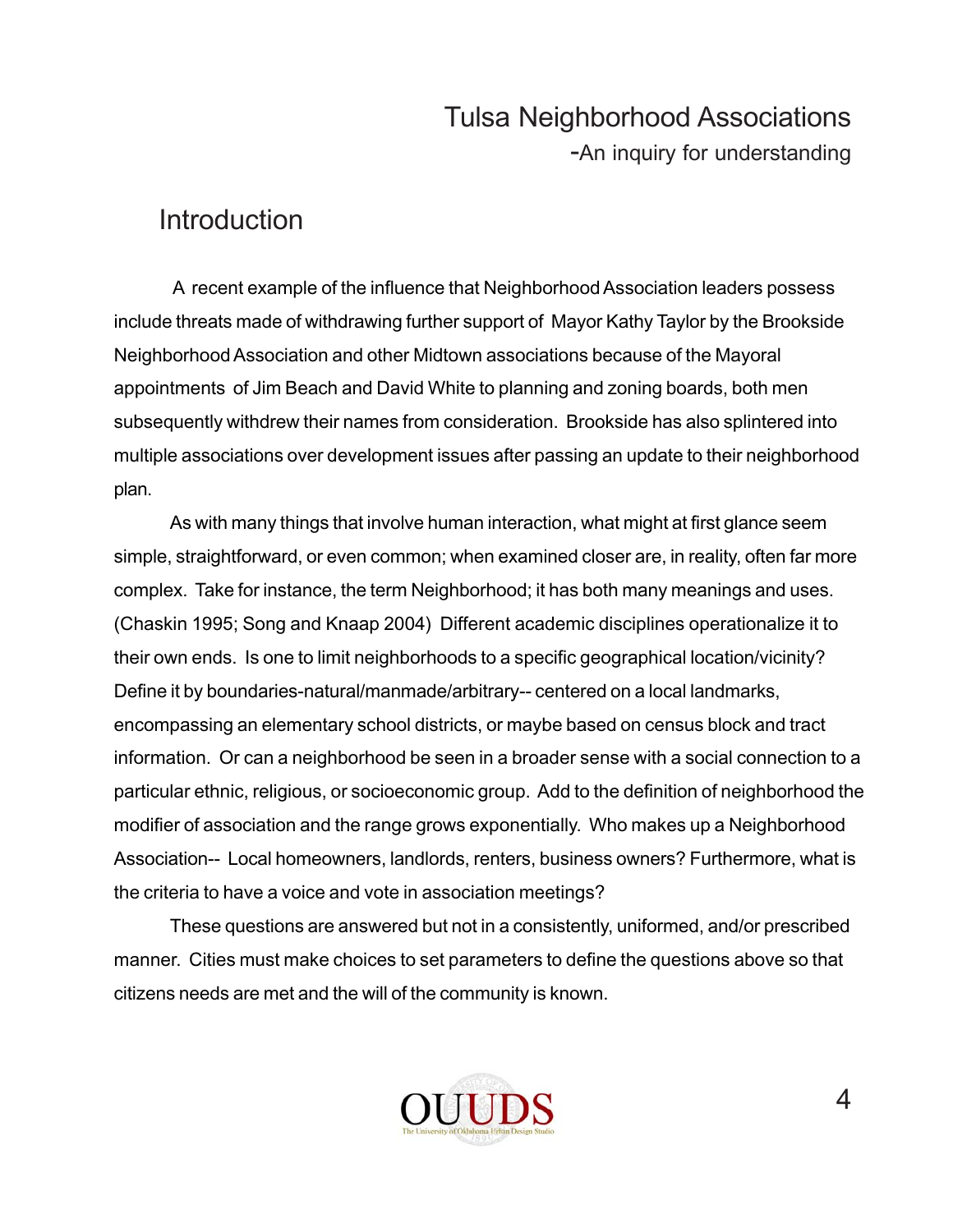-An inquiry for understanding

#### **Introduction**

The City of Tulsa has historically had geographic self-defined neighborhood associations according to State Representative Jeanne McDaniel (formally of the Mayor's Office for Neighborhoods from 1991-2002) who through an e-mail exchange and discussions with Professor Schaefer and me offered some insight to the history of Tulsa Neighborhood Associations. In essence, there were no requirements. Neighborhood associations could describe their own boundaries, who to include/exclude, which is why some are as small as 12 homes while others cover many square miles. There was no requirement of incorporation or meeting guidelines because as Ms. McDaniel stated the City's "goal at the time was to be inclusive and not be so restrictive as to discourage participation."

I believe it becomes necessary to clearly define what a community means by neighborhood when public dollars are at stake, as in the case of Tulsa with Vision 2025 funds. Also, if the City of Tulsa intends to use Neighborhood Associations as a basis for planning districts in the upcoming update to the Comprehensive Plan it would be beneficial to better understand not only who represents the associations but the enormous variations between associations. Before recommendations can be made it is necessary to understand what is currently in place within Neighborhood Associations.

The purpose of this project then, is to lay the groundwork for understanding the current make up of Neighborhood Association leadership within the City of Tulsa by analyzing the results of a survey offered to registered associations.

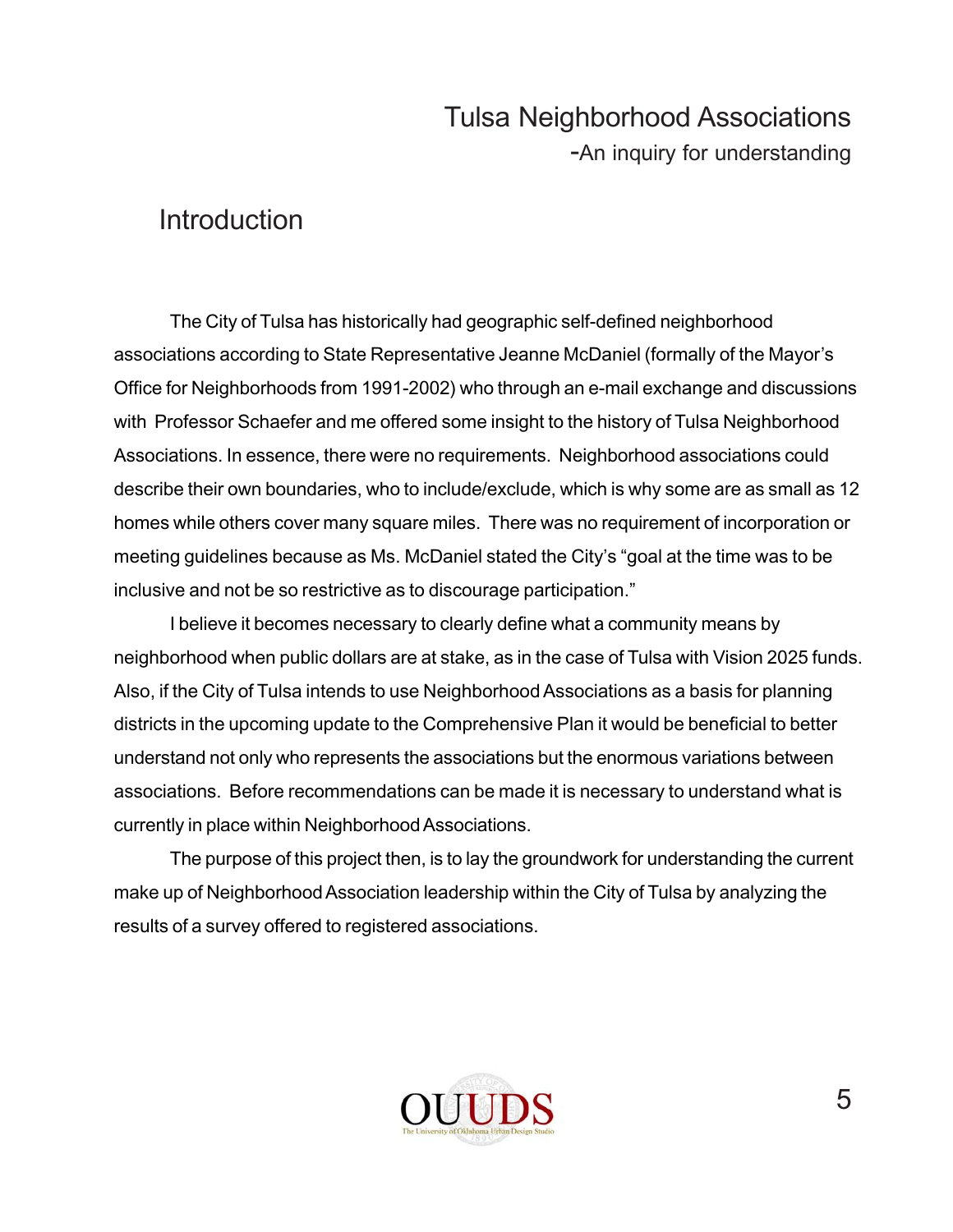### Literature Review:

Much of the scholarly literature regarding neighborhoods is focused on neighborhood planning and the literature is vast. From the beginning of this project it was clear that it needed to be focused on the specific insight offered by the leadership of the Neighborhood Association and this was a sufficient modifier to filter larger search results of scholarly research that has been done on neighborhoods in general. With this stated, several authors offered insight to the historical background of neighborhood planning for instance Susan Fainstein of Rutgers University in her article "The Rationale for Neighborhood Planning" reminded me that early efforts at neighborhood planning was mandated as part of federal legislation that "...typically occurred within the context of the comprehensive master plan..." not necessarily consulting the residents of the area but nonetheless addressing their needs. Under urban renewal programs of the 1950's and 60's cities across the country began a piecemeal approach to upgrade themselves. Planning efforts went beyond the physical to include more social components. Local planning districts were established to develop plans for their particular districts or neighborhoods. The level of bureaucracy increased with overlapping jurisdictions. In the 1970's smaller amounts of federal dollars were available for planning so greater pressure fell on local government and the private sector to provide services.

Robert Chaskin's article "Defining Neighborhoods" offers three traditional views of neighborhoods for planning purposes: 1)Neighborhood as social unit. 2)Neighborhood as spatial unit. 3) Neighborhood as a network of relationships, associations, and patterns of use. His framework applied to the knowledge offered by State Representative McDaniels concerning the lack of requirements and definitions by the City of Tulsa for Neighborhood Associations is worth noting.

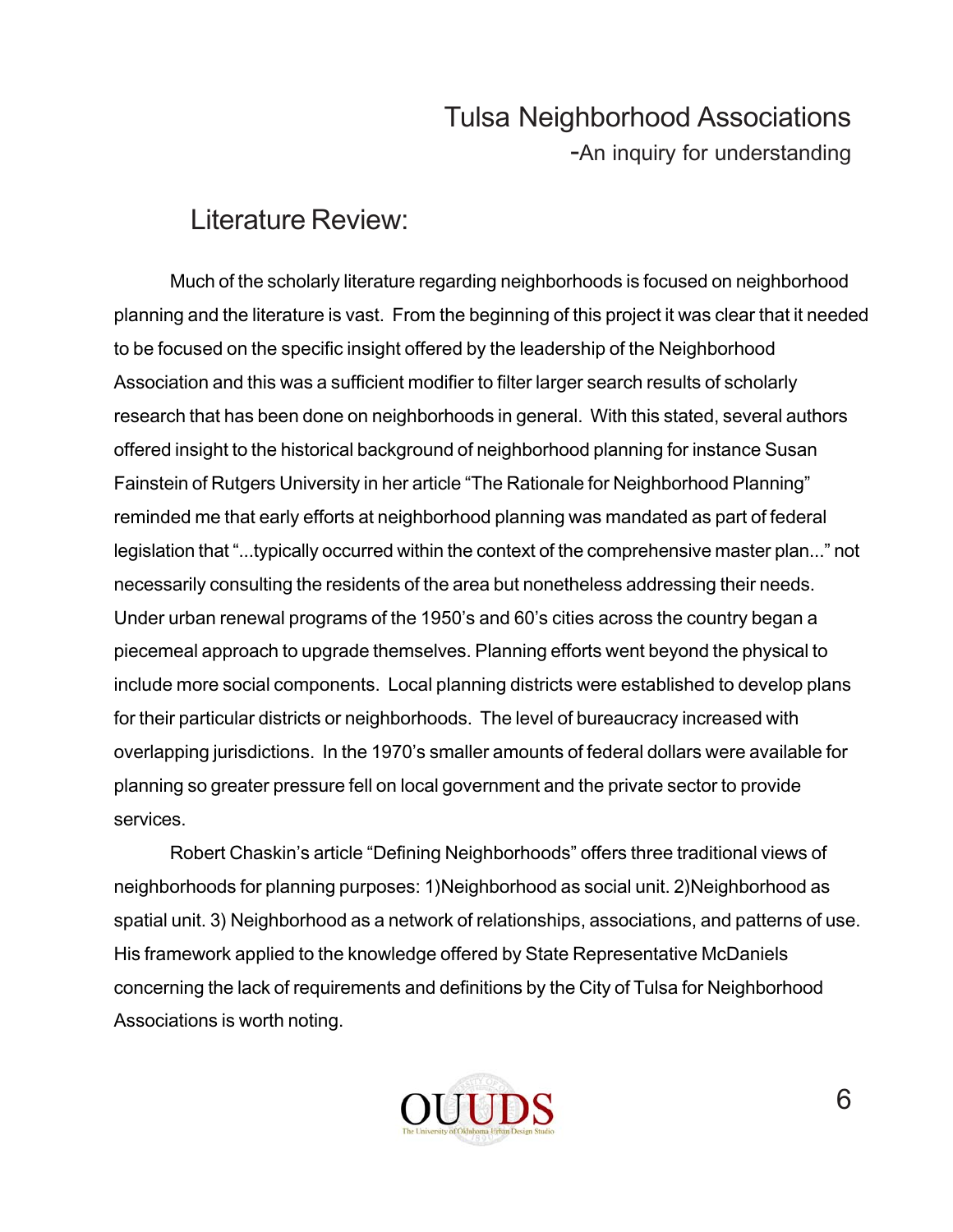### Literature Review:

During a meeting in March of 2007 with Professor Warnken, he suggested connecting the research done with this project to the concept of social capital and civic participation. The most recent noted author on the subject is Robert Putman of Harvard University who defines the concept as "connections among individuals--social networks and the norms of reciprocity and trustworthiness that arise from them." But he is far from the only researcher on the subject; The Journal of American Planning Association's spring 2004 issue titled "Using Social Capital to Help Integrate Planning Theory, Research, and Practice" is composed of articles wrestling with the concept.

William M. Rohe in his article "Building Social Capital through Community Development" offers this model: Civic Engagement-Social Networks-Interpersonal Trust-Effective Collective Action-Individual and Social Benefits. The idea is that if the individuals that comprise Neighborhood Associations would build up their relationships (their capital) they would become an effective agent of social change for their Neighborhood Associations. While not fully addressed in this survey his measurement of social capital might prove worthy for further research especially in terms of engagement and organizational infrastructure.

Likewise, Avis Vidal's "Building Social Capital to Promote Community Equity" did not influence this projects central feature but does suggest a way to apply the knowledge gained from the survey to being used in future endeavors. "Effective use of this approach (using social capital) requires sustained, careful investments in building community capacity, starting with resident knowledge, confidence, and problem-solving and organizational skills relevant to the community's goals and objectives." Not unlike the process used by the OU-Urban Design Studio when laying the ground work for its projects.

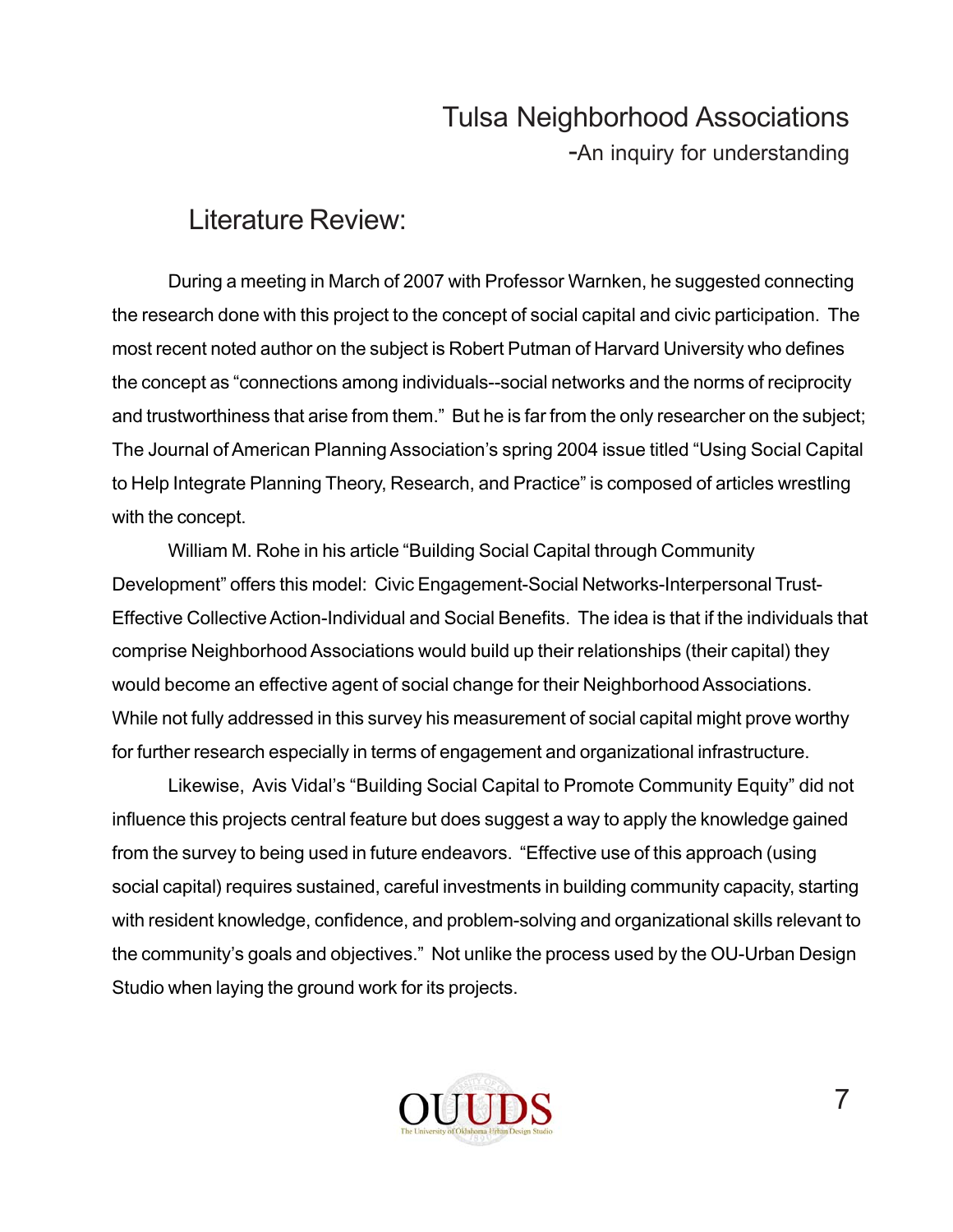#### Methodology:

The central component for this project involves a 44-question survey distributed to the leaders of registered Neighborhood Associations within the City of Tulsa to measure leadership demographic information, Neighborhood Association organizational information and perceived neighborhood concerns. During the fall semester of 2006 Professor Schaefer and I attended a series of meetings with officials from the Mayor's office to obtain the necessary contact information for the 287 registered associations. The survey was then examined by City officials from the Mayor's office and Planning and Urban Development as well as Professor Chan Hellman, an expert in survey design to establish content validity of the survey tool.

After I developed the instrument it was submitted along with an outline of the complete project for approval with the University of Oklahoma Institutional Review Board (IRB)(See Appendix A). The official authorization from IRB to distribute the survey came at the end of the fall semester but it was decided to wait until after the holidays and the beginning of the spring semester to circulate the survey. Over two-thirds (206) of the initial contacts with the Neighborhood Representatives were made via an e-mail explaining the purpose of the project, providing a web link to the on-line survey provider (Survey Monkey), along with the request to distribute the survey to the other leadership positions within the Neighborhood Association. Slightly less than one third (81) contacts were made using a traditional mail packet containing a letter of purpose, four paper copies of the survey to be distributed, and return envelopes. The survey was open for six weeks beginning January 15 and ending on March 1, 2007. A total of 181 respondents from 76 different neighborhood associations replied within that time frame.(An additional four surveys were received after the deadline but were not included in this data set.)

Geographically, the city was well represented with respondents from all five typical directional designations (North, South, East, West, and Midtown) as well as all nine of the City 8 **UUDS** Council Districts.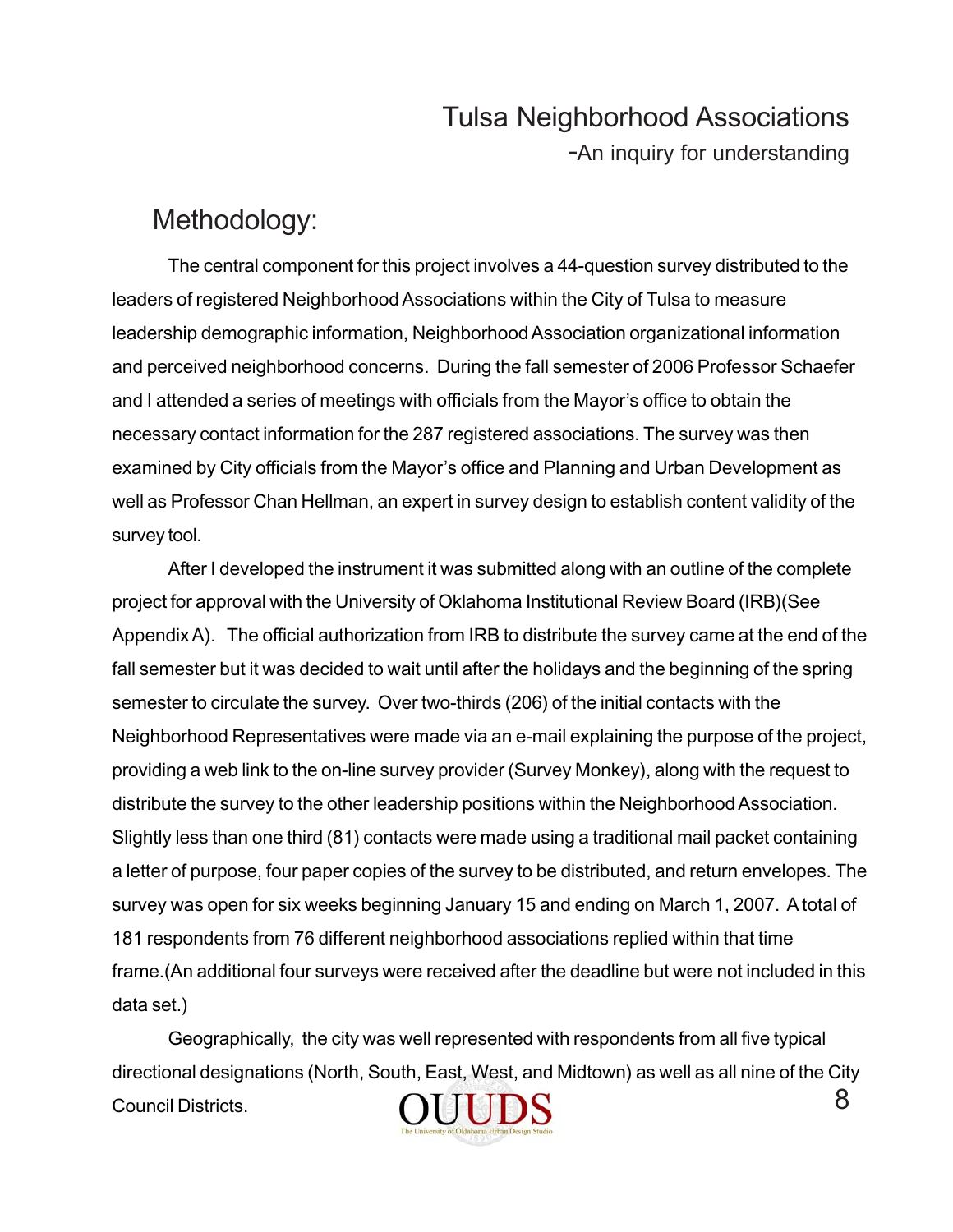-An inquiry for understanding

## Map 1 Survey Results-Neighborhood Association Map



Map 1 represents Neighborhood Associations registered with the City of Tulsa. The base Geographic Information System (GIS) map came from data received from the Indian Nations Council of Government (INCOG) regarding Neighborhood Associations registered with the City of Tulsa. Responses came from all areas of the city which is indicated by the green polygons. The red polygons are Neighborhood Associations that did not respond. It should also be noted that many city neighborhoods do not have a registered Neighborhood Association.

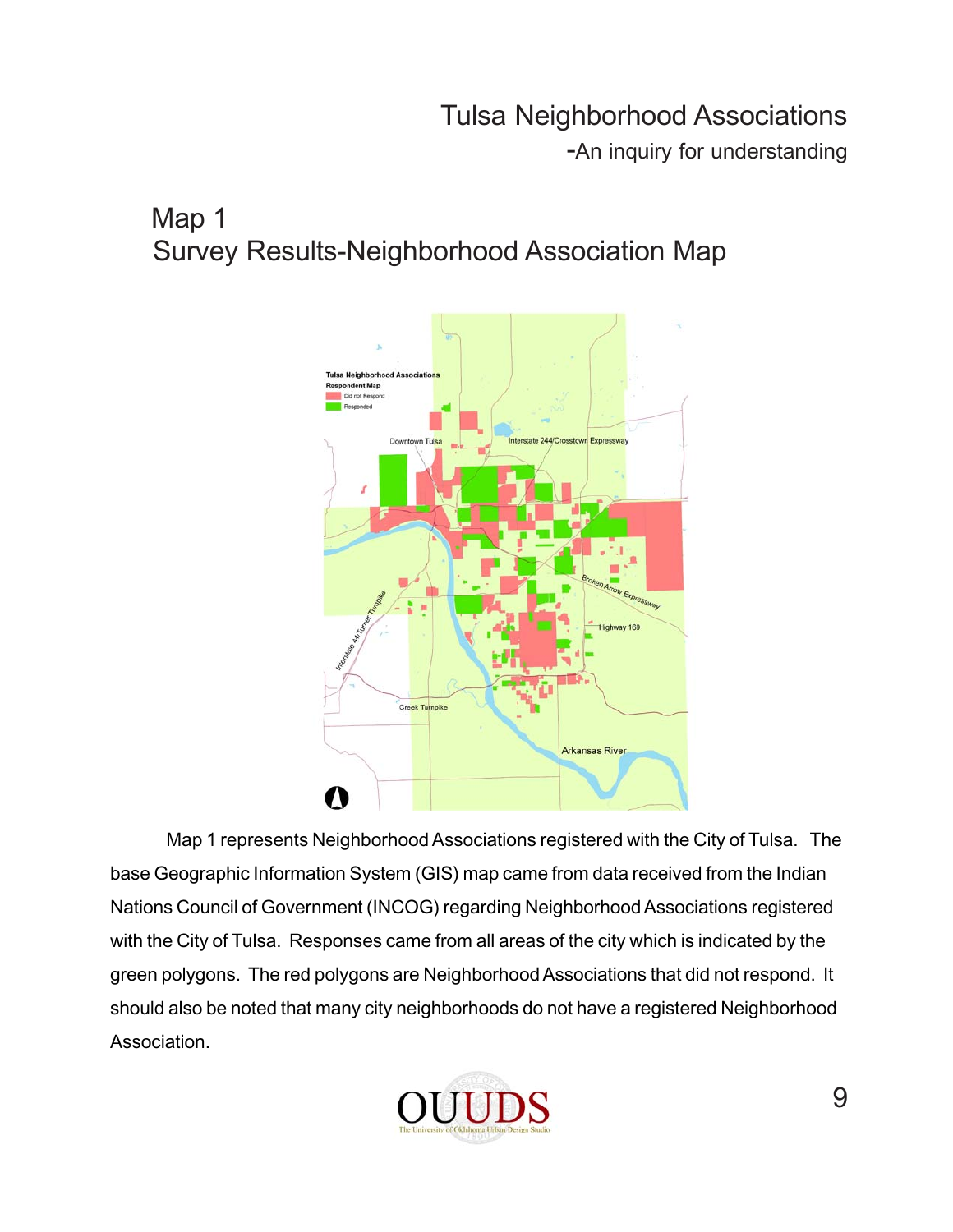-An inquiry for understanding

## Map 2 Survey Results-Neighborhood Association Map



This map was created to indicate which Neighborhood Associations that replied to the survey had Covenants, Conditions, or Restrictions (CCR). We had hypothesized that South Tulsa neighborhoods would be more likely to have CCR's since they more likely would be newer associations in more formally planned subdivisions. It seems though that neighborhoods with CCR's can be found in all regions of Tulsa.

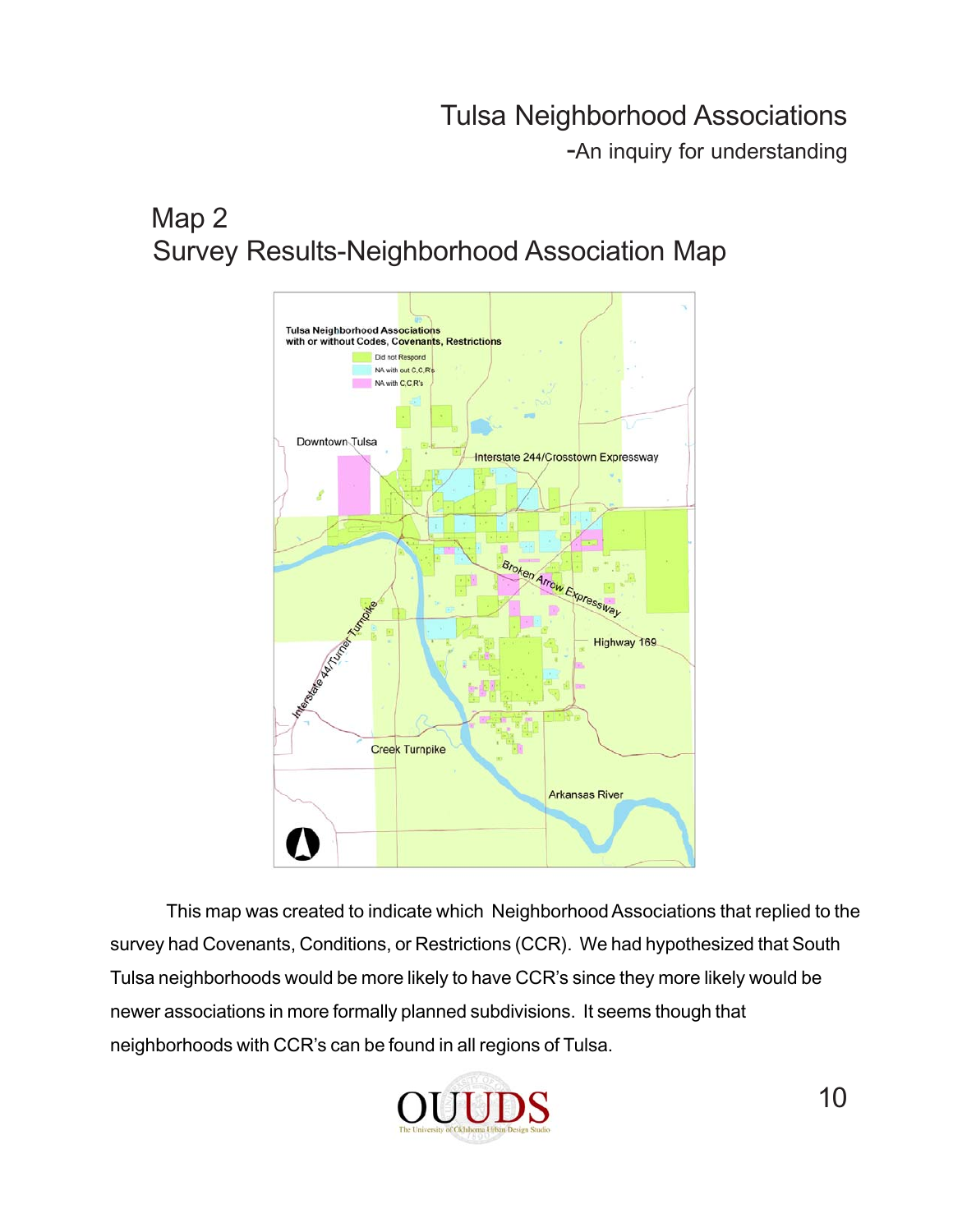-An inquiry for understanding

## Survey Results and Analysis: Figure 1

The 44 question survey was loosely divided into three categories: Individual demographic information from the respondents, Neighborhood Association organizational information and perceived neighborhood concerns. The format of the questions included both multiple choice objective and open-ended written responses.

Of the 169 respondents to the question regarding gender, 84 were male while 85 were female.(With 12 individuals choosing not to respond to the question.) This nearly 50% division closely approximates the typical percentages found within the United States according to U.S. census data and should validate the lack of a gender bias for the projects respondents.



#### **Gender of Respondents**

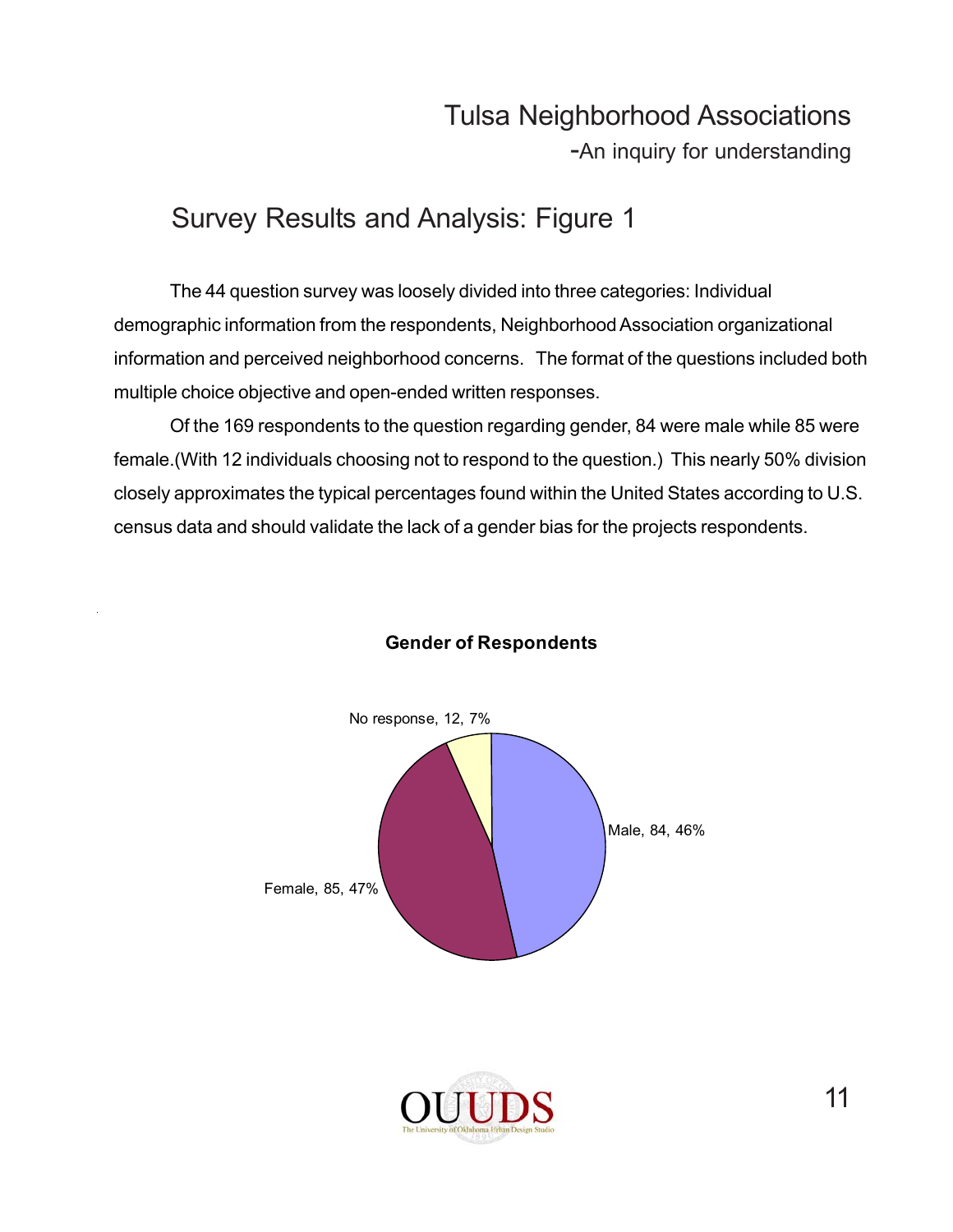-An inquiry for understanding





One-half of the respondents were Neighborhood Associations Presidents. The surveys were sent to the currently listed contact persons with the City of Tulsa and then they were requested to distribute the survey to the remaining officers. Since most of contacts were Presidents it stands to reason that most of the responses would be from the Presidents. The Neighborhood Association contact list provided by the city requires the Neighborhood Associations to update their information when changes have been made, but considering the amount of emails I received from individuals no longer active in the associations it is suggested that this process should be examined.

Note: The City of Tulsa's neighborhood link and list of associations has changed dramatically since the onset of this study. www.cityoftulsa.org/Community/Neighborhoods/

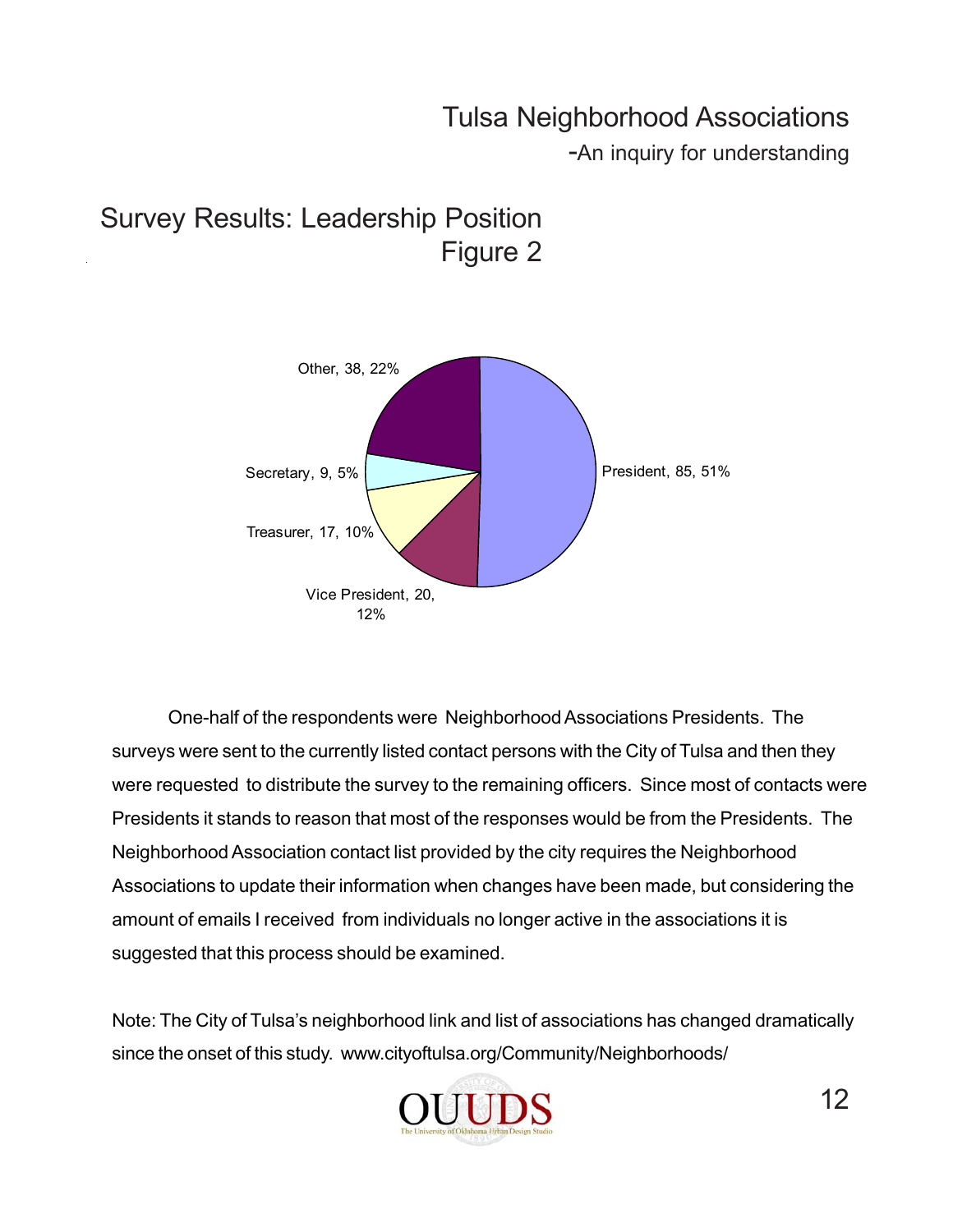-An inquiry for understanding

## Survey Results: Age/Ethnicity/Income

#### Figure 3

Standard Deviation=12.24

Range=26-83 years old

2006 Census Data Median Age in Tulsa

36

The median age for the respondents was 55 or twenty years older than the median age of 35 for the City of Tulsa according to 2006 U.S. census information. The graphs show that African American and Latinos are underrepresented in the sample compared with the city average. This data indicates that Neighborhood Association leaders in Tulsa tend to be older and much more affuent.

#### **Ethnicity of Respondents**



**Ethnicity of Tulsa Residents, Census Data 2006**





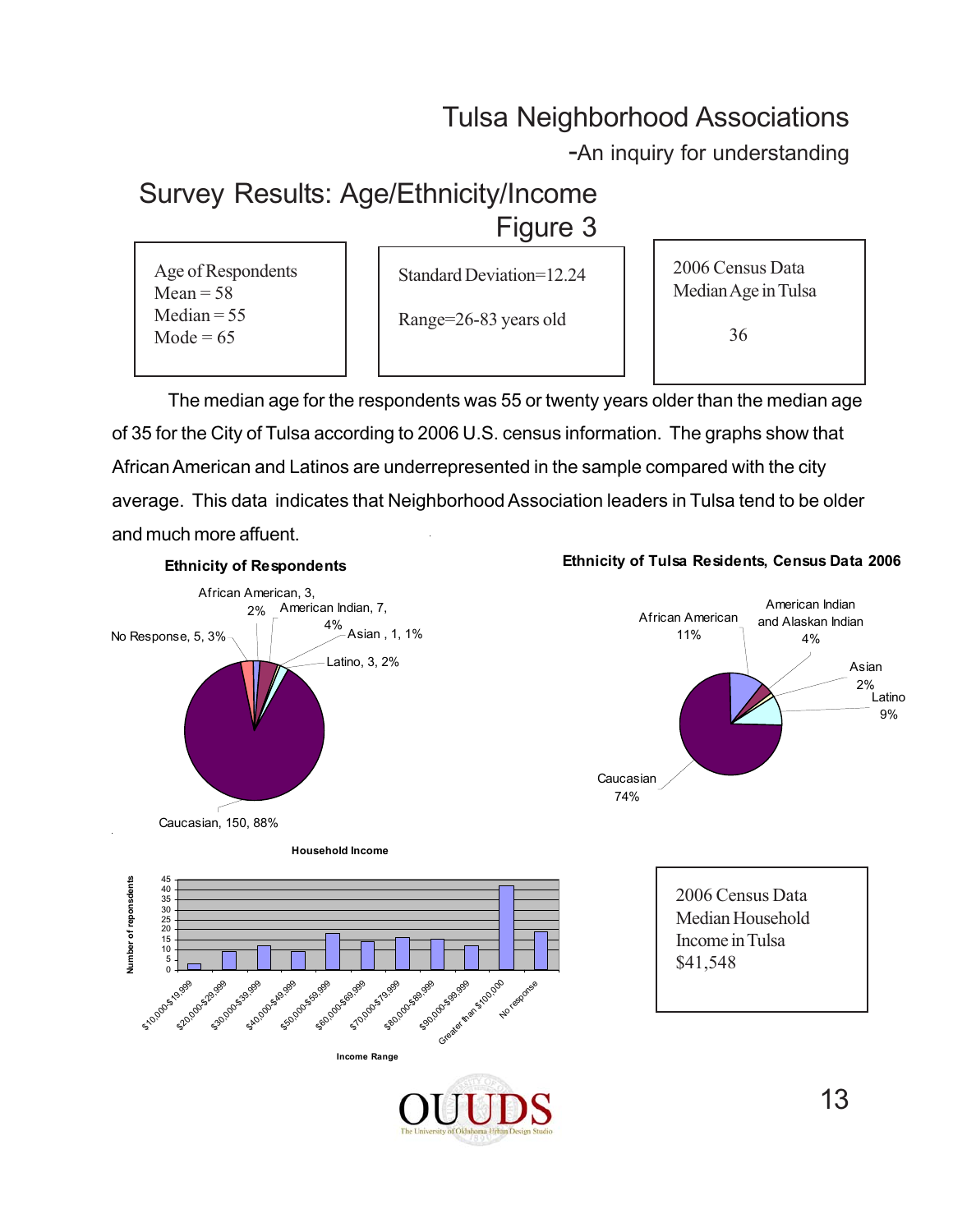-An inquiry for understanding



Survey Results: Education Level

The 2006 U.S. Census data regarding the population of 25 years old and over having obtained education level of bachelor degree or higher is 29.5% for Tulsa compared to a Neighborhood Association leader response level of nearly 60%. This may be related to the previous page's data concerning median income. Also, being a well educated group as a whole, suggests that they would have an understanding of their civic responsibilities and embracing of more educational information from the City to encourage greater participation at the grassroots level. Research from the United Kingdom suggests that with more educational attainment levels of social capital increase as well, leading to greater trust in other citizens and more organizational affiliations to better the community. (Docherty, 2001)

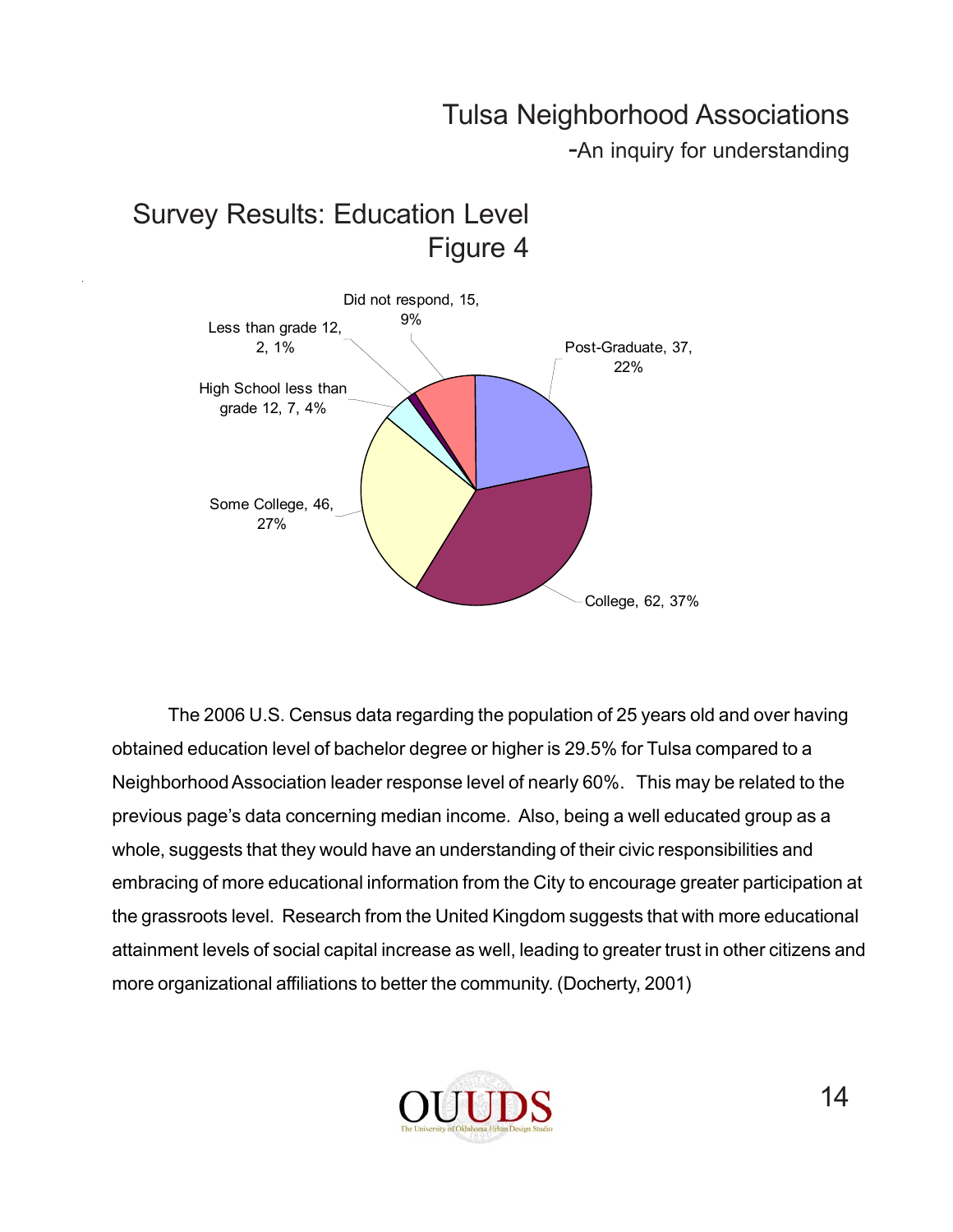-An inquiry for understanding

### Leadership Succession: Figure 5

**Is there a succession of officers from one position to another?**



One hypothesis from early antecdotal evidence, prior to this survey, was that neighborhood association leadership tended to be some "old guard" that would vote each other in every other election. But these graphs indicate that 77% of the respondent's associations do not even have succession from one position to another for instance from Vice President to President as seen in the pie chart. The bar graph indicates that a large majority of the respondents have served less than five years.

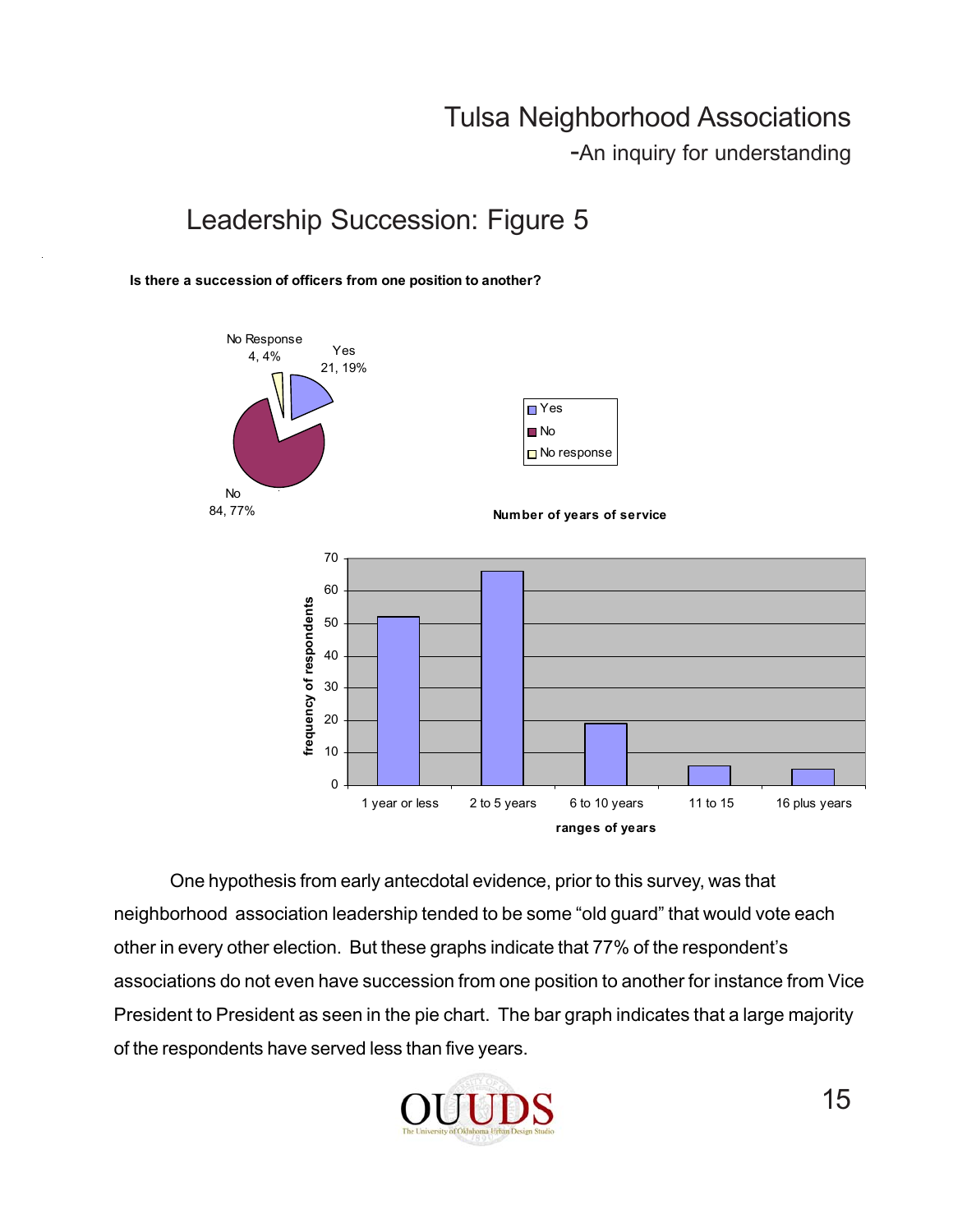-An inquiry for understanding

## Formal Organization: Figure 6

**Does your Neighborhood Association follow formal by-laws?**



| $\blacksquare$ Yes |
|--------------------|
| <b>π</b> No        |
| $\Box$ No response |

**Is your Neighborhood Association incorporated?**



An overarching theme to the survey instrument was to guage to what degree are registered Neighborhood Associations organized. Both of these questions seek to define how the association are guided by formal rules established by the association, since the City of Tulsa does not stipulate nor mandate as such, these results serve only as baseline statistics. Some legal liability protection is offered by incorporating an organization. It is unknown whether the associations that do have by-laws and/or are incorporated follow their guidelines.

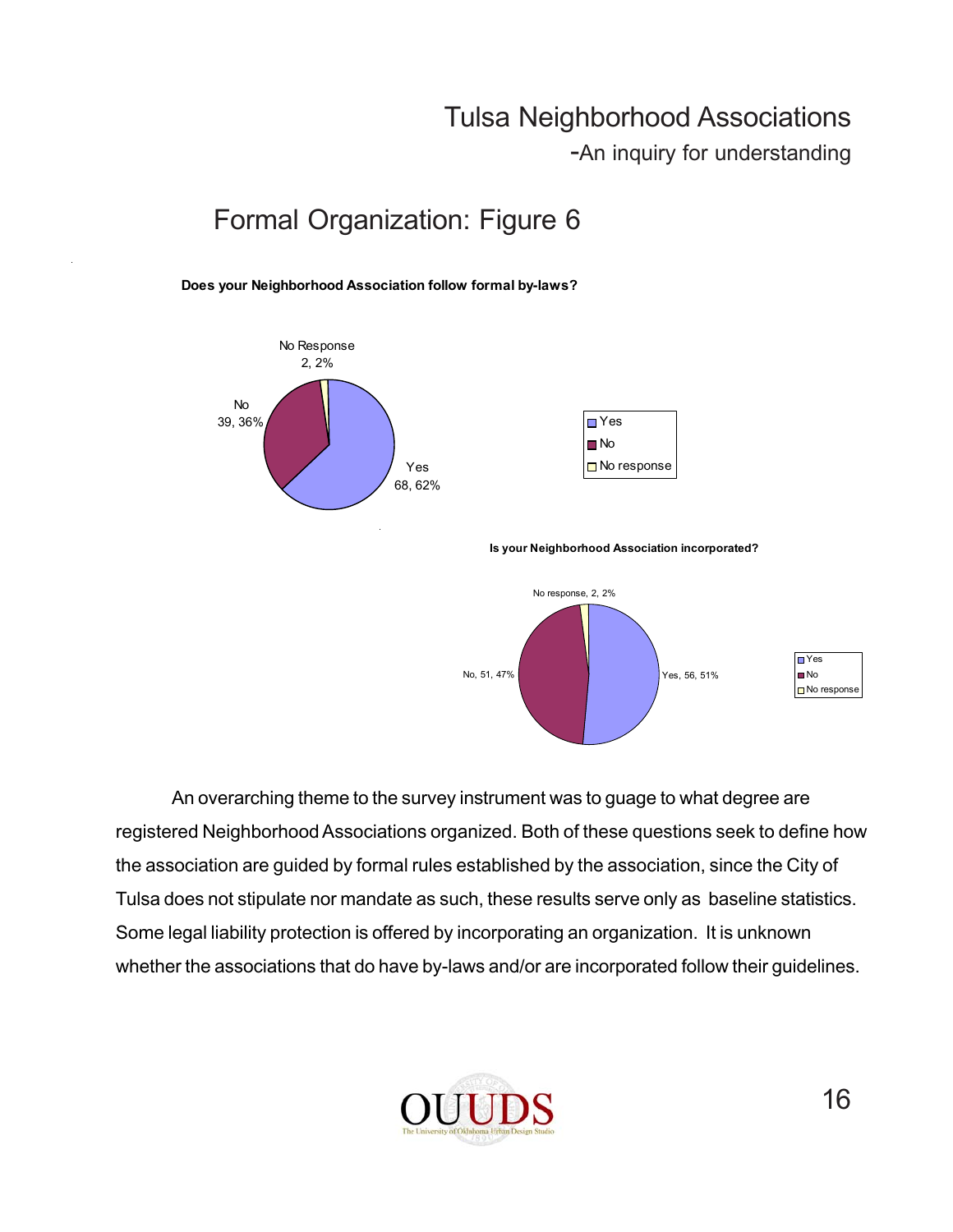-An inquiry for understanding

## Voting and Meetings: Figure 7



**How frequently does your Neighborhood Association meet?**



Another series of questions sought to understand how often Neighborhood Associations met and who was allowed to vote at those meetings. A majority of respondents indicated that they met only once a year or irregularly. Voters at those meetings ranged from property owners only having one vote per property to potentially being able to influence the outcome if they owned multiple properties. Twenty-five responses stated that renters were allowed to vote. Voting methods varied widely from voice votes, affirmations, a show of hands, to ballots. A sense of true democratic representation is questioned by the author but this data set lacks evidence to draw a clear conclusion.

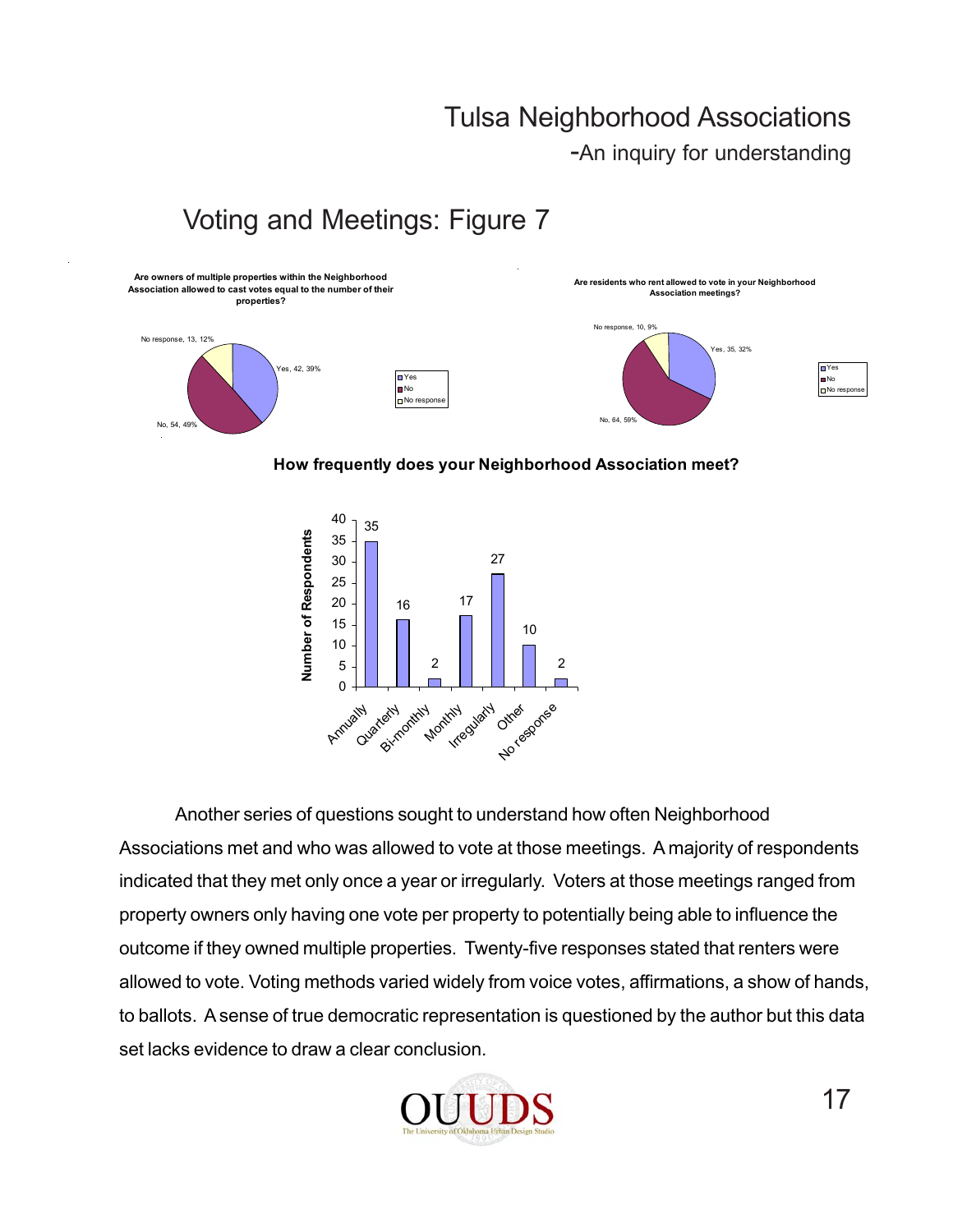-An inquiry for understanding

### Association Dues: Figure 8

#### **Does your neighborhood association collect dues?**



| ı No                      |
|---------------------------|
| ∣Yes                      |
| <mark>⊓</mark> No Answ er |





The graphs above show that nearly 70% of respondants pay annual association dues, however most pay less than \$100 a year. One reponse was well beyond the average at above \$2000 yearly, while another association's dues were connected to square footage. Further questions concerning what dues were spent on and what percentage of association members actually paid are beyond the scope of this study but might provide insight into the value of association dues especially if considering opportunties for matching funds.

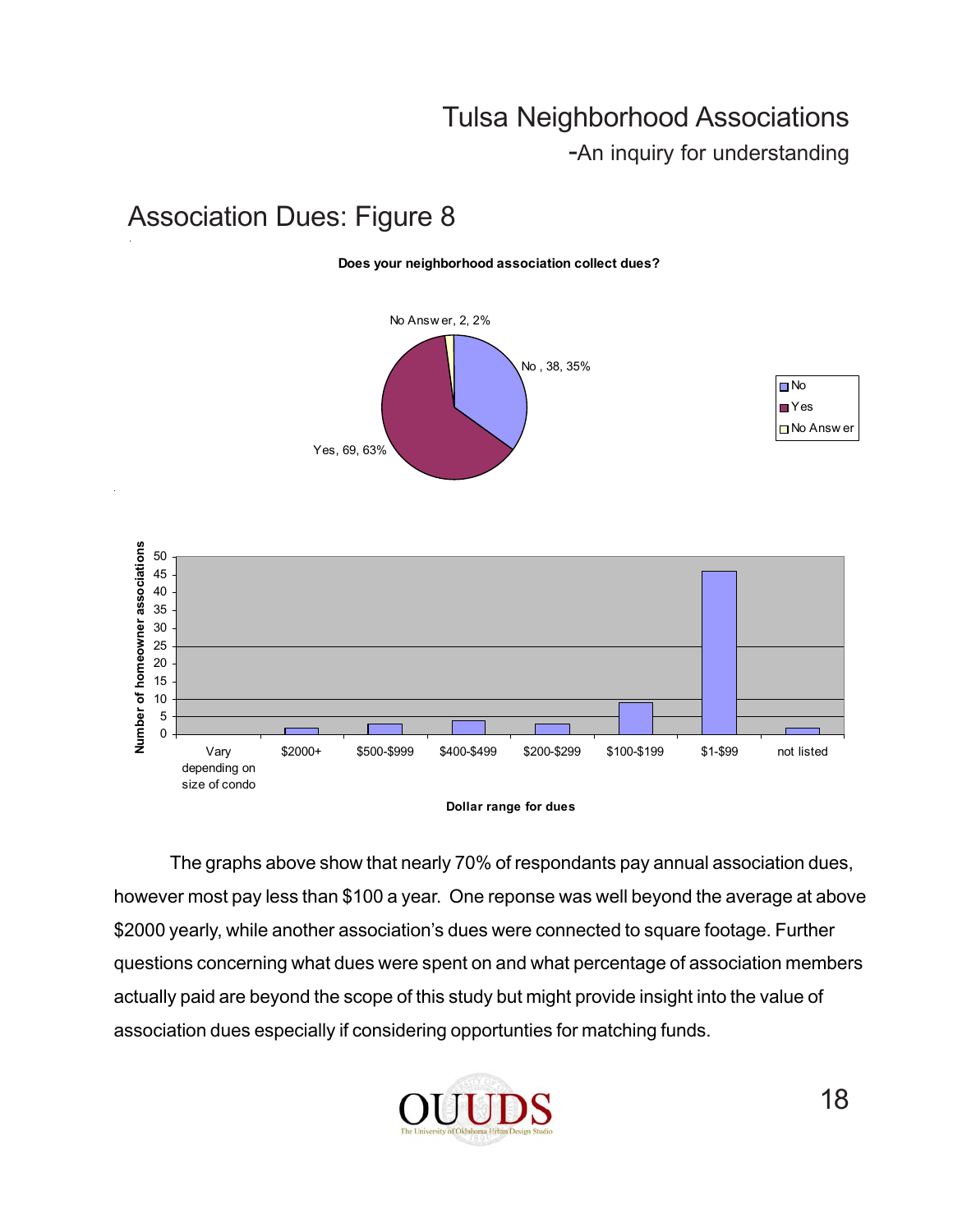-An inquiry for understanding



Survey Results: Pressing Issues

Neighborhood Associations leaders were asked to indicate their most pressing issue. No clear consensus was reached but lack of resident participation and code enforcement led the list. Presumably those issues are what drew them to get involved in the association in the first place. When the question was asked directly of what did bring about their involvement in Neighborhood Associations typically it was concerned quality of life and value of their property. The Other category had a wide variety of responses but also seemed to be used to list secondary concerns from the available categories. Better survey design that allowed for ranking of issues may have netted more precise results.

I was suprised by the relatively low percentage for zoning/land use as being a pressing concern. After attending twenty some public and neighborhood meetings and reading of those issues in the daily paper I would have anticipated a much higher ranking.

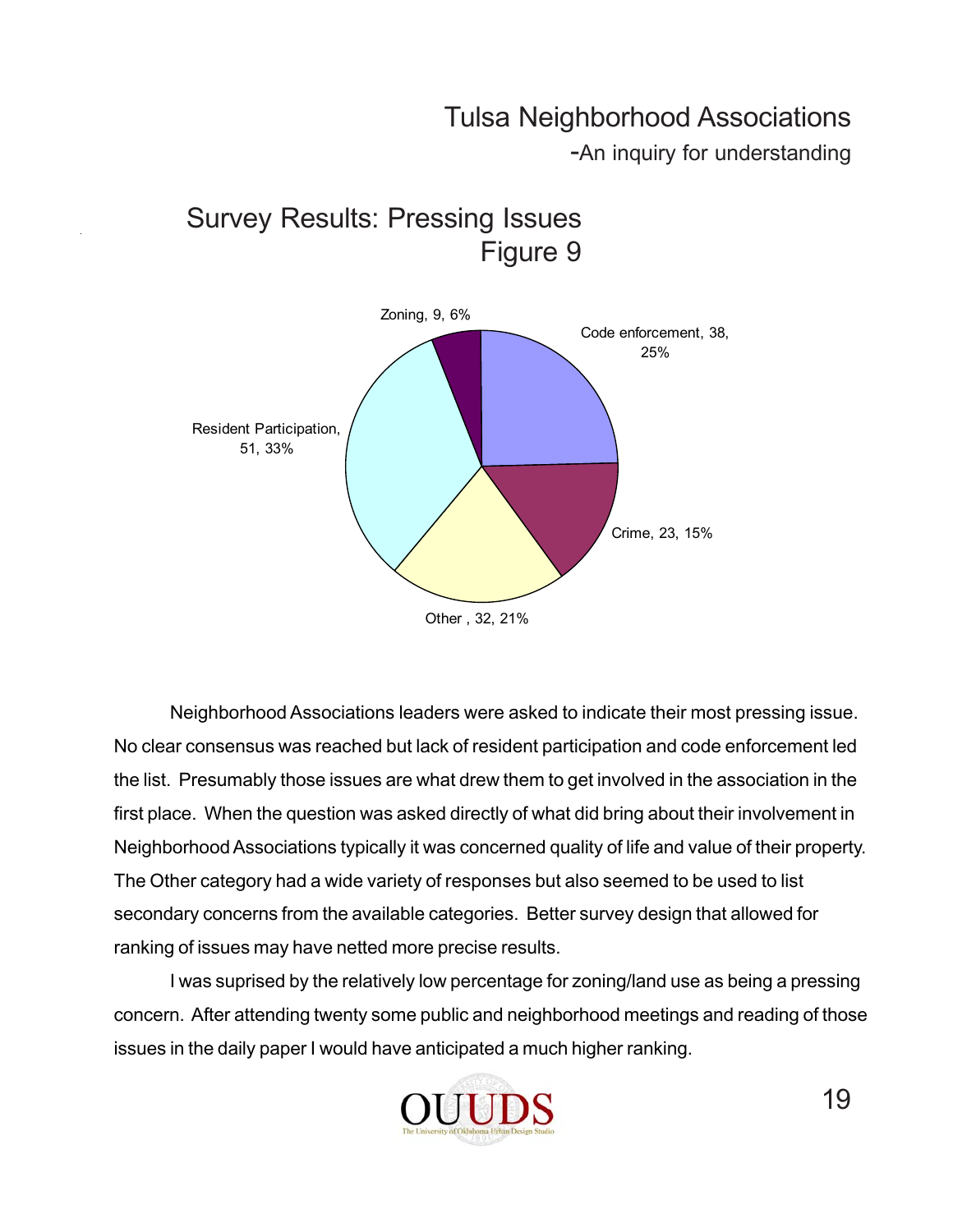-An inquiry for understanding

## Survey Results: Total Households Figure 10



The bar charts above compares total number of households in Neighborhood Association boundaries to total number of participants. The range of total households is excessive from six to 8,600; although 66 respondents approximated that their associations had less than 250 households. When considering participation in the association 40 respondents answered that they had 50 households or less participating. The chart below describes how many residents attended the last Neighborhood Association meeting. 66% of the respondents listed that at their last meeting they had between six and 30 residents in attendance. **Estimate how many residents attended your last** 



**Neighborhood Association Meeting**

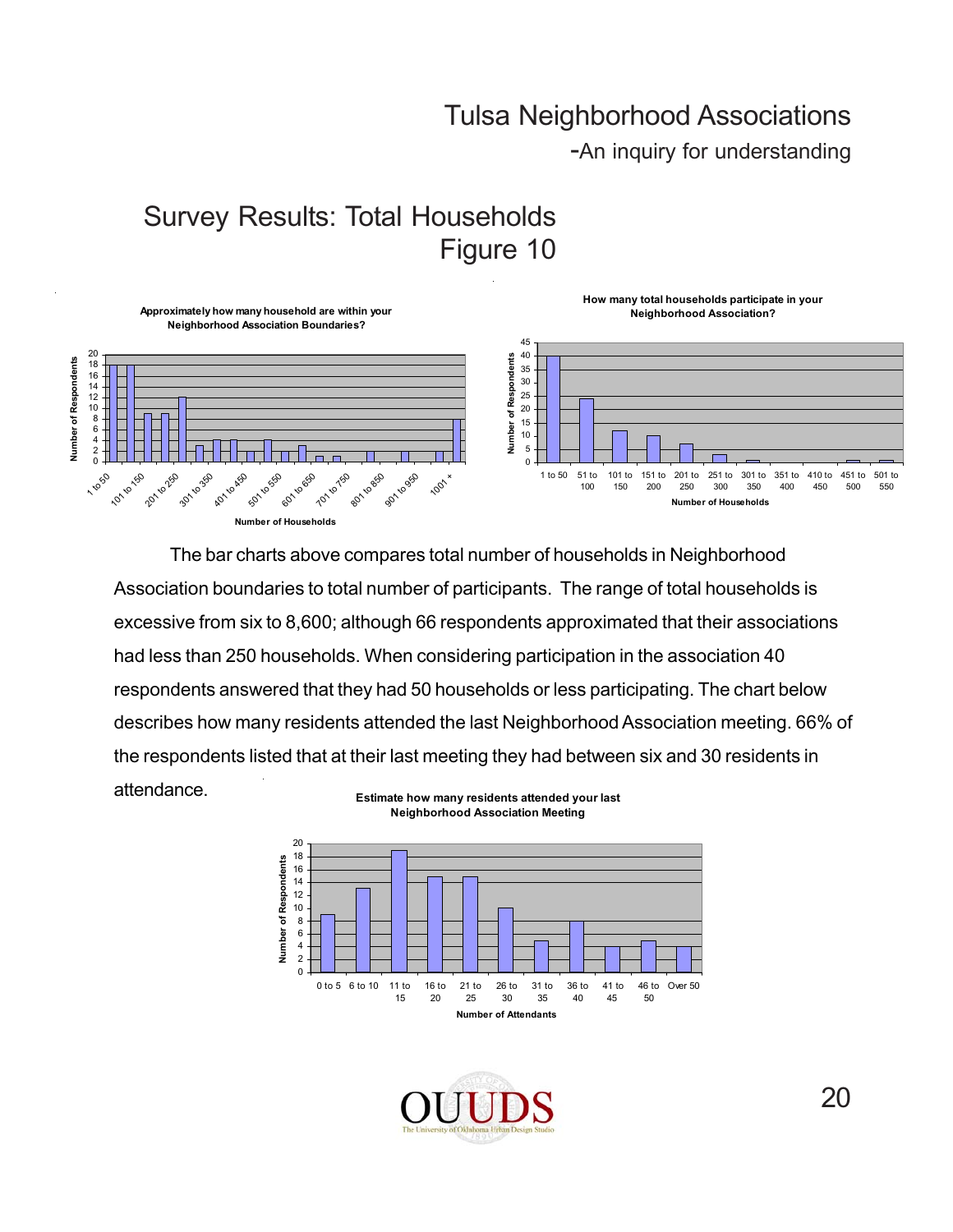#### Conclusion/Findings:

The conclusion of this study is intentionally conservative. The data collected from the leaders of the associations offer insight into who they are demographically, the history of their associations, and their concerns regarding their neighborhoods. Additional questions of interest include how neighborhood and community leaders can encourage a fuller range of participation among residents? What effects do associations have on the neighborhood? How can Neighborhood Associations connect with other organizations to increase their effectiveness? I hope this inquiry provides the foundation for further study to address those questions.

Results for this survey ended up being descriptive statistics of the sample population; a necessary first step. I am confident that it is necessary for the City of Tulsa to reexamine the current guidelines regarding Neighborhood Associations and proceed by establishing a definition for the Associations to clarify and standardize what it means to be a Neighborhood Association--from boundaries, to membership, to by-laws. I suspect this will be a challenge since the Neighborhood Associations have been able to self define, in some cases for decades, but it is essential if Neighborhood Associations are to be used in a large way for planning purposes in the update to the Comprehensive Plan and are eligible to receive public dollars from Vision 2025 funds or future neighborhood funding measures. It has been suggested by this committee that a tiered system be examined as one possibility to attend to these concerns.

The data suggests that there are citizens concerned with the well being of their neighborhoods; the key is to engage the neighborhoods and recongnize the resources available to them not only from the City of Tulsa but also Foundations, Non-profits, and University Partnerships. It is my understanding that the current City structure is changing in regards to neighborhoods with a new department dedicated to Working in Neighborhoods (WIN) and I hope it will address these issues.

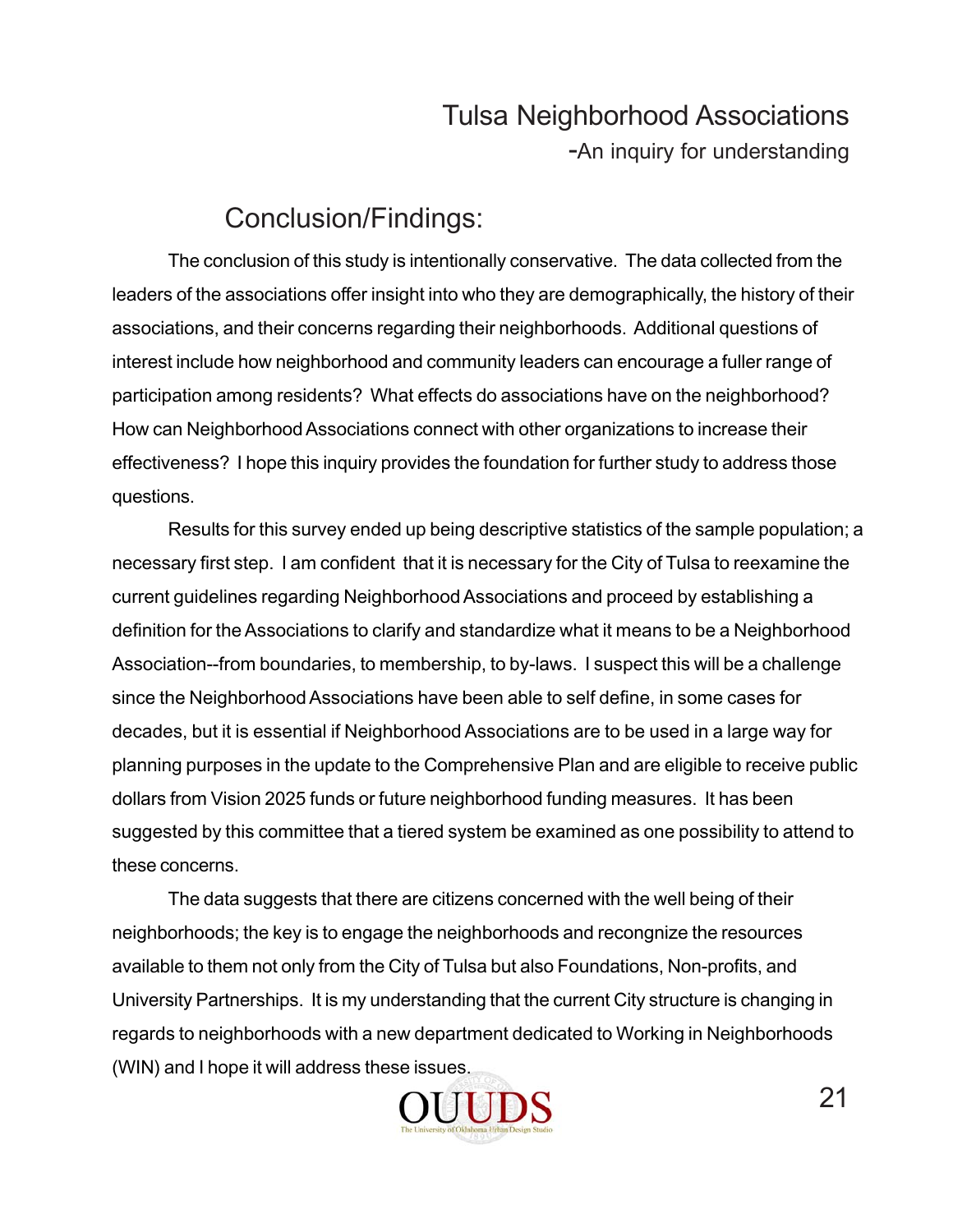-An inquiry for understanding

#### Resources:

#### Articles:

Chaskin, Robert J., Defining Neighborhood: History, Theory and Practice. Chicago: The Chapin Hall Center for Children at the University of Chicago, 1995.

Swindell, David. "Issue Representation In Neighborhood Organizations." Journal of Urban Affairs Volume 22, Number 2, pages 123-137 (2000)

Fainstein, Susan S., "The Rationale for Neighborhood Planning." Policy Studies Journal Volume 16, Number 2, Winter, pages 384-392 (1987)

Fahey, Mike and Paul Landow. "Civic Engagement: The Omaha Experience" National Civic Review Summer 2005

Jennings, James. "Urban Planning, Community Participation, and the Roxbury Master Plan in Boston" The Annals of The American Academy July 2004

Berry, Jeffrey M. and Kent E. Portney. "Mobilizing Minority Communities; Social Capital and Participation in Urban Neighborhoods" American Behavioral Scientist Volume 40 Number 5 pages 632-644 March/April (1997)

Heying, Charles H. "Civic Elites and Corporate Delocalization; An Alternative Explanation for Declining Civic Engagement" American Behavioral Scientist Volume 40 Number 5 pages 657-668 March/April (1997)

Docherty, Iain., Goodlad, Robina and Paddison, Ronan. "Civic Culture, Community adn Citizen Participation in Contrasting Neighborhoods" Urban Studies Volume 38, Number 12, pages 2225-2250 (2001)

Dreier, Peter. "The Future of Community Reinvestment; Challenges and Opportunities in a Changing Environment" Journal of the American Planning Association Volume 69 Number 4 pages 341-353 Autumn (2003)

Hutchinson, Judy and Vidal, Avis C.,editors, "Using Social Capital to Help Intergrate Planning Theory, Research, and Practice"Journal of the American Planning Association Volume 70 Number 2 pages 142-192 Spring (2004)

| Human Resources: | University of Oklahoma; Professors Shawn Schaefer, Chan Hellman, and Charlie |  |  |  |  |
|------------------|------------------------------------------------------------------------------|--|--|--|--|
|                  | Warnken. Toni Hoberecht, Research Librarian                                  |  |  |  |  |
|                  | City of Tulsa Officials; Mr. Tom Baker, Ms. Susan Neal, Mr. Patrick Treadway |  |  |  |  |
|                  | State Represenative Jeannie McDaniel                                         |  |  |  |  |
|                  | Tulsa Neighborhood Associations leaders                                      |  |  |  |  |
| Websites:        | www.cityoftulsa.org. www.uscensus.gov. http/.tulsagrad.ou.edu/studio/        |  |  |  |  |

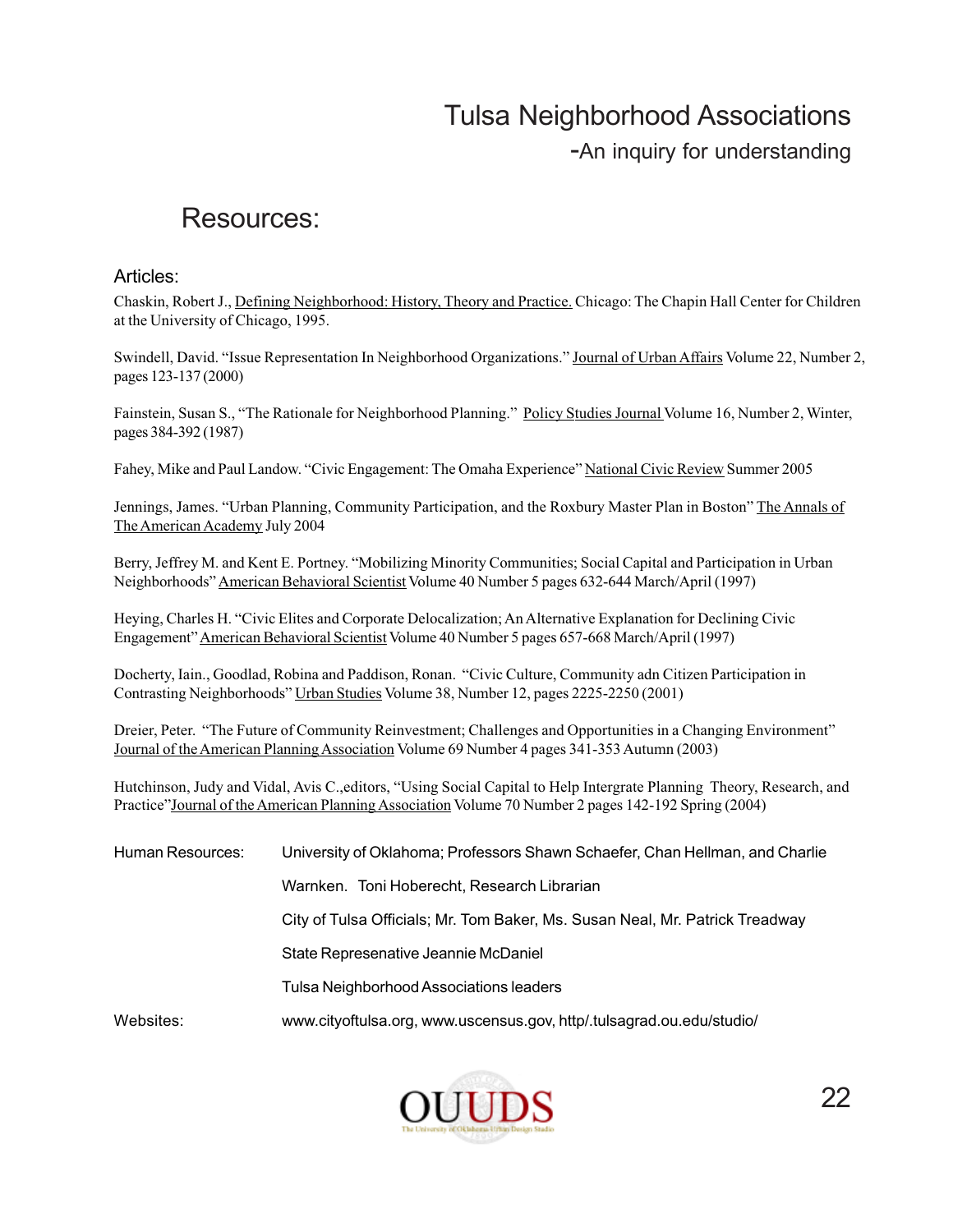-An inquiry for understanding

## Appendix 1 Survey Questions:

January 25, 2007

To: Tulsa Neighborhood Association Officer

Re: Tulsa Neighborhood Association Survey

The Department of Housing and Urban Development-Community Outreach and Partnership Center, in collaboration with the University of Oklahoma-Tulsa Urban Design Studio, requests that you complete a questionnaire on Neighborhood Associations. This study is being conducted by the University of Oklahoma in conjunction with the City of Tulsa.

Your selection as a participant in this survey is based on your affiliation as an officer in a Tulsa Neighborhood Association; you are listed as the contact person for your Neighborhood Association with the City of Tulsa.

Please either copy the enclosed survey and distribute or e-mail your other Neighborhood Association officers the link below so that they can participate in the survey. The voluntary survey should take less than thirty minutes of your time. The survey will be open through February 15, 2007. More information and the survey are available from the url link that follows.

http://www.surveymonkey.com/s.asp?u=771832931990

Thank you for your time and cooperation.

Ryon Stirling Graduate Research Assistant University of Oklahoma-Tulsa

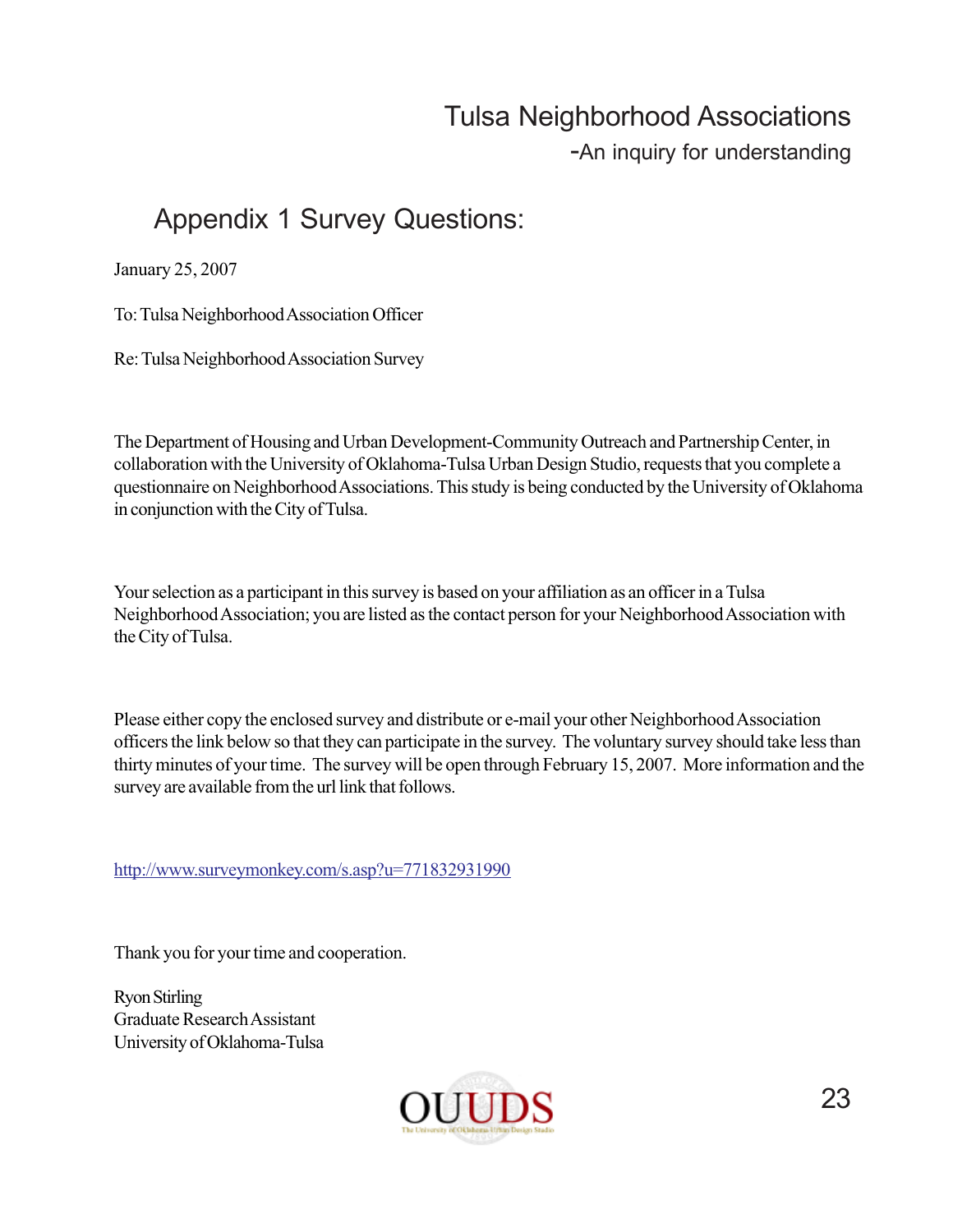## Appendix 1 Survey Questions:

#### Tulsa Neighborhood Association Survey

The Department of Housing and Urban Development-Community Outreach and Partnership Center, in collaboration with the University of Oklahoma-Tulsa Urban Design Studio, requests that you complete the following questionnaire on Neighborhood Associations. This study is being conducted by the University of Oklahoma in conjunction with the City of Tulsa. Your selection as a participant in this survey is based on your affiliation as an officer in a Tulsa Neighborhood Association. Please read this information sheet and contact me if you have any questions pertaining to your participation in this study.

Purpose: The purpose of this study is to gather demographic data regarding Tulsa Neighborhood Associations to better understand how they are organized and function.

Procedures: If you agree to be in this study, you will be asked to do the following: respond to a 44-item survey, either on-line or complete the enclosed paper survey. The survey should take less than 30 minutes to complete.

Risks and benefits of being in the study: There is no degree of risk associated with participation in this study. There are no compensatory benefits for participating in this study.

Compensation: You will not be compensated for your time and participation in this study.

Voluntary nature of the study: Participation in this study is voluntary. Your decision whether or not to participate will not result in penalty or loss of benefits to which you are otherwise entitled. If you decide to participate, you are free to not answer any question or withdraw at any time.

Confidentiality: The records of this study will be kept private. In published reports, there will be no information included that will make it possible to identify you as a research participant. Research records will be stored securely on computer servers operated by a third party provider. Individual responses by volunteers will not be accessible by anyone within the City of Tulsa. Only the research team will have access to the data.

Contacts and questions: The researcher(s) conducting this study can be contacted at 918-660-3493 or ryon.stirling-1@ou.edu or sschaefer@ou.edu. You are encouraged to contact the researcher(s) if you have any questions. If you have any questions about your rights as a research participant, you may contact the University of Oklahoma – Norman Campus Institutional Review Board (OU-NC IRB) at 405.325.8110 or irb@ou.edu.

Please keep this information sheet for your records. By completing and returning the enclosed survey or selecting the link below you are agreeing to participate in this study.

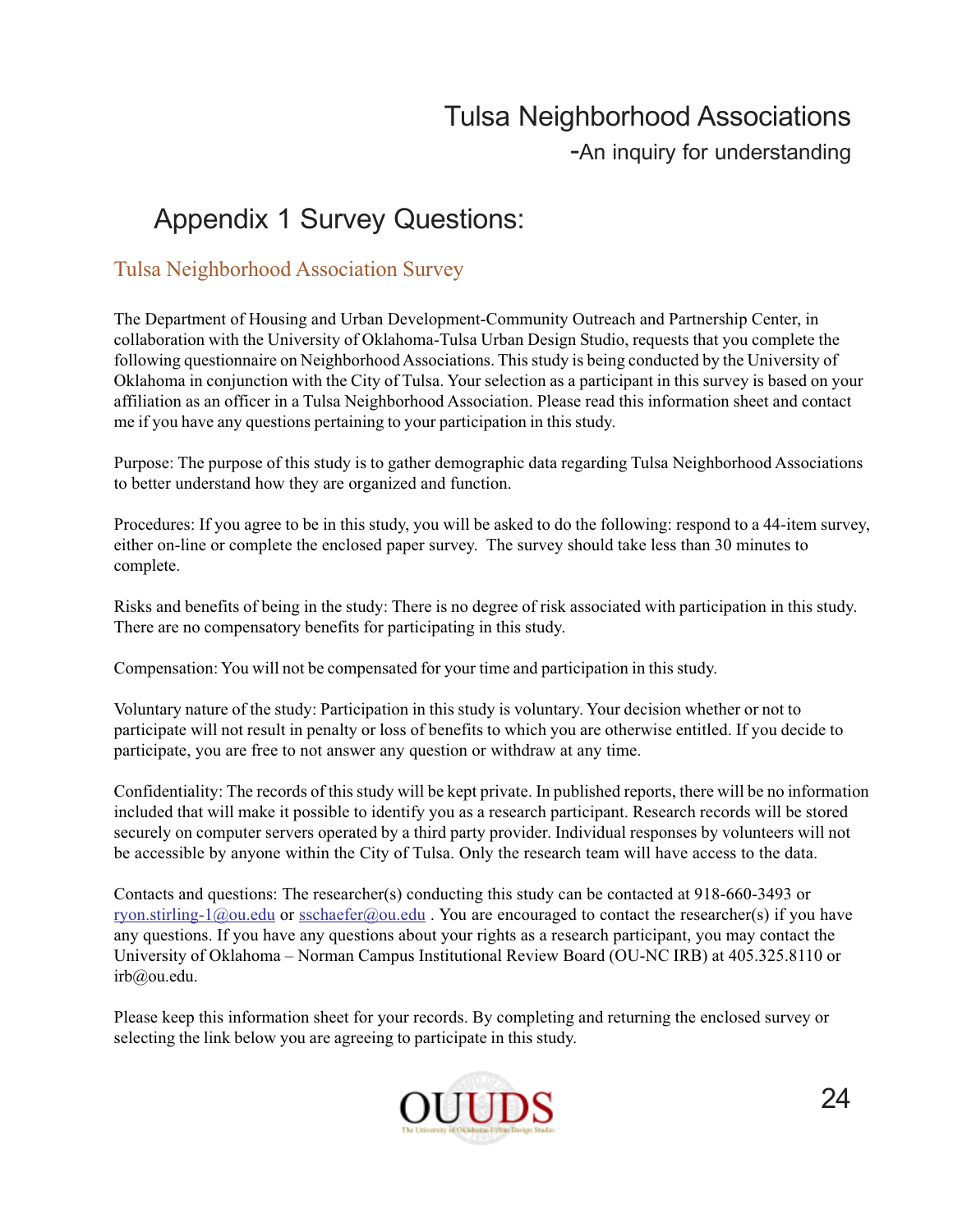-An inquiry for understanding

#### Appendix 1 Survey Questions:

#### Tulsa Neighborhood Association Survey



**5. In regards to the question above, are there any other leadership positions in your Neighborhood Association not listed?**

| dues?         | 6. Does your Neighborhood Association collect |  |  |
|---------------|-----------------------------------------------|--|--|
| $\bigcup$ Yes |                                               |  |  |



**7. If yes, how much are your annual dues? (Please use numerals)**

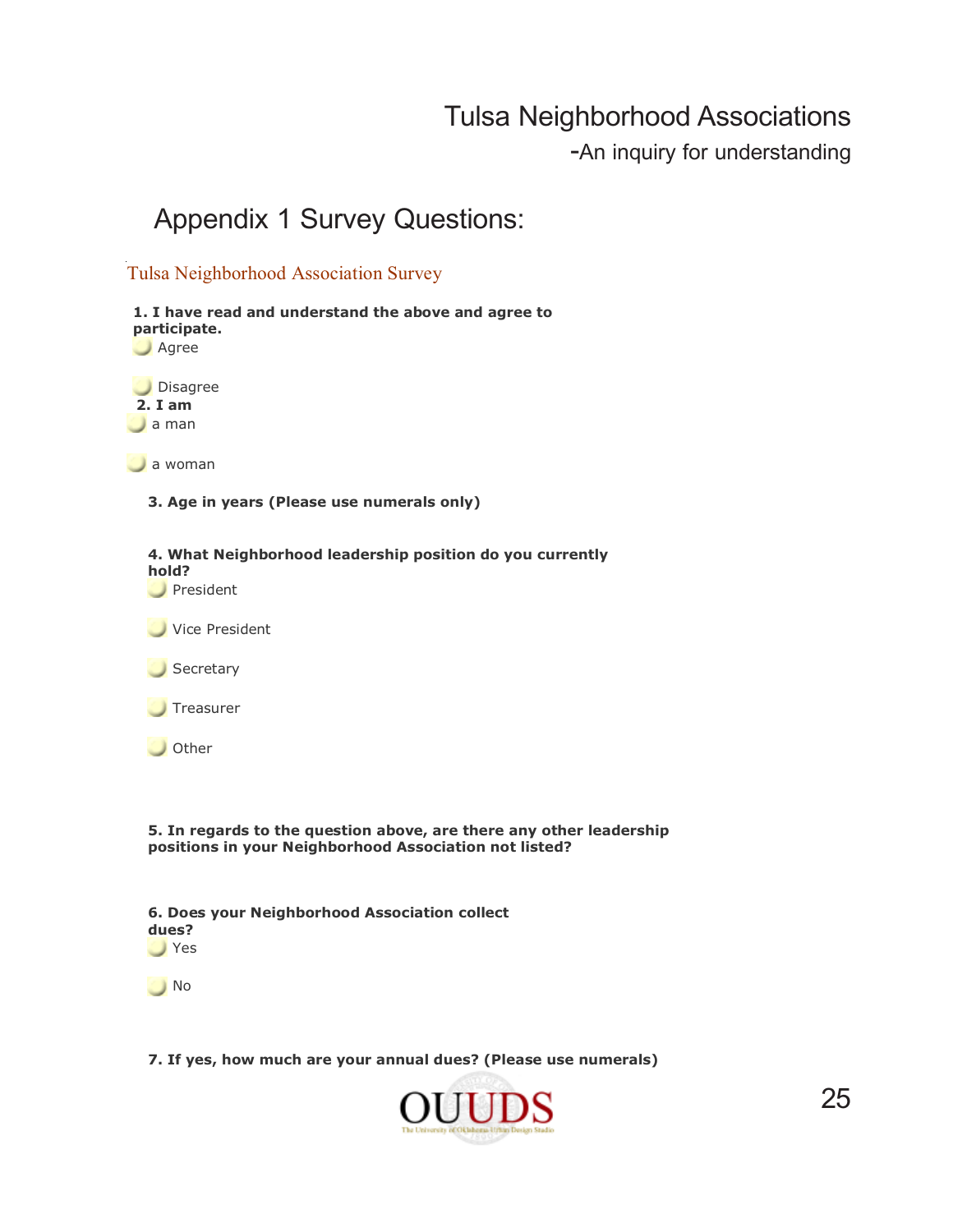-An inquiry for understanding

#### Appendix 1 Survey Questions:

#### **8. Ethnicity**



#### **9. Household Income Range:**

Less Less \$10,000-\$20,000-\$30,000-\$40,000-\$50,000-\$60,000-\$70,000-\$80,000-\$90,000-<br>than \$10,000-\$20,000-\$20,000-\$40,000-\$50,000-\$60,000-\$70,000-\$90,000-\$90,000- than \$9,999 \$19,999 \$29,999 \$39,999 \$49,999 \$59,999 \$69,999 \$79,999 \$89,999 \$99,999 \$100,000 than



#### **10. Education Level:**



#### **11. Do you rent or own your home?**



 **12. How long have you lived in your neighborhood? (Please use numerals only and round to nearest year)**

**13. How long in years have you held your current Neighborhood Association position? (Please use numerals only)**

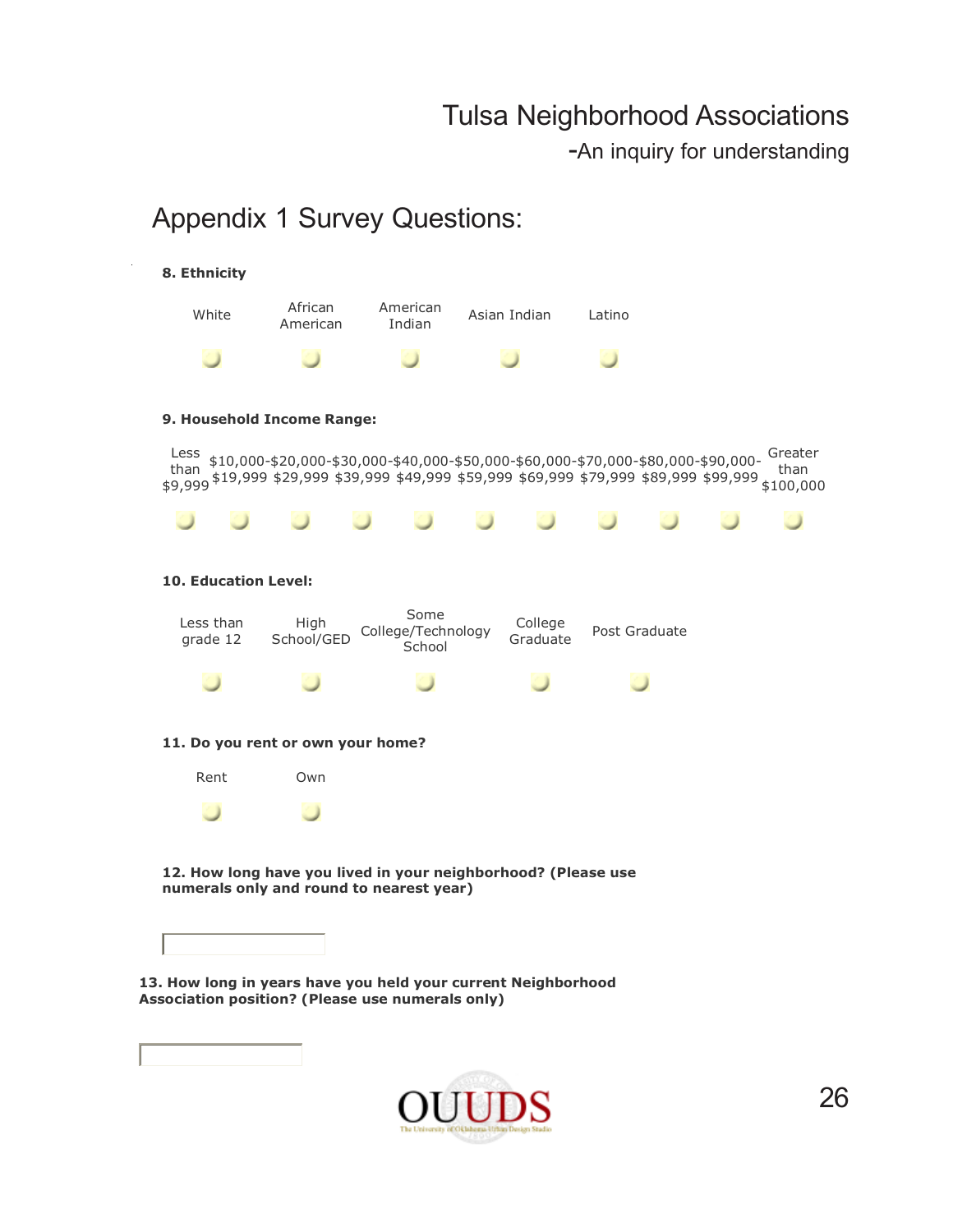-An inquiry for understanding

#### Appendix 1 Survey Questions:

 **14. Approximately how many households are within you Neighborhood Association boundaries? (Please use numerals only)**

 **15. How many total households are participating in your Neighborhood Association? (Please use numerals)**



 **16. Please estimate how many residents attend Neighborhood Associations meetings regularly?**

|  |  |  |  |  | 0-5 6-10 11-15 16-20 21-25 26-30 31-35 36-40 41-45 46-50 Over 50 |
|--|--|--|--|--|------------------------------------------------------------------|
|  |  |  |  |  | .                                                                |

| Bi-monthly | Monthly | Qua |
|------------|---------|-----|
|            |         |     |

arterly Annually Irregularly Other

ت

 **18. When was your last Neighborhood Association meeting?**

 $\cup$ 

 **19. Please list all the officer positions and length of terms in your Neighborhood Association.**

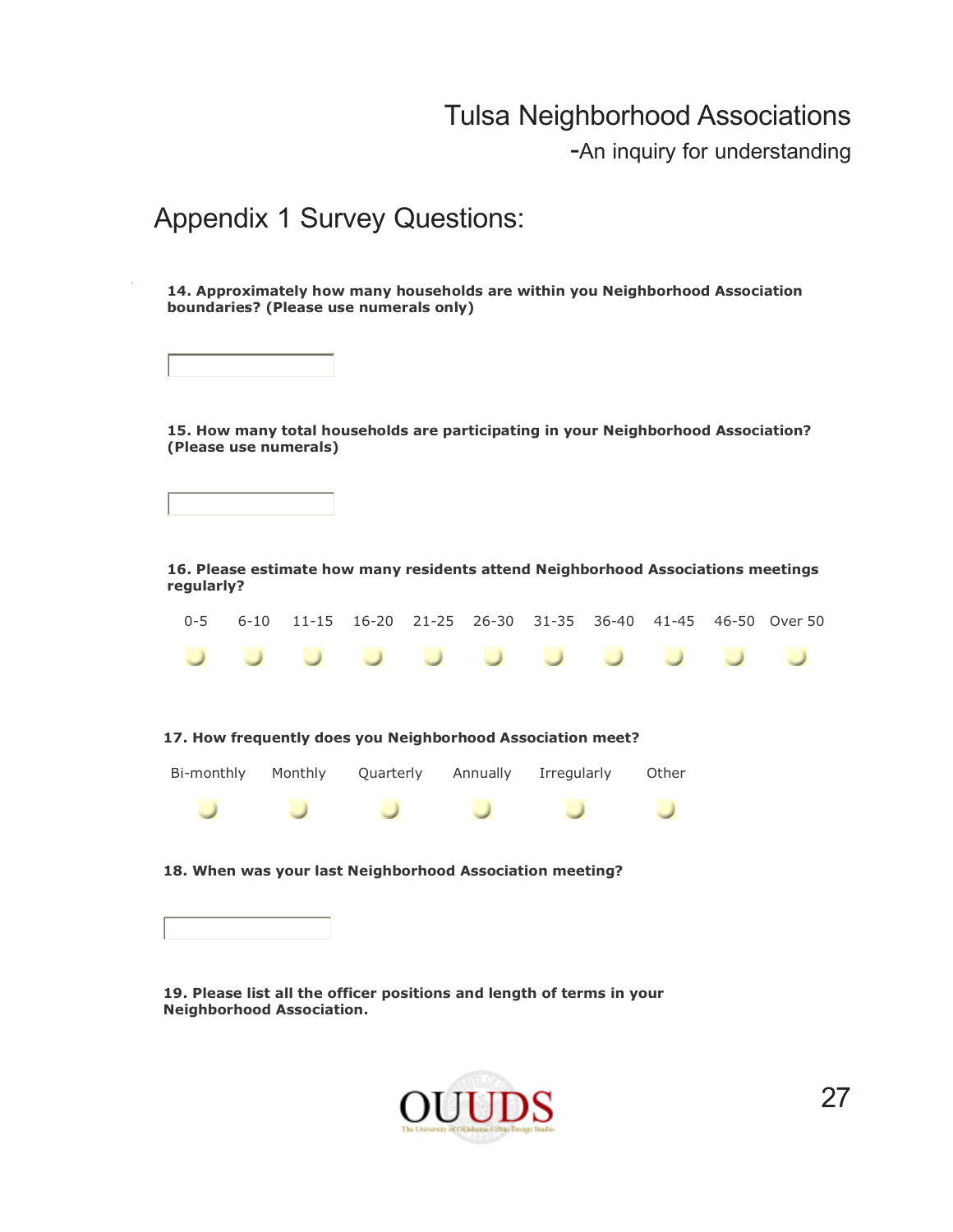-An inquiry for understanding

#### Appendix 1 Survey Questions:

 **20. How are officers appointed or elected in your Neighborhood Association?**



 **21. Is there succession of officers from one position to another? For example Vice President to President**



 **22. Does your Neighborhood Association follow formal by-laws?**



 **23. Is your Neighborhood Association incorporated?**



 **24. Has your Neighborhood Association applied for Vision 2025 funds?**



 **25. Does your Neighborhood Association have any covenants, conditions, or restrictions?**

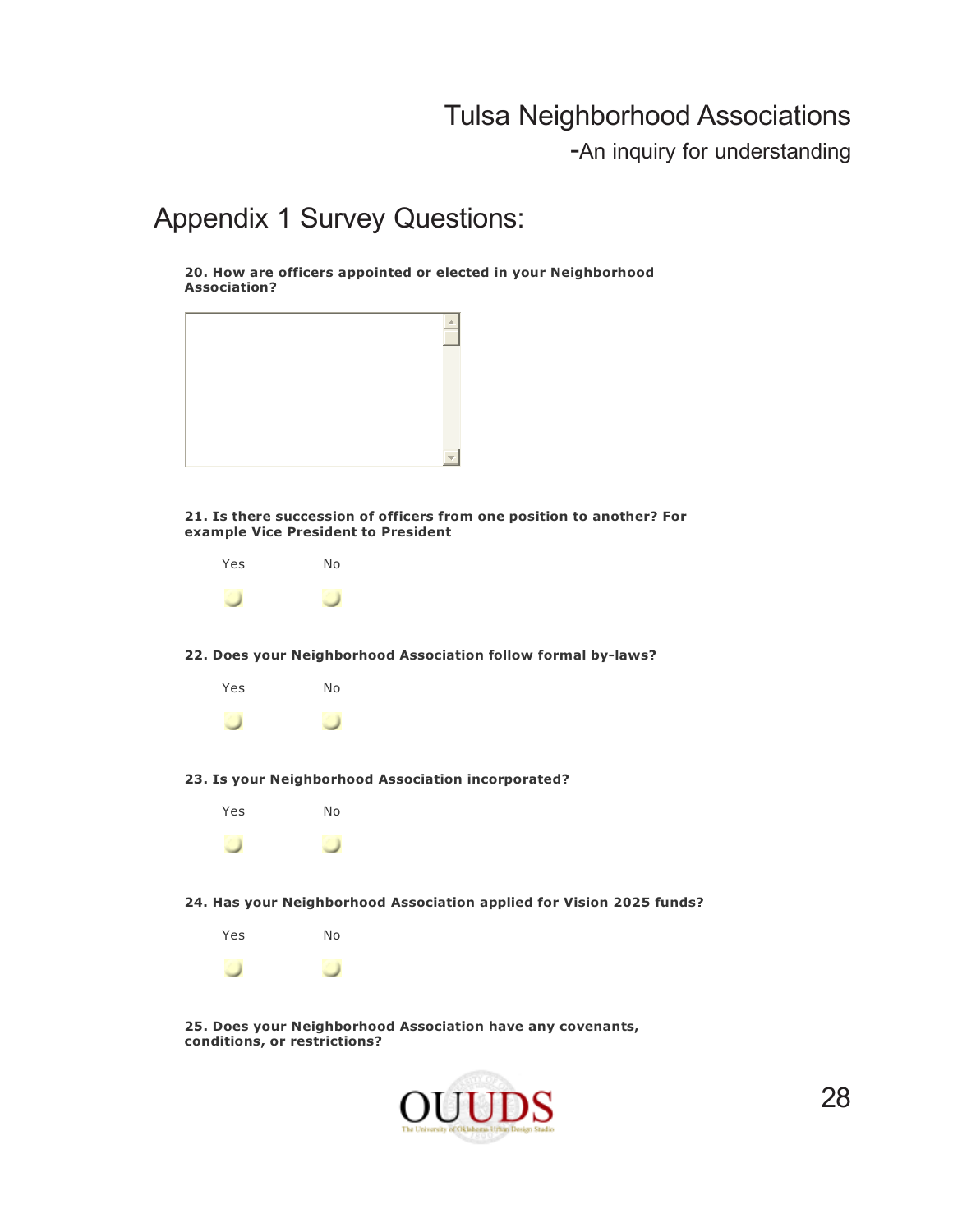-An inquiry for understanding

#### Appendix 1 Survey Questions:



#### **27 . P lease answer the fo llow ing four questions in regards to voting at your Neighborhood Association meetings?**

one vote per household

each individual allowed to vote

Other (please specify)



 **28. W hen voting in Neighborhood Association Meetings which method is adm inistered?**

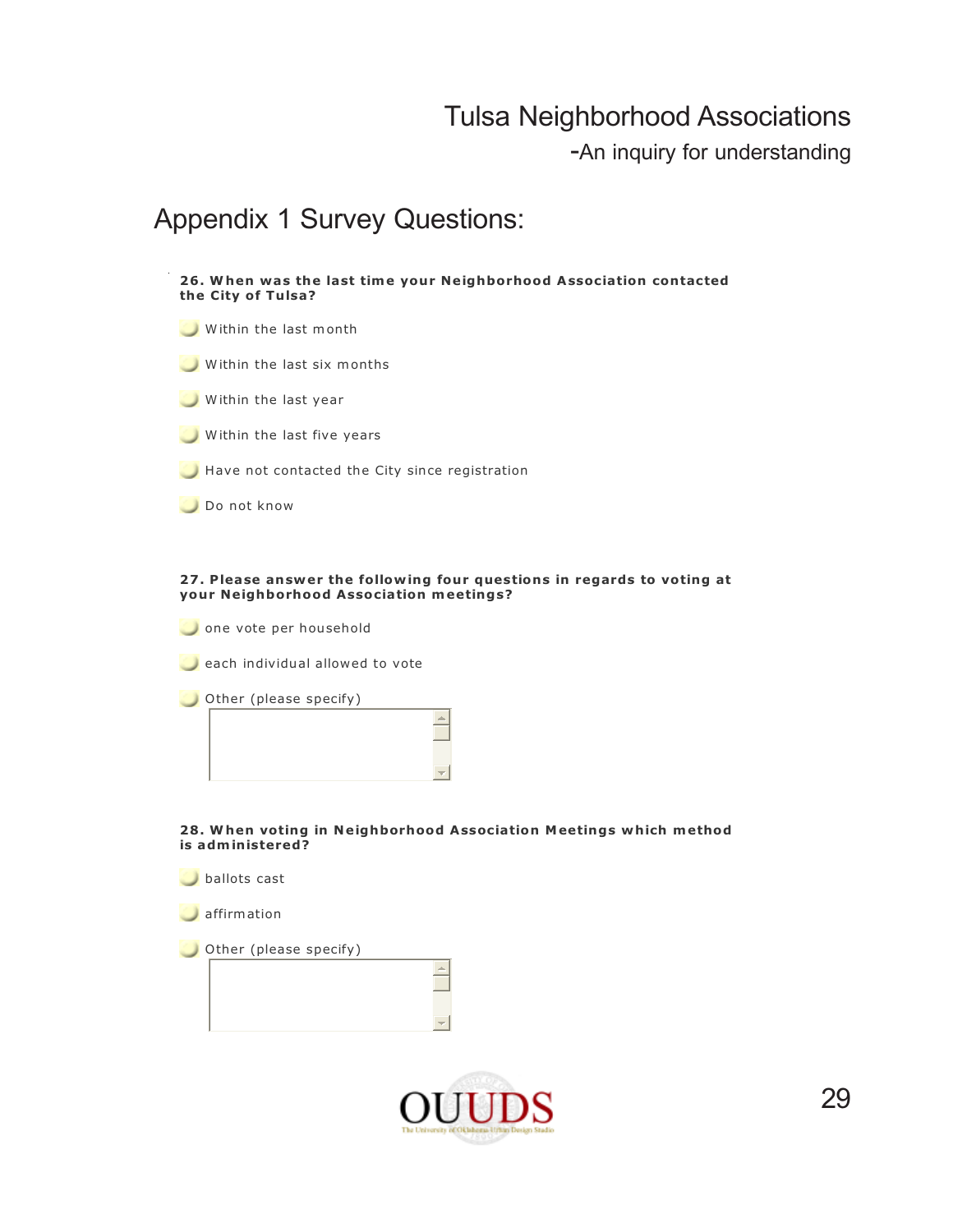-An inquiry for understanding

#### Appendix 1 Survey Questions:

 **29. Are owners of multiple properties within the Neighborhood Association allowed to cast votes equal to the number of their properties? S**Yes

O No

 **30. Are residents who rent allowed to vote in your Neighborhood Association meetings?**

Yes

**No** 

 **31. How old is your Neighborhood? (Please use numerals only)**



 **32. How old is your Neighborhood Association? (Please use numerals only)**



 **33. Are your Neighborhood Association officers compensated?**



 **34. If yes, how much per year. (Please use numerals only)**

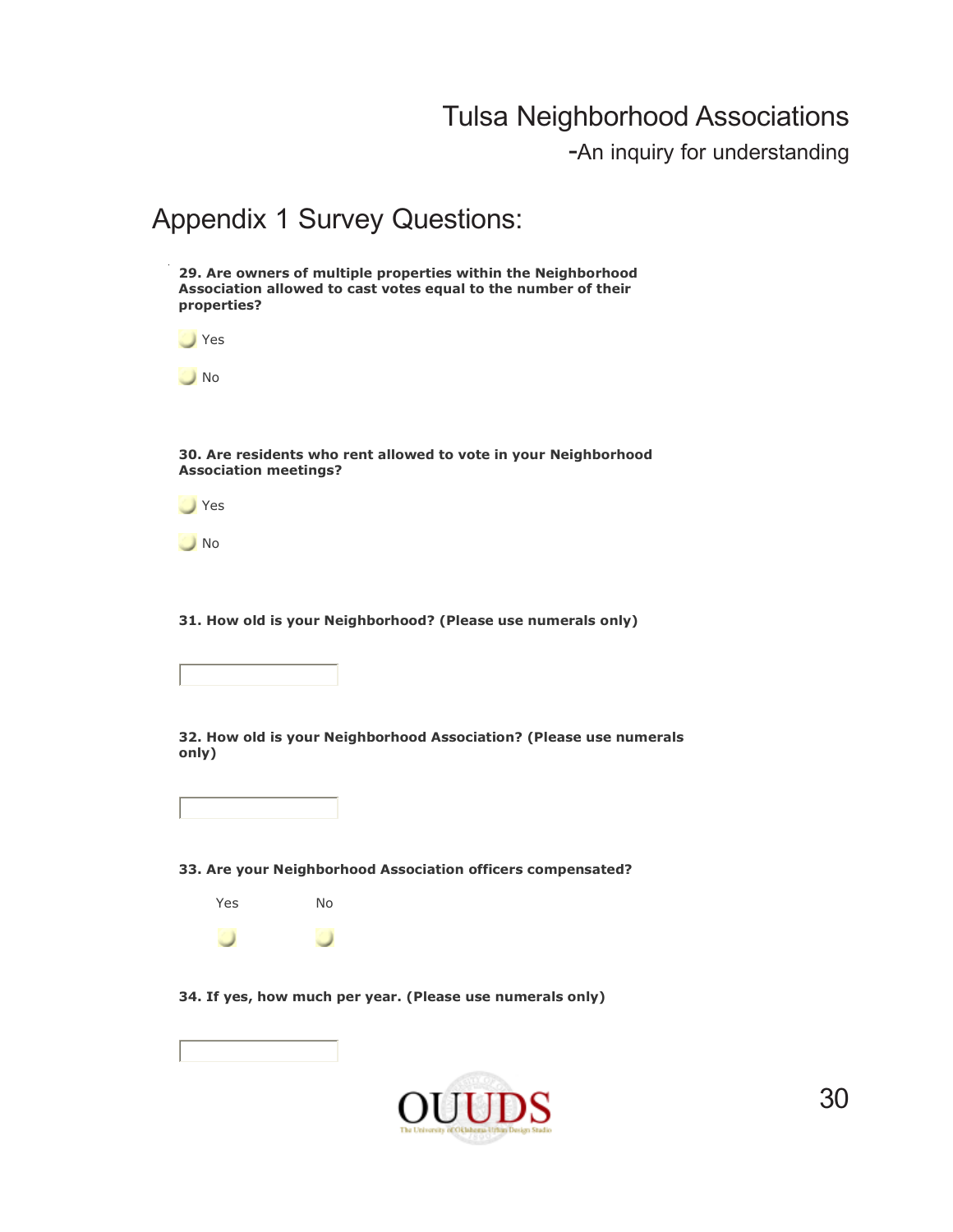-An inquiry for understanding

#### Appendix 1 Survey Questions:

| 36. What is the most pressing issue for your Neighborhood |
|-----------------------------------------------------------|
| <b>Association?</b>                                       |

| Code<br>enforcement | Crime | Zoning Issues | Resident<br>Participation | Other |
|---------------------|-------|---------------|---------------------------|-------|
|                     |       |               |                           |       |

 **37. If you answered other to the pervious question, please briefly indicate what your concern is below:**



 **38. What initially got you involved in your Neighborhood Association?**



#### **39. Does your Neighborhood Association have a newsletter?**

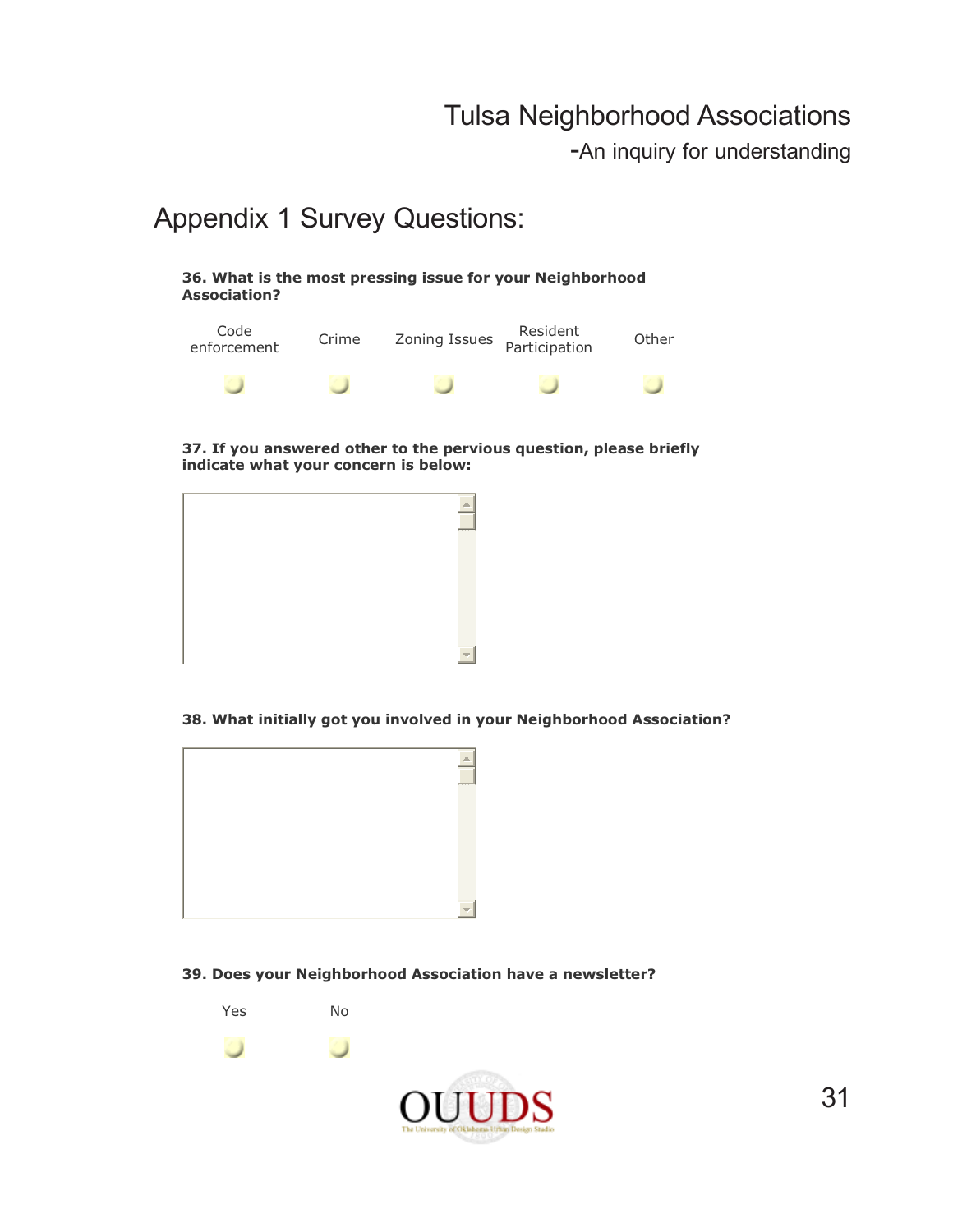-An inquiry for understanding

## Appendix 1 Survey Questions:  **40. If yes, how often is it printed?** Monthly Quarterly Semi-Annually Annually Irregularly  $\cup$  $\cup$  $\cup$  $\cup$  $\cup$  **41. Does your Neighborhood Association have an official website?** Yes No  $\cup$ ں  **42. If yes, please list below . 43. Does your Neighborhood Association belong to a coalition of associations?** Yes No  $\cup$  $\cup$  **44. If yes, which one?** Other Chamberlain Area Neighbors Planning District 25 North Tulsa Neighborhood Alliance South East Tulsa Alliance Brookside Midtown Coalition

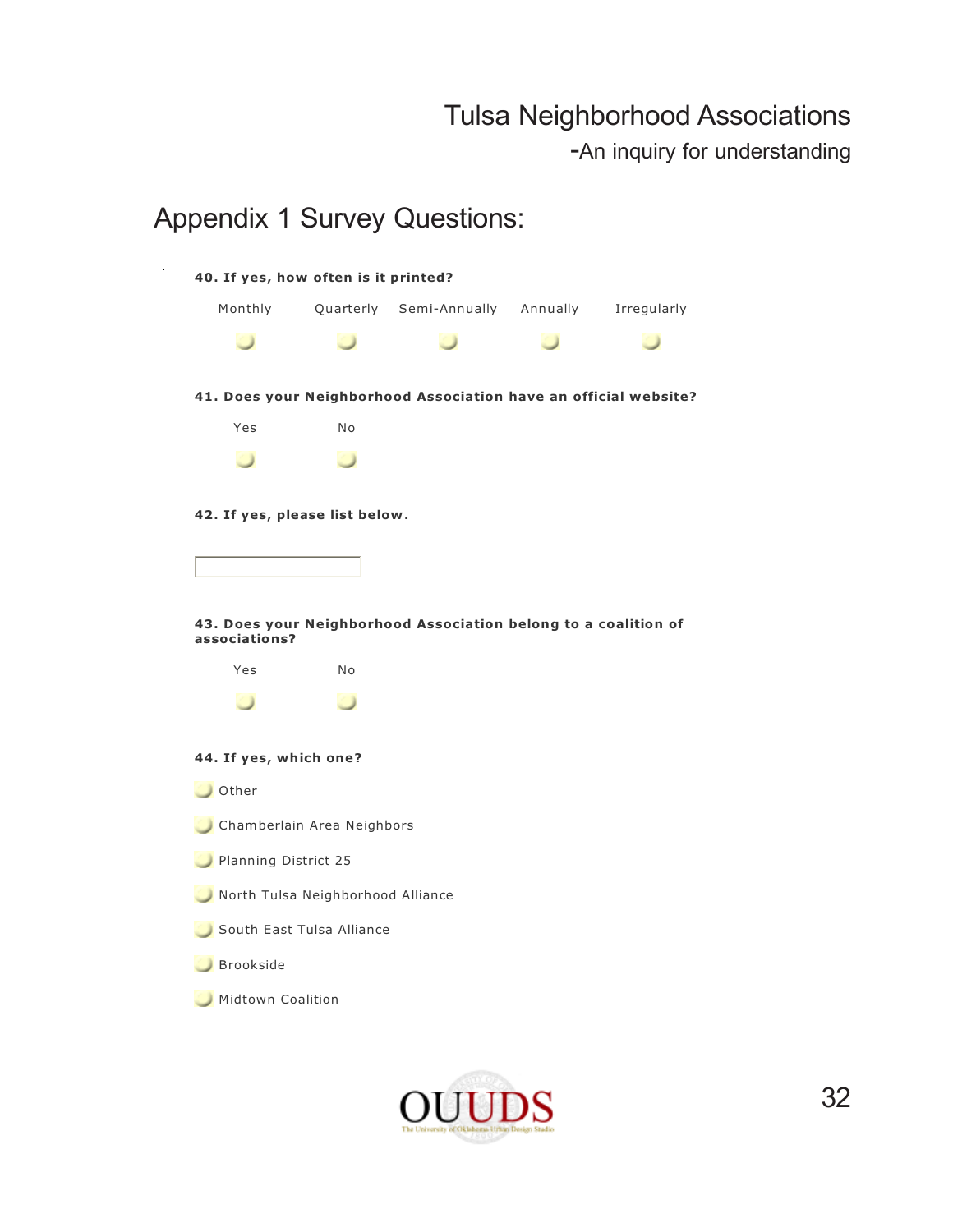-An inquiry for understanding

| StartD ate                         | EndDate                            | StartD ate                         | EndDate                            | StartDate                        | EndDate                          |
|------------------------------------|------------------------------------|------------------------------------|------------------------------------|----------------------------------|----------------------------------|
|                                    |                                    |                                    |                                    |                                  |                                  |
| 1/15/2007 17:03                    | 1/15/2007 17:13                    | 1/16/2007 11:45                    | 1/16/2007 11:46                    | 1/22/2007 19:27                  | 1/22/2007 19:32                  |
| 1/15/2007 17:18                    | 1/15/2007 17:31                    | 1/16/2007 11:46                    | 1/16/2007 11:51                    | 1/23/2007 5:42                   | 1/23/2007 7:10                   |
| 1/15/2007 17:51                    | 1/15/2007 17:53                    | 1/16/2007 11:48                    | 1/16/2007 11:57                    | 1/23/2007 7:54                   | 1/23/2007 14:45                  |
| 1/15/2007 17:51                    | 1/15/2007 17:56                    | 1/16/2007 11:59                    | 1/16/2007 12:12                    | 1/24/2007 6:28                   | 1/24/2007 6:30                   |
| 1/15/2007 17:52                    | 1/22/2007 7:04                     | 1/16/2007 12:31                    | 1/16/2007 15:03                    | 1/26/2007 7:38                   | 1/26/2007 7:44                   |
| 1/15/2007 17:52                    | 2/21/2007 16:07                    | 1/16/2007 12:32                    | 1/16/2007 12:52                    | 1/26/2007 9:35                   | 1/26/2007 9:38                   |
| 1/15/2007 17:53                    | 1/15/2007 18:06                    | 1/16/2007 12:38                    | 1/16/2007 12:44                    | 1/26/2007 15:30                  | 1/26/2007 15:50                  |
| 1/15/2007 17:59                    | 1/15/2007 18:23                    | 1/16/2007 12:42                    | 2/7/2007 19:17                     | 1/27/2007 10:33                  | 1/27/2007 10:47                  |
| 1/15/2007 18:07                    | 1/15/2007 18:10                    | 1/16/2007 12:54                    | 1/16/2007 13:04                    | 1/27/2007 19:43                  | 1/27/2007 19:48                  |
| 1/15/2007 18:11                    | 1/15/2007 18:31                    | 1/16/2007 13:24                    | 1/16/2007 14:37                    | 1/29/2007 8:11                   | 1/29/2007 8:43                   |
| 1/15/2007 18:37                    | 1/15/2007 18:44                    | 1/16/2007 13:26                    | 1/16/2007 13:50                    | 2/1/2007 7:26                    | 2/1/2007 7:33                    |
| 1/15/2007 18:39                    | 1/15/2007 18:40                    | 1/16/2007 13:36                    | 1/16/2007 13:41                    | 2/2/2007 17:13                   | 2/2/2007 17:23                   |
| 1/15/2007 18:43                    | 1/15/2007 18:44                    | 1/16/2007 14:05                    | 1/16/2007 14:19                    | 2/5/2007 17:18                   | 2/5/2007 17:33                   |
| 1/15/2007 18:57                    | 1/15/2007 19:16                    | 1/16/2007 14:08                    | 1/16/2007 14:19                    | 2/5/2007 17:41                   | 2/5/2007 17:49                   |
| 1/15/2007 18:58                    | 1/15/2007 19:02                    | 1/16/2007 14:13                    | 1/16/2007 14:14                    | 2/5/2007 18:21                   | 2/5/2007 18:35                   |
| 1/15/2007 19:20                    | 1/15/2007 19:32                    | 1/16/2007 14:36                    | 1/16/2007 15:00                    | 2/5/2007 18:23                   | 2/5/2007 18:27                   |
| 1/15/2007 19:24                    | 1/15/2007 19:34                    | 1/16/2007 15:03                    | 1/30/2007 7:49                     | 2/5/2007 20:13                   | 2/5/2007 20:21                   |
| 1/15/2007 19:31                    | 2/1/2007 12:34                     | 1/16/2007 15:40                    | 1/18/2007 19:03                    | 2/5/2007 21:13                   | 2/5/2007 21:35                   |
| 1/15/2007 19:33                    | 1/15/2007 19:44                    | 1/16/2007 16:05                    | 1/16/2007 16:13                    | 2/6/2007 4:14                    | 2/6/2007 4:38                    |
| 1/15/2007 19:39                    | 1/15/2007 20:06                    | 1/16/2007 16:44                    | 1/16/2007 16:45                    | 2/6/2007 5:24                    | 2/6/2007 5:31                    |
| 1/15/2007 20:01                    | 1/15/2007 20:24                    | 1/16/2007 17:02                    | 1/16/2007 17:05                    | 2/6/2007 5:25                    | 2/6/2007 5:34                    |
|                                    |                                    |                                    |                                    |                                  |                                  |
| 1/15/2007 20:19<br>1/15/2007 20:26 | 1/15/2007 20:26<br>1/15/2007 20:27 | 1/16/2007 17:22<br>1/16/2007 17:31 | 1/16/2007 17:37<br>1/16/2007 17:33 | 2/6/2007 7:05                    | 2/6/2007 7:14                    |
| 1/15/2007 20:50                    | 1/15/2007 21:06                    | 1/16/2007 19:37                    | 2/14/2007 18:50                    | 2/6/2007 7:31<br>2/6/2007 8:43   | 2/6/2007 7:38<br>2/6/2007 8:55   |
| 1/15/2007 23:11                    | 1/15/2007 23:18                    | 1/16/2007 21:23                    | 1/16/2007 21:26                    |                                  |                                  |
| 1/16/2007 2:46                     | 1/16/2007 2:58                     | 1/17/2007 2:11                     |                                    | 2/6/2007 9:22                    | 2/6/2007 9:31                    |
| 1/16/2007 3:28                     | 1/16/2007 3:39                     | 1/17/2007 7:08                     | 1/17/2007 2:20<br>1/17/2007 7:15   | 2/6/2007 11:16<br>2/6/2007 11:41 | 2/6/2007 11:52<br>2/6/2007 11:41 |
| 1/16/2007 4:17                     | 1/16/2007 4:32                     | 1/17/2007 7:35                     | 1/17/2007 7:43                     | 2/6/2007 14:13                   | 2/6/2007 14:18                   |
| 1/16/2007 4:36                     | 1/27/2007 6:24                     | 1/17/2007 13:55                    | 1/17/2007 14:02                    | 2/7/2007 3:48                    | 2/7/2007 4:09                    |
| 1/16/2007 4:49                     | 1/16/2007 4:57                     | 1/17/2007 16:15                    | 1/17/2007 16:30                    | 2/7/2007 8:52                    | 2/7/2007 8:59                    |
| 1/16/2007 4:57                     | 1/16/2007 5:03                     | 1/17/2007 16:27                    | 1/17/2007 16:33                    | 2/7/2007 9:19                    | 2/7/2007 9:28                    |
| 1/16/2007 4:57                     | 1/17/2007 13:08                    | 1/17/2007 16:29                    | 1/17/2007 16:34                    | 2/7/2007 12:18                   | 2/7/2007 12:24                   |
| 1/16/2007 5:09                     | 1/16/2007 5:17                     | 1/17/2007 18:41                    | 1/17/2007 19:15                    | 2/7/2007 14:18                   | 2/7/2007 15:06                   |
| 1/16/2007 5:16                     | 1/16/2007 6:43                     | 1/18/2007 4:05                     | 1/19/2007 5:30                     | 2/7/2007 14:42                   | 2/7/2007 14:51                   |
| 1/16/2007 5:53                     | 1/16/2007 5:59                     | 1/18/2007 7:11                     | 1/18/2007 7:16                     | 2/8/2007 4:22                    | 2/8/2007 4:41                    |
| 1/16/2007 6:00                     | 1/16/2007 11:01                    | 1/18/2007 7:36                     | 1/18/2007 8:50                     | 2/8/2007 5:12                    | 2/8/2007 5:16                    |
| 1/16/2007 6:35                     | 1/16/2007 6:53                     | 1/18/2007 7:37                     | 1/18/2007 7:42                     | 2/8/2007 5:18                    | 2/8/2007 5:27                    |
| 1/16/2007 6:35                     | 1/16/2007 6:48                     | 1/18/2007 8:20                     | 2/11/2007 7:06                     | 2/8/2007 14:25                   | 2/8/2007 14:36                   |
| 1/16/2007 6:52                     | 1/16/2007 7:03                     | 1/18/2007 13:12                    | 1/18/2007 13:26                    | 2/8/2007 15:12                   | 2/8/2007 15:25                   |
| 1/16/2007 7:05                     | 1/16/2007 7:13                     | 1/18/2007 16:03                    | 1/18/2007 16:09                    | 2/9/2007 23:55                   | 2/10/2007 0:01                   |
| 1/16/2007 7:17                     | 1/16/2007 8:08                     | 1/18/2007 17:10                    | 1/18/2007 17:24                    | 2/11/2007 16:55                  | 2/11/2007 17:13                  |
| 1/16/2007 7:18                     | 1/16/2007 7:25                     | 1/19/2007 8:23                     | 1/23/2007 9:17                     | 2/12/2007 18:41                  | 2/12/2007 18:59                  |
| 1/16/2007 7:19                     | 2/6/2007 6:19                      | 1/19/2007 8:24                     | 1/19/2007 8:33                     | 2/13/2007 7:20                   | 2/13/2007 7:26                   |
| 1/16/2007 7:20                     | 1/16/2007 7:38                     | 1/19/2007 9:49                     | 1/19/2007 12:26                    | 2/13/2007 18:44                  | 2/13/2007 19:30                  |
| 1/16/2007 7:24                     | 1/16/2007 7:25                     | 1/19/2007 10:17                    | 1/19/2007 10:23                    | 2/16/2007 7:18                   | 2/16/2007 7:26                   |
| 1/16/2007 7:36                     | 1/16/2007 7:40                     | 1/19/2007 17:21                    | 1/19/2007 17:30                    | 2/17/2007 11:49                  | 2/17/2007 11:57                  |
| 1/16/2007 7:37                     | 1/16/2007 7:38                     | 1/19/2007 21:29                    | 1/19/2007 21:36                    | 2/18/2007 11:56                  | 2/18/2007 12:10                  |
| 1/16/2007 7:55                     | 1/16/2007 8:13                     | 1/20/2007 12:40                    | 1/20/2007 12:56                    | 2/20/2007 8:10                   | 2/20/2007 8:24                   |
| 1/16/2007 7:57                     | 1/16/2007 8:24                     | 1/20/2007 15:49                    | 1/20/2007 15:51                    | 2/21/2007 15:40                  | 2/21/2007 15:48                  |
| 1/16/2007 8:06                     | 1/16/2007 8:13                     | 1/20/2007 18:00                    | 1/20/2007 18:03                    | 2/21/2007 15:48                  | 2/21/2007 15:54                  |
| 1/16/2007 8:29                     | 2/7/2007 13:53                     | 1/20/2007 18:53                    | 1/20/2007 19:01                    | 2/21/2007 15:54                  | 2/21/2007 16:01                  |
| 1/16/2007 8:33                     | 1/16/2007 8:45                     | 1/21/2007 6:47                     | 1/21/2007 7:52                     | 2/21/2007 16:08                  | 2/21/2007 16:12                  |
| 1/16/2007 8:47                     | 1/16/2007 8:54                     | 1/21/2007 9:37                     |                                    | 2/21/2007 16:15                  | 2/21/2007 16:18                  |
|                                    |                                    |                                    | 1/21/2007 9:38                     |                                  |                                  |
| 1/16/2007 8:56                     | 1/16/2007 9:05                     | 1/21/2007 15:27                    | 1/21/2007 15:36                    | 2/21/2007 16:47                  | 2/21/2007 16:51                  |
| 1/16/2007 9:00                     | 1/22/2007 7:53                     | 1/21/2007 16:40                    | 1/21/2007 16:50                    | 2/21/2007 16:52                  | 2/21/2007 16:56                  |
| 1/16/2007 9:15                     | 1/16/2007 9:21                     | 1/21/2007 18:16                    | 1/21/2007 18:59                    | 2/21/2007 16:57                  | 2/21/2007 17:00                  |
| 1/16/2007 9:20                     | 2/6/2007 18:17                     | 1/21/2007 19:49                    | 1/23/2007 20:44                    | 2/21/2007 17:01                  | 2/21/2007 17:03                  |
| 1/16/2007 9:48                     | 1/16/2007 9:53                     | 1/22/2007 6:18<br>1/22/2007 9:24   | 1/22/2007 6:32                     | 2/27/2007 16:28                  | 2/27/2007 16:31                  |
| 1/16/2007 10:13                    | 2/6/2007 14:04                     |                                    | 2/5/2007 17:48                     | 3/1/2007 14:36                   | 3/1/2007 14:41                   |
| 1/16/2007 10:21                    | 1/16/2007 10:33                    | 1/22/2007 11:21                    | 1/24/2007 11:43                    |                                  |                                  |
| 1/16/2007 10:30                    | 1/16/2007 10:57                    | 1/22/2007 17:58                    | 1/22/2007 18:06                    |                                  |                                  |

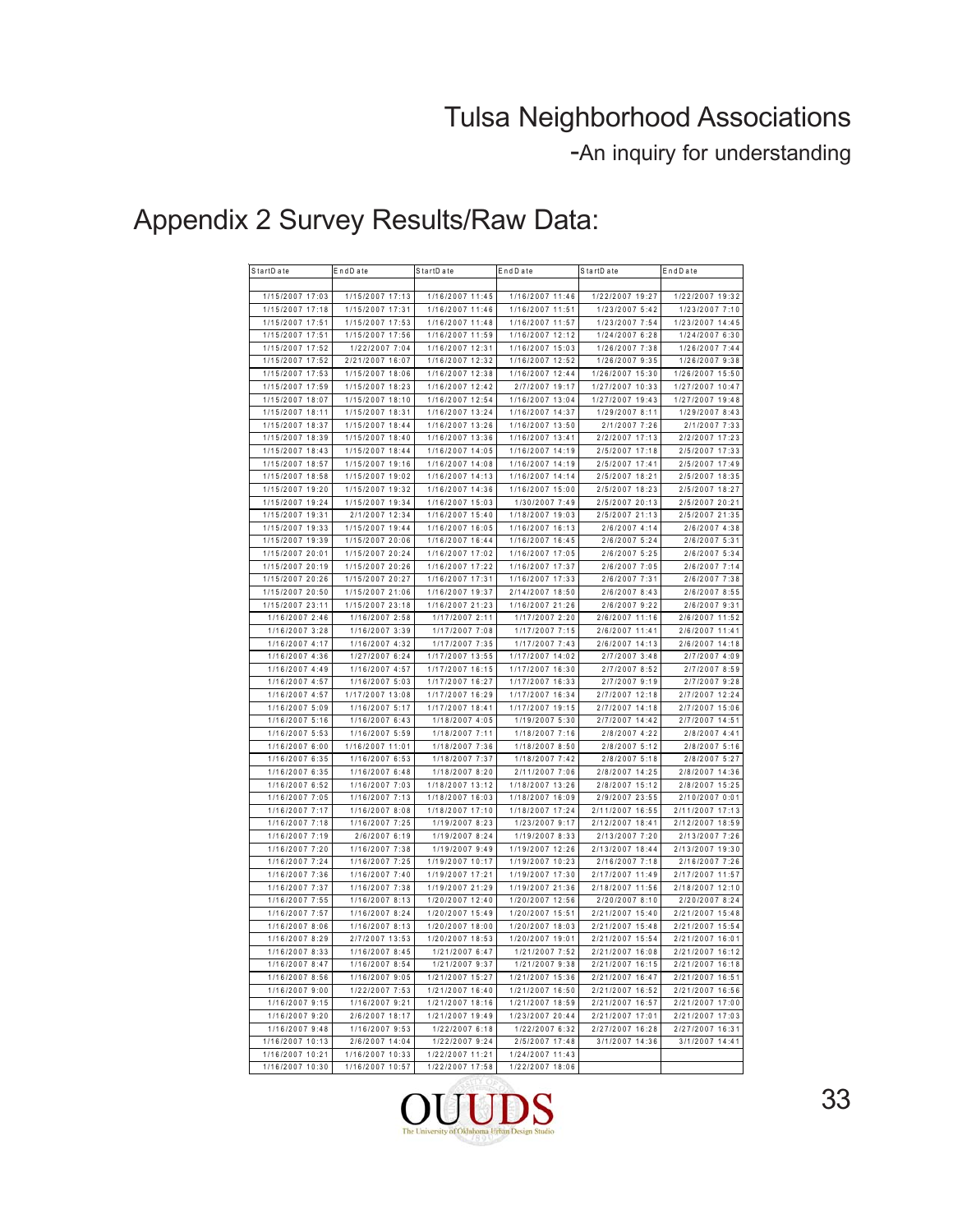-An inquiry for understanding

|             |              |       | I have read and understand the above and agree to | am      |         |         |         |
|-------------|--------------|-------|---------------------------------------------------|---------|---------|---------|---------|
| particpate. |              |       |                                                   | a man   |         | a man   | a woman |
| Agree       | Agree        | Agree |                                                   | a man   | a man   | a man   | a man   |
| Agree       | Agree        | Agree | Agree                                             | a woman | a man   | a man   | a woman |
| Agree       | Agree        | Agree | Agree                                             | a woman | a woman | a man   | a man   |
| Agree       | Agree        | Agree | Agree                                             |         | a woman | a woman | a man   |
|             | Agree        | Agree | Agree                                             | a man   | a man   | a woman | a woman |
| Agree       | Agree        | Agree | Agree                                             | a woman | a woman | a woman | a woman |
| Agree       | Agree        | Agree | Agree                                             | a man   | a man   | a woman | a man   |
| Agree       |              | Agree | Agree                                             |         | a woman | a man   | a man   |
| Agree       | Agree        | Agree | Agree                                             | a man   | a woman | a woman | a woman |
| Agree       | Agree        | Agree | Agree                                             | a man   | a woman | a woman |         |
| Agree       |              | Agree | Agree                                             | a man   | a woman | a man   | a woman |
| Agree       | Agree        | Agree | Disagree                                          |         | a woman | a woman | a woman |
| Agree       | Agree        | Agree | Agree                                             | a man   | a woman | a man   | a woman |
| Agree       | Agree        |       | Agree                                             | a woman | a woman | a woman | a woman |
|             | Agree        | Agree | Agree                                             | a woman | a man   | a woman | a man   |
| Agree       | Agree        | Agree | Agree                                             | a woman | a man   | a woman | a man   |
| Agree       | Agree        | Agree | Agree                                             | a woman | a man   | a woman | a woman |
| Agree       | Agree        |       | Agree                                             | a woman | a man   | a woman | a woman |
| Agree       | Agree        | Agree | Agree                                             | a man   | a woman | a woman | a woman |
| Agree       | Agree        | Agree | Agree                                             | a woman | a woman | a man   | a man   |
| Agree       | Agree        |       | Agree                                             | a woman | a man   |         | a man   |
| Agree       | Agree        | Agree | Agree                                             |         | a woman | a woman | a man   |
| Agree       | Agree        | Agree | Agree                                             | a woman | a man   | a man   | a man   |
| Agree       | Agree        | Agree | Agree                                             | a woman | a man   | a woman | a woman |
| Agree       | Agree        | Agree | Agree                                             | a woman | a man   | a woman | a woman |
| Agree       | Agree        | Agree | Agree                                             | a man   | a man   | a man   | a woman |
| Agree       | Agree        | Agree | Agree                                             | a man   | a man   | a woman | a woman |
| Agree       | Agree        | Agree | Agree                                             | a man   | a woman | a man   | a man   |
| Agree       | Agree        | Agree | Agree                                             | a man   |         | a woman | a man   |
| Agree       | Agree        | Agree | Agree                                             | a man   | a man   | a woman | a woman |
| Agree       | Agree        | Agree | Agree                                             | a woman | a woman | a man   | a woman |
| Agree       |              | Agree | Agree                                             | a man   | a man   | a woman | a man   |
| Agree       | Agree        | Agree |                                                   | a woman | a man   | a woman | a woman |
| Agree       | Agree        | Agree | Agree                                             | a woman |         | a man   | a man   |
| Agree       | Agree        | Agree | Agree                                             | a woman | a man   | a woman | a man   |
| Agree       | Agree        | Agree | Agree                                             | a man   | a man   | a woman | a man   |
| Agree       | Agree        | Agree | Agree                                             | a man   |         | a woman | a man   |
| Agree       | Agree        | Agree | Agree                                             | a man   | a woman | a man   | a man   |
| Agree       | Agree        | Agree | Agree                                             | a man   | a man   | a man   | a man   |
| Agree       | Agree        | Agree | Agree                                             | a man   | a man   | a woman |         |
| Agree       | Agree        | Agree | Agree                                             | a woman | a man   | a man   | a woman |
| Agree       | Agree        | Agree | Agree                                             |         | a woman | a man   | a woman |
|             | Agree        | Agree | Agree                                             | a man   | a woman | a man   |         |
| Agree       | Agree        | Agree | Agree                                             | a man   | a woman | a woman |         |
| Agree       | Agree        | Agree |                                                   | a man   | a man   | a woman |         |
| Agree       | <u>Agree</u> | Agree |                                                   |         |         |         |         |

| I а <u>m…</u> |            |            |            |
|---------------|------------|------------|------------|
| a man         |            | man<br>а   | a woman    |
| а<br>man      | man<br>a   | а<br>man   | man<br>a   |
| woman<br>а    | а<br>man   | а<br>man   | а<br>woman |
| а<br>woman    | а<br>woman | а<br>man   | a man      |
|               | woman<br>а | a woman    | а<br>man   |
| а<br>man      | man<br>a   | woman<br>а | woman<br>а |
| a woman       | woman<br>а | a woman    | a woman    |
| man<br>а      | man<br>а   | woman<br>а | man<br>а   |
|               | a<br>woman | a man      | man<br>а   |
| man<br>a      | woman<br>а | a woman    | a woman    |
| а<br>man      | woman<br>а | woman<br>а |            |
| a man         | woman<br>а | a man      | woman<br>а |
|               | а<br>woman | a woman    | a woman    |
| man<br>а      | а<br>woman | a man      | a woman    |
| a woman       | a<br>woman | a woman    | a woman    |
| а<br>woman    | а<br>man   | а<br>woman | a man      |
| woman<br>а    | а<br>man   | a woman    | a man      |
| а<br>woman    | a<br>man   | a woman    | a woman    |
| woman<br>а    | a man      | a woman    | a woman    |
| man<br>а      | a woman    | a woman    | a woman    |
| woman<br>а    | a woman    | а<br>man   | а<br>man   |
| woman<br>а    | а<br>man   |            | а<br>man   |
|               | woman<br>а | a woman    | a man      |
| a woman       | man<br>а   | a man      | a man      |
| а<br>woman    | а<br>man   | a woman    | a woman    |
| woman<br>а    | а<br>man   | woman<br>а | a woman    |
| а<br>man      | а<br>man   | а<br>man   | а<br>woman |
| man<br>а      | а<br>man   | a woman    | woman<br>а |
| а<br>man      | woman<br>а | a man      | a man      |
| а<br>man      |            | a woman    | a man      |
| man<br>а      | а<br>man   | a woman    | a woman    |
| woman<br>а    | а<br>woman | a man      | woman<br>а |
| man<br>а      | a man      | a woman    | a man      |
| woman<br>а    | man<br>а   | a woman    | a woman    |
| a woman       |            | a man      | a man      |
| woman<br>а    | a man      | a woman    | a man      |
| а<br>man      | а<br>man   | a woman    | a man      |
| man<br>а      |            | a<br>woman | man<br>а   |
| а<br>man      | a woman    | a man      | man<br>a   |
| а<br>man      | a man      | a man      | a man      |
| man<br>а      | a man      | a woman    |            |
| a woman       | a man      | a man      | a woman    |
|               | a<br>woman | а<br>man   | a woman    |
| man<br>а      | woman<br>а | man<br>а   |            |
| а<br>man      | а<br>woman | a woman    |            |
| a<br>man      | man<br>a   | woman<br>а |            |

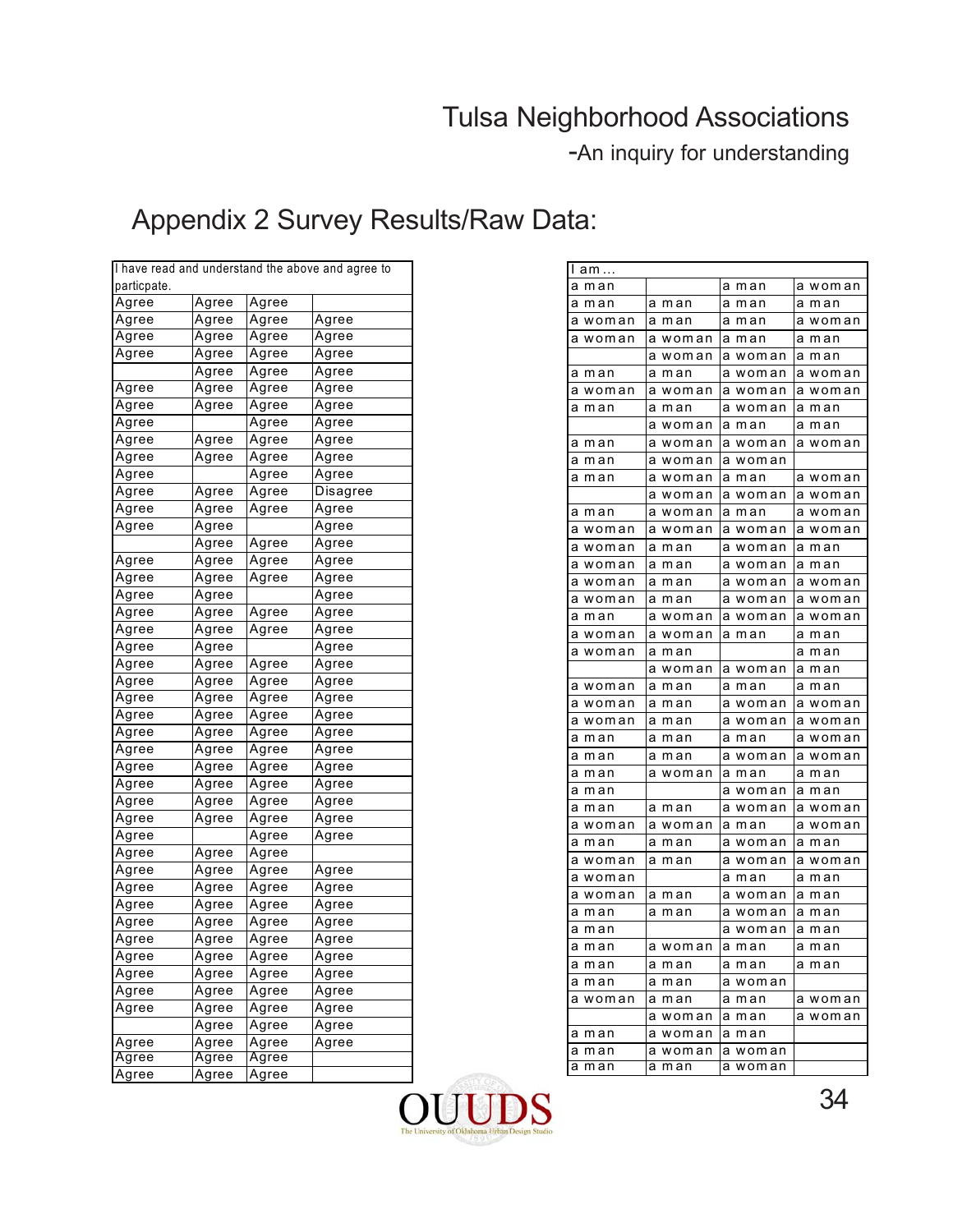| Age in years (Please use numerals |                 |                 |                 |  |  |
|-----------------------------------|-----------------|-----------------|-----------------|--|--|
| Open Response<br>onlv)            |                 |                 |                 |  |  |
| 74                                | 51              | 53              | 51              |  |  |
| 77<br>55                          |                 | $\overline{35}$ | 46              |  |  |
|                                   | 37              | 41              | 38              |  |  |
| <br>36                            | 62              | 50              | 49              |  |  |
|                                   | 26              | .<br>56         | 59              |  |  |
| 77.                               | 50.             | 65              | 42              |  |  |
| 40                                | 65              | $\overline{62}$ | 80              |  |  |
| 68                                | 57              | 58              | 70              |  |  |
|                                   | 68              | 59              |                 |  |  |
| 44                                | 40              | 43              | 70              |  |  |
| 64                                | $\overline{41}$ | 65              | 43              |  |  |
| 30                                | 61              | 36              | 57              |  |  |
|                                   | 62              | .<br>51         | 40              |  |  |
| 73                                | 55              | 44.             | 66              |  |  |
| 59.                               | 60              | 55              | 54              |  |  |
| 66                                | 59.             | 43              | 30              |  |  |
|                                   |                 |                 |                 |  |  |
| 62                                | 43              | 53              | 63              |  |  |
| $\overline{61}$                   | 60              | .<br>44         | 76              |  |  |
| 54                                | 70              |                 | 53              |  |  |
| $\overline{51}$                   | 55              | 55              | $\overline{50}$ |  |  |
| .<br>44                           | 66              | 50              | 30              |  |  |
| .<br>54                           | 75              | .<br>83         | 59              |  |  |
|                                   | .<br>59         |                 | 65              |  |  |
| 75                                | .<br>42         | 57              | 73              |  |  |
| $\overline{54}$                   | 64              | 26              | 58              |  |  |
| 66                                | 66              | $\overline{77}$ | $\overline{80}$ |  |  |
| 72                                | $\overline{61}$ | $\overline{61}$ | 57              |  |  |
| 59                                | 52              | 65              | 55              |  |  |
| 42                                | 65              | 63              | 68              |  |  |
| 59                                | $\overline{64}$ | 58              | 33              |  |  |
| $\overline{58}$                   |                 | 60              | 66              |  |  |
| 51                                | 63              | 59              | 63              |  |  |
|                                   |                 |                 |                 |  |  |
| 43                                |                 | $\overline{73}$ | 54              |  |  |
| 50                                | 47              | 50              | $\overline{74}$ |  |  |
| 55                                | 51              | 47              | 66              |  |  |
| 44                                |                 | 65              | 80              |  |  |
| 53                                | 41              | 40              | 75              |  |  |
| 52                                | 51              | .<br>64         | 75              |  |  |
| 51                                |                 | 65              | 56              |  |  |
| 34 <sup>°</sup>                   | 39-             | 39              | 75              |  |  |
| 44                                | 39.             | 63              | 64              |  |  |
| 58.                               | 57              | 40              | 60              |  |  |
|                                   | 57              | 51              | 65              |  |  |
| 62.                               | 42.             | 71              | 65              |  |  |
| 50                                | 68              | 47              |                 |  |  |

| What Neighborhood leadership position do you currently hold? |                    |                    |                        |  |  |
|--------------------------------------------------------------|--------------------|--------------------|------------------------|--|--|
| <br>Response                                                 | Other              | President          | President              |  |  |
| Other                                                        |                    | Vice President     | President              |  |  |
| President                                                    | <br>Secretary      | President          | Other                  |  |  |
| Other                                                        | Vice President     | Other              | Other                  |  |  |
| President                                                    | Other              | Other              | President              |  |  |
|                                                              | President          | Secretary          | <br>Vice President     |  |  |
| President                                                    | <u>President</u>   | <u>President</u>   | President              |  |  |
| President                                                    | Secretary          | Treasurer          | President              |  |  |
| President                                                    | President          | Vice President     | President              |  |  |
|                                                              | Other              | Treasurer          | Treasurer              |  |  |
| President                                                    | President          | President          | Other                  |  |  |
| President                                                    | Other              | President          | <b>President</b>       |  |  |
|                                                              | Öther              | <br>President      | <br>President          |  |  |
|                                                              |                    |                    |                        |  |  |
|                                                              | Other              | President          | President              |  |  |
| Other                                                        | President          | President          | Secretary              |  |  |
| President                                                    | Other              | President          | Treasurer              |  |  |
| Vice President                                               |                    | Treasurer          | President              |  |  |
| President                                                    | Öther              | President          | Other                  |  |  |
| President                                                    | President          | President          |                        |  |  |
| <br>President                                                | President          | Treasurer          | <br>Secretary          |  |  |
| Vice President                                               | <br>Vice President | Other              | President              |  |  |
| Other                                                        | Treasurer          | Secretary          | <br>Vice President     |  |  |
| Other                                                        | President          | Treasurer          | President              |  |  |
|                                                              | President          |                    | Treasurer              |  |  |
| Other                                                        | Other              | secretary          | Vice President         |  |  |
| President                                                    | President          | Other              | Vice President         |  |  |
| President                                                    | Vice President     | President          | President              |  |  |
| President                                                    | Treasurer          | Treasurer          | <br>Vice President     |  |  |
| President                                                    | President          | President          | <br>Vice President     |  |  |
| Vice President                                               | Secretary          | President          | President              |  |  |
| Other                                                        |                    | President          | Other                  |  |  |
| <u>Wice President</u>                                        | <br>Treasurer      | President          | President              |  |  |
| President                                                    | President          | Other              | Other                  |  |  |
| Öther                                                        | <br>President      | Vice President     | Treasurer              |  |  |
| <b>President</b>                                             | Vice President     | President          | President              |  |  |
| President                                                    |                    | Other              | President              |  |  |
| Other                                                        | President          | Treasurer          | Vice President         |  |  |
| President                                                    | President          | Other              | Other                  |  |  |
| President                                                    |                    | <br>Treasurer      | President              |  |  |
| Vice President                                               | President          | Other              |                        |  |  |
| President                                                    | <br>President      | President          | <br>Treasurer          |  |  |
| Other                                                        | President          | President          | President              |  |  |
| Treasurer                                                    | President          | President          | President              |  |  |
|                                                              |                    |                    |                        |  |  |
| President                                                    | Secretary          | Other<br>President | President<br>President |  |  |
|                                                              |                    |                    |                        |  |  |
| Other                                                        | Other              | President          |                        |  |  |

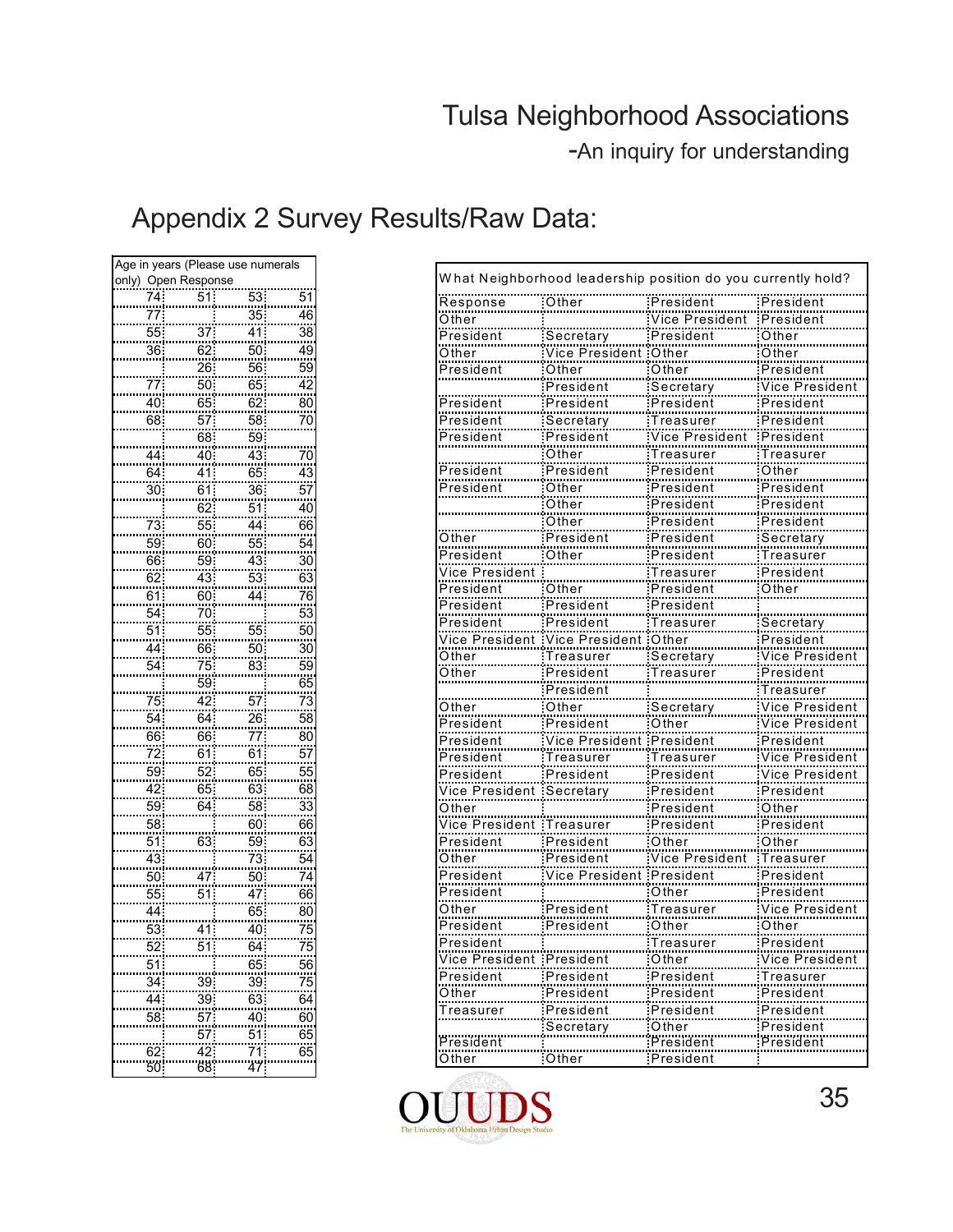-An inquiry for understanding

| In regards to the question above, are there any other leadership positions in your Neighborhood Association not listed? |                                                    |                                                                    |                                         |
|-------------------------------------------------------------------------------------------------------------------------|----------------------------------------------------|--------------------------------------------------------------------|-----------------------------------------|
| Committee chairmen                                                                                                      |                                                    | yes                                                                | :no                                     |
| <b>No</b>                                                                                                               |                                                    | no.                                                                | block captain                           |
| Neighorhood Rep                                                                                                         | At-Large                                           | no                                                                 | <b>Board Member</b>                     |
|                                                                                                                         |                                                    |                                                                    | co-founder(s)                           |
|                                                                                                                         | was president last year.                           | yes                                                                | Member at Large                         |
| no                                                                                                                      | <b>Block Captains</b>                              | quadrant leader                                                    |                                         |
| Members                                                                                                                 | no                                                 | <b>Committee Chairpersons</b>                                      | yes                                     |
| no                                                                                                                      |                                                    | no                                                                 | Alert Neighborhood Co-ordinato          |
|                                                                                                                         | no                                                 |                                                                    | .no                                     |
|                                                                                                                         | <b>Quadrant Representative</b>                     | .<br>no                                                            | <br>YES                                 |
| Vice-President, Secretary, and Treasurer                                                                                | no                                                 | no                                                                 | Yes                                     |
|                                                                                                                         | Communications                                     |                                                                    | .<br><b>Committee Chairs</b>            |
|                                                                                                                         | no.                                                |                                                                    |                                         |
|                                                                                                                         | homeowner liasion                                  | Our NA hasn't established formal posi<br>but I am the 'organizer.' |                                         |
| Web Master                                                                                                              | no                                                 | <b>no</b>                                                          | :no                                     |
| no                                                                                                                      | Quad Rep                                           | :no                                                                |                                         |
| Treasurer                                                                                                               |                                                    | 4 Quad representatives                                             | Block Captain, committee chair          |
|                                                                                                                         | Architectural Committee Chairman Block Chairperson |                                                                    |                                         |
|                                                                                                                         |                                                    |                                                                    | Zone Leaders, Board Advisor, Newsletter |
| Patrol & Hospitality                                                                                                    | N <sub>O</sub>                                     | ino                                                                | Editor, Block Captains                  |
| n <sub>o</sub>                                                                                                          | no                                                 | :No                                                                |                                         |
| no                                                                                                                      | 3 board members                                    |                                                                    | no                                      |
| board member of association                                                                                             | board members                                      |                                                                    |                                         |
|                                                                                                                         | No                                                 | no                                                                 | no                                      |
| We have a board of directors                                                                                            |                                                    |                                                                    | COMMITTEE CHAIRPERSONS                  |
|                                                                                                                         | no<br>no                                           | :no                                                                | Board member                            |
| no                                                                                                                      |                                                    |                                                                    | ·no                                     |
| district representatives                                                                                                | yes                                                |                                                                    | <b>no</b>                               |
|                                                                                                                         | yes                                                | yes                                                                | j.c.<br>publicity, architectural        |
| yes                                                                                                                     |                                                    | no                                                                 |                                         |
| <b>DIST REP</b>                                                                                                         | yes<br>·no                                         | Citizens Alert Patrol Coordinator: Newsletter Editor               | $\mathsf{no}$<br>:no                    |
|                                                                                                                         |                                                    |                                                                    | <b>Block Captains</b>                   |
| Yes                                                                                                                     |                                                    | Yes                                                                | .                                       |
|                                                                                                                         | n <sub>o</sub>                                     |                                                                    | <b>no</b>                               |
|                                                                                                                         |                                                    | .at-large                                                          | Board Members                           |
| no<br>NO                                                                                                                | no.<br>innan<br>No.                                | <b>no</b>                                                          | none                                    |
|                                                                                                                         |                                                    | <b>Board Member</b><br><b>Vice President</b>                       | lawyer liaison<br>                      |
| social chairman                                                                                                         |                                                    |                                                                    | <b>no</b><br>$rac{1}{10}$               |
| yes                                                                                                                     |                                                    |                                                                    | r.                                      |
| no                                                                                                                      | quadrant reps                                      | no                                                                 | ·no                                     |
| <b>Events Chairman</b>                                                                                                  |                                                    |                                                                    | .                                       |
| Grounds/maintenance, Project Coordinator                                                                                | n <sub>o</sub>                                     | <b>Board of Directors</b>                                          | no<br>in e c                            |
| Landscape Beautification Chair, Architectural Chair,                                                                    | no                                                 | <sub>.</sub> no                                                    | no<br>in e c                            |
| Secretary                                                                                                               | no                                                 | no<br>$\overline{N}$                                               | $rac{1}{2}$                             |
|                                                                                                                         | Board member                                       |                                                                    | : <sub>no</sub><br>i.                   |
| no                                                                                                                      |                                                    |                                                                    | no<br>port.                             |
|                                                                                                                         |                                                    | $\mathsf{no}$                                                      | no.                                     |
|                                                                                                                         |                                                    | no                                                                 |                                         |
|                                                                                                                         |                                                    | Co-President                                                       |                                         |

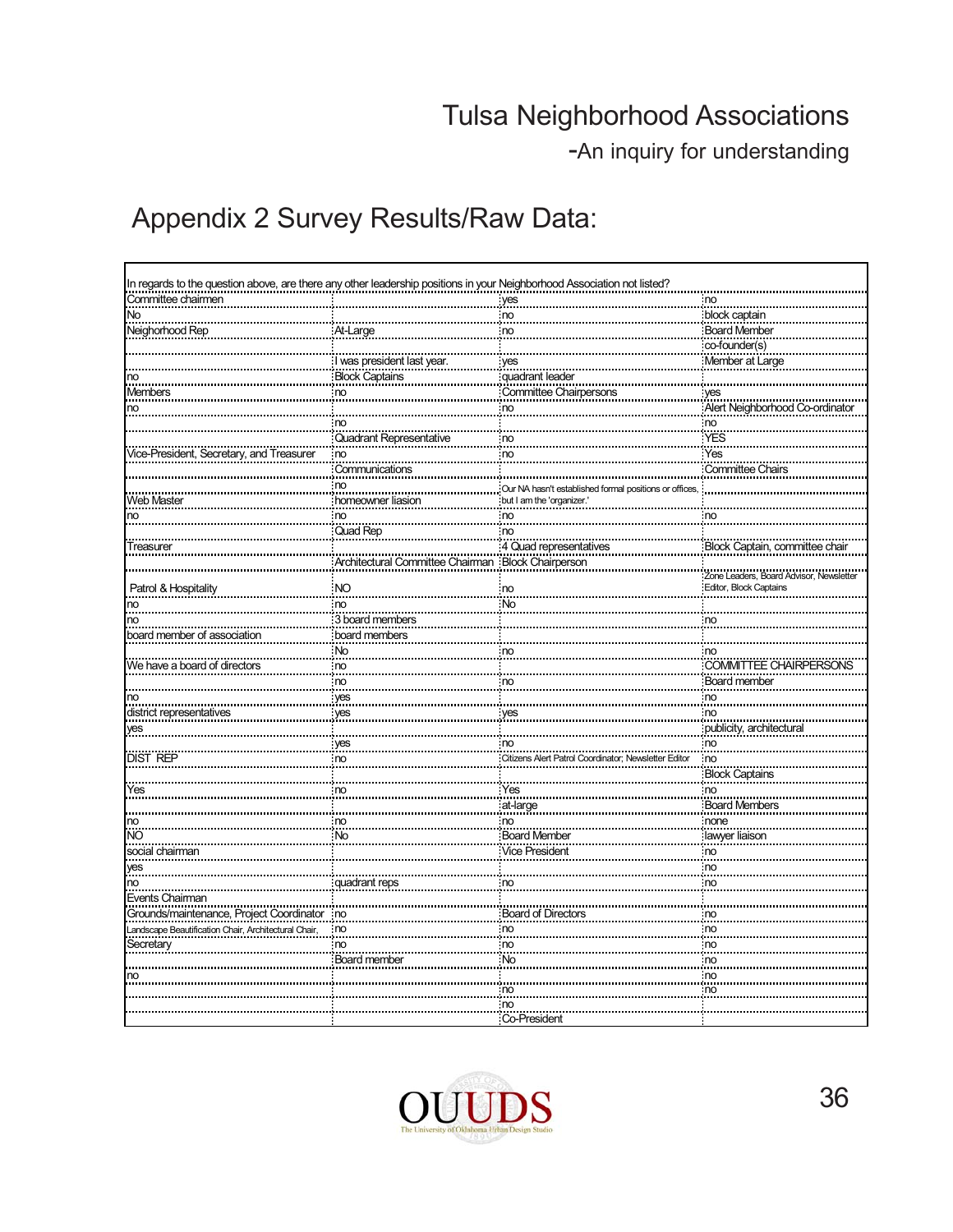-An inquiry for understanding

| Does your Neighborhood    |                   |                         |                         |  |
|---------------------------|-------------------|-------------------------|-------------------------|--|
| Association collect dues? |                   |                         |                         |  |
| Yes                       | Yes               | Yes                     | No                      |  |
| No                        | Yes               | Yes                     | No                      |  |
| No                        | Yes               | Yes                     | Yes                     |  |
| No                        | Yes               | Yes                     | No                      |  |
|                           |                   | No                      | Yes                     |  |
| No                        | —<br>Yes          | .<br>Yes                | No                      |  |
| No                        | Yes               | Yes                     | Yes                     |  |
| Yes                       | No                | Yes                     | Yes                     |  |
|                           | .<br>Yes          | Yes                     | No                      |  |
| $\bar{Y}$ es              | Yes               | No                      |                         |  |
| Yes                       | Yes               | Yes                     | No                      |  |
|                           | Ñο                | Yes                     | $\overline{\text{Yes}}$ |  |
|                           | $\overline{Y}$ es | $\overline{Y}$ es       | No                      |  |
| No                        | Yes               | Yes                     | Yes                     |  |
| Yes                       | Yes               | Yes                     | No                      |  |
| Yes                       | No                | $\overline{\text{Yes}}$ | Yes                     |  |
| No                        | Yes               | No                      | No                      |  |
| Yes                       | Yes               | Yes                     | Yes                     |  |
|                           |                   |                         |                         |  |
| No                        | Yes               | No                      | No                      |  |
| No                        | Yes               | Yes                     | Yes                     |  |
| No                        | Yes               |                         | Yes                     |  |
| Yes                       | Yes               | Yes                     | Yes                     |  |
|                           | .<br>Yes          | No                      | Yes                     |  |
| Yes                       | Yes               | .<br>Yes                | No                      |  |
| No                        | Yes               | Ÿes                     | Yes                     |  |
| Yes                       | .<br>Yes          | Yes                     | No                      |  |
| Yes                       | Yes               | No                      | Yes                     |  |
| Yes                       | Yes               | Yes                     | No                      |  |
| Yes                       | Yes               | Yes                     | .<br>No                 |  |
| Yes                       |                   | No                      | Yes                     |  |
| Yes                       | Yes               | Yes                     | No                      |  |
| Yes                       | No                | No                      | Yes                     |  |
| No                        | Yes               | No                      | .<br>No                 |  |
| $\bar{Y}$ es              | Yes               | Yes                     | Yes                     |  |
| No                        |                   | Yes                     | Yes                     |  |
| .<br>Yes                  | .<br>Yes          | .<br>Yes                | Yes                     |  |
| Yes                       | Yes               | No                      | Yes                     |  |
| Yes                       |                   | Yes                     | No                      |  |
| Yes                       | Yes               | No                      | Yes                     |  |
| No                        | Yes               | No                      | Yes                     |  |
| Yes                       | Yes               | No                      | No                      |  |
| Yes                       | No                | Yes                     | No                      |  |
|                           | No                | Yes                     |                         |  |
| $\overline{Yes}$          | No                | No                      |                         |  |
| Yes                       | No                | No                      |                         |  |
| Yes                       | <u>No</u>         | Yes                     |                         |  |
|                           |                   |                         |                         |  |

|     |     | Does your Neighborhood    |     |                  |                       | If yes, how much are your annual dues? (Please use numerals) |                                          |
|-----|-----|---------------------------|-----|------------------|-----------------------|--------------------------------------------------------------|------------------------------------------|
|     |     | Association collect dues? |     | 388:             |                       |                                                              | 148.84                                   |
| Yes | Yes | Yes                       | No  |                  |                       |                                                              |                                          |
| No  | Yes | Yes                       | No  |                  |                       | $120 -$                                                      |                                          |
| No  | Yes | Yes                       | Yes |                  | 10.00 Optional        |                                                              | 40                                       |
| No  | Yes | Yes                       | No  |                  |                       | 35.60/yr                                                     |                                          |
|     |     | No                        | Yes |                  |                       | They vary depending on the condo                             |                                          |
| No  | Yes | Yes                       | No  |                  |                       |                                                              |                                          |
| No  | Yes | Yes                       | Yes |                  |                       |                                                              | 20                                       |
| Yes | No  | Yes                       | Yes | 50 <sub>1</sub>  |                       | 80:10 dollars per household suggested                        | ……<br>0                                  |
|     | Yes | Yes                       | No  |                  | 35                    | 35 <sub>1</sub>                                              | \$30.00                                  |
| Yes | Yes | No                        |     | 133.             | .                     | $\frac{1}{225}$                                              |                                          |
| Yes | Yes | Yes                       | No  | \$20             | .<br>60               | $\frac{1}{25}$                                               | 10                                       |
|     | No  | Yes                       | Yes |                  | 400                   | <u>:110</u>                                                  |                                          |
|     | Yes | Yes                       | No  |                  | $\frac{1}{25}$        |                                                              |                                          |
| No  | Yes | Yes                       | Yes |                  |                       | \$60                                                         |                                          |
| Yes | Yes | Yes                       | No  | \$10 (voluntary) |                       | .<br>296.75 per year                                         |                                          |
| Yes | No  | Yes                       | Yes | \$20             | \$12.00               | 25                                                           | \$5.00                                   |
| No  | Yes | No                        | No  |                  | \$60.00 per year      | $\frac{28}{170}$<br>60                                       |                                          |
| Yes | Yes | Yes                       | Yes | 40               |                       |                                                              | \$10                                     |
|     |     |                           |     |                  |                       |                                                              |                                          |
| No  | Yes | No                        | No  |                  |                       | \$98 Voluntary donations only<br>\$155                       |                                          |
| No  | Yes | Yes                       | Yes |                  |                       |                                                              | \$2,592 \$10 per family, voluntary, all  |
| No  | Yes |                           | Yes |                  | 15 N/A                |                                                              | residents are members                    |
| Yes | Yes | Yes                       | Yes |                  | \$20 \$25 per year    |                                                              | 25                                       |
|     | Yes | No                        | Yes |                  | 750                   |                                                              |                                          |
| Yes | Yes | Yes                       | No  | \$15             |                       | 900 105/quarter                                              | $\overline{20}$                          |
| No  | Yes | Yes                       | Yes |                  | $15^{\circ}$          |                                                              | $20.00$ YEARLY                           |
| Yes | Yes | Yes                       | No  |                  | $\frac{35}{35}$       | 420                                                          | 35                                       |
| Yes | Yes | No                        | Yes | $$15$ :          | . 5.                  | <del></del> .                                                | $\overline{10}$                          |
| Yes | Yes | Yes                       | No  | $\frac{8}{3}35$  | \$25.00               |                                                              |                                          |
| Yes | Yes | Yes                       | No  |                  | 50<br>$\frac{55}{80}$ | 75.                                                          | 10 \$138/yr                              |
|     |     |                           |     | Open Donations   |                       |                                                              |                                          |
| Yes |     | No                        | Yes | 15.              |                       |                                                              |                                          |
| Yes | Yes | Yes                       | No  | 10:              | $\frac{$80.00}{25}$   | 30 <sub>1</sub>                                              | \$25.00                                  |
| Yes | No  | No                        | Yes | \$40             |                       | $500 -$                                                      |                                          |
| No  | Yes | No                        | No  |                  | 462                   | .                                                            |                                          |
| Yes | Yes | Yes                       | Yes | 132 <sub>1</sub> |                       | \$75                                                         |                                          |
| No  |     | Yes                       | Yes |                  |                       |                                                              | \$10                                     |
| Yes | Yes | Yes                       | Yes |                  | 200.                  | 35 <sub>1</sub>                                              |                                          |
| Yes | Yes | No                        | Yes | $100.00 +/-$     | 75.<br>               |                                                              | 10                                       |
| Yes |     | Yes                       | No  | 20:              |                       |                                                              |                                          |
| Yes | Yes | No                        | Yes | 25.              | 150 <sub>1</sub>      | $\begin{bmatrix} 138 \\ -1 \end{bmatrix}$                    | $\begin{array}{r} 5 \\ 2340 \end{array}$ |
| No  | Yes | No                        | Yes |                  | 25.60.00/annually     | \$15                                                         |                                          |
| Yes | Yes | No                        | No  |                  |                       | 150                                                          | 445                                      |
| Yes | No  | Yes                       | No  | 99               | 20<br>                |                                                              | $\overline{18}$<br>                      |
|     | No  | Yes                       |     | $\overline{$5}$  | 100                   | 200                                                          |                                          |
| Yes | No  | No                        |     |                  | \$40.00               | $\Omega$                                                     | 25                                       |
| Yes | No  | No                        |     | \$25             |                       |                                                              | $\overline{25}$                          |
| Yes | No  | Yes                       |     | 40               |                       |                                                              |                                          |
|     |     |                           |     | 35               |                       | \$15.00                                                      |                                          |

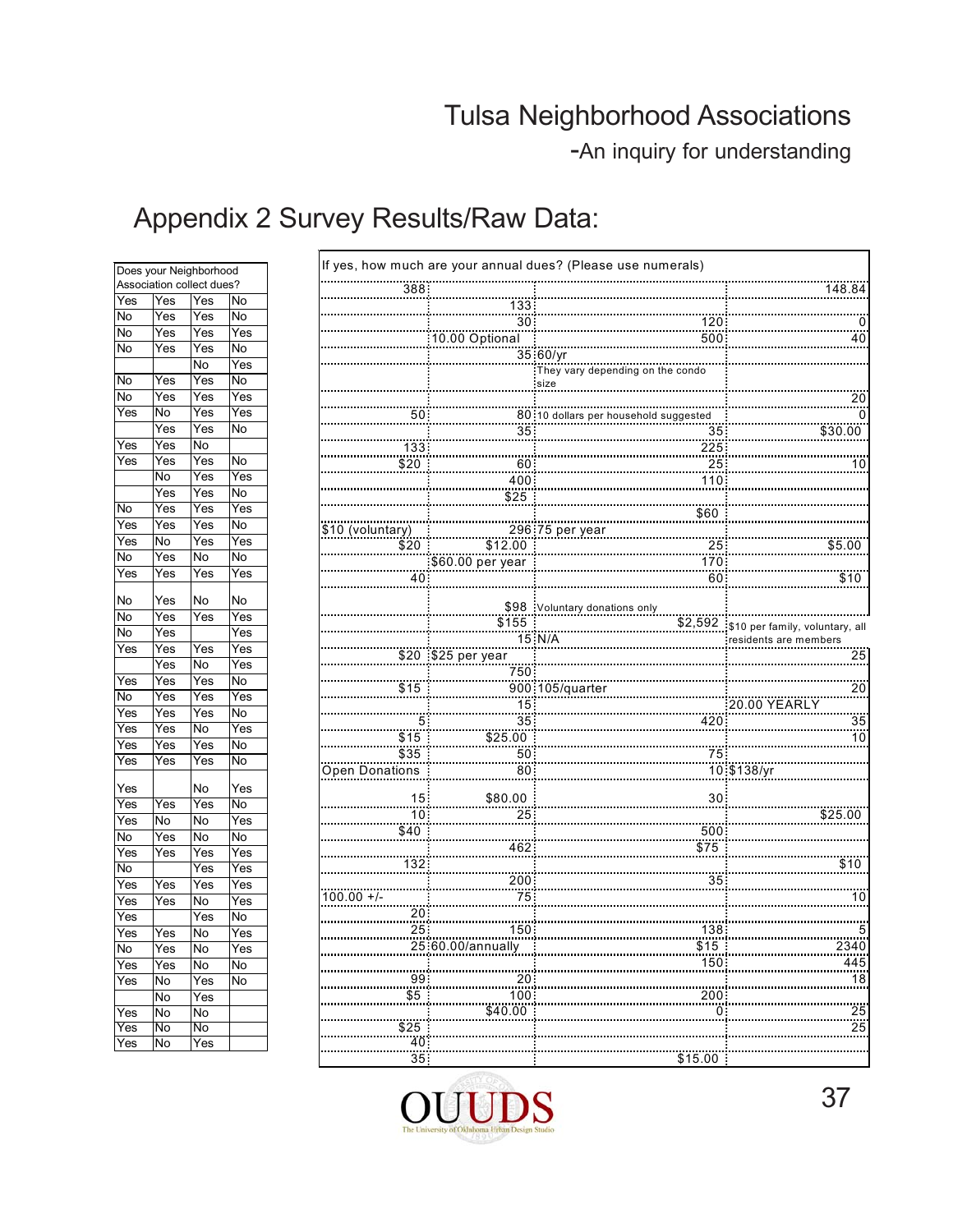-An inquiry for understanding

| Ethnicity       |                          |                        |                 |
|-----------------|--------------------------|------------------------|-----------------|
| White           | White                    | Latino                 | White           |
| White           | White                    | White                  | White           |
| White           | White                    | White                  | White           |
| White           | White                    | White                  | White           |
|                 |                          | White                  | White           |
| White           | White                    | White                  | White           |
|                 |                          |                        |                 |
| White           | White                    | White                  | White           |
| White           | White                    | Asian Indian           | White           |
|                 | White                    | White                  |                 |
| White           | White                    | African American White |                 |
| White           | White                    | White                  | White           |
|                 | White                    | White                  | White           |
|                 | White                    | White                  | White           |
| White           | White                    | White                  | White           |
| White           | American Indian          | White                  | White           |
| White           | American Indian          | White                  | White           |
| White           | White                    | White                  | White           |
| White           | White                    |                        | American Indian |
| White           | White                    | White                  | White           |
|                 |                          |                        |                 |
| White           |                          | White                  | White           |
| American Indian | White                    |                        | White           |
| White           | White                    | White                  | White           |
|                 | White                    | Latino                 | White           |
| White           | White                    | White                  | White           |
| American Indian | White                    | White                  | White           |
| White           | White                    | White                  | White           |
| White           | American Indian          | White                  | White           |
| White           |                          | White                  | White           |
| White           | White                    | White                  | White           |
| White           |                          | White                  | White           |
|                 |                          |                        |                 |
| White           | White                    | White                  | White           |
| White           | African American   White |                        | White           |
| White           | White                    | White                  | White           |
| White           | White                    | White                  | White           |
| White           |                          | White                  | White           |
| White           | White                    | White                  | Latino          |
| White           | White                    | African American       | <b>White</b>    |
| White           |                          | White                  | White           |
| White           | White                    | White                  | White           |
| White           | White                    | White                  | White           |
| White           | White                    | White                  | White           |
| White           | White                    | White                  |                 |
|                 | White                    | White                  |                 |
| White           |                          |                        |                 |
| White           | White                    | White                  |                 |
| White           | American Indian          | White                  |                 |
|                 | White                    | White                  |                 |
|                 |                          |                        |                 |

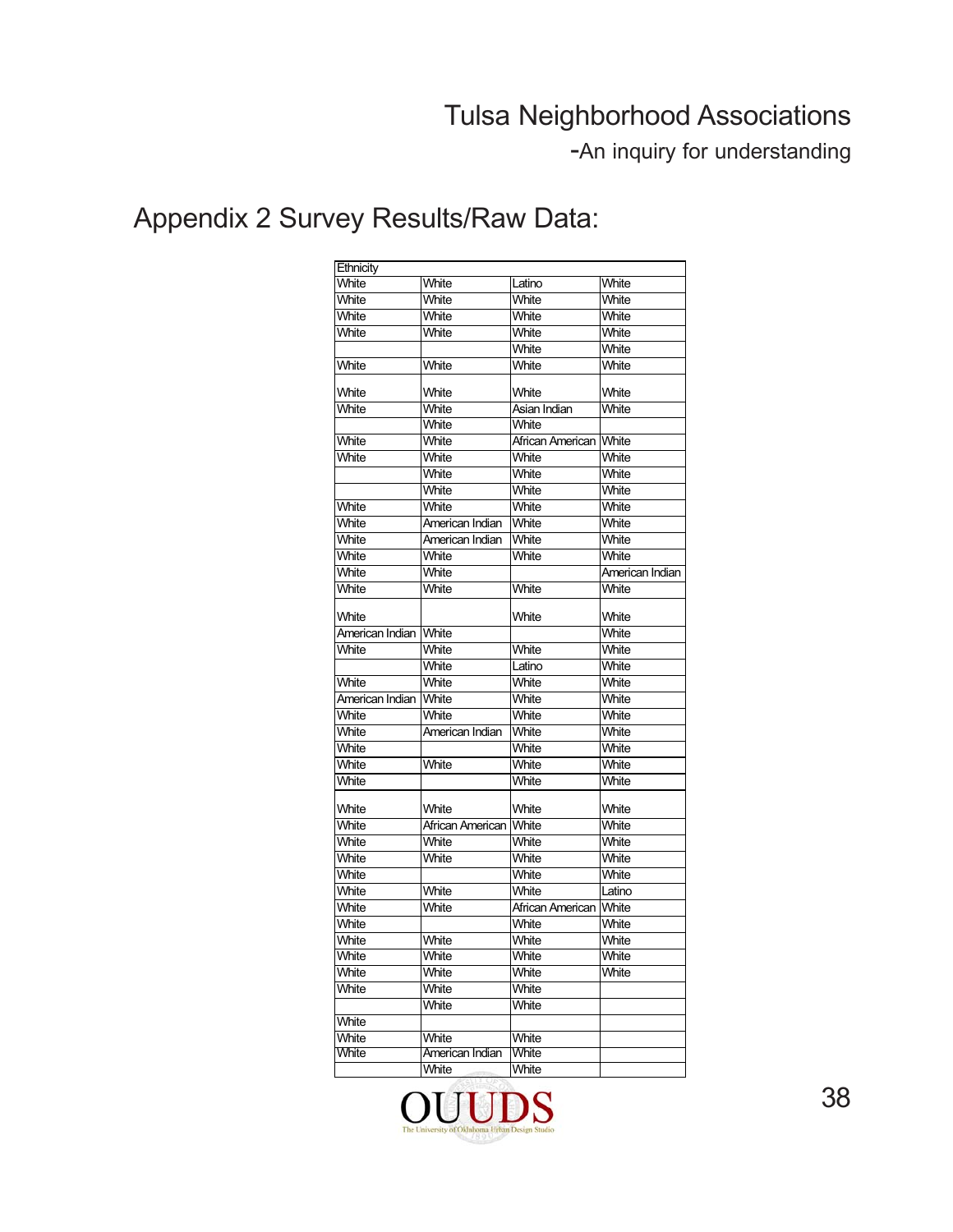-An inquiry for understanding

| Household Income Range: |                        |                        |                        |
|-------------------------|------------------------|------------------------|------------------------|
| \$50,000-\$59,999       | \$80,000-\$89,999      | Greater than \$100,000 | Greater than \$100,000 |
| \$70,000-\$79,999       | Greater than \$100,000 | Greater than \$100,000 | \$60,000-\$69,999      |
| \$70,000-\$79,999       | Greater than \$100,000 | \$80,000-\$89,999      | \$50,000-\$59,999      |
| \$30,000-\$39,999       | \$70,000-\$79,999      | \$90,000-\$99,999      | \$10,000-\$19,999      |
|                         |                        |                        | \$20,000-\$29,999      |
|                         | \$80,000-\$89,999      | \$40,000-\$49,999      | \$40,000-\$49,999      |
| \$50,000-\$59,999       | Greater than \$100,000 | \$80,000-\$89,999      | \$20,000-\$29,999      |
| Greater than \$100,000  | \$40,000-\$49,999      | \$90,000-\$99,999      | Greater than \$100,000 |
|                         | \$60,000-\$69,999      | \$70,000-\$79,999      | \$60,000-\$69,999      |
| \$90,000-\$99,999       | Greater than \$100,000 | \$60,000-\$69,999      |                        |
|                         |                        | \$30,000-\$39,999      | Greater than \$100,000 |
|                         | \$60,000-\$69,999      | Greater than \$100,000 | \$20,000-\$29,999      |
|                         | \$80,000-\$89,999      | \$80,000-\$89,999      | \$60,000-\$69,999      |
| \$50,000-\$59,999       | \$50,000-\$59,999      | Greater than \$100,000 | \$60,000-\$69,999      |
| \$50,000-\$59,999       | \$90,000-\$99,999      | \$60,000-\$69,999      | Greater than \$100,000 |
| \$20,000-\$29,999       | \$60,000-\$69,999      | \$80,000-\$89,999      | \$30,000-\$39,999      |
|                         | Greater than \$100,000 | \$70,000-\$79,999      | Greater than \$100,000 |
| \$50,000-\$59,999       | Greater than \$100,000 |                        | \$80,000-\$89,999      |
| \$20,000-\$29,999       | Greater than \$100,000 |                        | \$30,000-\$39,999      |
|                         | \$60,000-\$69,999      | \$70,000-\$79,999      | Greater than \$100,000 |
| \$20,000-\$29,999       | \$40,000-\$49,999      | \$40,000-\$49,999      | \$50,000-\$59,999      |
| \$60,000-\$69,999       | Greater than \$100,000 |                        | \$50,000-\$59,999      |
|                         | \$80,000-\$89,999      | \$70,000-\$79,999      | \$80,000-\$89,999      |
|                         | \$30,000-\$39,999      | \$30,000-\$39,999      | \$40,000-\$49,999      |
| Greater than \$100,000  | \$60,000-\$69,999      | \$60,000-\$69,999      | Greater than \$100,000 |
| \$30,000-\$39,999       | \$90,000-\$99,999      | \$50,000-\$59,999      | Greater than \$100,000 |
| \$90,000-\$99,999       | \$90,000-\$99,999      | \$50,000-\$59,999      | \$60,000-\$69,999      |
| Greater than \$100,000  |                        | \$30,000-\$39,999      | \$70,000-\$79,999      |
| \$50,000-\$59,999       | \$70,000-\$79,999      | Greater than \$100,000 | \$40,000-\$49,999      |
| \$70,000-\$79,999       |                        | Greater than \$100,000 | \$50,000-\$59,999      |
| Greater than \$100,000  | Greater than \$100,000 | Greater than \$100,000 | Greater than \$100,000 |
| Greater than \$100,000  |                        | \$50,000-\$59,999      |                        |
| \$50,000-\$59,999       | Greater than \$100,000 | \$80,000-\$89,999      | Greater than \$100,000 |
| \$70,000-\$79,999       | Greater than \$100,000 | \$30,000-\$39,999      | \$30,000-\$39,999      |
| \$40,000-\$49,999       |                        | \$90,000-\$99,999      | Greater than \$100,000 |
| Greater than \$100,000  | \$90,000-\$99,999      | Greater than \$100,000 | \$80,000-\$89,999      |
| \$80,000-\$89,999       | \$70,000-\$79,999      | Greater than \$100,000 |                        |
| \$80,000-\$89,999       |                        | \$20,000-\$29,999      |                        |
| Greater than \$100,000  | \$50,000-\$59,999      | Greater than \$100,000 | \$70,000-\$79,999      |
| \$70,000-\$79,999       | Greater than \$100,000 | \$70,000-\$79,999      | Greater than \$100,000 |
|                         | \$90,000-\$99,999      | \$30,000-\$39,999      | \$20,000-\$29,999      |
| \$40,000-\$49,999       | \$90,000-\$99,999      | \$80,000-\$89,999      | \$20,000-\$29,999      |
|                         | \$50,000-\$59,999      | \$30,000-\$39,999      |                        |
| \$50,000-\$59,999       |                        | \$90,000-\$99,999      |                        |
|                         | \$10,000-\$19,999      |                        |                        |
| \$70,000-\$79,999       | Greater than \$100,000 | \$10,000-\$19,999      |                        |

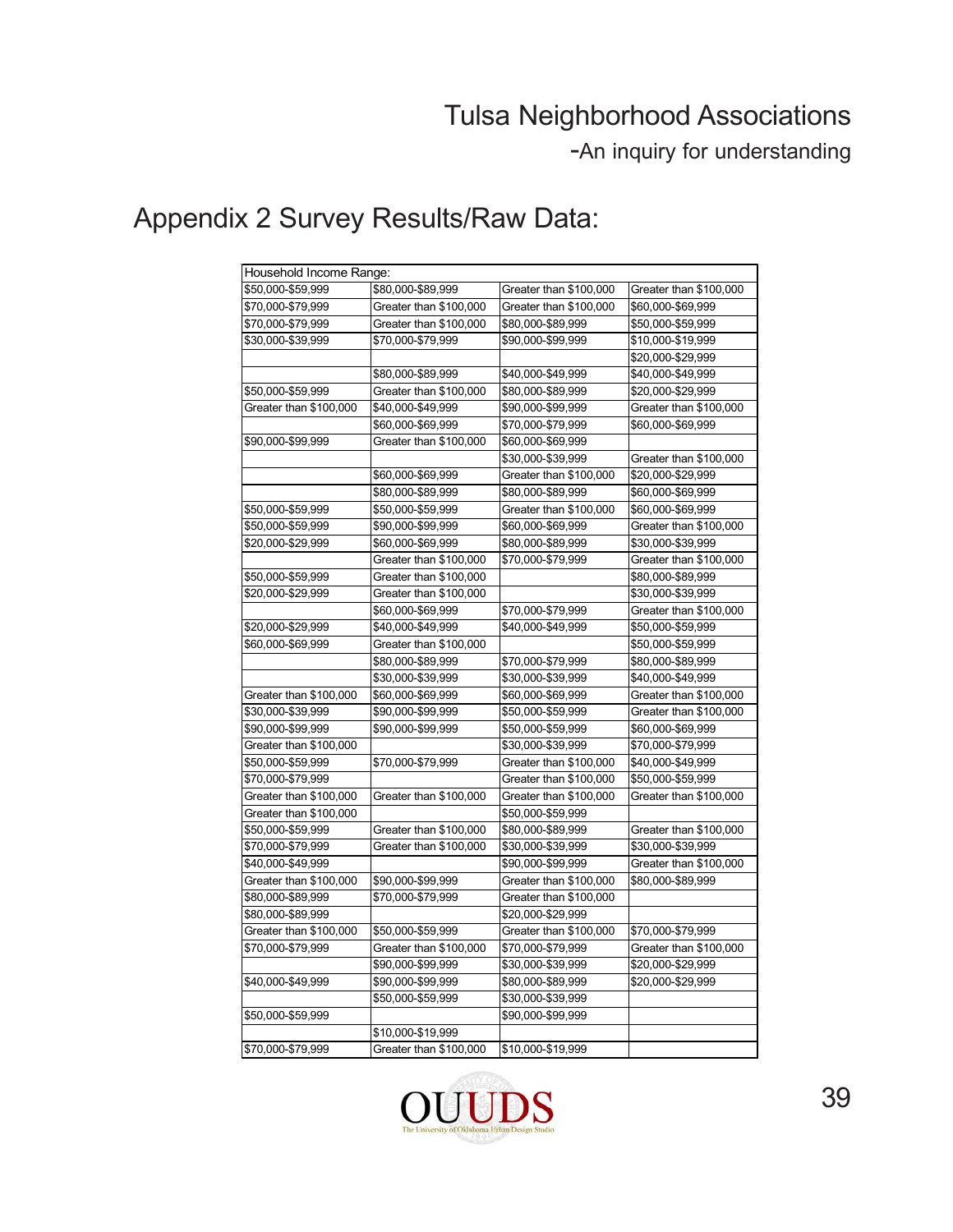-An inquiry for understanding

| <b>Education Level:</b>        |                                |                                |                                |
|--------------------------------|--------------------------------|--------------------------------|--------------------------------|
| Some College/Technology School |                                | College Graduate               | Some College/Technology School |
| College Graduate               | Post Graduate                  | College Graduate               | College Graduate               |
| College Graduate               | Post Graduate                  | College Graduate               | College Graduate               |
| College Graduate               | <b>College Graduate</b>        | Some College/Technology School | Post Graduate                  |
|                                | Some College/Technology School | Post Graduate                  | Some College/Technology School |
| College Graduate               |                                |                                | Less than grade 12             |
| Some College/Technology School | Post Graduate                  | Post Graduate                  | Some College/Technology School |
| College Graduate               | Post Graduate                  | Some College/Technology School | Some College/Technology School |
|                                | College Graduate               | College Graduate               | Some College/Technology School |
| Some College/Technology School | College Graduate               | Post Graduate                  | College Graduate               |
| College Graduate               | College Graduate               | Post Graduate                  | Post Graduate                  |
|                                | Some College/Technology School | College Graduate               |                                |
|                                | Post Graduate                  | College Graduate               | College Graduate               |
| College Graduate               | Some College/Technology School | Post Graduate                  | High School/GED                |
| Some College/Technology School | Some College/Technology School | College Graduate               | Post Graduate                  |
| High School/GED                | College Graduate               | Post Graduate                  | Post Graduate                  |
| College Graduate               | College Graduate               | College Graduate               | Post Graduate                  |
| Post Graduate                  | Post Graduate                  | College Graduate               | College Graduate               |
| Some College/Technology School | Post Graduate                  | Some College/Technology School | College Graduate               |
| Some College/Technology School | Some College/Technology School |                                | Some College/Technology School |
| High School/GED                | Post Graduate                  | College Graduate               | College Graduate               |
| Post Graduate                  | High School/GED                | College Graduate               | Post Graduate                  |
|                                | Post Graduate                  |                                | Post Graduate                  |
| Some College/Technology School | College Graduate               | Some College/Technology School | Some College/Technology School |
| Some College/Technology School | Post Graduate                  | Some College/Technology School | Some College/Technology School |
| High School/GED                | Some College/Technology School | College Graduate               | College Graduate               |
| College Graduate               | College Graduate               | Some College/Technology School | Some College/Technology School |
| College Graduate               | College Graduate               | College Graduate               | High School/GED                |
| Some College/Technology School | College Graduate               | Some College/Technology School | High School/GED                |
| College Graduate               | Some College/Technology School | Post Graduate                  | Post Graduate                  |
| Post Graduate                  |                                | College Graduate               | Post Graduate                  |
| College Graduate               | College Graduate               | Some College/Technology School | Some College/Technology School |
| Some College/Technology School | Some College/Technology School | Some College/Technology School | College Graduate               |
| College Graduate               | College Graduate               | Post Graduate                  | Post Graduate                  |
| College Graduate               | Post Graduate                  | High School/GED                | Some College/Technology School |
| College Graduate               |                                | College Graduate               | Less than grade 12             |
| Some College/Technology School | Some College/Technology School | College Graduate               | Post Graduate                  |
| College Graduate               | College Graduate               | Some College/Technology School | Post Graduate                  |
| Some College/Technology School |                                | Some College/Technology School | College Graduate               |
| Post Graduate                  | Post Graduate                  | College Graduate               | College Graduate               |
| College Graduate               | College Graduate               | Post Graduate                  | College Graduate               |
| Post Graduate                  | Post Graduate                  | Some College/Technology School | College Graduate               |
|                                | Post Graduate                  | College Graduate               | College Graduate               |
| Some College/Technology School | Some College/Technology School | Some College/Technology School | College Graduate               |
|                                | College Graduate               | Some College/Technology School |                                |
| College Graduate               | Some College/Technology School |                                |                                |

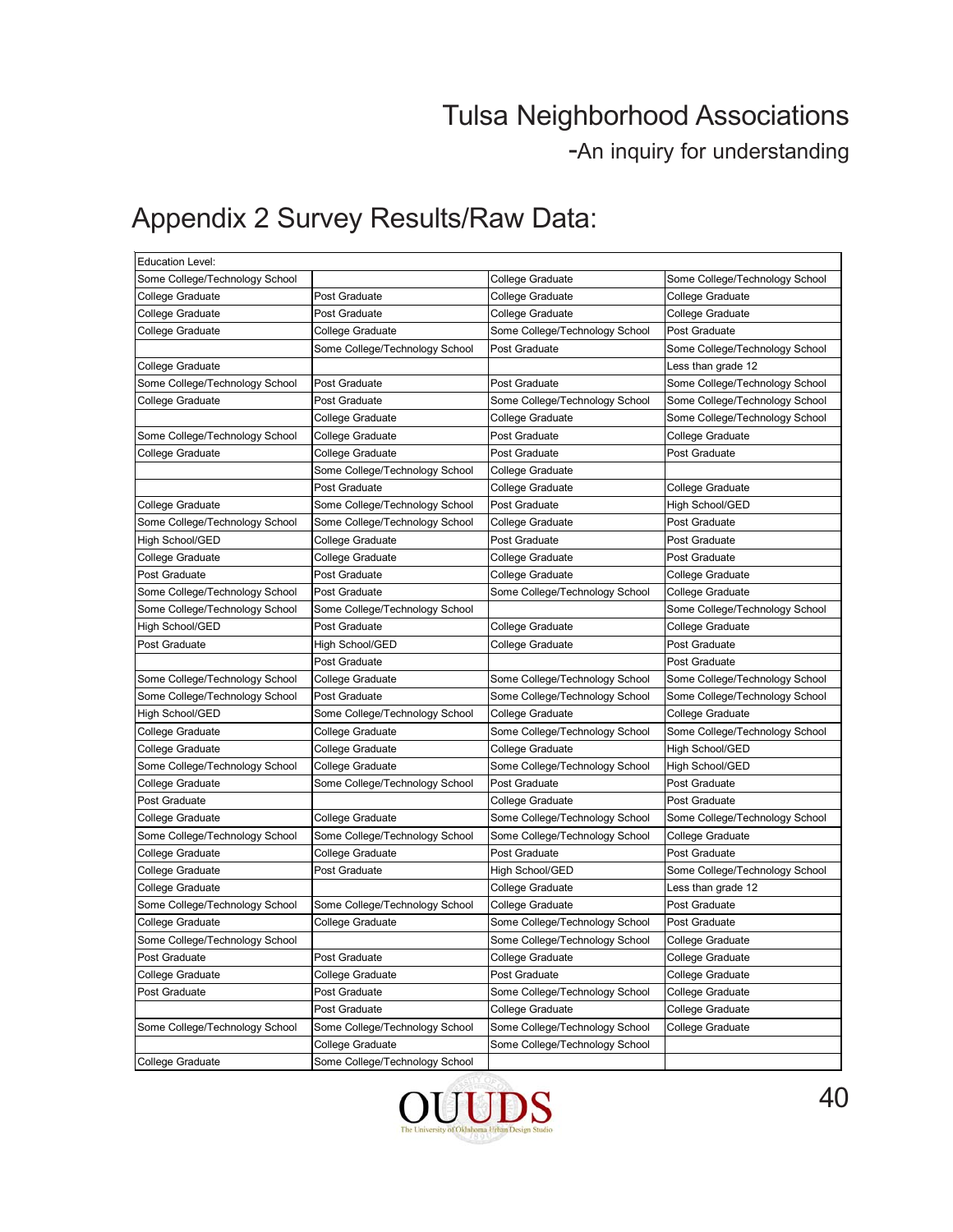-An inquiry for understanding

| Do you rent or own your home? |     |     |     |
|-------------------------------|-----|-----|-----|
| Own                           |     | Own | Own |
| Own                           | Own | Own | Own |
| Own                           | Own | Own | Own |
| Own                           | Own | Own | Own |
|                               | Own | Own |     |
| Own                           |     | Own | Own |
| Own                           | Own | Own | Own |
| Own                           | Own | Own | Own |
|                               | Own | Own | Own |
| Own                           | Own | Own | Own |
| Own                           | Own | Own |     |
|                               | Own | Own | Own |
|                               | Own | Own | Own |
| Own                           | Own | Own | Own |
| Own                           | Own | Own | Own |
| Own                           | Own | Own | Own |
| Own                           | Own | Own | Own |
| Own                           | Own | Own | Own |
|                               | Own |     | Own |
| Own                           | Own | Own | Own |
| Own                           | Own | Own | Own |
| Own                           | Own |     | Own |
|                               | Own | Own | Own |
| Own                           | Own | Own |     |
| Own                           | Own | Own | Own |
| Own                           | Own | Own | Own |
| Own                           | Own | Own | Own |
| Own                           | Own | Own | Own |
| Own                           | Own | Own | Own |
| Own                           |     | Own | Own |
| Own                           | Own | Own | Own |
| Own                           | Own | Own | Own |
| Own                           | Own | Own | Own |
| Own                           | Own | Own | Own |
| Own                           |     | Own | Own |
| Own                           | Own | Own | Own |
| Own                           | Own | Own | Own |
| Own                           |     | Own | Own |
| )wn                           | Own | Own | Own |
| Own                           | Own | Own | Own |
| Own                           | Own | Own | Own |
| Own                           | Own | Own | Own |
|                               | Own | Own | Own |
| Own                           | Own | Own |     |
| Own                           | Own | Own |     |
| Rent                          | Own | Own |     |

|          |          | 810 years            | 13                     | 5                    |
|----------|----------|----------------------|------------------------|----------------------|
|          | 20       |                      |                        | $1 51$ yrs           |
|          | 9        | 5                    | 10                     | 40                   |
|          | 9        | 26                   | 1                      | 30                   |
|          |          | 2 years in July 2007 | $2 \underline{yr}$     | 45                   |
|          | 39       | 13                   | 4                      | 20                   |
|          | 14       |                      | $23$ 22 years          | 13                   |
|          | 22       | 24                   | 28                     | 24                   |
|          |          | 27                   | 15 years               | 38 years             |
|          | 10       | 11                   | 12                     | 13                   |
|          | 30       | 7                    | 2                      | 39                   |
|          |          | 4                    | 3                      | 22                   |
|          |          | 22                   |                        | 40 12-property owner |
|          | 42       | 3                    | 16                     |                      |
| 38 years |          | 60                   | 6                      | 20                   |
|          |          | 40 6 years           | 5<br>5                 | 12 yrs               |
| 27 years | 13       | 1 year               |                        | $\overline{2}5$<br>3 |
|          | 32       | 16<br>8              | 16 years<br>12 years   | 11                   |
|          | 25       | 15                   | 28                     | 37                   |
|          | 20       | 21                   |                        | 7                    |
|          | 13       | 22                   | 10                     | $\overline{25}$      |
|          |          | 6                    | 16                     | 5                    |
|          | 30       | 3                    |                        | 5                    |
|          | 54       | 30                   | 2                      | 15                   |
|          | 11       | 4                    | $\overline{3}$         | 31                   |
|          | 25       | 24                   | 24                     | 33                   |
|          | 31       | 11                   | 14                     | 42                   |
|          | 6        | 26                   | 31                     | 11                   |
|          | 30       | 26                   | 35                     | 6                    |
|          | 13       |                      |                        | $6 6$ yrs            |
|          | 1995     |                      | $6 8$ years            | 3                    |
|          | 14       | 37                   | 30                     | 40                   |
|          | 4        | 10                   |                        | $31$ 35 years        |
|          | 20       |                      | $15$  24 years         | 5                    |
|          | 19       |                      | 18                     | 67                   |
|          | 16       | 5                    | 12                     | 43                   |
|          | 6        | 12                   | 17                     | 12                   |
|          | 3        |                      | 8                      | 6                    |
|          | 3        |                      | $6 32$ years           | 9                    |
|          | 5        | 3                    | 9                      | 27                   |
|          | 6        |                      | $30 30$ years          | 35                   |
|          |          | 31<br>10             | $\overline{15}$<br>7   | $\overline{33}$      |
|          | 29<br>20 |                      |                        | 30<br>30             |
|          |          |                      | $8\overline{3}5$ years | 30                   |

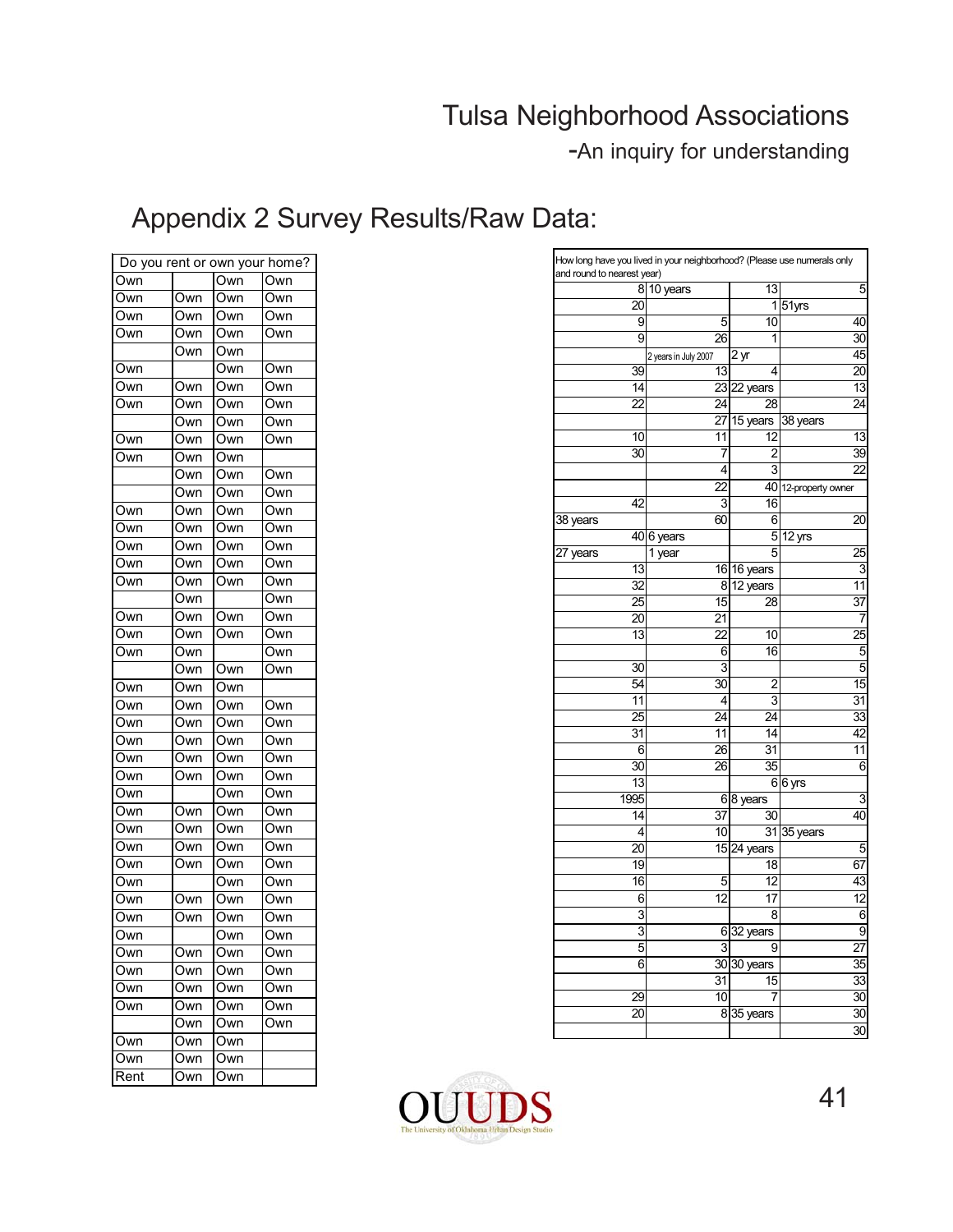-An inquiry for understanding

| How long in years have you held your |                         |                         |                                  |                                  |
|--------------------------------------|-------------------------|-------------------------|----------------------------------|----------------------------------|
|                                      |                         |                         | current Neighborhood Association |                                  |
|                                      | 5                       |                         | 3                                | 1                                |
|                                      | 20                      | 1                       | 1                                | $\overline{c}$                   |
|                                      |                         | $\overline{2}$          | 1.5<br>yr                        | 3                                |
|                                      | 2                       |                         | $\overline{2}$                   | $\overline{1}$                   |
| 5<br>years                           |                         | 3                       | 2<br>years                       | 3                                |
|                                      | 6                       | 1                       | $\overline{12}$                  | 3<br>years                       |
|                                      | $\overline{c}$<br>3     | 3<br>1                  | 13years<br>5                     | $\overline{c}$<br>$\overline{2}$ |
|                                      |                         |                         |                                  |                                  |
|                                      | 1                       | $\overline{c}$<br>1     | 1                                | 635                              |
|                                      | $\overline{10}$         |                         | 17                               |                                  |
|                                      |                         | 1                       | $\overline{c}$                   | 1                                |
|                                      |                         | $\overline{2}$          | $\overline{c}$                   | 3                                |
|                                      | 3                       | 2                       | 1                                | 5                                |
|                                      | 10                      | 4<br>years              | 2                                | $\overline{c}$                   |
|                                      | 10                      |                         | 1                                | 1                                |
|                                      | 1                       | 2                       | 3                                | 3                                |
|                                      | $\overline{2}$          | 3<br>yrs                |                                  | 1                                |
|                                      | 20                      | 10                      |                                  | 1                                |
|                                      | 1                       | 2                       | 1                                | 1                                |
|                                      | 3                       | 6                       |                                  | 1                                |
| less than                            | 1                       | 6                       |                                  | 1                                |
|                                      |                         | 1                       | 0                                | 4                                |
|                                      | 30                      | 10                      | 1                                | 1                                |
|                                      | 5                       | 0.3                     | 5                                | $\overline{1}$                   |
|                                      |                         | 1                       | 2                                | 5                                |
|                                      | 2                       | 1                       | 2                                | 1                                |
|                                      | 4                       | 5                       | 1<br>1                           | 3                                |
|                                      | 3                       | 1                       | 1                                | 1                                |
|                                      | $\overline{c}$          |                         | 1<br>year                        |                                  |
|                                      | $\overline{2}$          | $\overline{\mathbf{1}}$ |                                  | 4 years                          |
|                                      | 6                       |                         | 5                                |                                  |
|                                      | $\overline{\mathbf{c}}$ | 3                       | 1<br>year                        | 6                                |
|                                      | 1                       | 15                      |                                  | 8                                |
|                                      | 1                       |                         | 2                                | 4                                |
|                                      |                         | 2                       |                                  | 6                                |
|                                      | 6                       | 2<br>years              | 1                                | 4                                |
|                                      | 1                       |                         | 5<br>years                       | 15                               |
|                                      | 1                       | 1                       | 5                                | 23                               |
|                                      | 1                       | $\overline{\mathbf{c}}$ | 7                                | $\overline{\mathbf{c}}$          |
|                                      | 1                       | $\overline{\mathbf{1}}$ | 1                                | 10                               |
|                                      | 3                       | $\overline{2}$          | 1                                | 10                               |
|                                      | 10                      |                         | 15                               | 10                               |
|                                      | 3                       | 1                       | 1                                |                                  |
|                                      |                         | 3                       | $1.5$ yrs                        |                                  |
| 6 years                              |                         | 1                       |                                  |                                  |

| Approximately how many households<br>are within you Neighborhood Association |                  |                  |                  |  |
|------------------------------------------------------------------------------|------------------|------------------|------------------|--|
|                                                                              |                  |                  |                  |  |
| 250                                                                          |                  | $\overline{31}$  | 550              |  |
| $\overline{12}$                                                              | 86               | 128              | 200              |  |
|                                                                              | 1800             | 238              | 440              |  |
| $\overline{75}$                                                              |                  | 250              | 800              |  |
| 800                                                                          | 150              | 900              | 2400             |  |
| 550                                                                          | 585              | 80               | 300              |  |
| $\overline{30}$                                                              | 350              | 103              | 80               |  |
| 135                                                                          | 300              | $\overline{220}$ | 2700             |  |
|                                                                              | 235              | $\overline{27}$  |                  |  |
| 85                                                                           | 14               | 1000             | 6                |  |
| $\overline{35}$                                                              |                  | 50               |                  |  |
|                                                                              | 25               | 200              | $\overline{200}$ |  |
|                                                                              | 264              | 240              | 400              |  |
| 450                                                                          | to 50<br>40      | 87               |                  |  |
| $\overline{221}$                                                             | $\overline{240}$ | 235              | 902              |  |
| 340                                                                          |                  | $\overline{215}$ | 100              |  |
| 16                                                                           | 280              | 200              | 2400             |  |
| 700                                                                          | 209              |                  | 400              |  |
| 50                                                                           | 190              |                  | 500              |  |
| @500                                                                         | 145              | 215              | $\overline{75}$  |  |
| 3500                                                                         | 45               | 27               | 390              |  |
| ?                                                                            | 40               |                  | 800              |  |
|                                                                              | $\overline{80}$  | $\overline{27}$  | 457              |  |
| 300                                                                          | 360              | 14               | 2400             |  |
| 30                                                                           | 150              | 500              | 1650             |  |
|                                                                              | 4000             | 450              | 95               |  |
| 5,000                                                                        | 611              | 1800             | 1400             |  |
| 357                                                                          | 611              | $\overline{565}$ | 305              |  |
| 1000                                                                         | 225              | 128              | 500              |  |
|                                                                              |                  | 121              |                  |  |
| 147                                                                          | 52               |                  | 2500             |  |
| 570                                                                          |                  | 400              |                  |  |
| 20                                                                           | 79               | $2000+$          | 250              |  |
| 180                                                                          | 486              |                  | 200              |  |
| 900?                                                                         |                  | 95               |                  |  |
|                                                                              | 150              |                  | 12               |  |
| 800                                                                          | 235              | $\overline{129}$ | 64               |  |
| 70                                                                           |                  | 30               | 40               |  |
| 200                                                                          | $\overline{500}$ | 129              | $\overline{75}$  |  |
| 250                                                                          | $\overline{55}$  | 8600             | 160              |  |
| 226                                                                          | 690              | $\overline{250}$ | 360              |  |
| 50                                                                           | $\overline{350}$ | 70               | 150              |  |
| 530                                                                          |                  | 350              | 150              |  |
| 100                                                                          | 1000             | 83               |                  |  |
|                                                                              |                  | 4sq<br>mile      |                  |  |
| 360                                                                          | 100              |                  |                  |  |

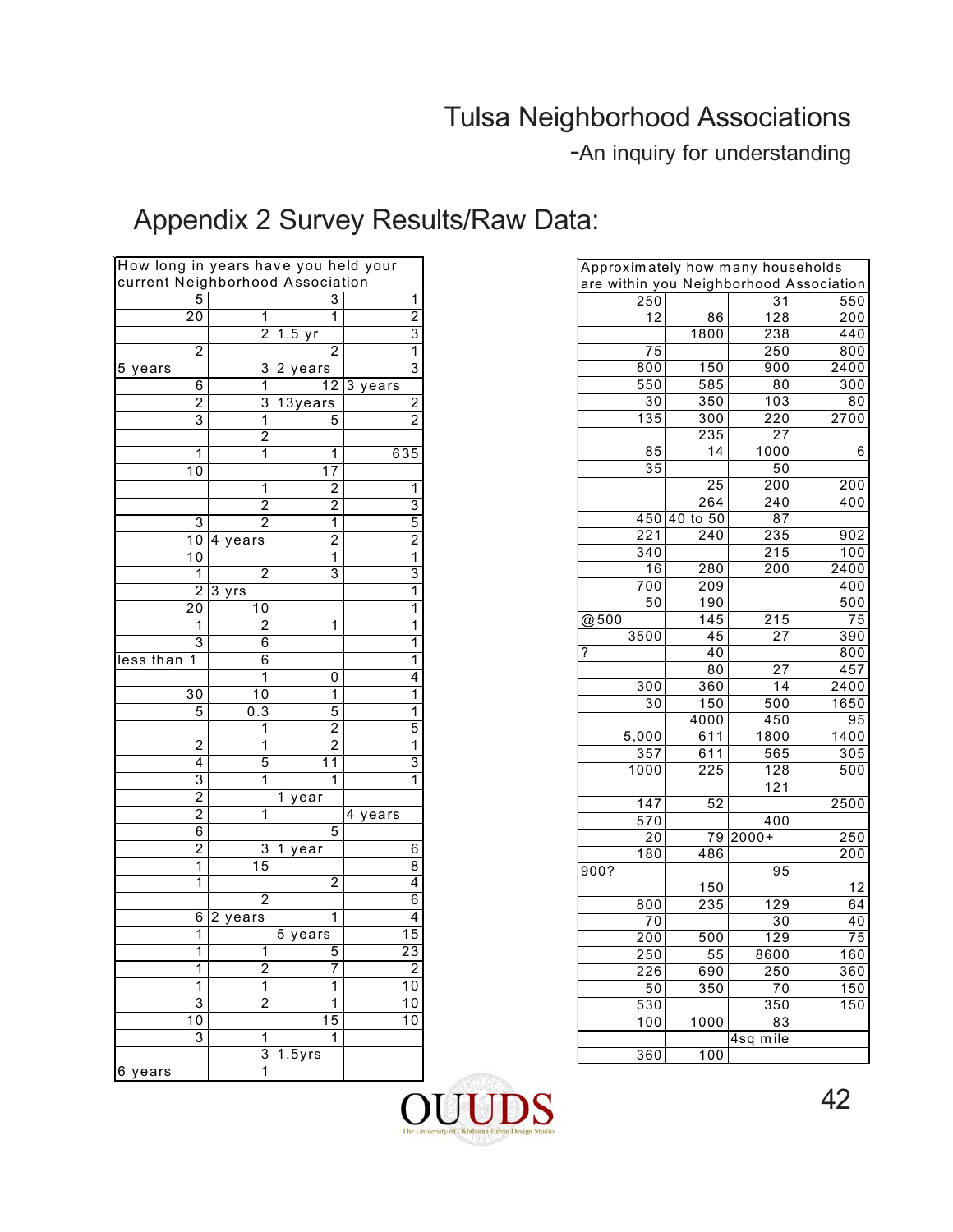-An inquiry for understanding

|                  |                  |                  | How many total households are participating in your<br>Neighborhood Association? (Please use numerals) |
|------------------|------------------|------------------|--------------------------------------------------------------------------------------------------------|
| 250              |                  | 28               | 285                                                                                                    |
| 7                | 86               | 128              |                                                                                                        |
|                  | 600              | ?                | 80                                                                                                     |
| 75               |                  | 250              | 50                                                                                                     |
| 25               | 75               | 150              | 20                                                                                                     |
| 550              | 285              | 70               | 165                                                                                                    |
| 25               | 200              | 103              | 2                                                                                                      |
| 97               | 70               | uncertain        | 100                                                                                                    |
|                  | 120              | 27               |                                                                                                        |
| 6                | 14               | 75               | 45 Households,                                                                                         |
|                  |                  |                  | Businesses &                                                                                           |
|                  |                  |                  | Organizations                                                                                          |
| 10               |                  | 25               |                                                                                                        |
|                  | 18               | 195              | 55                                                                                                     |
|                  | $\frac{26}{4}$   | $\overline{120}$ | 250                                                                                                    |
| 150              | 25               | 87               |                                                                                                        |
| 60               | 150              | 148              | $50 - 60$                                                                                              |
|                  |                  |                  |                                                                                                        |
| 160              |                  | 60               | 15<br>200                                                                                              |
| 16               | 280              | $\overline{2}00$ |                                                                                                        |
| 130              | 209              |                  | 4                                                                                                      |
| 35               | $\overline{150}$ |                  | 20                                                                                                     |
| @ 500            | 130              | 215              | 20                                                                                                     |
| 2300             | 7                | 27               | 160                                                                                                    |
| ?                | 42               |                  | 150                                                                                                    |
|                  | $\overline{8}0$  | 27               | 260                                                                                                    |
| 75               | 200              | 14               | 180                                                                                                    |
| 12               | 125              | 350              | 100                                                                                                    |
|                  | 100              | 50               | 94                                                                                                     |
| 160              | 604              | 300              | 75                                                                                                     |
| 220              | 15               | 50               | 175                                                                                                    |
| 10               | ?                | 128              | 300                                                                                                    |
|                  |                  | 92               |                                                                                                        |
| 50               | 1                |                  | 125                                                                                                    |
| 289              |                  | 220              |                                                                                                        |
| 20               | 79               | not sure         | 130                                                                                                    |
| 180              | 280              |                  | 1                                                                                                      |
| 20               |                  | 94               | 40                                                                                                     |
|                  | 150              |                  | 1                                                                                                      |
| 100              | 135              | 8                | 64                                                                                                     |
| 60               |                  | 2                | 26                                                                                                     |
| 115              | 100              | 129              |                                                                                                        |
| 20               | 55               | 40               | 90                                                                                                     |
| 226              |                  | 75               | 4                                                                                                      |
| 10               | $20 - 50$        |                  | 0                                                                                                      |
| $\overline{160}$ | 5                | $\frac{1}{210}$  | 0                                                                                                      |
| 45               | don't know       |                  |                                                                                                        |
|                  |                  |                  |                                                                                                        |
| 285              | 78               |                  |                                                                                                        |

| Please estimate how many residents attend |                    |                                               |            |
|-------------------------------------------|--------------------|-----------------------------------------------|------------|
|                                           |                    | Neighborhood Associations meetings regularly? |            |
| $21 - 25$                                 |                    | $0 - 5$                                       | $10 - Jun$ |
| $10 - Jun$                                | $0 - 5$            | 15-Nov                                        |            |
|                                           | Over 50            | $15-Nov$                                      | 16-20      |
| $10 - Jun$                                |                    | $21 - 25$                                     | $21 - 25$  |
| 26-30                                     | 15-Nov             | Over 50                                       | $15-Nov$   |
| $36 - 40$                                 | $15 - Nov$         | $15-Nov$                                      | $46 - 50$  |
| $21 - 25$                                 | $21 - 25$          | $21 - 25$                                     | $0 - 5$    |
| 15-Nov                                    | $0 - 5$            | 10-Jun                                        | 26-30      |
|                                           | $10 - Jun$         | 10-Jun                                        |            |
| $10 - Jun$                                | $10 - Jun$         | $31 - 35$                                     | $31 - 35$  |
| 15-Nov                                    |                    | $16 - 20$                                     |            |
|                                           | $10 - Jun$         | $16 - 20$                                     | 36-40      |
|                                           | $26 - 30$          | $15-Nov$                                      | $36 - 40$  |
| Over 50                                   | $16 - 20$          | 26-30                                         | 10-Jun     |
| 36-40                                     | 15-Nov             | 15-Nov                                        | Over 50    |
| 36-40                                     |                    | $21 - 25$                                     | 15-Nov     |
| $0 - 5$                                   | $10 - Jun$         | $10 - Jun$                                    | 46-50      |
| Over $50$                                 | $2\overline{1-25}$ |                                               | $15-Nov$   |
| $21 - 25$                                 | 36-40              |                                               | $26 - 30$  |
| $16 - 20$                                 |                    |                                               |            |
|                                           | $10 - Jun$         | $21 - 25$                                     | 10-Jun     |
| $0 - 5$                                   | 16-20              | 16-20                                         | $41 - 45$  |
| 15-Nov                                    | 15-Nov             |                                               | $36 - 40$  |
|                                           | 15-Nov             | $15-Nov$                                      | $21 - 25$  |
| $21 - 25$                                 | $10 - Jun$         | 15-Nov                                        | Over $50$  |
| $16 - 20$                                 | $2\overline{1-25}$ | Over $50$                                     | Over $50$  |
|                                           | 26-30              | $21 - 25$                                     | $36 - 40$  |
| 46-50                                     | 15-Nov             | 16-20                                         | 36-40      |
| $26 - 30$                                 | 15-Nov             | $46 - 50$                                     | 26-30      |
| $10 - Jun$                                | $21 - 25$          | $31 - 35$                                     | Over 50    |
| $26 - 30$                                 |                    | $46 - 50$                                     |            |
| $26 - 30$                                 | 26-30              |                                               | 46-50      |
| $16 - 20$                                 |                    | $16 - 20$                                     |            |
| $16 - 20$                                 | 16-20              | 26-30                                         | Over 50    |
| $10 - Jun$                                | $10 - Jun$         |                                               | $0 - 5$    |
| 16-20                                     |                    | $15-Nov$                                      | $16 - 20$  |
|                                           | 21-25              |                                               | 15-Nov     |
| 36-40                                     | $21 - 25$          | 15-Nov                                        | $41 - 45$  |
| $21 - 25$                                 |                    | $0 - 5$                                       | $0 - 5$    |
| $41 - 45$                                 | 15-Nov             | $21 - 25$                                     | $0 - 5$    |
| 16-20                                     | 10-Jun             | 41-45                                         | 16-20      |
| 26-30                                     | 46-50              | $31 - 35$                                     | $0 - 5$    |
| $10 - Jun$                                | 15-Nov             |                                               | $0 - 5$    |
| 36-40                                     | 10-Jun             | 31-35                                         | 0-5        |
| $21 - 25$                                 |                    | $16 - 20$                                     |            |
|                                           | $10 - Jun$         | $15-Nov$                                      |            |
| $16 - 20$                                 | 15-Nov             |                                               |            |
|                                           |                    |                                               |            |

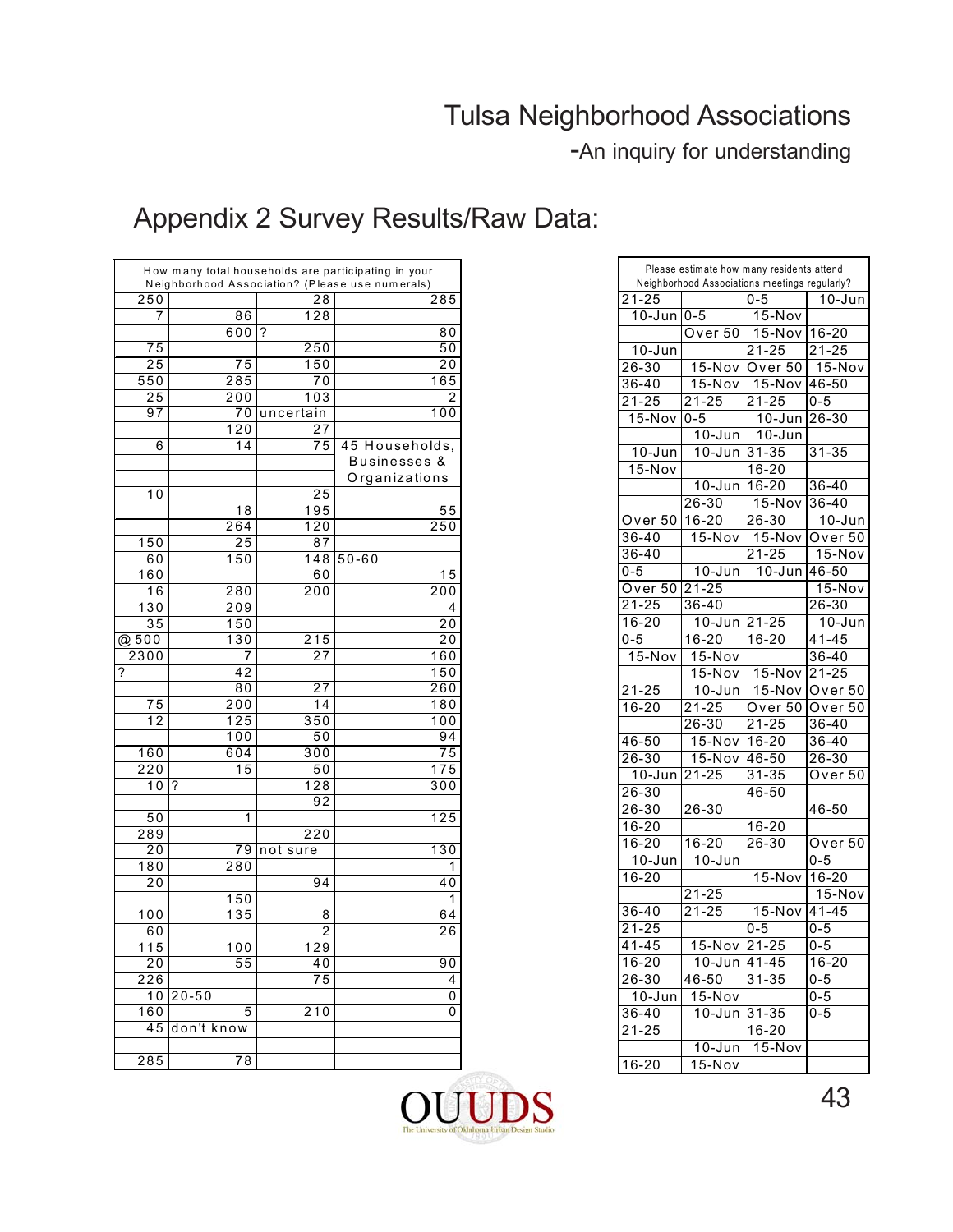-An inquiry for understanding

|                    | How frequently does you Neighborhood |                    |                    |
|--------------------|--------------------------------------|--------------------|--------------------|
| Association meet?  |                                      |                    |                    |
| Monthly            |                                      | Irregularly        | Quarterly          |
| Irregularly        | Monthly                              | Annually           | Irregularly        |
|                    | Annually                             | Quarterly          | Quarterly          |
| Quarterly          |                                      | Monthly            | Quarterly          |
| Bi-monthly         | Quarterly                            | Quarterly          | Monthly            |
| Other              | Monthly                              | <b>Irregularly</b> | Annually           |
| Irregularly        | Annually                             | Annually           | Annually           |
| Irregularly        | <b>Irregularly</b>                   | Annually           | Quarterly          |
|                    | Quarterly                            | Annually           |                    |
| Monthly            | Other                                | Irregularly        | Monthly            |
| <b>Irregularly</b> |                                      | Monthly            |                    |
|                    | Irregularly                          | Annually           | Quarterly          |
|                    | Monthly                              | Annually           | Irregularly        |
| Bi-monthly         | Monthly                              | Annually           | <b>Irregularly</b> |
| Irregularly        | Quarterly                            | Quarterly          | Quarterly          |
| Irregularly        |                                      | Other              | Annually           |
| <b>Irregularly</b> | Annually                             | Monthly            | Quarterly          |
| Annually           | Annually                             |                    | Quarterly          |
| Other              | Annually                             |                    | <b>Irregularly</b> |
| Monthly            | Quarterly                            | Annually           | <b>Irregularly</b> |
| Other              | Irregularly                          | Annually           | Irregularly        |
| Annually           | Annually                             |                    | Quarterly          |
|                    | Annually                             | Annually           | Annually           |
| Quarterly          | <b>Irregularly</b>                   | <b>Irregularly</b> | Quarterly          |
| Annually           | Quarterly                            | Annually           | Quarterly          |
|                    | Monthly                              | Monthly            | Annually           |
| Quarterly          | Bi-monthly                           | Monthly            | Annually           |
| Annually           | Other                                | Irregularly        | Annually           |
| Monthly            | Annually                             | Annually           | Quarterly          |
| Annually           |                                      | Annually           |                    |
| Irregularly        | Annually                             |                    | Quarterly          |
| Annually           |                                      | Annually           |                    |
| Annually           | Annually                             | Monthly            | <b>Irregularly</b> |
| Bi-monthly         | Monthly                              |                    | Other              |
| Monthly            |                                      | Annually           | Quarterly          |
|                    | Other                                |                    | Irregularly        |
|                    | Other                                | Quarterly          | Annually           |
| Irregularly        |                                      | Other              | Annually           |
| Annuallv           | Annuallv                             | Annually           | Irregularly        |
| Annually           | Annually                             | Irregularly        | Annually           |
| Annually           | Annually                             | Quarterly          | Annually           |
| Monthly            | Irregularly                          |                    | Other              |
| Annually           | Monthly                              | Quarterly          | Other              |
| Quarterly          | Monthly                              | Annually           |                    |
|                    | Irregularly                          | Monthly            |                    |
| Quarterly          | Quarterly                            |                    |                    |
|                    |                                      |                    |                    |

| When was your last Neighborhood Association meeting?<br>Nov. 28th<br>2003 JAN<br>Feb. 2005<br>Jan-07<br>Nov-06<br>Dec-06<br>September<br>fall 2006<br>November, 2006<br>Nov-06<br>11-Jan-07<br>Oct-06 Sept. 15, 2006<br>jan.11.2007<br>3rd monday of<br>each month<br>spring 2006<br>Mar-06<br>Sep-06<br>Mar-06<br>May-06 a year ago<br>Oct-05 DECEMBER<br>Mar-06 last spring<br>6-Nov<br>October<br>10/17/2006<br>1/8/2007<br>September<br>9-Jan<br>9-Dec-06<br>2005<br>?<br>Apr-06<br>Sep-06<br>1/16/2007<br>Apr-06 last fall<br>6-Feb<br>1/15/2007<br>7-Jan<br><b>Nov-06</b><br>Sep-06<br>Oct-06 November<br>november<br>Sep-06<br>Oct-06<br>over a year ago<br>Dec-06 Jan 18th, 2007<br>11/13/2006<br>1/23/2007<br>May-06<br>7-Sep<br>$\overline{Aug-06}$<br>October--06<br>Dec-06<br>1/16/2007<br>9-Jan-07<br>Oct-06 october<br>last April<br>December<br>6-Nov can't remember<br>December, 2006<br>Feb-06<br>Dec-06<br>October<br>6-Nov March, 2006<br>Nov. 2006<br>October<br>november<br>sept<br>Sept. 2006<br>Nov. 7, 2006<br>Jan-06 November<br>14-Dec-06<br>19-Dec<br>4/20/2006<br>Dec-06<br>Dec-06 December<br>Apr-06<br>Mar-06<br>6-Dec<br>May-06<br>Feb-06<br>2005<br>Nov-06 September<br>Oct-06<br>6-Nov<br>Apr-06<br>March, 2006<br>Feb-07<br>in summer<br>$May-06$<br>Mar-06<br>1/22/2007<br>Aug-06<br>Jun-06<br>Aug-06<br>12/9/2006<br>11 06<br>don't remember<br><b>DECEMBER 5TH</b><br>27-Jan-07<br>Mar-06<br>2006<br>December<br>12/5/2006<br>Oct-06 November. 2006<br>14-Nov-06<br>6-Sep<br>Oct-06<br>1 year<br>1/24/2006<br>Oct-06<br>May-06<br>Oct-06<br>6-Feb November<br><b>Fall 2006</b><br>Nov 9, 2006 (Assoc<br>Annual Mtg) Jan 15, |        |        |  |
|------------------------------------------------------------------------------------------------------------------------------------------------------------------------------------------------------------------------------------------------------------------------------------------------------------------------------------------------------------------------------------------------------------------------------------------------------------------------------------------------------------------------------------------------------------------------------------------------------------------------------------------------------------------------------------------------------------------------------------------------------------------------------------------------------------------------------------------------------------------------------------------------------------------------------------------------------------------------------------------------------------------------------------------------------------------------------------------------------------------------------------------------------------------------------------------------------------------------------------------------------------------------------------------------------------------------------------------------------------------------------------------------------------------------------------------------------------------------------------------------------------------------------------------------------------------------------------------------------------------------------------------------------------------|--------|--------|--|
|                                                                                                                                                                                                                                                                                                                                                                                                                                                                                                                                                                                                                                                                                                                                                                                                                                                                                                                                                                                                                                                                                                                                                                                                                                                                                                                                                                                                                                                                                                                                                                                                                                                                  |        |        |  |
|                                                                                                                                                                                                                                                                                                                                                                                                                                                                                                                                                                                                                                                                                                                                                                                                                                                                                                                                                                                                                                                                                                                                                                                                                                                                                                                                                                                                                                                                                                                                                                                                                                                                  |        |        |  |
|                                                                                                                                                                                                                                                                                                                                                                                                                                                                                                                                                                                                                                                                                                                                                                                                                                                                                                                                                                                                                                                                                                                                                                                                                                                                                                                                                                                                                                                                                                                                                                                                                                                                  |        |        |  |
|                                                                                                                                                                                                                                                                                                                                                                                                                                                                                                                                                                                                                                                                                                                                                                                                                                                                                                                                                                                                                                                                                                                                                                                                                                                                                                                                                                                                                                                                                                                                                                                                                                                                  |        |        |  |
|                                                                                                                                                                                                                                                                                                                                                                                                                                                                                                                                                                                                                                                                                                                                                                                                                                                                                                                                                                                                                                                                                                                                                                                                                                                                                                                                                                                                                                                                                                                                                                                                                                                                  |        |        |  |
|                                                                                                                                                                                                                                                                                                                                                                                                                                                                                                                                                                                                                                                                                                                                                                                                                                                                                                                                                                                                                                                                                                                                                                                                                                                                                                                                                                                                                                                                                                                                                                                                                                                                  |        |        |  |
|                                                                                                                                                                                                                                                                                                                                                                                                                                                                                                                                                                                                                                                                                                                                                                                                                                                                                                                                                                                                                                                                                                                                                                                                                                                                                                                                                                                                                                                                                                                                                                                                                                                                  |        |        |  |
|                                                                                                                                                                                                                                                                                                                                                                                                                                                                                                                                                                                                                                                                                                                                                                                                                                                                                                                                                                                                                                                                                                                                                                                                                                                                                                                                                                                                                                                                                                                                                                                                                                                                  |        |        |  |
|                                                                                                                                                                                                                                                                                                                                                                                                                                                                                                                                                                                                                                                                                                                                                                                                                                                                                                                                                                                                                                                                                                                                                                                                                                                                                                                                                                                                                                                                                                                                                                                                                                                                  |        |        |  |
|                                                                                                                                                                                                                                                                                                                                                                                                                                                                                                                                                                                                                                                                                                                                                                                                                                                                                                                                                                                                                                                                                                                                                                                                                                                                                                                                                                                                                                                                                                                                                                                                                                                                  |        |        |  |
|                                                                                                                                                                                                                                                                                                                                                                                                                                                                                                                                                                                                                                                                                                                                                                                                                                                                                                                                                                                                                                                                                                                                                                                                                                                                                                                                                                                                                                                                                                                                                                                                                                                                  |        |        |  |
|                                                                                                                                                                                                                                                                                                                                                                                                                                                                                                                                                                                                                                                                                                                                                                                                                                                                                                                                                                                                                                                                                                                                                                                                                                                                                                                                                                                                                                                                                                                                                                                                                                                                  |        |        |  |
|                                                                                                                                                                                                                                                                                                                                                                                                                                                                                                                                                                                                                                                                                                                                                                                                                                                                                                                                                                                                                                                                                                                                                                                                                                                                                                                                                                                                                                                                                                                                                                                                                                                                  |        |        |  |
|                                                                                                                                                                                                                                                                                                                                                                                                                                                                                                                                                                                                                                                                                                                                                                                                                                                                                                                                                                                                                                                                                                                                                                                                                                                                                                                                                                                                                                                                                                                                                                                                                                                                  |        |        |  |
|                                                                                                                                                                                                                                                                                                                                                                                                                                                                                                                                                                                                                                                                                                                                                                                                                                                                                                                                                                                                                                                                                                                                                                                                                                                                                                                                                                                                                                                                                                                                                                                                                                                                  |        |        |  |
|                                                                                                                                                                                                                                                                                                                                                                                                                                                                                                                                                                                                                                                                                                                                                                                                                                                                                                                                                                                                                                                                                                                                                                                                                                                                                                                                                                                                                                                                                                                                                                                                                                                                  |        |        |  |
|                                                                                                                                                                                                                                                                                                                                                                                                                                                                                                                                                                                                                                                                                                                                                                                                                                                                                                                                                                                                                                                                                                                                                                                                                                                                                                                                                                                                                                                                                                                                                                                                                                                                  |        |        |  |
|                                                                                                                                                                                                                                                                                                                                                                                                                                                                                                                                                                                                                                                                                                                                                                                                                                                                                                                                                                                                                                                                                                                                                                                                                                                                                                                                                                                                                                                                                                                                                                                                                                                                  |        |        |  |
|                                                                                                                                                                                                                                                                                                                                                                                                                                                                                                                                                                                                                                                                                                                                                                                                                                                                                                                                                                                                                                                                                                                                                                                                                                                                                                                                                                                                                                                                                                                                                                                                                                                                  |        |        |  |
|                                                                                                                                                                                                                                                                                                                                                                                                                                                                                                                                                                                                                                                                                                                                                                                                                                                                                                                                                                                                                                                                                                                                                                                                                                                                                                                                                                                                                                                                                                                                                                                                                                                                  |        |        |  |
|                                                                                                                                                                                                                                                                                                                                                                                                                                                                                                                                                                                                                                                                                                                                                                                                                                                                                                                                                                                                                                                                                                                                                                                                                                                                                                                                                                                                                                                                                                                                                                                                                                                                  |        |        |  |
|                                                                                                                                                                                                                                                                                                                                                                                                                                                                                                                                                                                                                                                                                                                                                                                                                                                                                                                                                                                                                                                                                                                                                                                                                                                                                                                                                                                                                                                                                                                                                                                                                                                                  |        |        |  |
|                                                                                                                                                                                                                                                                                                                                                                                                                                                                                                                                                                                                                                                                                                                                                                                                                                                                                                                                                                                                                                                                                                                                                                                                                                                                                                                                                                                                                                                                                                                                                                                                                                                                  |        |        |  |
|                                                                                                                                                                                                                                                                                                                                                                                                                                                                                                                                                                                                                                                                                                                                                                                                                                                                                                                                                                                                                                                                                                                                                                                                                                                                                                                                                                                                                                                                                                                                                                                                                                                                  |        |        |  |
|                                                                                                                                                                                                                                                                                                                                                                                                                                                                                                                                                                                                                                                                                                                                                                                                                                                                                                                                                                                                                                                                                                                                                                                                                                                                                                                                                                                                                                                                                                                                                                                                                                                                  |        |        |  |
|                                                                                                                                                                                                                                                                                                                                                                                                                                                                                                                                                                                                                                                                                                                                                                                                                                                                                                                                                                                                                                                                                                                                                                                                                                                                                                                                                                                                                                                                                                                                                                                                                                                                  |        |        |  |
|                                                                                                                                                                                                                                                                                                                                                                                                                                                                                                                                                                                                                                                                                                                                                                                                                                                                                                                                                                                                                                                                                                                                                                                                                                                                                                                                                                                                                                                                                                                                                                                                                                                                  |        |        |  |
|                                                                                                                                                                                                                                                                                                                                                                                                                                                                                                                                                                                                                                                                                                                                                                                                                                                                                                                                                                                                                                                                                                                                                                                                                                                                                                                                                                                                                                                                                                                                                                                                                                                                  |        |        |  |
|                                                                                                                                                                                                                                                                                                                                                                                                                                                                                                                                                                                                                                                                                                                                                                                                                                                                                                                                                                                                                                                                                                                                                                                                                                                                                                                                                                                                                                                                                                                                                                                                                                                                  |        |        |  |
|                                                                                                                                                                                                                                                                                                                                                                                                                                                                                                                                                                                                                                                                                                                                                                                                                                                                                                                                                                                                                                                                                                                                                                                                                                                                                                                                                                                                                                                                                                                                                                                                                                                                  |        |        |  |
|                                                                                                                                                                                                                                                                                                                                                                                                                                                                                                                                                                                                                                                                                                                                                                                                                                                                                                                                                                                                                                                                                                                                                                                                                                                                                                                                                                                                                                                                                                                                                                                                                                                                  |        |        |  |
|                                                                                                                                                                                                                                                                                                                                                                                                                                                                                                                                                                                                                                                                                                                                                                                                                                                                                                                                                                                                                                                                                                                                                                                                                                                                                                                                                                                                                                                                                                                                                                                                                                                                  |        |        |  |
|                                                                                                                                                                                                                                                                                                                                                                                                                                                                                                                                                                                                                                                                                                                                                                                                                                                                                                                                                                                                                                                                                                                                                                                                                                                                                                                                                                                                                                                                                                                                                                                                                                                                  |        |        |  |
|                                                                                                                                                                                                                                                                                                                                                                                                                                                                                                                                                                                                                                                                                                                                                                                                                                                                                                                                                                                                                                                                                                                                                                                                                                                                                                                                                                                                                                                                                                                                                                                                                                                                  |        |        |  |
|                                                                                                                                                                                                                                                                                                                                                                                                                                                                                                                                                                                                                                                                                                                                                                                                                                                                                                                                                                                                                                                                                                                                                                                                                                                                                                                                                                                                                                                                                                                                                                                                                                                                  |        |        |  |
|                                                                                                                                                                                                                                                                                                                                                                                                                                                                                                                                                                                                                                                                                                                                                                                                                                                                                                                                                                                                                                                                                                                                                                                                                                                                                                                                                                                                                                                                                                                                                                                                                                                                  |        |        |  |
|                                                                                                                                                                                                                                                                                                                                                                                                                                                                                                                                                                                                                                                                                                                                                                                                                                                                                                                                                                                                                                                                                                                                                                                                                                                                                                                                                                                                                                                                                                                                                                                                                                                                  |        |        |  |
|                                                                                                                                                                                                                                                                                                                                                                                                                                                                                                                                                                                                                                                                                                                                                                                                                                                                                                                                                                                                                                                                                                                                                                                                                                                                                                                                                                                                                                                                                                                                                                                                                                                                  |        |        |  |
|                                                                                                                                                                                                                                                                                                                                                                                                                                                                                                                                                                                                                                                                                                                                                                                                                                                                                                                                                                                                                                                                                                                                                                                                                                                                                                                                                                                                                                                                                                                                                                                                                                                                  |        |        |  |
|                                                                                                                                                                                                                                                                                                                                                                                                                                                                                                                                                                                                                                                                                                                                                                                                                                                                                                                                                                                                                                                                                                                                                                                                                                                                                                                                                                                                                                                                                                                                                                                                                                                                  |        |        |  |
|                                                                                                                                                                                                                                                                                                                                                                                                                                                                                                                                                                                                                                                                                                                                                                                                                                                                                                                                                                                                                                                                                                                                                                                                                                                                                                                                                                                                                                                                                                                                                                                                                                                                  |        |        |  |
|                                                                                                                                                                                                                                                                                                                                                                                                                                                                                                                                                                                                                                                                                                                                                                                                                                                                                                                                                                                                                                                                                                                                                                                                                                                                                                                                                                                                                                                                                                                                                                                                                                                                  |        |        |  |
|                                                                                                                                                                                                                                                                                                                                                                                                                                                                                                                                                                                                                                                                                                                                                                                                                                                                                                                                                                                                                                                                                                                                                                                                                                                                                                                                                                                                                                                                                                                                                                                                                                                                  |        |        |  |
| 2007 (Board Mtg)<br>Apr-06<br>6-Nov<br>Dec-06                                                                                                                                                                                                                                                                                                                                                                                                                                                                                                                                                                                                                                                                                                                                                                                                                                                                                                                                                                                                                                                                                                                                                                                                                                                                                                                                                                                                                                                                                                                                                                                                                    |        |        |  |
| $Oct-06$<br>1990's<br>December                                                                                                                                                                                                                                                                                                                                                                                                                                                                                                                                                                                                                                                                                                                                                                                                                                                                                                                                                                                                                                                                                                                                                                                                                                                                                                                                                                                                                                                                                                                                                                                                                                   |        |        |  |
| 12/6/2006 January<br>1990's<br><b>Nov-06</b>                                                                                                                                                                                                                                                                                                                                                                                                                                                                                                                                                                                                                                                                                                                                                                                                                                                                                                                                                                                                                                                                                                                                                                                                                                                                                                                                                                                                                                                                                                                                                                                                                     |        |        |  |
| 6-Sep November, 2006<br>May-06                                                                                                                                                                                                                                                                                                                                                                                                                                                                                                                                                                                                                                                                                                                                                                                                                                                                                                                                                                                                                                                                                                                                                                                                                                                                                                                                                                                                                                                                                                                                                                                                                                   |        |        |  |
|                                                                                                                                                                                                                                                                                                                                                                                                                                                                                                                                                                                                                                                                                                                                                                                                                                                                                                                                                                                                                                                                                                                                                                                                                                                                                                                                                                                                                                                                                                                                                                                                                                                                  |        |        |  |
|                                                                                                                                                                                                                                                                                                                                                                                                                                                                                                                                                                                                                                                                                                                                                                                                                                                                                                                                                                                                                                                                                                                                                                                                                                                                                                                                                                                                                                                                                                                                                                                                                                                                  | In May | Oct-06 |  |
|                                                                                                                                                                                                                                                                                                                                                                                                                                                                                                                                                                                                                                                                                                                                                                                                                                                                                                                                                                                                                                                                                                                                                                                                                                                                                                                                                                                                                                                                                                                                                                                                                                                                  |        |        |  |
| 1yr<br>January '07                                                                                                                                                                                                                                                                                                                                                                                                                                                                                                                                                                                                                                                                                                                                                                                                                                                                                                                                                                                                                                                                                                                                                                                                                                                                                                                                                                                                                                                                                                                                                                                                                                               |        |        |  |

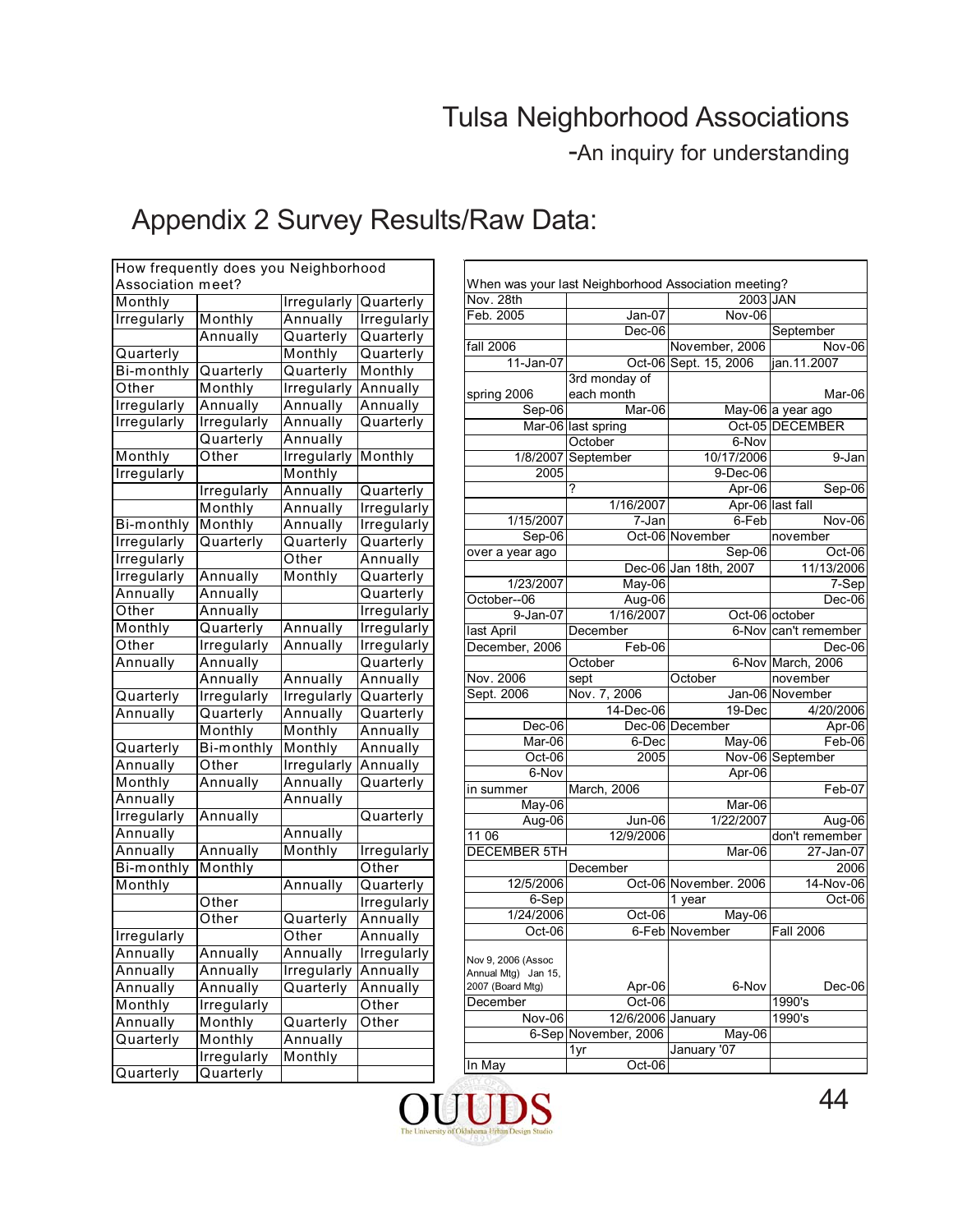-An inquiry for understanding

|                                                                                                                                                                                                                                                                                 | Please list all the officer positions and length of terms in your Neighborhood Association.                                                                                                                                               |                                                                                                                                                                                                                                                                                                |
|---------------------------------------------------------------------------------------------------------------------------------------------------------------------------------------------------------------------------------------------------------------------------------|-------------------------------------------------------------------------------------------------------------------------------------------------------------------------------------------------------------------------------------------|------------------------------------------------------------------------------------------------------------------------------------------------------------------------------------------------------------------------------------------------------------------------------------------------|
| President Treasurer V.P. Landscape Chair<br>Building Chair Secretary Homeowners Liasion                                                                                                                                                                                         | Preident Vice Preident Treasurer Secretary All<br>term s are one year                                                                                                                                                                     | Pres, VP, Sec, Treas, all one year renewable                                                                                                                                                                                                                                                   |
| Chairman Secretary Continous, Have tried to get<br>others to accept the officer positions, but no one<br>else will serve.                                                                                                                                                       | President, no term limit Secretary Treasurer, no<br>term lim it                                                                                                                                                                           |                                                                                                                                                                                                                                                                                                |
|                                                                                                                                                                                                                                                                                 | President, vice-president, secretary, treasurer and<br>three board members. Each serves a 1-year term.                                                                                                                                    | President 4 years Vice President 3 years<br>Secretary 1 year Treasurer 1 year                                                                                                                                                                                                                  |
| co leader: Nancy Geiger                                                                                                                                                                                                                                                         | Elected for 3 years, can be reelected -- President<br>Secretary Vice President Treasurer three other<br>board members                                                                                                                     | n/a                                                                                                                                                                                                                                                                                            |
| Russell Reck - President Linda Harrell - Vice<br>President Bebe Spessard - Treasurer Toni &<br>David Zucconi - Secretary                                                                                                                                                        | President, Vice President, Treasurer, Secretary<br>(One Year)                                                                                                                                                                             | A Iready submitted                                                                                                                                                                                                                                                                             |
| President Vice President Secretary Treasurer 6<br>years                                                                                                                                                                                                                         | President 1 yr. Vice President 1 yr. Tres. 1 yr Sec.<br>Vacant                                                                                                                                                                            | President (1 year) Vice President (1 year)<br>Secretary (1 year) Treasurer (1 year)                                                                                                                                                                                                            |
| There are no officer positions. We are a team of<br>neighbors that get along well for the purpose of<br>keeping crime out of our neighborhood. we all work<br>together. I just happen to be the new sletter author,<br>the contact person, and the host of all our<br>meetings. | president.sec.treasurer all 1 vr                                                                                                                                                                                                          | President Viec President Secretary Activities<br>Committee                                                                                                                                                                                                                                     |
| 1. President - no term lim it 2. Treasurer - no term<br>lim it                                                                                                                                                                                                                  | President: Darrel May, 5 years Vice President:<br>Joan McKeel, 20 years Treasurer: Patrick<br>Kuykendall, 8 years Secretary: Almeda Roach, 20<br>years At Large: Deborah Broome, 20 years<br>Rebecca King, 6 years<br>Mike Shier, 6 years | The association has been dorm ant for several<br>years. We are trying to revive the organization.<br>Several people have expressed an interest and we<br>discussed \$30.00 annual dues. We would like to<br>have a meeting in the next month or two to elect<br>officers and vote on the dues. |
|                                                                                                                                                                                                                                                                                 | President Treasurer Secretary allone year                                                                                                                                                                                                 |                                                                                                                                                                                                                                                                                                |
| y Sec.-3years Memberat Large - Vol.                                                                                                                                                                                                                                             | President - 1 year Vice President - 1 year                                                                                                                                                                                                |                                                                                                                                                                                                                                                                                                |
|                                                                                                                                                                                                                                                                                 | Secretary - 1 year Tresurer - 1 year                                                                                                                                                                                                      | president-no term length steering comm.                                                                                                                                                                                                                                                        |
|                                                                                                                                                                                                                                                                                 | President - 1 year Vice President - 1 year<br>Secretary - 1 year Treasurer - 1 year                                                                                                                                                       |                                                                                                                                                                                                                                                                                                |
|                                                                                                                                                                                                                                                                                 |                                                                                                                                                                                                                                           |                                                                                                                                                                                                                                                                                                |
| President, Vice President, Secretary and Treasurer<br>All one year terms                                                                                                                                                                                                        | President - 3 year term Vice President - 3 year<br>term Secretary - 3 year term Treasurer - 3 year<br>term                                                                                                                                | pending changes                                                                                                                                                                                                                                                                                |
| I am the only person running the association, for<br>over 10 years                                                                                                                                                                                                              |                                                                                                                                                                                                                                           | President Vice President Secretary Treasurer<br>Member at Large (2) All terms of office are for<br>one year with no limit on the number of times an<br>officer can serve. Elections occur annually in April                                                                                    |
| President Vice-president Treasurer Board<br>members No specific term                                                                                                                                                                                                            |                                                                                                                                                                                                                                           | President Vice President Secretary Tresurer<br>Landscape Chairman                                                                                                                                                                                                                              |
| President Treasurer We do not have a set length<br>of service.                                                                                                                                                                                                                  | Building and Design Committee Chairman - 1 year<br>Nomination Committee Chairman - 1 year                                                                                                                                                 | Pres.-3 yrs Sec.- 1 yr. (quit & moved)                                                                                                                                                                                                                                                         |
| President - 2 years Vice President - 2 years<br>Secretary - 2 years Treasurer - 2 years                                                                                                                                                                                         |                                                                                                                                                                                                                                           | President Vice Pres Secretary Treasurer At-large<br>Our term s are 1 year                                                                                                                                                                                                                      |
| All positions are open for election each 3 years and<br>any officer can be re-elected for any additional<br>term s as deem ed by the neighbors                                                                                                                                  | President Vice President Treasurer Atlarge at<br>Large all 1 year                                                                                                                                                                         | n / a                                                                                                                                                                                                                                                                                          |
| President, VP, Secretary, Treasurer 1-year                                                                                                                                                                                                                                      | President - 1 year Vice president - 1 year<br>Secretary - 1 year Treasurer - 1 year                                                                                                                                                       | President 1 yr vicekpresident 2 yr<br>new sletter<br>editor 4 yr secretary 6 m on th s                                                                                                                                                                                                         |
| President: Patti McGill - since we began 2nd in<br>rank and secretary, - since we began                                                                                                                                                                                         |                                                                                                                                                                                                                                           |                                                                                                                                                                                                                                                                                                |
| President Vice-President Secretary Treasurer All<br>are one year                                                                                                                                                                                                                | President, VP, Secretary, Treasurer. No set terms.                                                                                                                                                                                        | Vice President - Dave Strader 1 yr Secretary -<br>Jam je Jam jeson 1 vr Treasurer - Lorinda Stetler-<br><b>Greer 1 vr</b>                                                                                                                                                                      |
| You will have to get this information from our                                                                                                                                                                                                                                  |                                                                                                                                                                                                                                           |                                                                                                                                                                                                                                                                                                |
| president, Hank Brandt, 8937 East 15th, Tulsa, OK<br>74112. I'm sure you have his email info if you<br>obtained mine                                                                                                                                                            | President-1 year Vice President- 1 year Treasurer-<br>1 year secretary-1 year                                                                                                                                                             |                                                                                                                                                                                                                                                                                                |

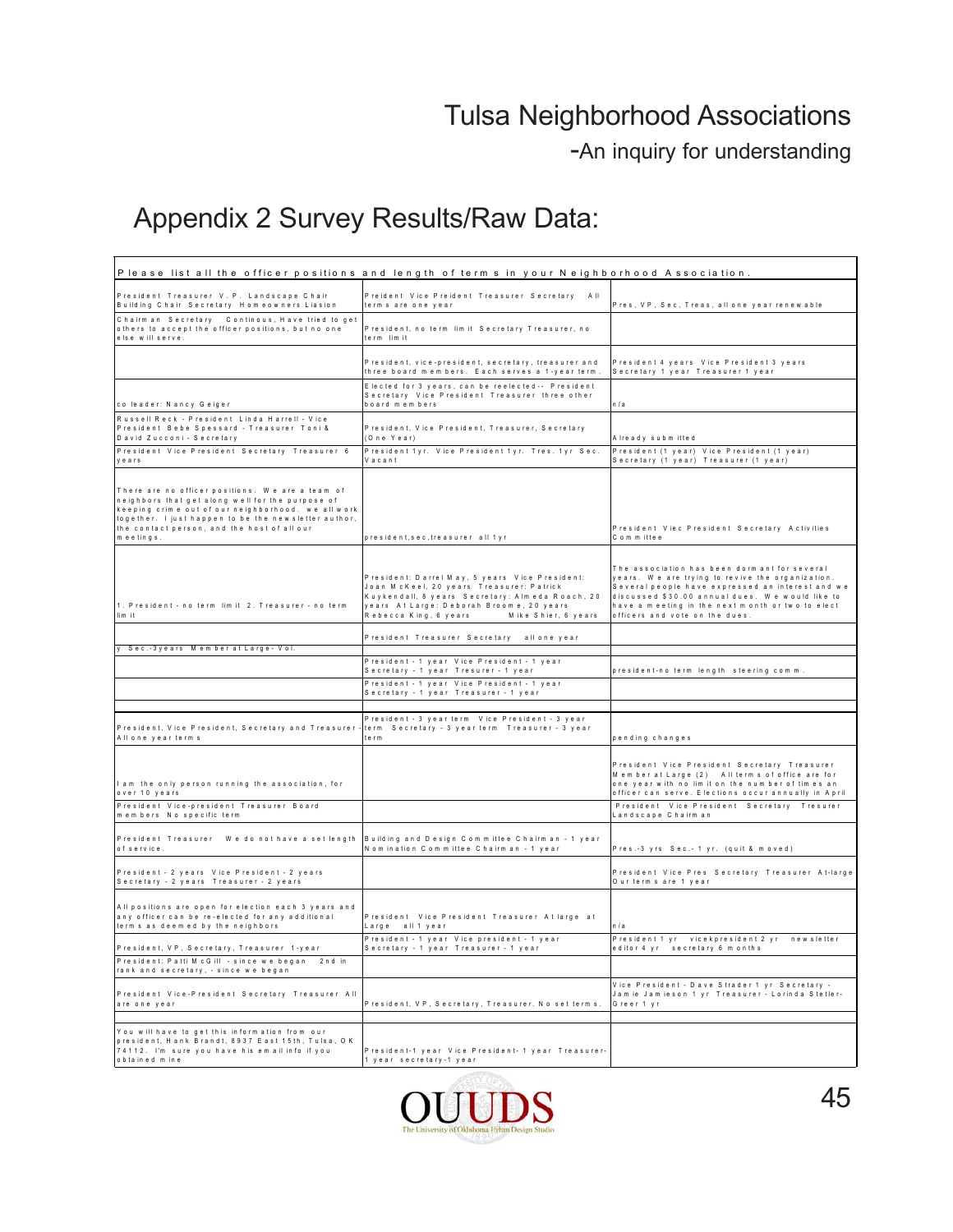-An inquiry for understanding

|                                                                                                                                                                                                                                                                                                                                                                                   | How are officers appointed or elected in your Neighborhood Association?                                                               |                                                                                                                                                                      |
|-----------------------------------------------------------------------------------------------------------------------------------------------------------------------------------------------------------------------------------------------------------------------------------------------------------------------------------------------------------------------------------|---------------------------------------------------------------------------------------------------------------------------------------|----------------------------------------------------------------------------------------------------------------------------------------------------------------------|
| a II                                                                                                                                                                                                                                                                                                                                                                              |                                                                                                                                       | $\mathbf{0}$                                                                                                                                                         |
| Through elections at the neighborhood meetings.                                                                                                                                                                                                                                                                                                                                   | nomination and show of hands                                                                                                          |                                                                                                                                                                      |
|                                                                                                                                                                                                                                                                                                                                                                                   | At a general meeting in O ctober of each year.                                                                                        | Board of Directors                                                                                                                                                   |
|                                                                                                                                                                                                                                                                                                                                                                                   | By vote of the area residents                                                                                                         |                                                                                                                                                                      |
| Elected                                                                                                                                                                                                                                                                                                                                                                           | Elected annually at annual meeting                                                                                                    | election/board appointed                                                                                                                                             |
| by popular vote                                                                                                                                                                                                                                                                                                                                                                   | By vote at annual meeting                                                                                                             | Board members are voted into office by the<br>association at an association meeting. Officers are<br>voted into position by the Board at a regular Board<br>meeting. |
|                                                                                                                                                                                                                                                                                                                                                                                   |                                                                                                                                       |                                                                                                                                                                      |
| There are no elections. Just people who volunteer<br>to do certain things. We have people who volunteer<br>to sit on their porch in the summer and watch over<br>the neighborhood. We have people that volunteer<br>to drive around the block if there is something<br>strange going on - like people throwing pumpkins at<br>cars. We try to find them and get their tag number. |                                                                                                                                       | 3 Volunteers                                                                                                                                                         |
| Nominations are voted on in special meetings                                                                                                                                                                                                                                                                                                                                      | Elected at the annual meeting                                                                                                         |                                                                                                                                                                      |
|                                                                                                                                                                                                                                                                                                                                                                                   | four                                                                                                                                  | 4 directers are elected every January to 2 year<br>term s. 8 total directers then elect officers to 1 year<br>term s.                                                |
|                                                                                                                                                                                                                                                                                                                                                                                   | 4 elected by ballot                                                                                                                   |                                                                                                                                                                      |
| By nomination and voice vote                                                                                                                                                                                                                                                                                                                                                      | Elected by members attending annual meeting of<br>homeowners.                                                                         | by current president or steering comm vote, if<br>necessary                                                                                                          |
|                                                                                                                                                                                                                                                                                                                                                                                   | voted on at annual meeting.                                                                                                           |                                                                                                                                                                      |
|                                                                                                                                                                                                                                                                                                                                                                                   |                                                                                                                                       |                                                                                                                                                                      |
| General election                                                                                                                                                                                                                                                                                                                                                                  | At annual meeting every year.                                                                                                         | pending changes                                                                                                                                                      |
| voluntary                                                                                                                                                                                                                                                                                                                                                                         |                                                                                                                                       | Elections are held in April at our annual meeting<br>and officers are elected by a majority vote of the<br>members present at the Annual Meeting                     |
| If you find someone that will take the job you just<br>leave them there until they decide to quit.                                                                                                                                                                                                                                                                                |                                                                                                                                       | Nominations                                                                                                                                                          |
| Appointed                                                                                                                                                                                                                                                                                                                                                                         | Recommendation by Nomination committee and<br>appointment by President.                                                               | Nomination + voice vote                                                                                                                                              |
| Officers are elected by the Board members (at least<br>3 from each of the 4 Areas in the Neighborhood),<br>who are elected by the Association members.                                                                                                                                                                                                                            |                                                                                                                                       | Elected by the membership at the annual meeting                                                                                                                      |
|                                                                                                                                                                                                                                                                                                                                                                                   |                                                                                                                                       |                                                                                                                                                                      |
| Elected at a meeting with the neighbors nominating<br>person and then voted by ballots.                                                                                                                                                                                                                                                                                           | e le c te d                                                                                                                           | n/a                                                                                                                                                                  |
| General Election                                                                                                                                                                                                                                                                                                                                                                  | All officers are elected by the HOA members at<br>general board meetings.                                                             | Nominating committee -present officers and<br>appointees membership vote                                                                                             |
| We don't have elections, or appoints. If there is<br>someone who wishes to participate or be a door<br>runner, we applaude their eforts. This is an open<br>relationship, we have with the neighbors.                                                                                                                                                                             |                                                                                                                                       |                                                                                                                                                                      |
| Elected by members to the board Board elects the<br>officers from the board members                                                                                                                                                                                                                                                                                               | Volunteers are recruited based on their interest and<br>participation in neighborhood activities and<br>willingness to serve.         | By popular vote as recommended by Board of<br>D ire c to rs                                                                                                          |
|                                                                                                                                                                                                                                                                                                                                                                                   |                                                                                                                                       |                                                                                                                                                                      |
| By yearly elections                                                                                                                                                                                                                                                                                                                                                               | all 9 board members are elected by association<br>membership at annual meeting. When elected<br>board then elects officer from the 9. |                                                                                                                                                                      |
| elected                                                                                                                                                                                                                                                                                                                                                                           | Annualelection                                                                                                                        | by neighborhood vote                                                                                                                                                 |
|                                                                                                                                                                                                                                                                                                                                                                                   | we volunteered                                                                                                                        | sub-committee                                                                                                                                                        |
| see 19                                                                                                                                                                                                                                                                                                                                                                            |                                                                                                                                       | election                                                                                                                                                             |
| Volunteer--limited to 9 board members Officers are<br>elected by board members                                                                                                                                                                                                                                                                                                    | whoever wants to step up and do the job and<br>m ajority agrees                                                                       | election of membership                                                                                                                                               |

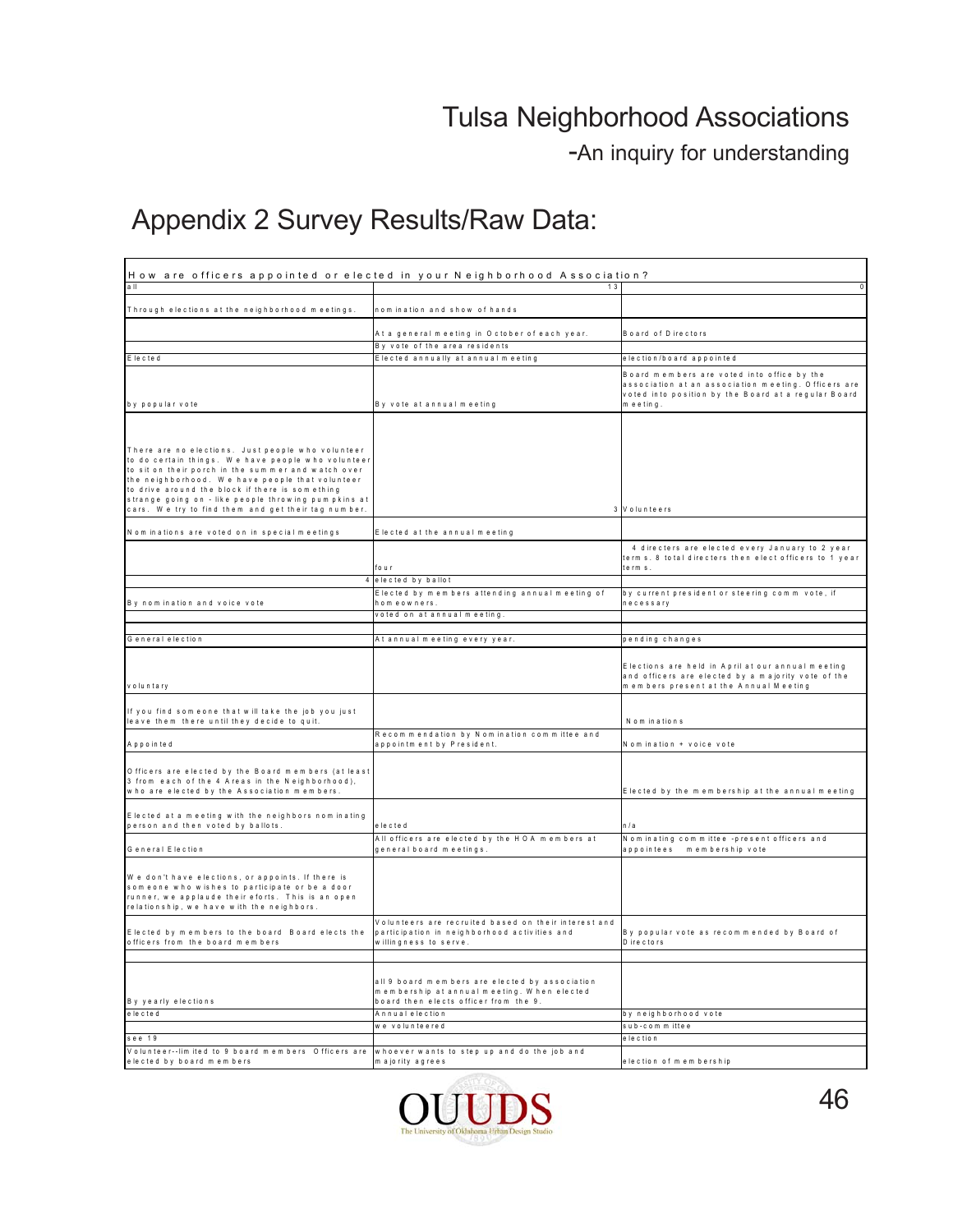-An inquiry for understanding

|                          | Is there succession of officers from one position to<br>another? For example Vice President to President |                             |                           |
|--------------------------|----------------------------------------------------------------------------------------------------------|-----------------------------|---------------------------|
| Νo                       | Yes                                                                                                      | No                          | No                        |
| Ñо                       | No                                                                                                       | $\overline{No}$             | No                        |
|                          |                                                                                                          | No                          | No                        |
| $\overline{\mathsf{No}}$ | $\overline{\mathsf{No}}$                                                                                 | No                          | No                        |
| Ñο                       | No                                                                                                       |                             | Ñο                        |
| Yes                      | No                                                                                                       | No                          | N <sub>o</sub>            |
| No                       | No                                                                                                       | No                          | Yes                       |
| No                       | No                                                                                                       | Νo                          |                           |
|                          | Νo                                                                                                       | No                          | .<br>No                   |
| $\overline{Y}$ es        |                                                                                                          | No                          |                           |
| No                       |                                                                                                          | No                          | Νo                        |
|                          | Ñо                                                                                                       | $\overline{\text{Yes}}$     | Ñо                        |
|                          | $\overline{\text{No}}$                                                                                   | $\overline{Y}$ es           | $\overline{\text{No}}$    |
| $\overline{\text{No}}$   | No                                                                                                       | $\overline{Y}$ es           | Yes                       |
| Νo                       |                                                                                                          | No                          | Νo                        |
| No                       | No                                                                                                       | $\overline{Y}$ es           | No                        |
| No                       | No                                                                                                       | No                          | Νo                        |
| Νo                       | .<br>Nо                                                                                                  |                             | $\overline{\sf N}$ o      |
| $\overline{\mathsf{No}}$ | Νo                                                                                                       |                             | Νo                        |
| Yes                      | Νo                                                                                                       | $\overline{\text{No}}$      | $\overline{\mathsf{No}}$  |
| Νo                       | No                                                                                                       | No                          | No                        |
| No                       | No                                                                                                       |                             | No                        |
|                          | No                                                                                                       | $\overline{\overline{N}}$ o | Ñο                        |
| $\overline{\mathsf{No}}$ | No                                                                                                       | Yes                         | No                        |
| No                       | Yes                                                                                                      | No                          | No                        |
|                          | Νo                                                                                                       | $\overline{Y}$ es           | N <sub>o</sub>            |
| No                       | $\overline{\sf N}$ o                                                                                     | $\overline{Y}$ es           | $\overline{\mathsf{N}}$ o |
| Ñо                       | No                                                                                                       | Ñο                          | Ñο                        |
| $\overline{Y}$ es        |                                                                                                          | Yes                         |                           |
| No                       | Νo                                                                                                       | No                          | Yes                       |
| Yes                      |                                                                                                          |                             |                           |
| Yes                      | Ñо                                                                                                       | No                          | No                        |
| No                       | Ñ٥                                                                                                       | Ñο                          | $\overline{\mathsf{No}}$  |
| No                       |                                                                                                          |                             | No                        |
| No                       |                                                                                                          | No                          | Νo                        |
|                          | Νo                                                                                                       |                             | No                        |
| $\overline{Y}$ es        |                                                                                                          | Ñο                          | Νo                        |
| .<br>No                  | $\overline{\sf N}$ o                                                                                     | Νo                          | No                        |
| Yes                      | Ñο                                                                                                       | $\overline{Yes}$            | $\overline{Yes}$          |
| No                       | No                                                                                                       | Yes                         | No                        |
| No                       | Νo                                                                                                       | Νo                          | Νo                        |
| No                       | No                                                                                                       |                             | No                        |
| No                       |                                                                                                          | No                          |                           |
| Yes                      | $\overline{Y}$ es                                                                                        | .<br>No                     |                           |
| <b>N</b> o               | No                                                                                                       | Ñο                          |                           |

| formal by-laws?             |                           | Does your Neighborhood Association follow |                      |
|-----------------------------|---------------------------|-------------------------------------------|----------------------|
| Yes                         |                           | N o                                       |                      |
| N o                         | $\bar{Y}$ es              | Yes                                       |                      |
|                             | Yes                       | Yes                                       |                      |
| $\overline{\overline{N}}$ o |                           | Yes                                       | $\overline{Y}$ es    |
| $\overline{Y}$ es           | $\overline{Y}$ es         |                                           | Νo                   |
| N o                         | $\overline{Y}$ es         | Yes                                       | Yes                  |
| N o                         | $\overline{Y}$ es         | Yes                                       | Yes                  |
| .<br>N o                    | N o                       | Yes                                       | No                   |
|                             | Yes                       | $\overline{Y}$ es                         | $\bar{Y}$ es         |
| $\overline{Y}$ es           | Yes                       | N o                                       | Νo                   |
| $\overline{Y}$ es           |                           | Νo                                        | Yes                  |
|                             | Ñο                        | $\overline{Y}$ es                         |                      |
|                             | $\overline{Y}$ es         | N o                                       | Yes                  |
| Yes                         | Yes                       | Yes                                       |                      |
| Νo                          | Yes                       | Yes                                       | N <sub>o</sub>       |
| N o                         |                           | Yes                                       | Yes                  |
| .<br>N o                    | $\bar{Y}$ es              | Yes                                       | Yes                  |
| $\overline{Y}$ es           | Yes                       |                                           | $\overline{Y}$ es    |
| N o                         | Νo                        |                                           | Yes                  |
| $\overline{Y}$ es           | $\overline{Y}$ es         | Ñо                                        | $\overline{Y}$ es    |
|                             |                           |                                           |                      |
| N o                         | Yes                       | Yes                                       | $\overline{Y}$ es    |
| Yes                         | $\overline{Y}$ es         |                                           | $\overline{Y}$ es    |
|                             | Yes                       | Yes                                       | N o                  |
| $\overline{Y}$ es           | Yes                       | $\overline{Y}$ es                         | $\overline{Y}$ es    |
| .<br>Nо                     | $\bar{N}$ o               | $\overline{Y}$ es                         | N o                  |
| $\overline{Yes}$            | Yes                       | $\overline{Y}$ es                         | $\overline{Y}$ es    |
|                             | Yes                       | Yes                                       | $\overline{Y}$ es    |
| Yes                         | $\overline{Y}$ es         | N o                                       | $\overline{Y}$ es    |
| Νo                          | $\overline{Y}$ es         | $\overline{Y}$ es                         | $\overline{Y}$ es    |
| $\overline{Y}$ es           |                           | Yes                                       | Νo                   |
| No                          | Yes                       |                                           | No                   |
| Yes                         |                           | N <sub>o</sub>                            | $\overline{Y}$ es    |
| N o                         | .<br>Yes                  | Yes                                       |                      |
| $\bar{Y}$ es                | Yes                       |                                           | Yes                  |
| N o                         |                           | Yes                                       |                      |
|                             | Yes                       |                                           | $\overline{Y}$ es    |
| $\overline{Y}$ es           | Yes                       | $\overline{Y}$ es                         | N o                  |
| $\overline{Y}$ es           |                           | N o                                       | $\overline{Y}$ es    |
| $\overline{Yes}$            | N <sub>o</sub>            | Yes                                       | Yes                  |
| Yes                         | $\overline{Y}$ es         | $\overline{Y}$ es                         | $\overline{Y}$ es    |
| $\overline{Y}$ es           | $\bar{Y}$ es              | N o                                       | No                   |
| N o                         | $\overline{Y}$ es         |                                           | N o                  |
| $\overline{Y}$ es           | $\overline{Y}$ es         | Yes                                       | $\overline{\sf N}$ o |
| Yes                         | N o                       | $\overline{Y}$ es                         | Yes                  |
|                             | N o                       | —<br>Nо                                   | $\overline{Y}$ es    |
| $Y_{es}$                    | $\overline{\mathsf{N}}$ o |                                           | $\overline{Y}$ es    |

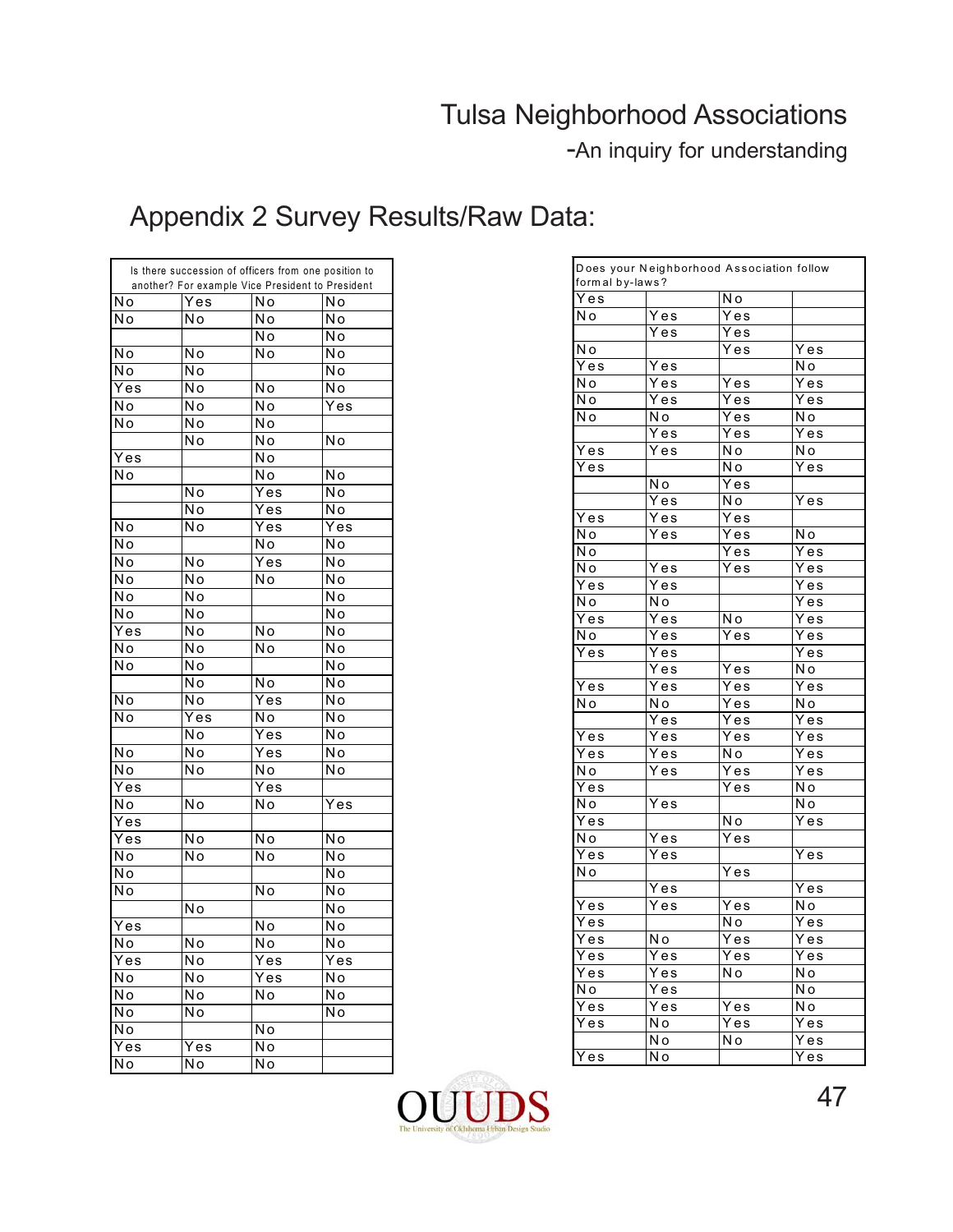-An inquiry for understanding

|                   |                   | Is your Neighborhood Association |                           |
|-------------------|-------------------|----------------------------------|---------------------------|
| incorporated?     |                   |                                  |                           |
| Yes               |                   | —<br>N о                         | Yes                       |
| N o               | N o               | Yes                              | N o                       |
|                   | Yes               | Yes                              | Yes                       |
| N o               |                   | Yes                              | Yes                       |
| $\overline{Y}$ es | N o               | Yes                              | N o                       |
| Yes               | Yes               | Yes                              | $\overline{Y}$ es         |
| N o               | Yes               | N o                              | N o                       |
| N o               | N o               | .<br>N о                         |                           |
|                   | Yes               |                                  |                           |
| Yes               | Yes               | $\overline{\mathsf{N}}$ o        | Yes                       |
| N o               |                   | Ñо                               |                           |
|                   | N <sub>o</sub>    | Yes                              | N o                       |
|                   | $\overline{Y}$ es | Ñо                               | $\bar{Y}$ es              |
| Yes               | Yes               | .<br>N o                         | Yes                       |
| N o               | Yes               | $\overline{Y}$ es                | N o                       |
| Yes               |                   | Ñо                               | $\overline{\mathsf{N}}$ o |
| N o               | Yes               | $\overline{Y}$ es                | $\overline{Y}$ es         |
| Yes               | $\bar{Y}$ es      |                                  | N o                       |
| N o               | N o               |                                  | $\overline{\mathsf{N}}$ o |
| N o               | Yes               | Yes                              | N o                       |
|                   | N <sub>o</sub>    |                                  | N o                       |
| N o<br>Yes        | Yes               |                                  | $\overline{N}$ o          |
|                   |                   | N <sub>o</sub>                   |                           |
|                   | Yes               |                                  | Yes                       |
|                   | N o               | N o                              | $\overline{Y}$ es         |
| N o               | $\bar{Y}$ es      | $\bar{Y}$ es                     | $\overline{Y}$ es         |
|                   | Yes               | Yes                              | Yes                       |
| $\overline{Y}$ es | Yes               | N o                              | $\overline{\mathsf{N}}$ o |
| Yes               | Yes               | Ñо                               | Yes                       |
| N o               | Yes               | $\overline{Y}$ es                | $\overline{Y}$ es         |
| N o               |                   | $\bar{Y}$ es                     |                           |
| N o               | Yes               |                                  | Yes                       |
| Yes               |                   |                                  |                           |
|                   | N o               | N o                              | N o                       |
| Yes               | Yes               |                                  | N o                       |
| N o               |                   | $\bar{Y}$ es                     | Yes                       |
|                   | Yes               |                                  |                           |
| $\bar{Y}$ es      | Yes               | Yes                              | Yes                       |
| Yes               |                   | Yes                              | N o                       |
| Yes               | N o               | Yes                              | Yes                       |
| Yes               | N o               | Yes                              | N o                       |
| Yes               | Yes               | N o                              | .<br>N o                  |
| N o               | Yes               | N o                              | $\overline{Y}$ es         |
| Yes               | N o               | N o                              | Yes                       |
| Yes               | N o               | Yes                              |                           |
|                   | N o               | N o                              |                           |
| Yes               | N o               |                                  |                           |
|                   |                   |                                  |                           |

|                   |              |                                | Has your Neighborhood Association |
|-------------------|--------------|--------------------------------|-----------------------------------|
|                   |              | applied for Vision 2025 funds? |                                   |
| Yes               |              | N o                            | Yes                               |
| Yes               | Yes          | N o                            | N o                               |
|                   | Yes          | Yes                            | N o                               |
| Yes               |              | $\overline{Y}$ es              | Yes                               |
| Yes               | N o          | Yes                            | .<br>N o                          |
| $\bar{Y}$ es      | Yes          | N o                            | N o                               |
| N o               | Yes          | Νo                             | N o                               |
| Yes               | N o          | Yes                            |                                   |
|                   | Yes          | N o                            |                                   |
| Yes               | N o          | N o                            | $\overline{Y}$ es                 |
| N o               |              | Yes                            |                                   |
|                   | N o          | $\bar{Y}$ es                   | Ñо                                |
|                   | Yes          | Yes                            | Yes                               |
| $\overline{Y}$ es | Yes          | N o                            | Yes                               |
| N o               | Yes          | Yes                            | Yes                               |
| N o               |              | Yes                            | N o                               |
| Ñо                | N o          | $\overline{Y}$ es              | $\overline{Y}$ es                 |
| $\overline{Y}$ es | N o          |                                | $\overline{Y}$ es                 |
| N o               | N o          |                                | Yes                               |
| Yes               | Yes          | Yes                            | Yes                               |
| N o               | N o          | $\overline{Y}$ es              | N o                               |
| No                | N o          |                                | Yes                               |
|                   | Yes          | Νo                             | $\overline{Y}$ es                 |
| N o               | Yes          | N o                            | N o                               |
| Νo                | Yes          | $\bar{Y}$ es                   | Yes                               |
|                   | Yes          | Yes                            | Yes                               |
| Yes               | N o          | Yes                            | Yes                               |
| Yes               | N o          | N o                            | N o                               |
| Yes               | $\bar{Y}$ es | N o                            | Yes                               |
| Yes               |              | Yes                            |                                   |
| N o               | N o          |                                | Yes                               |
| Yes               |              |                                |                                   |
| N o               | N o          | Yes<br>N o                     | N o                               |
|                   |              |                                |                                   |
| N o               | Yes          |                                | N o                               |
| N o               |              | Yes                            | N o                               |
|                   | Yes          |                                | N o                               |
| Yes               |              | N o                            | $\overline{\mathsf{N}}$ o         |
| Yes               |              | Yes                            | N o                               |
| Yes               | Yes          | N o                            | N o                               |
| Yes               | Yes          | Yes                            | N o                               |
| N o               | Yes          | Νo                             | N o                               |
| Yes               | Yes          | Ñо                             | Yes                               |
| Yes               | N o          | N <sub>o</sub>                 | Yes                               |
| N o               | N o          | N o                            |                                   |
|                   | N o          | N o                            |                                   |
| Yes               | Yes          |                                |                                   |

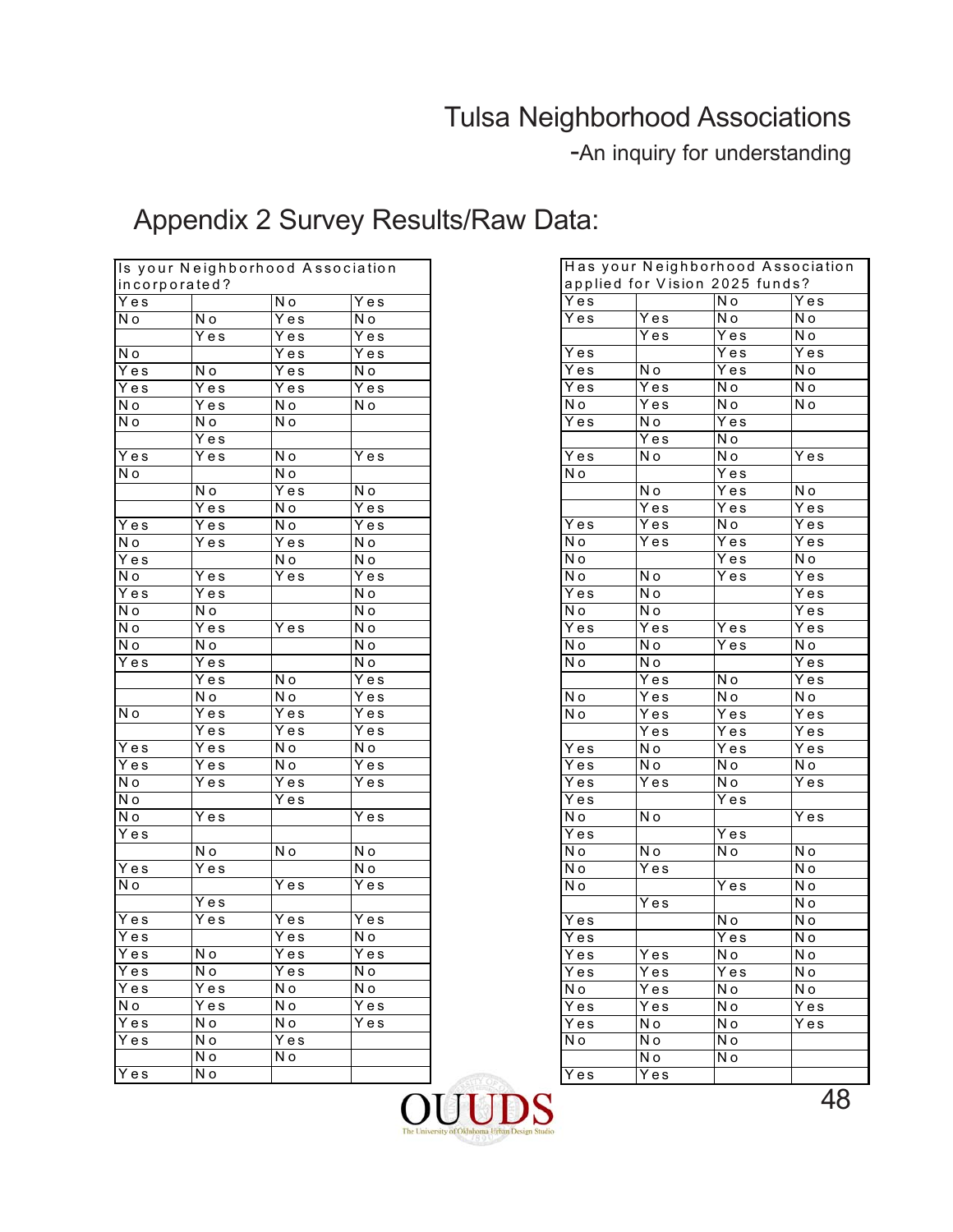#### -An inquiry for understanding

|                   |                                         |                   | Does your Neighborhood Association have any | When was the last                                |
|-------------------|-----------------------------------------|-------------------|---------------------------------------------|--------------------------------------------------|
|                   | covenants, conditions, or restrictions? |                   |                                             | Within the last month                            |
| Yes               |                                         | Yes               | Νo                                          | Within the last six mo                           |
| Yes               | Yes                                     | Yes               | N <sub>o</sub>                              | Within the last year                             |
|                   | N o                                     | Yes               | Ñо                                          | Within the last month                            |
| No                |                                         | Yes               | N o                                         | Within the last month                            |
| N <sub>o</sub>    | Yes                                     | Yes               | N <sub>o</sub>                              | Within the last six mo<br>Within the last month  |
| N o               | Yes                                     | N o               | Yes                                         |                                                  |
| N o               | Yes                                     | Yes               | N o                                         | Within the last six mo                           |
| Yes               | N٥                                      | Yes               | Yes                                         | Within the last six mo                           |
|                   | Yes                                     | Yes               |                                             |                                                  |
| Yes               | Yes                                     | No                | N <sub>o</sub>                              | Within the last six mo                           |
| Νo                |                                         | Νo                |                                             | Within the last six mo                           |
|                   | N <sub>o</sub>                          | Yes               | N o                                         | Within the last six mo<br>Within the last six mo |
|                   | Yes                                     | Yes               | N o                                         | Within the last month                            |
| Yes               | N٥                                      | Yes               | N <sub>o</sub>                              | Within the last six mo                           |
| Νo                | $\overline{Y}$ es                       | Yes               | $\overline{Yes}$                            | Within the last month                            |
|                   |                                         |                   |                                             | Within the last six mo<br>Within the last six mo |
| N o               |                                         | Νo                | Yes                                         |                                                  |
| N o               | $\overline{Y}$ es                       | Yes               | Yes                                         | Within the last month                            |
| Νo                | Yes                                     |                   | Yes                                         | Within the last month                            |
| No                | N o                                     |                   | N o                                         | Within the last month                            |
| N o               | Yes                                     | Νo                | Νo                                          | Within the last month                            |
| Νo                | Yes                                     | $\overline{Y}$ es | $\overline{Y}$ es                           | Within the last six mo                           |
| N o               | Yes                                     |                   | N <sub>o</sub>                              | Within the last month<br>Within the last six mo  |
|                   | Yes                                     | Yes               | $\overline{Yes}$                            | Within the last six mo                           |
| Yes               | Yes                                     | Νo                | Νo                                          | Do not know                                      |
| Νo                | Yes                                     | Yes               | Νo                                          | Have not contacted tl                            |
|                   | Nο                                      | N <sub>o</sub>    | $\overline{Y}$ es                           | since registration<br>Within the last six mo     |
| N o               | Yes                                     | Yes               | Yes                                         |                                                  |
| Yes               | Yes                                     | N o               | Yes                                         | Within the last month                            |
| N o               | N o                                     | Yes               | N <sub>o</sub>                              | Within the last month<br>Within the last six mo  |
|                   |                                         | Yes               |                                             | Within the last six mo                           |
|                   |                                         |                   | N <sub>o</sub>                              | Within the last month                            |
| Yes               | Yes                                     |                   |                                             | Within the last six mo                           |
| $\overline{Y}$ es |                                         | Yes               |                                             | Within the last month<br>Within the last six mo  |
| N o               | Yes                                     | Yes               | Νo                                          |                                                  |
| Yes               |                                         |                   | N <sub>o</sub>                              | Within the last six mo                           |
| Νo                |                                         | Yes               | N o                                         | Within the last month                            |
|                   | Yes                                     |                   | Yes                                         | Within the last month                            |
| Yes               | Yes                                     | Yes               | Yes                                         |                                                  |
| N o               |                                         | N o               | Yes                                         | Within the last month                            |
| $\bar{Y}$ es      | .<br>N о                                | Yes               | Ñо                                          | Within the last six mo<br>Do not know            |
| N o               | $\overline{Y}$ es                       | N o               | N o                                         | Within the last six mo                           |
| Yes               | Yes                                     | N <sub>o</sub>    | N <sub>o</sub>                              | Within the last month                            |
| N o               | Yes                                     | $\overline{Yes}$  | Yes                                         | Within the last six mo                           |
| Yes               | Yes                                     | No                | Yes                                         | Do not know                                      |
| Yes               | Yes                                     | Yes               |                                             | Within the last six mo                           |
|                   | Ñо                                      | N <sub>o</sub>    |                                             | Within the last month                            |
| $\overline{Y}$ es | N <sub>o</sub>                          |                   |                                             | Within the last month                            |
|                   |                                         |                   |                                             |                                                  |

|                                                     |                                                          | When was the last time your Neighborhood Association contacted the City of Tulsa? |
|-----------------------------------------------------|----------------------------------------------------------|-----------------------------------------------------------------------------------|
| Within the last month                               |                                                          |                                                                                   |
| Within the last six months                          | Within the last six months                               | Within the last month                                                             |
|                                                     | Within the last six months                               | Within the last month                                                             |
| Within the last year<br>Within the last month       | Within the last six months                               |                                                                                   |
| Within the last month                               | Within the last six months<br>Within the last six months | Within the last month                                                             |
| Within the last six months                          | Within the last six months                               | Within the last six months                                                        |
| Within the last month                               | Within the last month                                    | Within the last month                                                             |
|                                                     | Within the last six months                               | Within the last month                                                             |
| Within the last six months                          | Within the last six months                               | Within the last month                                                             |
| Within the last six months                          | Within the last year                                     | Within the last six months                                                        |
|                                                     | Within the last six months                               | Within the last six months                                                        |
|                                                     | Within the last year                                     | Within the last month                                                             |
| Within the last six months                          | Do not know                                              | Within the last month                                                             |
| Within the last six months                          |                                                          | Within the last six months                                                        |
| Within the last six months                          | Within the last six months                               |                                                                                   |
| Within the last six months                          |                                                          | Within the last month                                                             |
| Within the last month                               | Within the last month                                    | Within the last six months                                                        |
| Within the last six months                          | Within the last month                                    | Within the last month                                                             |
| Within the last month                               |                                                          | Within the last six months                                                        |
| Within the last six months                          | Within the last month                                    | Within the last year                                                              |
| Within the last six months                          | Within the last month                                    | Within the last month                                                             |
|                                                     |                                                          | Within the last month                                                             |
| Within the last month                               | Within the last month                                    | Within the last month                                                             |
| Within the last month                               | Within the last five years                               |                                                                                   |
|                                                     | Within the last month                                    | Within the last month                                                             |
| Within the last month                               | Within the last month                                    |                                                                                   |
| Within the last month                               | Do not know                                              | Within the last month                                                             |
| Within the last six months                          | Within the last six months                               | Within the last six months                                                        |
| Within the last month                               | Within the last month                                    | Within the last month                                                             |
| Within the last six months                          | Within the last month                                    | Within the last month                                                             |
| Within the last six months                          | Do not know                                              | Within the last six months                                                        |
| Do not know                                         | Do not know                                              | Within the last month                                                             |
| Have not contacted the City                         |                                                          |                                                                                   |
| since registration                                  | Within the last month                                    | Within the last month                                                             |
| Within the last six months                          | Within the last month                                    | Within the last month                                                             |
|                                                     | Within the last month                                    | Within the last six months                                                        |
| Within the last month                               | Within the last six months                               | Within the last six months                                                        |
| Within the last month                               | Within the last month                                    | Within the last month                                                             |
| Within the last six months                          | Within the last six months                               | Within the last month                                                             |
| Within the last six months<br>Within the last month | Do not know                                              | Within the last month                                                             |
|                                                     | Within the last month                                    | Within the last month                                                             |
| Within the last six months<br>Within the last month | Within the last month<br>Within the last month           | Within the last six months<br>Within the last six months                          |
| Within the last six months                          | Within the last month                                    | Within the last year                                                              |
|                                                     | Within the last six months                               | Within the last month                                                             |
| Within the last six months                          | Within the last month                                    |                                                                                   |
|                                                     | Within the last month                                    | Within the last month                                                             |
| Within the last month                               | Within the last month                                    |                                                                                   |
| Within the last month                               |                                                          | Within the last year                                                              |
|                                                     |                                                          | Within the last month                                                             |
| Within the last month                               | Within the last month                                    | Within the last month                                                             |
| Within the last six months                          | Within the last six months                               | Do not know                                                                       |
| Do not know                                         |                                                          | Within the last month                                                             |
| Within the last six months                          | Do not know                                              | Do not know                                                                       |
| Within the last month                               | Within the last six months                               | Within the last five years                                                        |
| Within the last six months                          | Within the last month                                    | Within the last year                                                              |
|                                                     | Within the last month                                    | Within the last month                                                             |
| Do not know                                         | Within the last month                                    | Within the last month                                                             |
| Within the last six months                          | Within the last month                                    | Within the last month                                                             |
| Within the last month                               | Within the last six months                               |                                                                                   |
|                                                     | Within the last month                                    |                                                                                   |
| Within the last month                               |                                                          |                                                                                   |

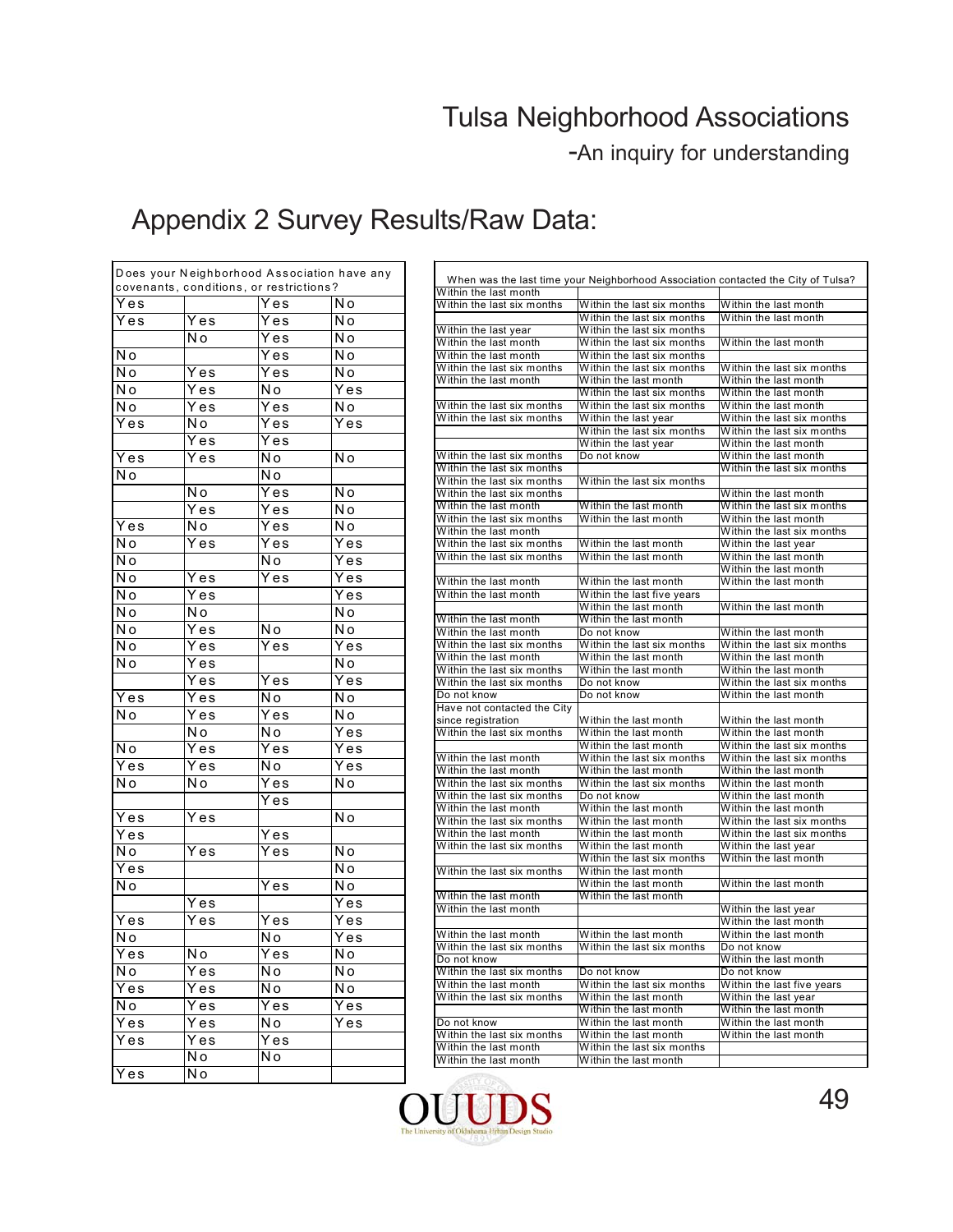-An inquiry for understanding

|                                                                    |                                                                                            | Please answer the following four questions in regards to voting at your Neighborhood Association meetings? |                                                                                                                                                         |                                                                    |                                                                                                                                                                     |
|--------------------------------------------------------------------|--------------------------------------------------------------------------------------------|------------------------------------------------------------------------------------------------------------|---------------------------------------------------------------------------------------------------------------------------------------------------------|--------------------------------------------------------------------|---------------------------------------------------------------------------------------------------------------------------------------------------------------------|
| each individual allowed to vote                                    |                                                                                            |                                                                                                            |                                                                                                                                                         |                                                                    |                                                                                                                                                                     |
| one vote per household                                             |                                                                                            | one vote per household<br>one vote per household                                                           |                                                                                                                                                         | one vote per household<br>each individual allowed to vote          |                                                                                                                                                                     |
| Other (please specify)                                             | na                                                                                         | each individual allowed to vote                                                                            |                                                                                                                                                         |                                                                    |                                                                                                                                                                     |
| one vote per household                                             |                                                                                            | Other (please specify)                                                                                     | One vote per lot.                                                                                                                                       | one vote per household                                             |                                                                                                                                                                     |
| each individual allowed to vote                                    |                                                                                            | one vote per household                                                                                     |                                                                                                                                                         |                                                                    |                                                                                                                                                                     |
| Other (please specify)                                             | conversations at potluck                                                                   | one vote per household                                                                                     |                                                                                                                                                         | one vote per household                                             |                                                                                                                                                                     |
| each individual allowed to vote                                    |                                                                                            | one vote per household                                                                                     |                                                                                                                                                         | each individual allowed to vote                                    |                                                                                                                                                                     |
|                                                                    |                                                                                            | one vote per household                                                                                     |                                                                                                                                                         | each individual allowed to vote                                    |                                                                                                                                                                     |
| one vote per household                                             |                                                                                            | each individual allowed to vote                                                                            |                                                                                                                                                         | each individual allowed to vote                                    |                                                                                                                                                                     |
| each individual allowed to vote                                    |                                                                                            | each individual allowed to vote<br>one vote per household                                                  |                                                                                                                                                         | each individual allowed to vote<br>Other (please specify)          | Unknown at this time                                                                                                                                                |
|                                                                    |                                                                                            | one vote per household                                                                                     |                                                                                                                                                         | each individual allowed to vote                                    |                                                                                                                                                                     |
| each individual allowed to vote                                    |                                                                                            | each individual allowed to vote                                                                            |                                                                                                                                                         | Other (please specify)                                             | One vote per lot                                                                                                                                                    |
| Other (please specify)                                             | no voting                                                                                  |                                                                                                            |                                                                                                                                                         | Other (please specify)                                             | don't like to call it a vote, but<br>rather an informal<br>discussion and/or input<br>from those interested                                                         |
|                                                                    | We haven't voted on                                                                        |                                                                                                            |                                                                                                                                                         |                                                                    |                                                                                                                                                                     |
| Other (please specify)<br>one vote per household                   | anything.                                                                                  | one vote per household                                                                                     |                                                                                                                                                         | each individual allowed to vote                                    |                                                                                                                                                                     |
| one vote per household                                             |                                                                                            | one vote per household                                                                                     |                                                                                                                                                         | one vote per household                                             |                                                                                                                                                                     |
| each individual allowed to vote                                    |                                                                                            | each individual allowed to vote                                                                            |                                                                                                                                                         | one vote per household                                             |                                                                                                                                                                     |
| each individual allowed to vote                                    |                                                                                            |                                                                                                            |                                                                                                                                                         | each individual allowed to vote                                    |                                                                                                                                                                     |
|                                                                    | Again, open relationship, we<br>verbalize our opinions and<br>complaints, and try to solve |                                                                                                            |                                                                                                                                                         |                                                                    |                                                                                                                                                                     |
| Other (please specify)                                             | our own problems.                                                                          | one vote per household                                                                                     |                                                                                                                                                         | each individual allowed to vote                                    |                                                                                                                                                                     |
| each individual allowed to vote                                    |                                                                                            | one vote per household                                                                                     |                                                                                                                                                         | each individual allowed to vote<br>each individual allowed to vote |                                                                                                                                                                     |
|                                                                    |                                                                                            |                                                                                                            | We have not held any<br>formal votes since I became<br>President. I share<br>information on plans and<br>pursue items based on<br>general consensus and |                                                                    |                                                                                                                                                                     |
| Other (please specify)<br>each individual allowed to vote          | Voting limited to members                                                                  | Other (please specify)                                                                                     | input.                                                                                                                                                  | each individual allowed to vote                                    |                                                                                                                                                                     |
|                                                                    |                                                                                            | one vote per household<br>one vote per household                                                           |                                                                                                                                                         | each individual allowed to vote                                    |                                                                                                                                                                     |
| each individual allowed to vote                                    |                                                                                            | Other (please specify)                                                                                     | Residents vote individually<br>for election of officers.<br>Board votes on issues.                                                                      |                                                                    |                                                                                                                                                                     |
| Other (please specify)                                             | within the Board of Directors.                                                             | Other (please specify)                                                                                     | we are very new at this                                                                                                                                 | each individual allowed to vote                                    |                                                                                                                                                                     |
| each individual allowed to vote<br>each individual allowed to vote |                                                                                            | each individual allowed to vote                                                                            |                                                                                                                                                         | each individual allowed to vote<br>each individual allowed to vote |                                                                                                                                                                     |
| one vote per household                                             |                                                                                            | each individual allowed to vote                                                                            |                                                                                                                                                         | each individual allowed to vote                                    |                                                                                                                                                                     |
| each individual allowed to vote                                    |                                                                                            | one vote per household                                                                                     |                                                                                                                                                         | one vote per household                                             |                                                                                                                                                                     |
| Other (please specify)                                             | we take a consenus fo<br>opinion                                                           | one vote per household                                                                                     |                                                                                                                                                         | Other (please specify)                                             | Each Household, Business,<br>or organization has a<br>maximum of 2 votes                                                                                            |
| one vote per household                                             |                                                                                            | each individual allowed to vote                                                                            |                                                                                                                                                         | each individual allowed to vote                                    |                                                                                                                                                                     |
| each individual allowed to vote                                    |                                                                                            | one vote per household                                                                                     |                                                                                                                                                         | each individual allowed to vote                                    |                                                                                                                                                                     |
| each individual allowed to vote                                    |                                                                                            | each individual allowed to vote<br>one vote per household                                                  |                                                                                                                                                         | each individual allowed to vote<br>one vote per household          |                                                                                                                                                                     |
| each individual allowed to vote                                    |                                                                                            | one vote per household                                                                                     |                                                                                                                                                         | each individual allowed to vote                                    |                                                                                                                                                                     |
| each individual allowed to vote                                    |                                                                                            | each individual allowed to vote                                                                            |                                                                                                                                                         | one vote per household                                             |                                                                                                                                                                     |
| one vote per household                                             |                                                                                            | one vote per household                                                                                     |                                                                                                                                                         | each individual allowed to vote                                    |                                                                                                                                                                     |
| each individual allowed to vote                                    |                                                                                            | Other (please specify)                                                                                     | Voting has been informal<br>thus far.                                                                                                                   | each individual allowed to vote                                    |                                                                                                                                                                     |
| each individual allowed to vote                                    |                                                                                            | each individual allowed to vote                                                                            |                                                                                                                                                         | one vote per household                                             |                                                                                                                                                                     |
| one vote per household                                             |                                                                                            | one vote per household                                                                                     |                                                                                                                                                         | each individual allowed to vote                                    |                                                                                                                                                                     |
| one vote per household                                             |                                                                                            | each individual allowed to vote                                                                            |                                                                                                                                                         | Other (please specify)                                             | Last year was our first<br>meeting in several years<br>and we had nothing<br>requiring a vote. I asked for<br>volunteers to serve as<br>secretary & vice president. |
|                                                                    |                                                                                            | Other (please specify)                                                                                     | one vote per lot owner                                                                                                                                  | each individual allowed to vote                                    |                                                                                                                                                                     |
| each individual allowed to vote                                    |                                                                                            | one vote per household                                                                                     |                                                                                                                                                         |                                                                    |                                                                                                                                                                     |
|                                                                    |                                                                                            | one vote per household                                                                                     |                                                                                                                                                         | each individual allowed to vote                                    |                                                                                                                                                                     |

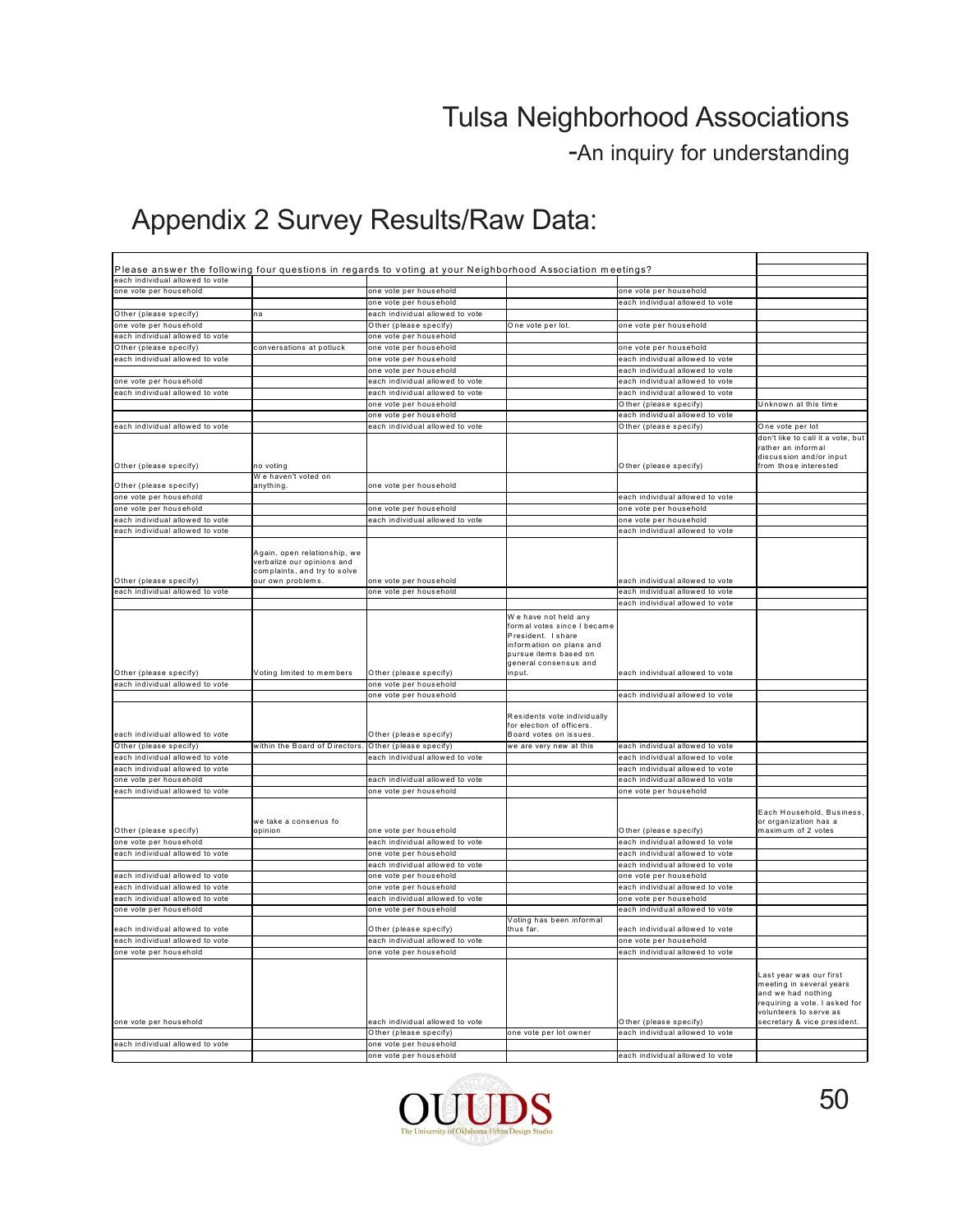-An inquiry for understanding

|                                         | When voting in Neighborhood Association Meetings which method is administered?                                                    |                                         |                               |                              |                                                                                                                           |
|-----------------------------------------|-----------------------------------------------------------------------------------------------------------------------------------|-----------------------------------------|-------------------------------|------------------------------|---------------------------------------------------------------------------------------------------------------------------|
| ballots cast                            |                                                                                                                                   |                                         |                               |                              |                                                                                                                           |
| affirm ation                            |                                                                                                                                   | ballots cast                            |                               | affirm ation                 |                                                                                                                           |
|                                         |                                                                                                                                   | affirm ation                            |                               | affirm ation                 |                                                                                                                           |
| Other (please specify)                  | n a                                                                                                                               | affirm ation                            |                               |                              |                                                                                                                           |
| affirm ation                            |                                                                                                                                   | O ther (please specify)                 | Show of hands                 | affirm ation                 |                                                                                                                           |
| affirm ation                            |                                                                                                                                   | ballots cast                            |                               |                              |                                                                                                                           |
| Other (please specify)                  | discuss the issues and                                                                                                            | affirm ation                            |                               | ballots cast                 |                                                                                                                           |
| affirm ation                            |                                                                                                                                   | affirm ation                            |                               | Other (please specify)       | n/a                                                                                                                       |
|                                         |                                                                                                                                   | affirm ation                            |                               | affirm ation                 |                                                                                                                           |
| ballots cast                            |                                                                                                                                   | affirm ation                            |                               | Other (please specify)       | Verbal yea and nay votes are<br>taken                                                                                     |
| affirm ation                            |                                                                                                                                   | O ther (please specify)                 | voice vote                    | affirm ation                 |                                                                                                                           |
|                                         |                                                                                                                                   | affirm ation                            |                               |                              |                                                                                                                           |
|                                         |                                                                                                                                   | O ther (please specify)                 | voice vote                    | Other (please specify)       | nominated for the 4 positions.                                                                                            |
| affirm ation                            |                                                                                                                                   | affirm ation                            |                               | affirm ation                 |                                                                                                                           |
| O ther (please specify)                 | no voting<br>discussion for informational                                                                                         | affirm ation                            |                               | Other (please specify)       | ANYONE'S opinion is                                                                                                       |
| O ther (please specify)<br>affirm ation |                                                                                                                                   |                                         |                               | affirm ation                 |                                                                                                                           |
|                                         |                                                                                                                                   |                                         |                               |                              |                                                                                                                           |
| O ther (please specify)                 | Ballots are used for election of<br>Board members and dues-<br>related questions. Other<br>voting is by voice or show of<br>hands | ballots cast                            |                               |                              |                                                                                                                           |
| ballots cast                            |                                                                                                                                   | ballots cast                            |                               | ballots cast                 |                                                                                                                           |
| affirm ation                            |                                                                                                                                   |                                         |                               | ballots cast                 |                                                                                                                           |
|                                         | We have an open policy, and<br>we do not have voting                                                                              |                                         |                               |                              |                                                                                                                           |
| O ther (please specify)<br>affirm ation | methods that others do.                                                                                                           | ballots cast<br>affirm ation            |                               | affirm ation<br>affirm ation |                                                                                                                           |
|                                         |                                                                                                                                   |                                         |                               |                              |                                                                                                                           |
|                                         |                                                                                                                                   |                                         | Per above, there is no record | affirm ation                 |                                                                                                                           |
| O ther (please specify)<br>ballots cast | Usually by hand vote                                                                                                              | Other (please specify)                  | of form al voting.            | affirm ation                 |                                                                                                                           |
|                                         |                                                                                                                                   | affirm ation<br>ballots cast            |                               | affirm ation                 |                                                                                                                           |
|                                         |                                                                                                                                   |                                         |                               |                              |                                                                                                                           |
| affirm ation                            |                                                                                                                                   | O ther (please specify)                 | Show of hands                 |                              |                                                                                                                           |
| O ther (please specify)                 | No voting at annual meetings<br>Only at board meetings.                                                                           | Other (please specify)                  | no voting just yet            | affirm ation                 |                                                                                                                           |
| affirm ation                            |                                                                                                                                   | Other (please specify)                  | show of hands                 | affirm ation                 |                                                                                                                           |
| affirm ation                            |                                                                                                                                   | Other (please specify)                  | discussion and agreement      | affirm ation                 |                                                                                                                           |
| affirm ation                            |                                                                                                                                   | affirm ation                            |                               | ballots cast                 |                                                                                                                           |
| affirm ation                            |                                                                                                                                   | affirm ation                            |                               | affirm ation                 |                                                                                                                           |
| O ther (please specify)                 | verbal or email                                                                                                                   | affirm ation                            |                               | affirm ation                 |                                                                                                                           |
| affirm ation                            |                                                                                                                                   | affirm ation                            |                               | affirm ation                 |                                                                                                                           |
| affirm ation                            |                                                                                                                                   | ballots cast                            |                               |                              |                                                                                                                           |
|                                         |                                                                                                                                   | affirm ation                            |                               | O ther (please specify)      | show of hands                                                                                                             |
| ballots cast                            |                                                                                                                                   | affirm ation                            |                               | ballots cast                 |                                                                                                                           |
|                                         |                                                                                                                                   |                                         |                               |                              | <b>BOTH OFFICERS BY</b>                                                                                                   |
| affirm ation                            |                                                                                                                                   | affirm ation                            |                               | O ther (please specify)      | <b>BALLOTS</b>                                                                                                            |
| affirm ation                            |                                                                                                                                   | affirm ation                            |                               | affirm ation                 |                                                                                                                           |
| affirm ation                            |                                                                                                                                   | ballots cast                            |                               | affirm ation                 |                                                                                                                           |
|                                         |                                                                                                                                   |                                         | usually a straw poll is used; |                              |                                                                                                                           |
| affirm ation<br>affirm ation            |                                                                                                                                   | O ther (please specify)<br>affirm ation | ballots were used once        | affirm ation<br>affirm ation |                                                                                                                           |
| affirm ation                            |                                                                                                                                   | ballots cast                            |                               | affirm ation                 |                                                                                                                           |
|                                         |                                                                                                                                   |                                         |                               |                              | Nothing voted on during my<br>years serving the association.<br>We have little interest in<br>neighborhood participation. |
| ballots cast                            |                                                                                                                                   | affirm ation                            |                               | O ther (please specify)      | The majority of our residents<br>is quite elderly.                                                                        |
|                                         |                                                                                                                                   | O ther (please specify)                 | proxy votes, and affirm ation | affirm ation                 |                                                                                                                           |
| affirm ation                            |                                                                                                                                   | ballots cast                            |                               |                              |                                                                                                                           |
|                                         |                                                                                                                                   | affirm ation                            |                               | O ther (please specify)      | By raised hands or voice vote                                                                                             |
| ballots cast                            |                                                                                                                                   | ballots cast                            |                               |                              |                                                                                                                           |
| affirm ation                            |                                                                                                                                   |                                         |                               | affirm ation                 |                                                                                                                           |
|                                         |                                                                                                                                   |                                         |                               | affirm ation                 |                                                                                                                           |
| affirm ation                            |                                                                                                                                   | affirm ation                            |                               | affirm ation                 |                                                                                                                           |
| affirm ation                            |                                                                                                                                   | affirm ation                            |                               | affirm ation                 |                                                                                                                           |

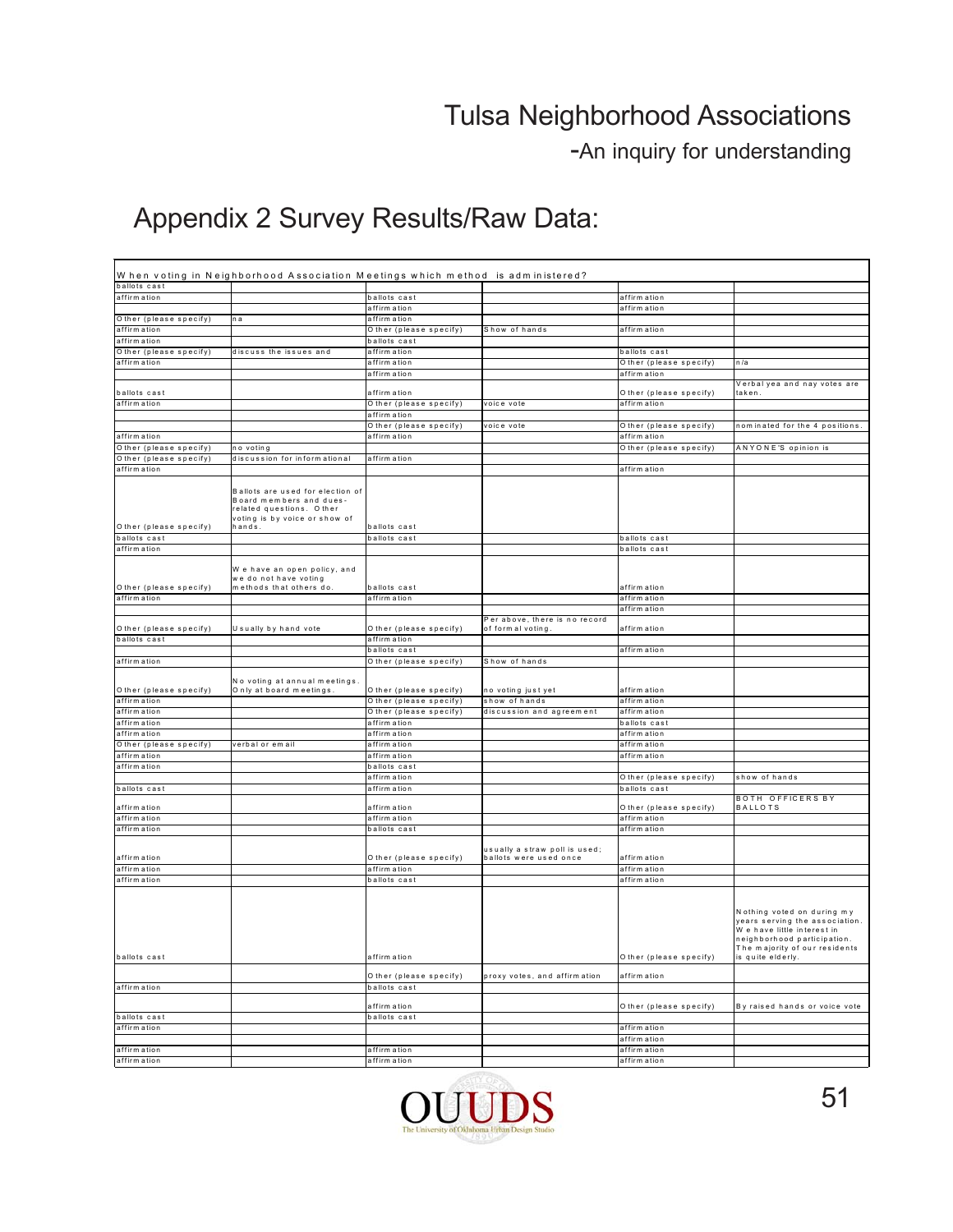-An inquiry for understanding

|                          | Are owners of multiple properties within the Neighborhood |                          |                                                                |                          | Are residents who rent allowed t |                             |
|--------------------------|-----------------------------------------------------------|--------------------------|----------------------------------------------------------------|--------------------------|----------------------------------|-----------------------------|
|                          |                                                           |                          | Association allowed to cast votes equal to the number of their |                          | Neighborhood Association meet    |                             |
| properties?              |                                                           |                          |                                                                | N o                      |                                  | $\overline{\mathsf{N}}$ o   |
| Yes                      |                                                           | N o                      | Νo                                                             | $\overline{N}$ o         | N <sub>o</sub>                   | $\overline{N}$              |
| N o                      | Yes                                                       | $\overline{Yes}$         | Yes                                                            |                          | Yes                              | $\overline{Y}$ e            |
|                          | N o                                                       | Yes                      |                                                                | Yes                      |                                  | N <sub>o</sub>              |
| Yes                      |                                                           | $\overline{Yes}$         |                                                                | $\overline{\mathsf{No}}$ | Yes                              | $\overline{Y}$ e            |
| N o                      | Yes                                                       | $\overline{N}$ o         |                                                                | Yes                      | N o                              | $\overline{N}$              |
| $\overline{N}$           | Yes                                                       | Yes                      |                                                                | $\overline{Y}$ es        | Yes                              | $\overline{N}$ o            |
| Yes                      | Yes                                                       |                          |                                                                | Yes                      | Yes                              | $\overline{Y}$ e            |
| N o                      |                                                           | N o                      | Yes                                                            |                          | $\overline{N}$                   | $\overline{\mathsf{N}}$ o   |
|                          | Yes                                                       | Yes                      | No                                                             | N o                      | N o                              | $\overline{Y}$ e            |
| $\overline{Y}$ es        | Νo                                                        | N o                      | No                                                             | Yes                      |                                  | Ye                          |
| N o                      |                                                           | $\overline{Yes}$         | N o                                                            |                          |                                  | $\overline{N}$              |
|                          |                                                           | $\overline{Yes}$         | Νo                                                             |                          | $\overline{N}$ o                 | $\overline{Y}$ e            |
|                          | Yes                                                       | N o                      |                                                                | $\overline{Y}$ es        | Yes                              | $\overline{\overline{N}}$ o |
| N <sub>o</sub>           | N o                                                       | $\overline{Yes}$         | Yes                                                            | N o                      | Yes                              | $\overline{\overline{N}}$ o |
| N <sub>o</sub>           | Yes                                                       | $\overline{No}$          |                                                                |                          |                                  | $\overline{Y}$ e            |
|                          |                                                           | Yes                      | $\overline{No}$                                                |                          | Yes                              | $\overline{N}$ o            |
| N o                      | Yes                                                       | Yes                      | N o                                                            | N o                      | N o                              |                             |
| N o                      | Yes                                                       | $\overline{Y}$ es        | N o                                                            | $\overline{Y}$ es        | $\overline{Y}$ es                |                             |
| N <sub>o</sub>           | N <sub>o</sub>                                            | Yes                      | N o                                                            | Yes                      | N o                              | $\overline{Y}$ e            |
| N o                      | Yes                                                       |                          | N o                                                            | Yes                      | $\overline{N}$ o                 | $\overline{\mathsf{N}}$ o   |
| N o                      | N o                                                       |                          | N o                                                            | N o                      | N o                              |                             |
| Yes                      | Yes                                                       | Yes                      | $\overline{\mathsf{No}}$                                       |                          | N o                              | $\overline{Y}$ e            |
|                          | Yes                                                       | Yes                      | N <sub>o</sub>                                                 | N o                      | N o                              | $\overline{Y}$ e            |
| N <sub>o</sub>           | Yes                                                       |                          | Yes                                                            | Yes                      | Yes                              |                             |
| N o                      | Yes                                                       | N o                      | N o                                                            |                          | Yes                              | $\overline{Y}$ e            |
|                          | Yes                                                       | N o                      | N o                                                            | $\overline{Y}$ es        | N o                              | Y e                         |
| $\overline{No}$          | Yes                                                       | $\overline{\mathsf{No}}$ | Yes                                                            | N o                      | Yes                              | $\overline{Y}$ e            |
| $\overline{\mathsf{No}}$ | Yes                                                       | $\overline{\mathsf{No}}$ | N o                                                            | Yes                      | Yes                              | $\overline{N}$ o            |
| N o                      | $\overline{N}$ o                                          | $\overline{N}$           | $\overline{N}$                                                 | Yes                      |                                  | $\overline{\mathsf{N}}$ o   |
| $\overline{N}$           |                                                           | N <sub>o</sub>           | N o                                                            | Yes                      | N o                              |                             |
| N o                      | Yes                                                       | Yes                      | N o                                                            | Yes                      |                                  | $\overline{Y}$ e            |
| N <sub>o</sub>           |                                                           | Yes                      | Yes                                                            | Yes                      | N o                              | $\overline{Y}$ e            |
| N o                      | Yes                                                       |                          | Νo                                                             | N o                      | $\overline{N}$ o                 |                             |
| Yes                      | Yes                                                       |                          |                                                                | Yes                      |                                  | $\overline{N}$              |
| N o                      |                                                           |                          | N <sub>o</sub>                                                 |                          | N o                              |                             |
|                          | Yes                                                       |                          |                                                                | $\overline{Y}$ es        | N o                              | $\overline{\mathsf{N}}$ o   |
| Yes                      | Yes                                                       | Yes                      | N o                                                            | Yes                      |                                  | $\overline{Y}$ e            |
| N o                      |                                                           |                          | N o                                                            | Yes                      |                                  | N <sub>o</sub>              |
| N o                      |                                                           | Yes                      | N o                                                            | Yes                      | Yes                              | $\overline{Y}$ e            |
| N o                      | Yes                                                       | Yes                      | Yes                                                            | N o                      | N o                              | $\overline{Y}$ e            |
| N o                      | Yes                                                       | Yes                      |                                                                | Yes                      | Yes                              |                             |
|                          |                                                           |                          |                                                                | N o                      |                                  | $\overline{N}$ o            |
| $\overline{N}$           | N o                                                       | Yes                      | $\overline{Y}$ es                                              | Yes                      | Yes                              | $\overline{\overline{N}}$ o |
| N o                      |                                                           |                          | No                                                             |                          | Yes                              |                             |
| N <sub>o</sub>           | Νo                                                        |                          | Yes                                                            | N o                      | Yes                              |                             |
|                          |                                                           |                          | N <sub>o</sub>                                                 |                          |                                  |                             |

| N o               | Neighborhood Association meetings? | N o               |                   |
|-------------------|------------------------------------|-------------------|-------------------|
| No                | Νo                                 | N o               | Yes               |
|                   | Yes                                | Yes               | Yes               |
| Yes               |                                    | N o               | $\overline{Y}$ es |
| N o               | Yes                                | Yes               | Yes               |
| Yes               | N o                                | N o               | N o               |
| Yes               | Yes                                | N o               | Yes               |
| Yes               | Yes                                | Yes               | Yes               |
|                   | N o                                | Ñ٥                |                   |
| N o               | Νo                                 | Yes               | Yes               |
| Yes               |                                    | Yes               |                   |
|                   |                                    | N o               | Yes               |
|                   | N o                                | $\bar{Y}$ es      | $\overline{Y}$ es |
| Yes               | Yes                                | N o               | Yes               |
| N o               | Yes                                | No                | Yes               |
|                   |                                    | Yes               | N o               |
|                   | $\bar{Y}$ es                       | N o               | Yes               |
| N o               | N o                                |                   | Yes               |
| Yes               | $\bar{Y}$ es                       |                   | $\overline{Y}$ es |
| $\overline{Y}$ es | $\overline{\mathsf{N}}$ o          | $\overline{Y}$ es | Yes               |
| Yes               | Ñо                                 | N o               | Ñо                |
| N o               | N o                                |                   | $\overline{Y}$ es |
|                   | N o                                | Yes               | Yes               |
| N o               | N o                                | Yes               | Yes               |
| Yes               | $\overline{Y}$ es                  |                   | $\overline{Y}$ es |
|                   | Yes                                | Yes               | Yes               |
| Yes               | N o                                | Yes               | N o               |
| N o               | $\overline{Y}$ es                  | $\bar{Y}$ es      | Yes               |
| $\overline{Y}$ es | Yes                                | N o               | Yes               |
| $\overline{Y}$ es |                                    | Ñо                |                   |
| Yes               | Νo                                 |                   | Yes               |
| $\overline{Y}$ es |                                    | Yes               |                   |
| Yes               | Νo                                 | Yes               | Yes               |
| N ol              | N o                                |                   | Yes               |
| Yes               |                                    | N o               | Yes               |
|                   | N o                                |                   |                   |
| Yes               | N o                                | N o               |                   |
| Yes               |                                    | Yes               | N o               |
| Yes               |                                    | N o               | Yes               |
| Yes               | Yes                                | Yes               | Yes               |
| N o               | N o                                | Yes               | $\overline{Y}$ es |
| Yes               | Yes                                |                   |                   |
| N o               |                                    | N o               |                   |
| Yes               | Yes                                | N o               |                   |
|                   | Yes                                |                   |                   |
| N o               | Yes                                |                   |                   |

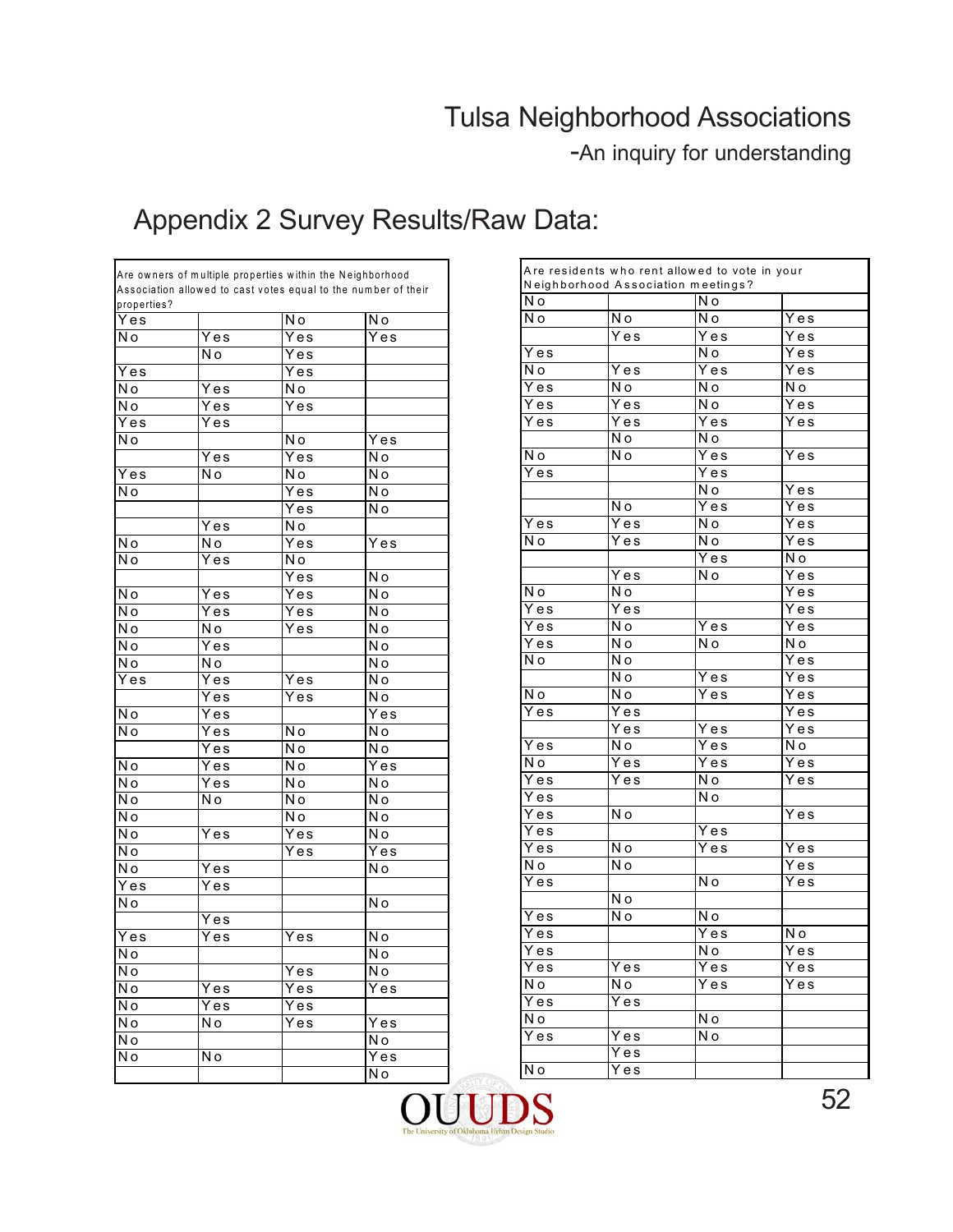-An inquiry for understanding

|                 | How old is your Neighborhood? (Please use |                       |           |
|-----------------|-------------------------------------------|-----------------------|-----------|
| num erals only) |                                           |                       |           |
| $25$ years +    |                                           | 30 years              | 40 YEARS  |
| 21              | 11                                        | 15                    |           |
|                 | 90                                        | $\overline{1}2$ yr    | 70        |
| 35              |                                           | 31                    | 30        |
| (Early 60s)     | 51                                        | since                 | very old! |
| 55              | 40                                        | 29                    | 50        |
| 50              | 301                                       | 20 years              | 87        |
| 27              | 40                                        | 30                    | 50        |
|                 | 15                                        | 20                    |           |
| 14              | 20                                        | 60                    | 35        |
| 46              |                                           | 50                    |           |
|                 | 85 yrs                                    | 27 years              | 60        |
|                 | 1978                                      | 30                    | 47        |
|                 | 100yrs.                                   | 16                    | 50        |
| 50 years or     |                                           |                       |           |
| older           | 14                                        | 14                    | 50        |
| 47              |                                           | $\overline{51}$ years | 35 years  |
| Since 1929      | 16                                        | $\sqrt{24}$ years     | 40        |
| 43              | 15 years                                  |                       |           |
| 45 years        | 55                                        |                       | 80        |
| $@85$ years     | 25 years                                  | 52                    |           |
| 57              | 27                                        | 17                    | 55        |
| 35 years        | 9                                         |                       | 40        |
|                 | most around                               | 16                    | 38        |
| 50 plus         |                                           |                       |           |
| years           | 33                                        | 30                    | 35        |
|                 |                                           |                       |           |
|                 | 70 21 years                               | see remarks           | 42        |
|                 | 120                                       | 90                    | 26        |
| about 60        |                                           |                       |           |
| years ????      | 22                                        | 100                   | 45        |
|                 |                                           | Platted in            |           |
|                 | $34 - 30$ years<br>40                     | 1963                  | 40        |
| 65              |                                           | 15 years              | 53        |
|                 |                                           | 1983 first            |           |
| 60              |                                           | hom es built          |           |
| since 1960      | 8                                         |                       | 1960      |
| 1965            |                                           | 35                    |           |
|                 |                                           | more than             |           |
| 1957            | 15                                        | 50 years              | 68        |
| 28              | 32                                        |                       | 57        |
| 58 YRS          |                                           | 26                    | 75        |
|                 | 5<br>16                                   |                       | 6         |
| 45              |                                           | 13 years              | 12        |
| 80              |                                           | 48 years<br>12        | 30        |
| 45              | 81                                        |                       | 40        |
|                 | 13                                        | 1950                  | 40        |
| 18              | 43                                        | 30 years              | 35        |
| 100             | 1920's                                    | 33                    | 35        |
| 40              | 60                                        | 65years               | 35        |
|                 | Less than<br>6                            |                       |           |
| 75 yrs          | months                                    | 22                    |           |
|                 | 50                                        | 50plus yrs            |           |
|                 |                                           |                       |           |
| 26 years old    | 40                                        |                       |           |

|                 |                        | How old is your Neighborhood Association? (Please use numerals only) |                     |
|-----------------|------------------------|----------------------------------------------------------------------|---------------------|
| 25              |                        | 30                                                                   | <b>6 YEARS</b>      |
| $\overline{20}$ | 9                      | $\overline{15}$                                                      | 2                   |
|                 | $\overline{35}$        | $\overline{3}$                                                       | 35                  |
| 5               |                        | $\overline{30}$                                                      | $\overline{7}$      |
| 40 years        |                        | 10 years off and                                                     | 9 years             |
| 6               | 40                     | 25                                                                   | 45                  |
| $\overline{c}$  | 30                     | 20 years                                                             | 2                   |
| 26              | 25                     | uncertain                                                            | $\overline{20}$ yrs |
|                 | 13                     |                                                                      |                     |
|                 |                        |                                                                      | 11 (Reorganized     |
|                 |                        |                                                                      | 1 yr ago from 10    |
| 9               | 20                     | 1                                                                    | year org.)          |
| 10              |                        | $\overline{17}$                                                      |                     |
|                 | ?                      | 26 years                                                             | 1                   |
|                 | 1978                   | 10                                                                   | since 1994          |
| 14              | 15                     | 16                                                                   | 15                  |
| $\overline{20}$ | $\overline{14}$        | 2                                                                    | 3                   |
| $\overline{10}$ |                        | 1 year                                                               | 10 years            |
| $\mathbf{1}$    | 16                     | 23 years                                                             | 5                   |
| 23              | 15 years               |                                                                      | 35                  |
|                 | 33                     |                                                                      | $\overline{30}$     |
| 21 years        |                        |                                                                      | 1                   |
| 27 years<br>3   | Approximately<br>25-27 | 15<br>17                                                             | 5                   |
|                 | 6                      |                                                                      | $\overline{7}$      |
| $3$ years       |                        | 16                                                                   |                     |
|                 | 20yrs.<br>30           | 3                                                                    | 25<br>4             |
|                 |                        | $\overline{34}$                                                      | 12                  |
| 40 years        | 20 years               |                                                                      |                     |
|                 | 30                     | 5                                                                    |                     |
| 15 years???     | 22                     | $\overline{30}$                                                      |                     |
|                 |                        | 11 years                                                             |                     |
|                 |                        | (another one                                                         |                     |
| 29              | ~30 years              | earlier)                                                             | 40                  |
| 10              | 5                      | 14 years                                                             | $\overline{2}$      |
| $15$ -Dec       |                        | 1983                                                                 |                     |
| 30              | 8                      |                                                                      | 4                   |
| 1999            |                        |                                                                      |                     |
| 2 years?        | 15                     | 1 year+                                                              | 10                  |
| $\overline{28}$ | 32                     |                                                                      | 8                   |
| 1 YR            |                        | 25                                                                   | 13                  |
|                 | 4                      |                                                                      | 6                   |
| 7               | 13                     | 10 years                                                             | 12                  |
| 30              |                        | 3 years                                                              | 28                  |
| I do not know.  | $\overline{10}$        | $\frac{1}{12}$                                                       | 23                  |
|                 | 13                     | 14                                                                   | 15                  |
| $\overline{18}$ | $\overline{35}$        | 1 year                                                               | $\overline{20}$     |
| 6               | 1960's                 |                                                                      | 30                  |
| $\overline{30}$ | 1                      | 25 years                                                             | 30                  |
| 3 yrs           |                        | 22                                                                   |                     |
|                 | 4                      | 12yrs                                                                |                     |
| 26 years old    | 9                      |                                                                      |                     |

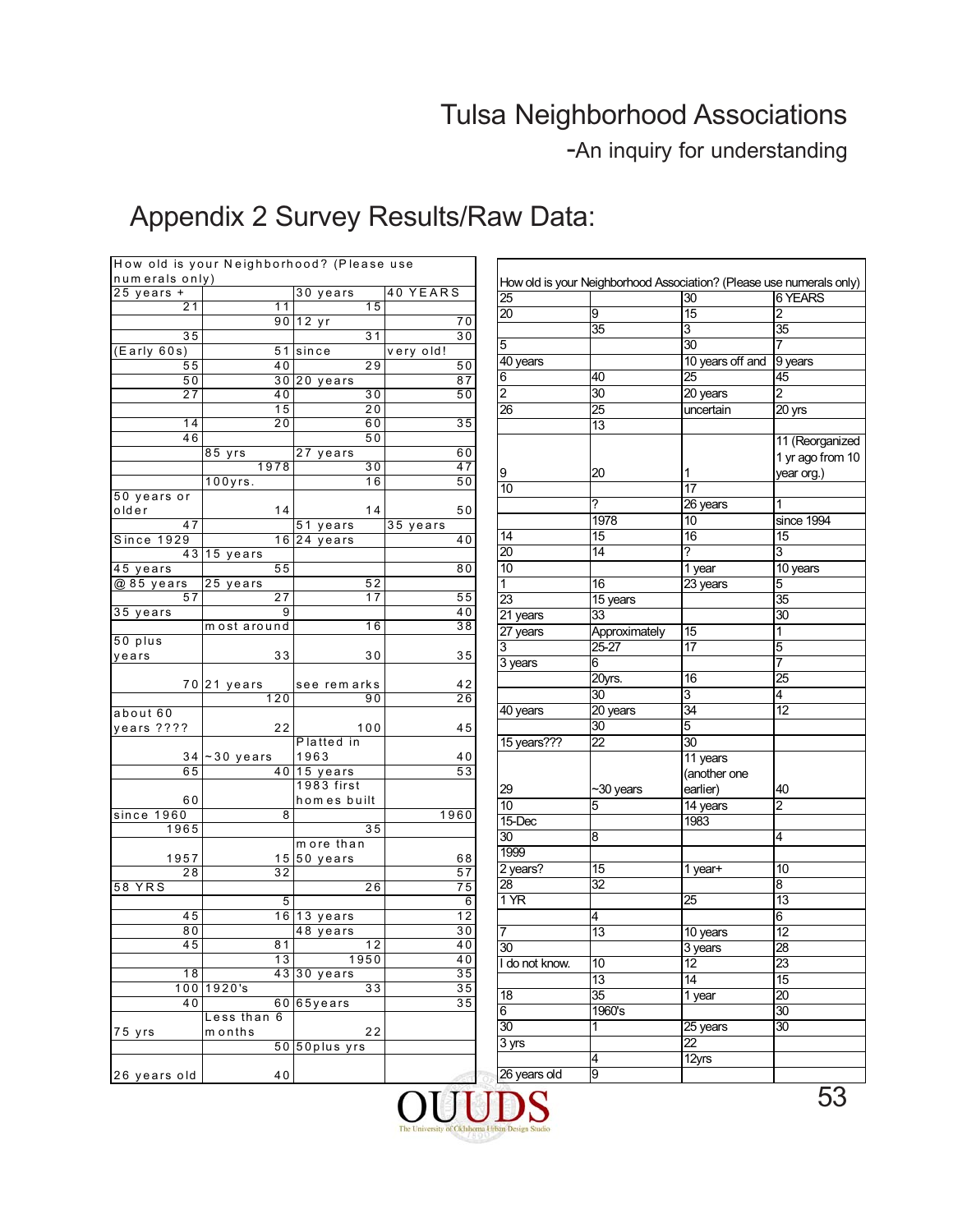-An inquiry for understanding

|                          | Are your Neighborhood Association officers compensated? If yes, how much |                          |   |                                              |                |                           |   |
|--------------------------|--------------------------------------------------------------------------|--------------------------|---|----------------------------------------------|----------------|---------------------------|---|
| $\overline{N}$ o         | per year. (Please use numerals only)                                     |                          |   | $\overline{N}$                               |                | N o                       |   |
| N <sub>o</sub>           |                                                                          | N o                      |   | N <sub>o</sub>                               |                | $\overline{N}$            |   |
|                          |                                                                          | $\overline{N}$           |   | $\overline{N}$ o                             |                | $\overline{N}$ o          |   |
| N <sub>o</sub>           | 0                                                                        |                          |   | $\overline{N}$ o                             |                | $\overline{N}$            |   |
| N o                      | N/A                                                                      | N o                      |   | $\overline{N}$ o                             |                | N o                       | 0 |
| N o                      |                                                                          | N o                      |   | N o                                          |                | N o                       |   |
| N o                      |                                                                          | N o                      |   | N o                                          |                | N o                       |   |
| $\overline{N}$ o         |                                                                          | $\overline{N}$ o         |   | $\overline{\mathsf{No}}$                     |                | N o                       |   |
|                          |                                                                          | N <sub>o</sub>           |   | N <sub>o</sub>                               |                |                           |   |
| N o                      |                                                                          | $\overline{N}$           |   | $\overline{N}$ o                             |                | N <sub>o</sub>            |   |
| $\overline{N}$ o         |                                                                          |                          |   | $\overline{\mathsf{N}}$ o                    | 0              |                           |   |
|                          |                                                                          |                          |   | N <sub>o</sub>                               |                | N o                       |   |
|                          |                                                                          | N <sub>o</sub>           |   | $\overline{\mathsf{No}}$                     |                | $\overline{N}$ o          |   |
| N o                      |                                                                          | N o                      |   | $\overline{\mathsf{N}}$ o                    |                | N o                       |   |
| No                       |                                                                          | $\overline{N}$           |   | $\overline{\mathsf{No}}$                     |                | N <sub>o</sub>            |   |
| N o                      |                                                                          |                          |   | N <sub>o</sub>                               |                | N <sub>o</sub>            |   |
| No                       |                                                                          | N <sub>o</sub>           | 0 | $\overline{N}$                               | not applicable | N <sub>o</sub>            |   |
| N <sub>o</sub>           |                                                                          | $\overline{N}$ o         |   |                                              |                | N <sub>o</sub>            |   |
|                          |                                                                          | $\overline{\mathsf{No}}$ |   |                                              |                | $\overline{N}$            |   |
| Νo                       |                                                                          | $\overline{N}$           |   | N <sub>o</sub>                               |                | $\overline{\mathsf{N}}$ o |   |
| $\overline{N}$ o         | 0                                                                        | N <sub>o</sub>           |   | $\overline{N}$                               |                | $\overline{N}$            |   |
| $\overline{N}$ o         | 0                                                                        | $\overline{N}$           |   |                                              |                | $\overline{\mathsf{N}}$ o |   |
|                          |                                                                          | $\overline{N}$           |   | $\overline{N}$                               |                | $\overline{N}$            |   |
| N o                      |                                                                          | N <sub>o</sub>           |   | N <sub>o</sub>                               |                | N <sub>o</sub>            |   |
| $\overline{N}$ o         |                                                                          | N <sub>o</sub>           |   | N <sub>o</sub>                               |                | N o                       |   |
|                          |                                                                          | $\overline{\mathsf{No}}$ |   | $\overline{\mathsf{No}}$                     |                | $\overline{N}$ o          |   |
| $Y \overline{e} s$       |                                                                          | N <sub>o</sub>           |   | N <sub>o</sub>                               |                | N <sub>o</sub>            |   |
| N o<br>N o               | 0                                                                        | $\overline{N}$<br>N o    |   | $\overline{N}$ o<br>$\overline{\mathsf{No}}$ |                | N o<br>N o                |   |
| $\overline{N}$ o         |                                                                          |                          |   | $\overline{N}$ o                             |                |                           |   |
| N o                      |                                                                          | Νo                       |   |                                              |                | Νo                        |   |
| No                       |                                                                          |                          |   | No                                           |                |                           |   |
| N o                      |                                                                          | N o                      |   | N <sub>o</sub>                               |                | N o                       |   |
| $\overline{\mathsf{No}}$ |                                                                          | $\overline{N}$           |   |                                              |                | $\overline{\mathsf{N}}$ o |   |
| N <sub>o</sub>           |                                                                          |                          |   | N o                                          | $\overline{0}$ | $\overline{N}$            |   |
|                          |                                                                          | $\overline{\mathsf{No}}$ |   |                                              |                | $\overline{No}$           |   |
| N o                      |                                                                          | N <sub>o</sub>           |   | N <sub>o</sub>                               |                | N o                       |   |
| No                       |                                                                          |                          |   | $\overline{\mathsf{No}}$                     |                | $\overline{N}$            |   |
| N o                      |                                                                          | N o                      |   | N <sub>o</sub>                               | $\mathbf{0}$   | N <sub>o</sub>            |   |
| No                       |                                                                          | $\overline{\mathsf{No}}$ |   | N o                                          | na             | N <sub>o</sub>            |   |
| $\overline{N}$ o         |                                                                          | $\overline{N}$ o         |   | $\overline{N}$ o                             |                | $\overline{N}$ o          |   |
| No                       |                                                                          | $\overline{\mathsf{No}}$ |   | $\overline{\mathsf{No}}$                     |                | $\overline{N}$ o          |   |
| $\overline{N}$ o         |                                                                          | $\overline{N}$ o         |   | $\overline{\mathsf{No}}$                     |                | $\overline{N}$            |   |
| Νo                       |                                                                          | $\overline{N}$           |   | $\overline{N}$ o                             |                |                           |   |
|                          |                                                                          | $\overline{\mathsf{No}}$ |   | $\overline{\mathsf{No}}$                     |                |                           |   |
| $\overline{N}$           |                                                                          | $\overline{N}$           |   |                                              |                |                           |   |

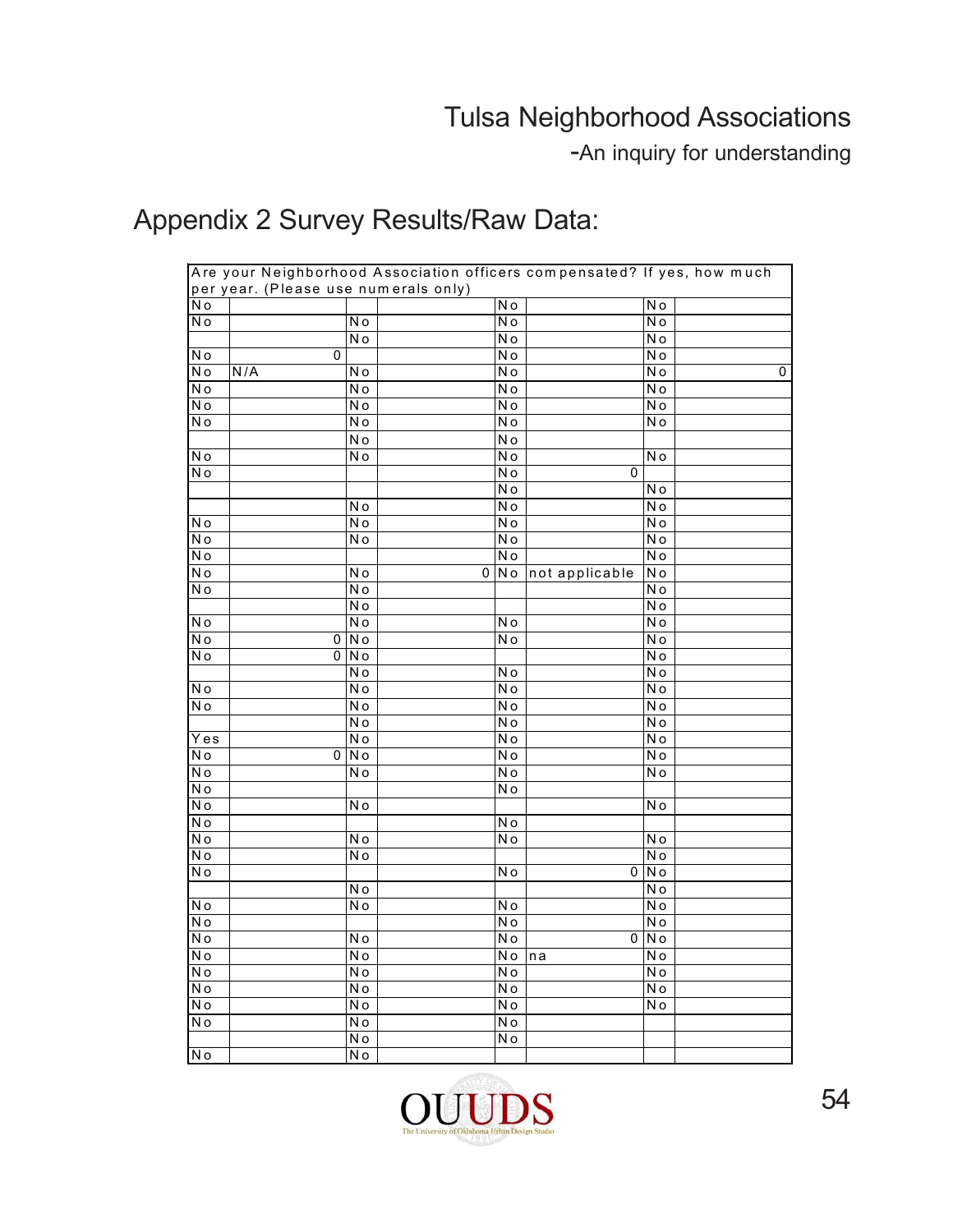-An inquiry for understanding

| W hat Neighborhood Association do you represent? |                                                |                                    |
|--------------------------------------------------|------------------------------------------------|------------------------------------|
| The Tim bers of Tulsa                            |                                                | Forest Creek                       |
|                                                  |                                                | Homeowners                         |
| Spruce Pointe                                    | Hampton South                                  | A s s o c ia tion                  |
|                                                  |                                                | Coalition of Historic              |
|                                                  | Wood field                                     | Neighborhood                       |
| W E S T H IG H L A N D S<br>F O U R              | Highland Park                                  |                                    |
| Briarwood (Fulton                                |                                                |                                    |
| Neighbood)                                       | Quail Ridge                                    | Silver Chase                       |
|                                                  | Pebble Creek                                   |                                    |
| Wagon Wheel                                      | Homeowners                                     | Delaware Pointe                    |
|                                                  |                                                | Homeowners                         |
| $E$ . 2 n d S t .                                | Hampton Oaks                                   | A s s o c ia tion                  |
| Pleasant Valley Estates                          |                                                |                                    |
| H omeowners                                      |                                                |                                    |
| A s s o c ia tion                                | Gillette Historic District<br>forest creek     | Surburban Hills<br>Delaware Pointe |
|                                                  |                                                | South Peoria                       |
|                                                  |                                                | Neighborhood                       |
|                                                  |                                                | Connection Foundation,             |
| Millicent Crossing                               | Quail Ridge                                    | Inc.                               |
| Woodland Park II                                 | SW TULSA CHAMBER<br>OF COMM                    | West Highlands II                  |
|                                                  |                                                | O ak Forest South Civic            |
|                                                  | Chimney Hills Estates                          | $A$ s s o c .                      |
|                                                  | Chimney Hills Estates<br>H O A                 | m in go V alley                    |
|                                                  | Hidden                                         | Homerowners Assoc.                 |
|                                                  | Valley / South mont                            | Fox Pointe Property                |
| Fulton                                           | E states                                       | O w ners Association, Inc.         |
|                                                  |                                                | McKinley/Mitchell                  |
| Mountain Manor                                   | 4 3 0 0 B rook to w n e                        | Neighborhood Assoc.                |
|                                                  | Homeowners'                                    |                                    |
| M a g ic C ircle                                 | A s s o c ia tion                              |                                    |
| Peaceful Terwilleger<br>A cres                   |                                                | PARK PLAZA SOUTH<br>H O A          |
|                                                  | Richmond Hills                                 | Bryn-Mawr                          |
| X y ler N eighborhood                            |                                                | Lewiston Gardens                   |
| The Pearl District Ass.                          |                                                |                                    |
| Form erly Central Park<br>Neighborhood Ass.      |                                                | colum bus Neighborhood             |
| The United Neighbors of                          |                                                |                                    |
| Springdale                                       | O a k T ree Village                            | Chas, Page N.A.                    |
|                                                  |                                                |                                    |
| Woodcrest Homeowners<br>A s s o c ia tion        | The Woodlands of South Park Plaza 6&7<br>Tulsa | Homeowners Assoc                   |
|                                                  |                                                | Barton - Cherokee                  |
| M em berand past                                 |                                                |                                    |
| director, M in go V alley<br>Homeowners          |                                                |                                    |
| A s s o c ia tion                                | White City                                     | cooper                             |
| lainview Heights,<br>$\overline{P}$              |                                                |                                    |
| S E A T                                          | Wexford estate                                 |                                    |
|                                                  | Regency Park                                   | Pearl District Assoc               |
| B rookside<br>Forest Creek                       | Y orktown                                      |                                    |
| Homeowners                                       |                                                |                                    |
| A s s o c ia tion                                | hoover                                         | Forrest Orchard                    |
| Turner Park                                      | Hoover                                         | Leisure Lane                       |
| <b>BROOKSIDE</b>                                 | the united neighbors of<br>springdale          | riverwood                          |
|                                                  |                                                | Mayo Meadow                        |
|                                                  |                                                | Neighborhood                       |
| Johannsen Acres                                  | tim bercrest                                   | A s s o c ia tion                  |
| Park Plaza South                                 | Woodlar<br>Southern Oaks                       | William sburg Addition             |
|                                                  | Homeowners                                     | Cooper Neighborhood                |
| e. 2 nd street neighbors                         | A s s o c ia tion                              | Association                        |
| Sheridan South                                   | The Woodlands                                  | Lewiston Gardens                   |

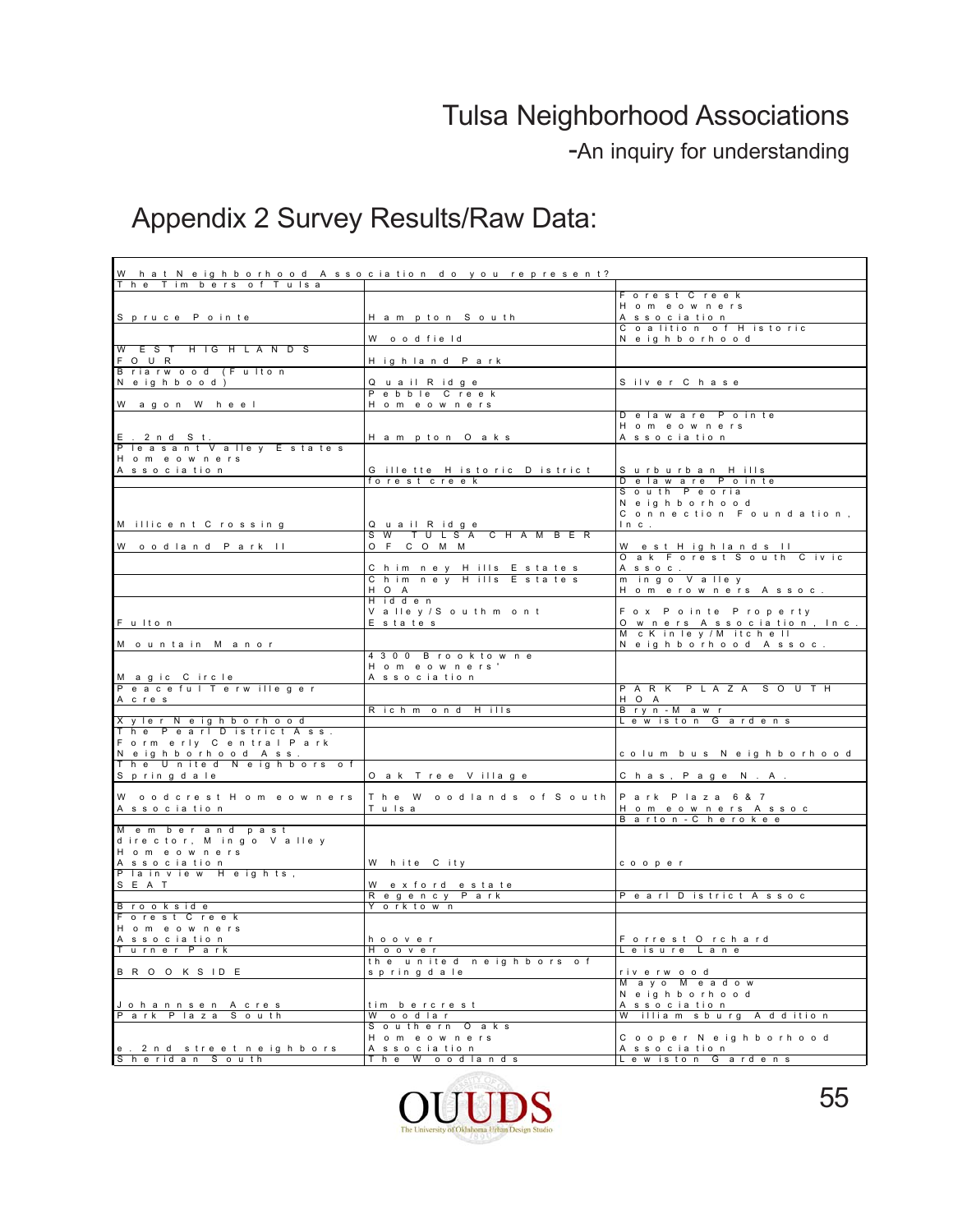-An inquiry for understanding

|                                            | What is the most pressing issue for your Neighborhood Association?                                                                                                                                                    |                                            |                                                                                                                                                                                                                                                                         |                                                                |                                                                                                                                                                                                                                                                                                                                                                                                                                                                                                                        |
|--------------------------------------------|-----------------------------------------------------------------------------------------------------------------------------------------------------------------------------------------------------------------------|--------------------------------------------|-------------------------------------------------------------------------------------------------------------------------------------------------------------------------------------------------------------------------------------------------------------------------|----------------------------------------------------------------|------------------------------------------------------------------------------------------------------------------------------------------------------------------------------------------------------------------------------------------------------------------------------------------------------------------------------------------------------------------------------------------------------------------------------------------------------------------------------------------------------------------------|
|                                            | If you answered other to the pervious question, please briefly indicate what your concern is below:                                                                                                                   |                                            |                                                                                                                                                                                                                                                                         |                                                                |                                                                                                                                                                                                                                                                                                                                                                                                                                                                                                                        |
| Other                                      | More maintenance problems than Money                                                                                                                                                                                  |                                            |                                                                                                                                                                                                                                                                         |                                                                |                                                                                                                                                                                                                                                                                                                                                                                                                                                                                                                        |
| <b>Resident Participation</b>              | It is very difficult to get more than two or<br>three people to participate in the<br>neighborhood business. Usually two<br>households drive the business of the<br>neighborhood.                                     | Other                                      | The most pressing issue is how cheap<br>we can get someone to do the<br>landscaping, weedpicking and fertilizing<br>of the playground and entrances.                                                                                                                    | <b>Resident Participation</b>                                  |                                                                                                                                                                                                                                                                                                                                                                                                                                                                                                                        |
|                                            |                                                                                                                                                                                                                       | Code enforcement                           |                                                                                                                                                                                                                                                                         | Other                                                          | All of the above                                                                                                                                                                                                                                                                                                                                                                                                                                                                                                       |
| Resident Participation                     |                                                                                                                                                                                                                       | Crime                                      |                                                                                                                                                                                                                                                                         |                                                                |                                                                                                                                                                                                                                                                                                                                                                                                                                                                                                                        |
| Resident Participation                     |                                                                                                                                                                                                                       | Code enforcement                           |                                                                                                                                                                                                                                                                         | <b>Resident Participation</b>                                  |                                                                                                                                                                                                                                                                                                                                                                                                                                                                                                                        |
| Code enforcement                           |                                                                                                                                                                                                                       | Other                                      | Fred Creek flows through the area and<br>the banks erode and need attention from<br>the City.                                                                                                                                                                           |                                                                |                                                                                                                                                                                                                                                                                                                                                                                                                                                                                                                        |
| Crime                                      |                                                                                                                                                                                                                       | Other                                      | Surrounding street conditions and the<br>potential for a nearby bridge                                                                                                                                                                                                  |                                                                |                                                                                                                                                                                                                                                                                                                                                                                                                                                                                                                        |
| Code enforcement                           |                                                                                                                                                                                                                       | Zoning Issues                              |                                                                                                                                                                                                                                                                         | <b>Resident Participation</b><br><b>Resident Participation</b> |                                                                                                                                                                                                                                                                                                                                                                                                                                                                                                                        |
|                                            |                                                                                                                                                                                                                       | Resident Participation                     |                                                                                                                                                                                                                                                                         | Code enforcement                                               | Code enforcement - building codes,<br>cars, etc,                                                                                                                                                                                                                                                                                                                                                                                                                                                                       |
| Resident Participation                     |                                                                                                                                                                                                                       | Code enforcement                           |                                                                                                                                                                                                                                                                         | Other                                                          | Including all the above, code<br>enforcement, crime, zoning, and<br>resident participation, we add:<br>infrastructure enhancement (improving<br>streets, intersections, and drainage),<br>economic development, strengthening of<br>local businesses, services to low-income<br>residents, strengthening education,<br>developing recreational programs,<br>access to health care for many<br>residents, services for growing Hispanic<br>residents, image problems associated<br>with 'South Peoria', beautification. |
|                                            |                                                                                                                                                                                                                       |                                            | TO GET A UNITED EFFORT TO                                                                                                                                                                                                                                               |                                                                |                                                                                                                                                                                                                                                                                                                                                                                                                                                                                                                        |
| Code enforcement                           |                                                                                                                                                                                                                       | Resident Participation<br>Code enforcement | MAKE IMPROVEMENTS                                                                                                                                                                                                                                                       | Crime                                                          | The most pressing issue is lawn care<br>along a main road fronting our addition<br>and updating the signage for the<br>addition.                                                                                                                                                                                                                                                                                                                                                                                       |
|                                            |                                                                                                                                                                                                                       |                                            |                                                                                                                                                                                                                                                                         |                                                                |                                                                                                                                                                                                                                                                                                                                                                                                                                                                                                                        |
|                                            |                                                                                                                                                                                                                       | Resident Participation                     | Attracting more neighbors to the<br>association to generate more interest in                                                                                                                                                                                            | Other                                                          | Code enforcement and crime are equal<br>Getting our private streets to be<br>assigned to and adopted by the City of                                                                                                                                                                                                                                                                                                                                                                                                    |
| <b>Resident Participation</b>              |                                                                                                                                                                                                                       | Resident Participation                     | the neighborhood.                                                                                                                                                                                                                                                       | Other                                                          | Tulsa                                                                                                                                                                                                                                                                                                                                                                                                                                                                                                                  |
| Code enforcement<br>Code enforcement       |                                                                                                                                                                                                                       | Resident Participation                     |                                                                                                                                                                                                                                                                         | <b>Resident Participation</b>                                  |                                                                                                                                                                                                                                                                                                                                                                                                                                                                                                                        |
|                                            |                                                                                                                                                                                                                       |                                            |                                                                                                                                                                                                                                                                         |                                                                |                                                                                                                                                                                                                                                                                                                                                                                                                                                                                                                        |
| Other                                      | Land Use Issues. We are being invaded<br>by teardowns and inappropriate infill.                                                                                                                                       |                                            |                                                                                                                                                                                                                                                                         | Crime                                                          |                                                                                                                                                                                                                                                                                                                                                                                                                                                                                                                        |
| Other                                      | Raising resident awareness of the<br>necessity of upgrading the<br>neighborhood, cooperating with each<br>other as neighbors, protecting ourselves<br>from crime, and generally knowing and<br>supporting each other. | Other                                      | Poor quality of the streets.                                                                                                                                                                                                                                            | Zoning Issues                                                  |                                                                                                                                                                                                                                                                                                                                                                                                                                                                                                                        |
| Crime                                      |                                                                                                                                                                                                                       | Crime                                      |                                                                                                                                                                                                                                                                         | Zoning Issues                                                  |                                                                                                                                                                                                                                                                                                                                                                                                                                                                                                                        |
| Other                                      | We are in the process of raising 35 plus<br>million dollars for flood protection and<br>infill development in the Elm Creek<br>Basin                                                                                  |                                            |                                                                                                                                                                                                                                                                         | <b>Resident Participation</b>                                  | Not enough Partisipation in the<br>association.<br>therefore cannot enforce<br>Neighborhood watch programs etc<br>Also crime is on the rise and police<br>protection is at a low                                                                                                                                                                                                                                                                                                                                       |
| Code enforcement                           |                                                                                                                                                                                                                       | Resident Participation                     |                                                                                                                                                                                                                                                                         | Resident Participation                                         |                                                                                                                                                                                                                                                                                                                                                                                                                                                                                                                        |
| Zoning Issues                              |                                                                                                                                                                                                                       | <b>Resident Participation</b>              |                                                                                                                                                                                                                                                                         | Code enforcement                                               |                                                                                                                                                                                                                                                                                                                                                                                                                                                                                                                        |
|                                            |                                                                                                                                                                                                                       |                                            |                                                                                                                                                                                                                                                                         | Code enforcement                                               |                                                                                                                                                                                                                                                                                                                                                                                                                                                                                                                        |
| Code enforcement<br>Resident Participation |                                                                                                                                                                                                                       | Other<br>Zoning Issues                     | Maintaining the historic quality of our<br>neighborhood and our neighborhood<br>park. It is impossible to say there is one<br>most pressing issue. This involves code<br>enforcement, crime, zoning, resident<br>participation, and management of natural<br>resources. | <b>Resident Participation</b>                                  |                                                                                                                                                                                                                                                                                                                                                                                                                                                                                                                        |
|                                            |                                                                                                                                                                                                                       | Resident Participation                     |                                                                                                                                                                                                                                                                         | Code enforcement                                               |                                                                                                                                                                                                                                                                                                                                                                                                                                                                                                                        |
| Zoning Issues                              |                                                                                                                                                                                                                       | Zoning Issues                              |                                                                                                                                                                                                                                                                         |                                                                |                                                                                                                                                                                                                                                                                                                                                                                                                                                                                                                        |
| Resident Participation                     |                                                                                                                                                                                                                       | Crime                                      |                                                                                                                                                                                                                                                                         | Crime                                                          |                                                                                                                                                                                                                                                                                                                                                                                                                                                                                                                        |
|                                            |                                                                                                                                                                                                                       |                                            |                                                                                                                                                                                                                                                                         |                                                                |                                                                                                                                                                                                                                                                                                                                                                                                                                                                                                                        |
| Resident Participation                     |                                                                                                                                                                                                                       | Code enforcement                           | Too many people not caring for property Code enforcement                                                                                                                                                                                                                |                                                                | keeping our neighborhood looking good.                                                                                                                                                                                                                                                                                                                                                                                                                                                                                 |

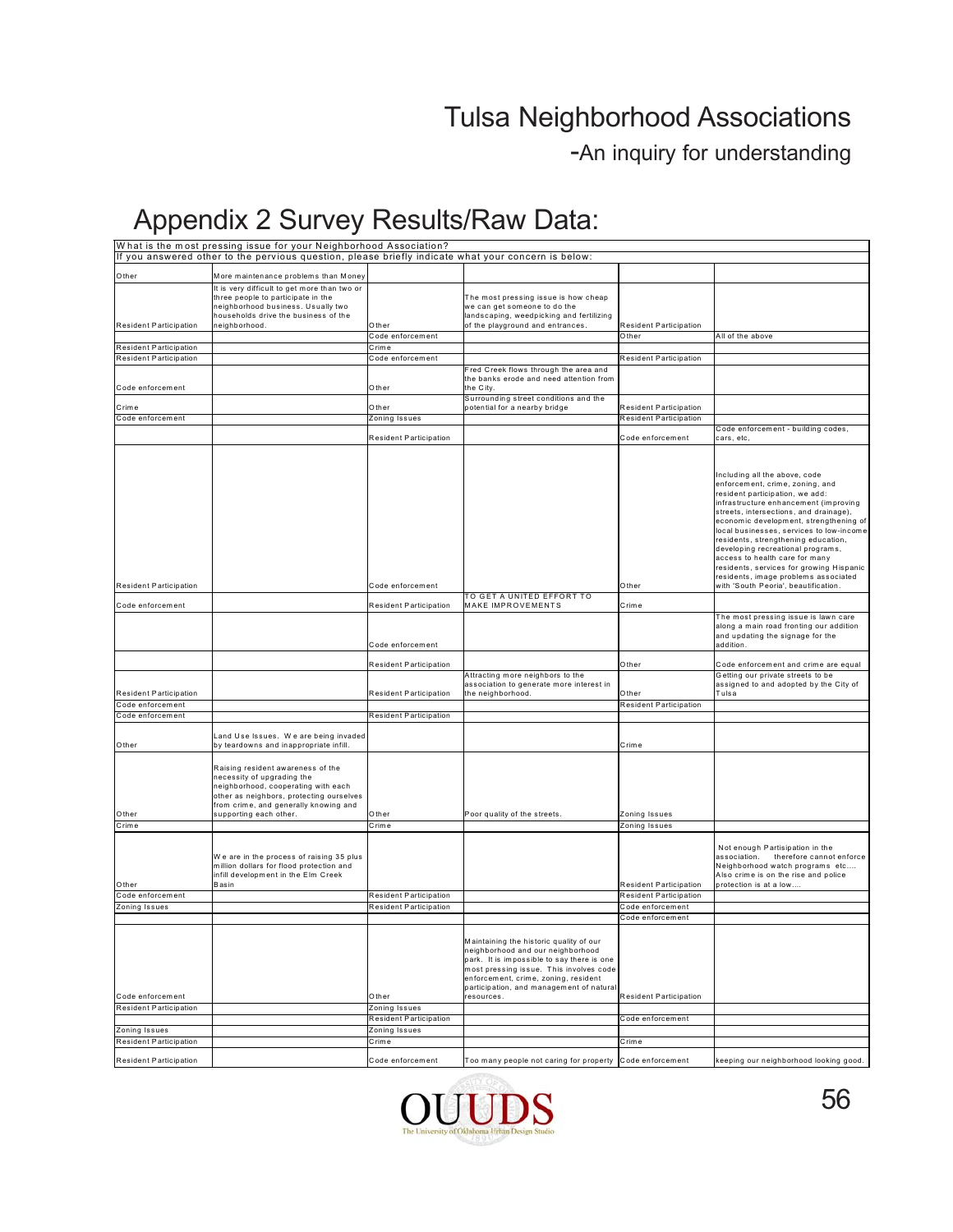-An inquiry for understanding

|                                                                                         | W hat initially got you involved in your Neighborhood Association?                    |                                                                                         |
|-----------------------------------------------------------------------------------------|---------------------------------------------------------------------------------------|-----------------------------------------------------------------------------------------|
| I feel that all members of any organization<br>should be a participant/                 |                                                                                       |                                                                                         |
|                                                                                         | The apparent lack of focus, general                                                   |                                                                                         |
| Just basic concern for our property values                                              | incompetence, totally bogus<br>understanding of priorities and general                |                                                                                         |
| and no one else would take the inititive.                                               | malaise in the association.                                                           | I volunteered to help on a project.                                                     |
|                                                                                         |                                                                                       |                                                                                         |
|                                                                                         |                                                                                       |                                                                                         |
|                                                                                         |                                                                                       | Zoning issue allowing bank Parking traffic                                              |
|                                                                                         | Asked by then current Board to be on<br>A rchitectural Committee                      | on already busy street with cut through<br>traffic.                                     |
|                                                                                         |                                                                                       |                                                                                         |
| getting involved in my community is vital                                               |                                                                                       |                                                                                         |
|                                                                                         | I believe that there needs to be a                                                    |                                                                                         |
|                                                                                         | neighborhood association to protect the<br>aesthetics of a neighborhood as well as to |                                                                                         |
|                                                                                         | maintain property values at a reasonable                                              |                                                                                         |
| Children involved in park activities and the                                            | market value, and I am willing to work with<br>the association to make these things   |                                                                                         |
| $D$ $O$ $O$ $I$ .                                                                       | happen.                                                                               | need                                                                                    |
| to repair our streets                                                                   | Interest in the area.                                                                 |                                                                                         |
|                                                                                         |                                                                                       |                                                                                         |
| We had 5 burgleries in a year and wanted                                                |                                                                                       |                                                                                         |
| to stop the crime. We also had drug<br>dealers move into the neighborhood and           |                                                                                       |                                                                                         |
| wanted to stop them from soliciting our                                                 |                                                                                       | My husband is on the Board of Directors                                                 |
| teen age children. We had strangers<br>knocking on doors begging for money.             |                                                                                       | and the treasurer resigned as he moved<br>and they needed a treasurer and I             |
| Wedidn't like any of these things                                                       |                                                                                       | voluteered because I care about our                                                     |
| happening in our neighborhood.                                                          | Various neighbors voted me in                                                         | neighborhood.                                                                           |
| 1. Decline in appearance of neighborhood                                                |                                                                                       |                                                                                         |
| (entrances, individual houses and                                                       |                                                                                       |                                                                                         |
| properties), traffic problems, crime. 2.<br>President and treasurer at the time was     |                                                                                       |                                                                                         |
| unable to continue because of dem ands                                                  |                                                                                       | E rosing of this area and the property                                                  |
| on his regular job. 3. My retirement                                                    | W anting the best formy neighborhood.                                                 | values decline.                                                                         |
|                                                                                         |                                                                                       |                                                                                         |
|                                                                                         | personal contacts                                                                     | Appointed.                                                                              |
|                                                                                         |                                                                                       |                                                                                         |
|                                                                                         |                                                                                       |                                                                                         |
|                                                                                         |                                                                                       |                                                                                         |
|                                                                                         |                                                                                       |                                                                                         |
|                                                                                         |                                                                                       |                                                                                         |
|                                                                                         |                                                                                       | I live in the neighborhood--one half mile                                               |
|                                                                                         |                                                                                       | from 61st and Peoria--and saw the needs<br>(crime, lack of services, neighborhood       |
|                                                                                         |                                                                                       | deterioration, proliferation of low-income                                              |
| W anted to help keep my property values                                                 |                                                                                       | housing through section 8 and tax exempt<br>policies) evolve over the 1980s into the    |
| high.                                                                                   | Attending the annual meetings.                                                        | present.                                                                                |
| Common neighborhood concerns                                                            | W orking on other committees.                                                         | Gang Activity                                                                           |
|                                                                                         |                                                                                       |                                                                                         |
|                                                                                         |                                                                                       | Neighbors asked my wife and I to take the                                               |
|                                                                                         |                                                                                       | ball and run. We were involved in the                                                   |
|                                                                                         | sense of community service                                                            | association of our old neighborhood.                                                    |
|                                                                                         | Another neighbor asked me to become                                                   | City taking advantage of neighborhoods                                                  |
|                                                                                         | active<br>I live here. Everyone should serve at some                                  | not being organized                                                                     |
| G eneral Interest                                                                       | time. This is my time.                                                                | Neighbor                                                                                |
|                                                                                         |                                                                                       |                                                                                         |
|                                                                                         |                                                                                       |                                                                                         |
|                                                                                         |                                                                                       |                                                                                         |
|                                                                                         |                                                                                       |                                                                                         |
|                                                                                         |                                                                                       | Interest, concern, and love for my                                                      |
|                                                                                         |                                                                                       | community I'm proud to have been born<br>and raised in this area & I don't like feeling |
|                                                                                         |                                                                                       | as though we're not as important to the                                                 |
| upkeep of the neighborhood<br>I got involved when it was started about 10<br>years ago. | lown a home in the neighborhood                                                       | City of Tulsa as the southside is                                                       |

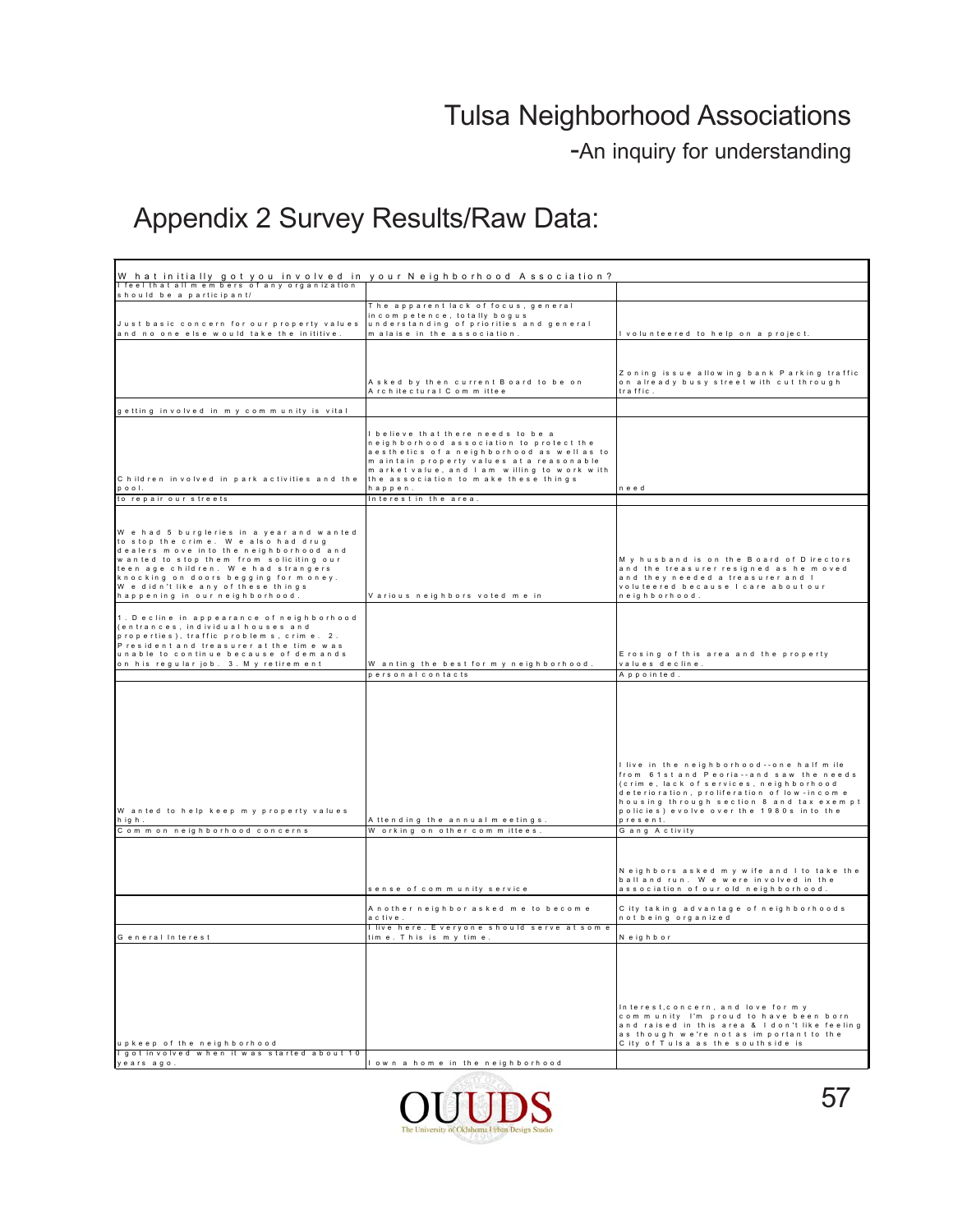-An inquiry for understanding

|                   | Does your Neighborhood Association have a newsletter? |                  |               |                   |               |                   |                    |
|-------------------|-------------------------------------------------------|------------------|---------------|-------------------|---------------|-------------------|--------------------|
|                   | If yes, how often is it printed?                      |                  |               |                   |               |                   |                    |
|                   | Yes Monthly                                           |                  |               | Yes               | Annually      | Yes               | Annually           |
| No                |                                                       | No               |               | Yes               | Quarterly     | No                |                    |
|                   |                                                       | Yes              | Quarterly     | Yes               | Monthly       | Yes               | Irregularly        |
| No                | Irregularly                                           |                  |               | Yes               | Monthly       | Yes               | Quarterly          |
| Yes               | Quarterly                                             | Yes              | Quarterly     | Yes               | Quarterly     | No                |                    |
| No                |                                                       | Yes              | Quarterly     | Yes               | Annually      | Yes               | Semi-Annually      |
| Yes               | Irregularly                                           | Yes              | Quarterly     | Yes               | Quarterly     | Yes               | Irregularly        |
| Yes               | Irregularly                                           | Yes              | Irregularly   | Yes               | Monthly       | Yes               | Quarterly          |
|                   |                                                       | Yes              | Quarterly     | No                |               |                   |                    |
| Ñо                |                                                       | No               |               | No                |               | No                |                    |
| No                |                                                       |                  |               | No                |               |                   |                    |
|                   |                                                       | No               |               | Yes               | Quarterly     | No                |                    |
|                   |                                                       | Yes              | Monthly       | Yes               | Monthly       | Yes               | Irregularly        |
| Yes               | Irregularly                                           | $\overline{No}$  |               | Yes               | Quarterly     | Yes               | Irregularly        |
| Yes               | Irregularly                                           | Yes              | Quarterly     | Yes               | Monthly       | $\overline{Y}$ es | Quarterly          |
| Yes               | Irregularly                                           |                  |               | Yes               | Semi-Annually | No                |                    |
| No                |                                                       | Yes              | Irregularly   | Yes               | Monthly       | Yes               | Quarterly          |
| Yes               | Irregularly                                           | Yes              | Irregularly   |                   |               | No                |                    |
| Yes               | Semi-Annually                                         | Yes              | Irregularly   |                   |               | Yes               | Irregularly        |
| No                |                                                       | Yes              | Quarterly     | Yes               | Semi-Annually | No                |                    |
| No                |                                                       | Yes              | Irregularly   | No                |               | Yes               | Irregularly        |
| Yes               | Quarterly                                             | N <sub>o</sub>   |               |                   |               | Yes               | Quarterly          |
|                   |                                                       | $\overline{No}$  |               | No                |               | Yes               | Quarterly          |
| Yes               | Quarterly                                             | Yes              | Irregularly   | No                |               | Yes               | Quarterly          |
|                   | Annually                                              | Yes              | Quarterly     | Yes               | Quarterly     | Yes               | Irregularly        |
|                   |                                                       | No               |               | Yes               | Monthly       | Yes               | <b>Irregularly</b> |
| $\overline{Y}$ es | Quarterly                                             | $\overline{Yes}$ | Quarterly     | Yes               | Quarterly     | $\overline{Y}$ es | Irregularly        |
| Yes               | Semi-Annually                                         | Yes              | Irregularly   | Yes               | Irregularly   | Yes               | Semi-Annually      |
| Yes               | Quarterly                                             | Yes              | Irregularly   | Yes               | Quarterly     | Yes               | Quarterly          |
| Yes               | Irregularly                                           |                  |               | Yes               | Irregularly   |                   |                    |
| N٥                |                                                       | No               |               |                   |               | Yes               | Quarterly          |
| Yes               | Annually                                              |                  |               | Yes               | Quarterly     |                   |                    |
| N o               |                                                       | N <sub>o</sub>   |               | No                | Monthly       | No                |                    |
| Yes               | Irregularly                                           | Yes              | Quarterly     |                   |               | No                |                    |
| Yes               | Irregularly                                           |                  |               | Yes               | Semi-Annually |                   | Irregularly        |
|                   |                                                       | $\overline{Yes}$ | Quarterly     |                   |               | No                |                    |
| Yes               | Quarterly                                             | Yes              | Quarterly     | $\overline{Y}$ es | Annually      | Yes               | Irregularly        |
| Yes               | Quarterly                                             |                  |               | No                |               | No                |                    |
| Yes               | Semi-Annually                                         | Yes              | Semi-Annually | Yes               | Quarterly     | No                |                    |
| Yes               | Quarterly                                             | Yes              | Irregularly   | Yes               | Irregularly   | Yes               | Semi-Annually      |
| Yes               | Semi-Annually                                         | Yes              | Quarterly     | Yes               | Quarterly     | No                |                    |
| No                |                                                       | $\overline{Yes}$ | Irregularly   |                   |               | No                |                    |
| Yes               | Semi-Annually                                         | Yes              | Irregularly   | $\overline{Y}$ es | Quarterly     | No                |                    |
| Yes               | Irregularly                                           | Yes              | Monthly       | Yes               | Quarterly     |                   |                    |
|                   |                                                       | $\overline{N}$ o |               | No                |               |                   |                    |
| Yes               | Quarterly                                             | $\overline{Yes}$ | Irregularly   |                   |               |                   |                    |

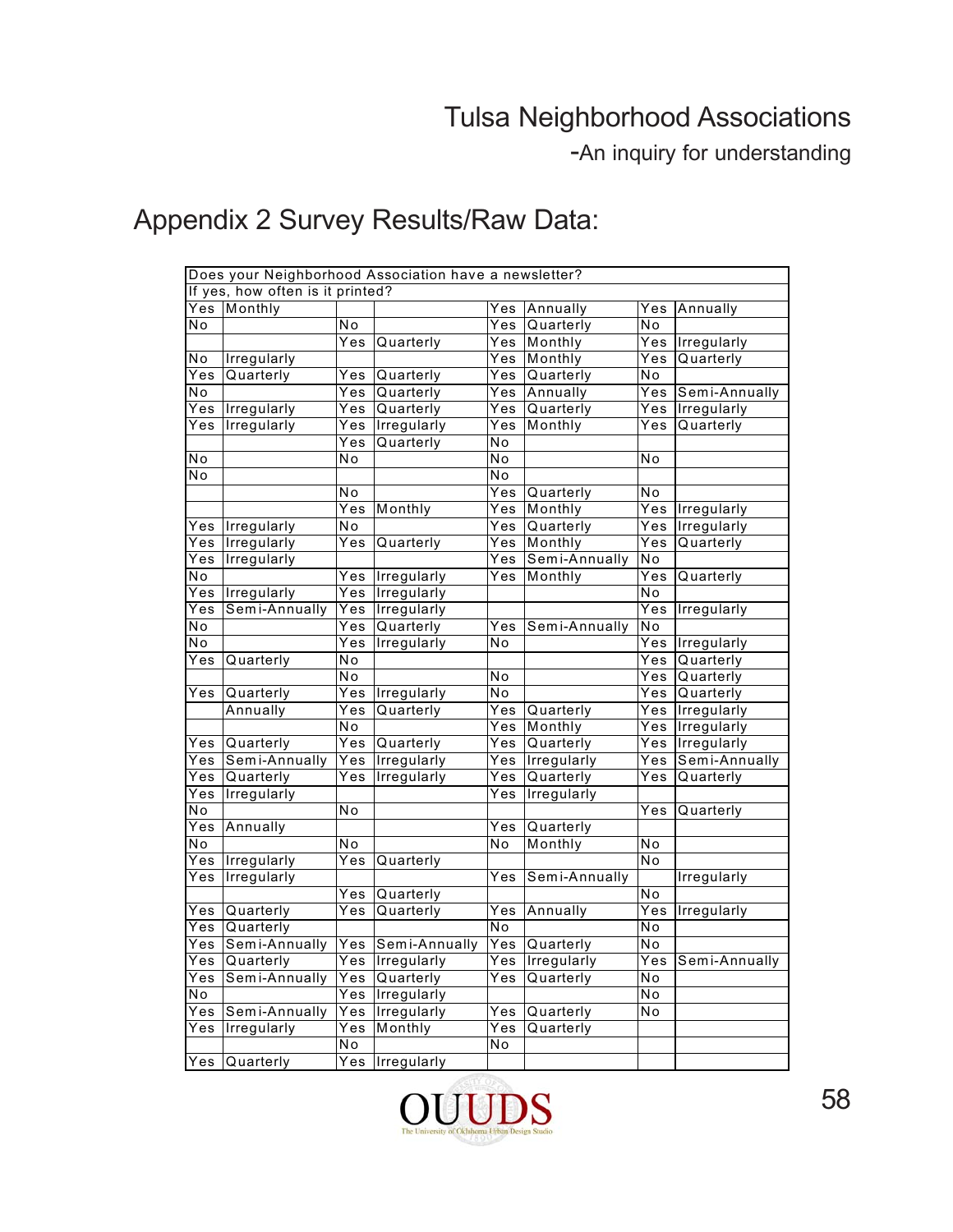-An inquiry for understanding

|                | Does your Neighborhood Association have an official website? |                |                                           |                |                                          |
|----------------|--------------------------------------------------------------|----------------|-------------------------------------------|----------------|------------------------------------------|
|                | If yes, please list below.                                   |                |                                           |                |                                          |
| N o            |                                                              |                |                                           |                |                                          |
|                |                                                              | Yes            |                                           | Yes            |                                          |
|                |                                                              |                | Yes  www.woodfieldhoa.org                 |                | Yes historicneighborhoods.net            |
|                |                                                              |                | http://www.neighborhoodlink.com/tulsa/hi  |                |                                          |
|                | Yes westhighlandsfour@yahoogroups.com                        | N o            | ghlandparkhoa/main.html                   |                |                                          |
| N o            | Use Fulton Neighoood Website.                                | N o            |                                           | N <sub>o</sub> |                                          |
| N o            |                                                              | Nο             |                                           |                |                                          |
| N o            |                                                              | N o            |                                           |                | delawarepointe/us                        |
|                |                                                              | N <sub>o</sub> |                                           | Yes            |                                          |
| N o            |                                                              |                |                                           | N o            |                                          |
|                |                                                              | Yes            | www.forestcreek.homestead.com             | Yes            | delawarepointe.us                        |
| N o            |                                                              | N o            |                                           | Yes            | http://riverwoodtulsa.blogspot.com/      |
| N <sub>o</sub> |                                                              |                |                                           | N <sub>o</sub> |                                          |
|                |                                                              | Yes            |                                           |                |                                          |
|                |                                                              | Yes            | chim neyhillsestates.org                  | N <sub>o</sub> |                                          |
|                | Yes  www.fultonna.com                                        | N o            |                                           | N o            |                                          |
| N o            |                                                              |                |                                           | N o            |                                          |
| N o            |                                                              | N o            |                                           |                |                                          |
| N o            |                                                              |                |                                           | Yes            |                                          |
|                |                                                              |                |                                           |                | http://www.neighborhoodlink.com/tulsa/b  |
| Yes            |                                                              | N o            |                                           | Y e s          | rynm awr/history.html                    |
| N o            |                                                              | Yes            | www.neighborhoods.com/tulsa/shma          | N o            |                                          |
| Yes            | www.tulsapearl.com                                           |                |                                           | N o            |                                          |
| N o            | we have email addresses                                      | N o            |                                           |                |                                          |
| N o            |                                                              | N o            |                                           | N o            |                                          |
|                |                                                              |                |                                           | N <sub>o</sub> |                                          |
| N <sub>o</sub> |                                                              | N o            |                                           | Yes            | 11222                                    |
| N o            |                                                              | N o            |                                           |                |                                          |
|                |                                                              |                |                                           |                |                                          |
|                |                                                              | Yes            | www.regencyparkhomeowners.com             | Yes            | www.tulsapearl.com                       |
|                | Yes bnatulsa.com                                             | N o            |                                           |                |                                          |
|                | Yes forestcreek.homestead.com                                | N <sub>o</sub> |                                           | N <sub>o</sub> |                                          |
| Yes            | http://members.cox.net/tpna/                                 | N o            |                                           | N o            | working on having one                    |
|                | Yes BNA                                                      |                |                                           | N <sub>o</sub> |                                          |
|                |                                                              |                |                                           |                |                                          |
| N o            |                                                              | N o            |                                           | YeS            | http://tulsamayomeadow.blogspot.com/     |
| Yes            | parkplazasouth.com                                           | N o            |                                           | N o            |                                          |
|                |                                                              |                |                                           |                | www.neighborhoodlink.com/tulsa/cooper    |
| N o            |                                                              |                | Yes http://southernoaksnews.com/index.php | Yes            | na                                       |
|                | Yes  www.sheridansouth.com                                   | N o            |                                           | N o            |                                          |
|                |                                                              |                |                                           |                | http://www.neighborhoodlink.com/tulsa/s  |
| N o            |                                                              | N o            |                                           | Yes            | wanlake/                                 |
|                |                                                              | Yes            | mayom eadowblogspot.org                   | Yes            | midtownterrracetulsa.com                 |
|                | Yes www.tulsacna.com                                         | N o            |                                           |                | Yes www.blogspot.com/ranchacres          |
| N o            |                                                              | N o            |                                           | Yes            |                                          |
| N o            |                                                              |                |                                           | Yes            |                                          |
| Yes            |                                                              | N o            |                                           | Yes            |                                          |
|                |                                                              |                |                                           |                |                                          |
| Yes            | www.hamptonsouth.com                                         | Yes            | www.hellerpark.org                        | Yes            | www.fultonna.com                         |
| N o            |                                                              | N o            |                                           | N o            |                                          |
| N o            |                                                              | N o            |                                           | Yes            |                                          |
| N o            |                                                              | Yes            | neighborhoodlink.com                      | N o            |                                          |
|                |                                                              |                |                                           |                |                                          |
|                |                                                              | Yes            | www.huntersbend.com                       |                | Yes http://tulsamayomeadow.blogspot.com/ |
| Yes            |                                                              | N o            |                                           |                |                                          |
|                |                                                              |                |                                           |                | http://www.neighborhoodlink.com/tulsa/c  |
|                |                                                              | $Y_{es}$       | www.moellerheights.org                    | Yes            | ooperna                                  |
| N o            |                                                              | N o            |                                           |                |                                          |
|                | Yes   mapleridgehomeowners.com                               |                |                                           | N o            |                                          |
|                |                                                              |                |                                           | N o            |                                          |
| N o            |                                                              | Yes            |                                           | N <sub>o</sub> |                                          |
| N o            |                                                              | N o            |                                           | N o            |                                          |
|                |                                                              |                |                                           |                |                                          |
|                | Yes http://www.forestcreek.homestead.com/                    |                |                                           | N o            |                                          |
| N o            |                                                              | N o            |                                           | Yes            | www.woodlandhoa.homestead.com            |
| N o            |                                                              | N o            |                                           | N o            |                                          |
|                |                                                              |                |                                           |                |                                          |
|                |                                                              |                |                                           | N <sub>o</sub> |                                          |
| N o            |                                                              |                | Yes  www.neighborhoodlink.com/tulsa/smha  |                |                                          |
|                |                                                              |                | under development                         | N o            |                                          |
| N o            |                                                              | Yes            | www.mapleridgeneighborhood.com            | N <sub>o</sub> |                                          |
| N o            |                                                              | N <sub>o</sub> |                                           | N o            |                                          |
| N o            |                                                              | Yes            |                                           |                |                                          |
|                | Yes Don't use it so don't know it                            | N <sub>o</sub> |                                           |                |                                          |

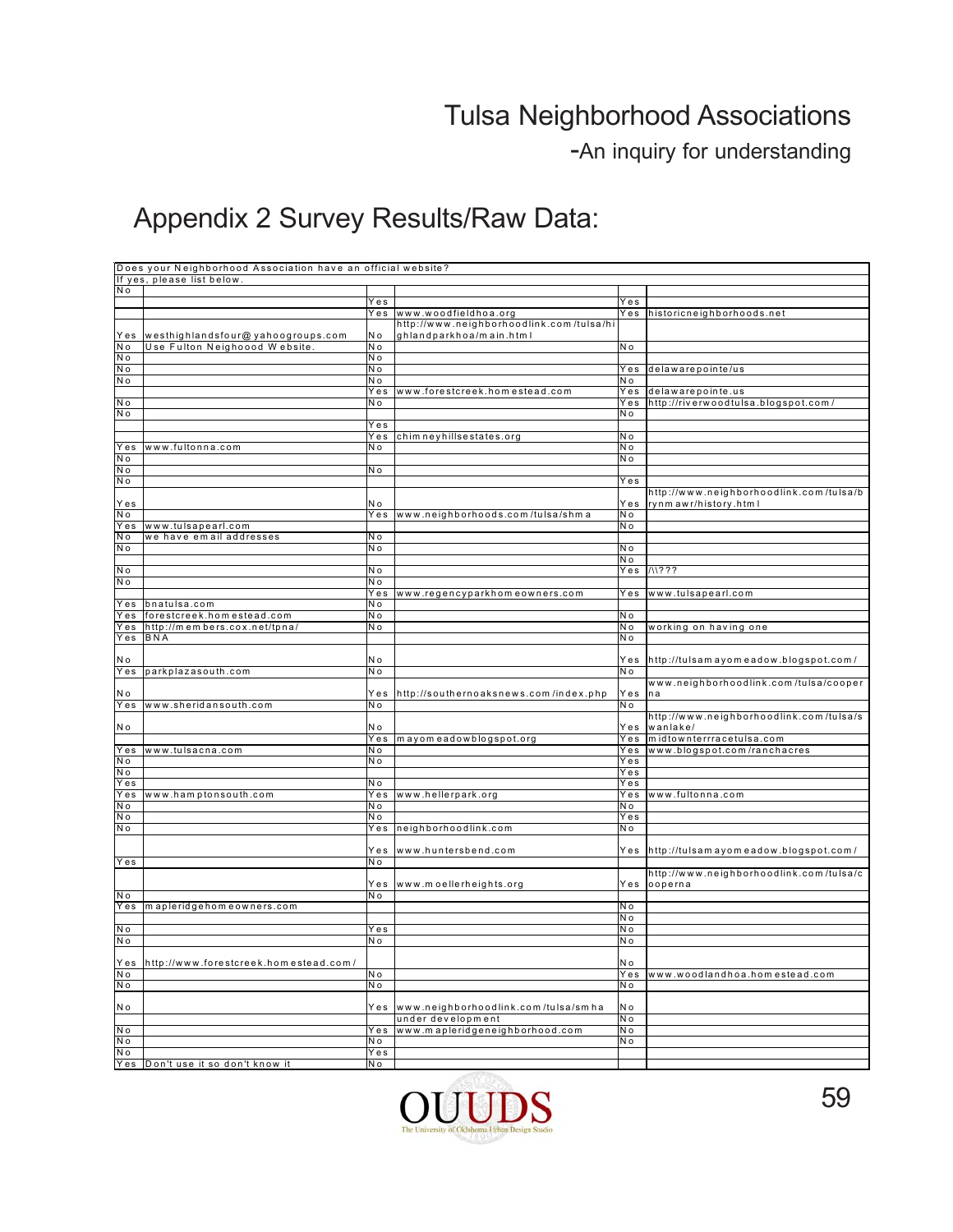-An inquiry for understanding

|                    |                           |     | Does your Neighborhood Association belong to a coalition of associations? |            |                           |
|--------------------|---------------------------|-----|---------------------------------------------------------------------------|------------|---------------------------|
|                    | If yes, which one?        |     |                                                                           |            |                           |
| N o                |                           |     |                                                                           |            |                           |
| N o                |                           | N o |                                                                           | N o        |                           |
|                    |                           | N o |                                                                           | N o        | Other                     |
|                    |                           | Yes | South East Tulsa Alliance                                                 |            |                           |
| $N$ o              |                           | N o |                                                                           | N o        |                           |
| Yes                | South East Tulsa Alliance | N o |                                                                           |            |                           |
| N <sub>o</sub>     |                           | N o |                                                                           | N o        |                           |
| Yes                | South East Tulsa Alliance | N o |                                                                           | N o        |                           |
|                    |                           | N o |                                                                           | N o        |                           |
| o N                |                           | N o |                                                                           |            | Yes Brookside             |
| N o                |                           | N o |                                                                           | N o        |                           |
|                    |                           | N o |                                                                           | N o        |                           |
|                    |                           | N o |                                                                           | N o        |                           |
| Yes                | South East Tulsa Alliance | N o |                                                                           | N o        |                           |
| N <sub>o</sub>     |                           |     |                                                                           | N o        |                           |
| Yes                | South East Tulsa Alliance | N o |                                                                           |            |                           |
| Yes<br>N o         | Brookside                 | N o |                                                                           | N o        | Yes Midtown Coalition     |
| Yes                | Midtown Coalition         | N o |                                                                           | Yes        | Midtown Coalition         |
|                    | Other                     |     |                                                                           | Yes        |                           |
| Yes<br>N o         |                           | N o |                                                                           | N o        | South East Tulsa Alliance |
| N o                |                           |     |                                                                           |            | South East Tulsa Alliance |
|                    |                           | N o |                                                                           | Yes<br>N o |                           |
| $\overline{N}$ o   | Other                     | N o |                                                                           | Yes        |                           |
| Yes                | South East Tulsa Alliance | N o |                                                                           |            |                           |
|                    |                           | N o |                                                                           | N o        |                           |
|                    | Brookside                 | Yes | Other                                                                     |            |                           |
| o N                |                           | N o |                                                                           | N o        |                           |
| o N                |                           | N o |                                                                           |            | South East Tulsa Alliance |
| Yes                | Brookside                 | Yes | Midtown Coalition                                                         | N o        |                           |
| Yes                | Midtown Coalition         | N o |                                                                           | Yes        | Midtown Coalition         |
| N o                |                           | N o |                                                                           | N o        |                           |
|                    |                           | Yes | Other                                                                     | Yes        | South East Tulsa Alliance |
|                    |                           | N o |                                                                           | Yes        | Midtown Coalition         |
| N o                |                           | N o |                                                                           | Yes        | Other                     |
|                    |                           | N o |                                                                           | N o        |                           |
| $\overline{Y}$ e s | South East Tulsa Alliance | N o |                                                                           |            | Yes Other                 |
| N o                |                           | N o |                                                                           | N o        |                           |
| N o                |                           | N o |                                                                           | N o        |                           |
| N o                |                           | N o |                                                                           | N o        |                           |
| N o                |                           | Yes |                                                                           | Yes        | Other                     |
| N o                |                           | Yes | Chamberlain Area Neighbors                                                | N o        |                           |
| N o                |                           | N o |                                                                           | N o        |                           |
| N o                |                           | N o |                                                                           | N o        |                           |
|                    |                           | N o |                                                                           | N o        |                           |
| N o                |                           | N o |                                                                           |            |                           |
|                    |                           | N o |                                                                           |            |                           |
| o N                |                           | N o |                                                                           |            |                           |
| Yes                | Other                     |     |                                                                           | N o        |                           |
|                    |                           |     |                                                                           | N o        |                           |
| Yes                | Midtown Coalition         | N o |                                                                           | N o        |                           |
| N o                |                           | N o |                                                                           | N o        |                           |
| N o                |                           |     |                                                                           | N o        |                           |
| N o                |                           | N o |                                                                           | N o        |                           |
| N o                |                           | N o |                                                                           | N o        |                           |
| N o                |                           | N o |                                                                           | Yes        | $\sqrt{B}$ rookside       |
|                    |                           | Yes | Other                                                                     | N o        |                           |
| N o                |                           | Yes | Midtown Coalition                                                         | N o        |                           |
| N o                |                           | Yes | South East Tulsa Alliance                                                 | N o        |                           |
| N o                |                           | N o |                                                                           |            |                           |
| N o                |                           | N o |                                                                           |            |                           |